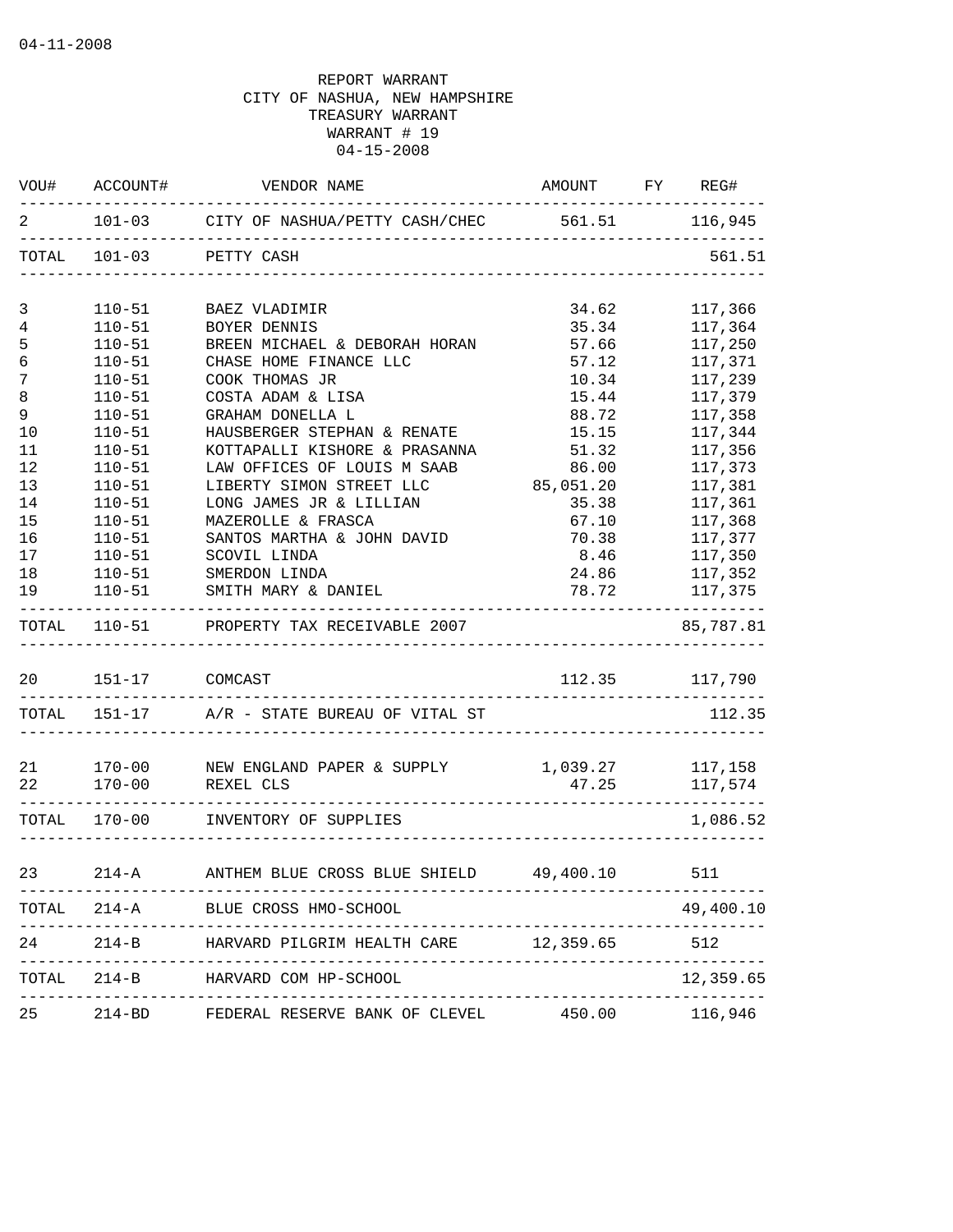| WOU#                                   | ACCOUNT#                                                                             | VENDOR NAME                                                                                                                         | AMOUNT                                                              | FY | REG#                                                                      |
|----------------------------------------|--------------------------------------------------------------------------------------|-------------------------------------------------------------------------------------------------------------------------------------|---------------------------------------------------------------------|----|---------------------------------------------------------------------------|
| TOTAL                                  | $214 - BD$                                                                           | BONDS DEDUCTION                                                                                                                     |                                                                     |    | 450.00                                                                    |
| 26<br>27                               | $214 - BH$<br>$214 - BH$                                                             | ANTHEM BLUE CROSS BLUE SHIELD<br>ANTHEM BLUE CROSS BLUE SHIELD                                                                      | 10,376.59<br>128, 245.82                                            |    | 501<br>511                                                                |
| TOTAL                                  | $214 - BH$                                                                           | BLUE/CROSS HMO- CITY                                                                                                                |                                                                     |    | 138,622.41                                                                |
| 28<br>29                               | $214 - C$<br>$214 - C$                                                               | ANTHEM BLUE CROSS BLUE SHIELD<br>ANTHEM BLUE CROSS BLUE SHIELD                                                                      | 1,510.45<br>316.30                                                  |    | 501<br>511                                                                |
| TOTAL                                  | $214 - C$                                                                            | B/C B/S J PLAN-DED SCHOOL                                                                                                           |                                                                     |    | 1,826.75                                                                  |
| 30<br>31<br>32<br>33<br>34<br>35<br>36 | $214 - DC$<br>$214 - DC$<br>$214-DC$<br>$214-DC$<br>$214-DC$<br>$214-DC$<br>$214-DC$ | COSTANTINI SHELLEY<br>DAVIDSON PATRICIA<br>GAGNON PATRICIA<br>LAMONTAGNE LYNNE<br>MCCORMACK SUSAN<br>MENARD PAUL<br>WINKLEMANN DEAN | 76.93<br>340.00<br>1,600.00<br>820.00<br>420.00<br>192.31<br>250.00 |    | 117,000<br>117,219<br>117,118<br>117,220<br>117,221<br>117,176<br>117,222 |
| TOTAL                                  | $214-DC$                                                                             | DEPENDENT CARE DEDUCTION                                                                                                            |                                                                     |    | 3,699.24                                                                  |
| 201,50                                 | $214-DI$                                                                             | UNUM LIFE INSURANCE                                                                                                                 | 1,505.22                                                            |    | 117,680                                                                   |
| TOTAL                                  | $214-DI$                                                                             | SCHOOL DISABILITY                                                                                                                   |                                                                     |    | 1,505.22                                                                  |
| 37                                     | $214-H$                                                                              | NORTHEAST DELTA<br>_____________________                                                                                            | 1,972.74                                                            |    | 513                                                                       |
| TOTAL                                  | $214-H$                                                                              | N.E.DELTA-SCHOOL                                                                                                                    |                                                                     |    | 1,972.74                                                                  |
| 38<br>39                               | $214 - HC$<br>$214-HC$                                                               | HARVARD PILGRIM HEALTH CARE<br>HARVARD PILGRIM HEALTH CARE                                                                          | 4,609.04<br>36, 218.19                                              |    | 500<br>512                                                                |
| TOTAL                                  | $214 - HC$                                                                           | HARVARD COM HP                                                                                                                      |                                                                     |    | 40,827.23                                                                 |
| 40<br>41<br>42                         | $214 - HJ$<br>214-HJ<br>214-HJ                                                       | ANTHEM BLUE CROSS BLUE SHIELD<br>ANTHEM BLUE CROSS BLUE SHIELD<br>MEAD, DONALD F<br>---------------------                           | 62,161.64<br>25,719.51<br>404.91                                    |    | 501<br>511<br>117,679                                                     |
|                                        |                                                                                      | TOTAL 214-HJ BC/BS J PLAN DED-CITY                                                                                                  |                                                                     |    | 88,286.06                                                                 |
| 43                                     |                                                                                      | 214-I ANTHEM BLUE CROSS BLUE SHIELD 37,135.82                                                                                       |                                                                     |    | 511                                                                       |
| TOTAL                                  |                                                                                      | 214-I B/C P.O.S-SCHOOL                                                                                                              | -----------------------------------                                 |    | 37, 135.82                                                                |
| 44                                     |                                                                                      | 214-P NORTHEAST DELTA                                                                                                               | 14,448.55                                                           |    | 513                                                                       |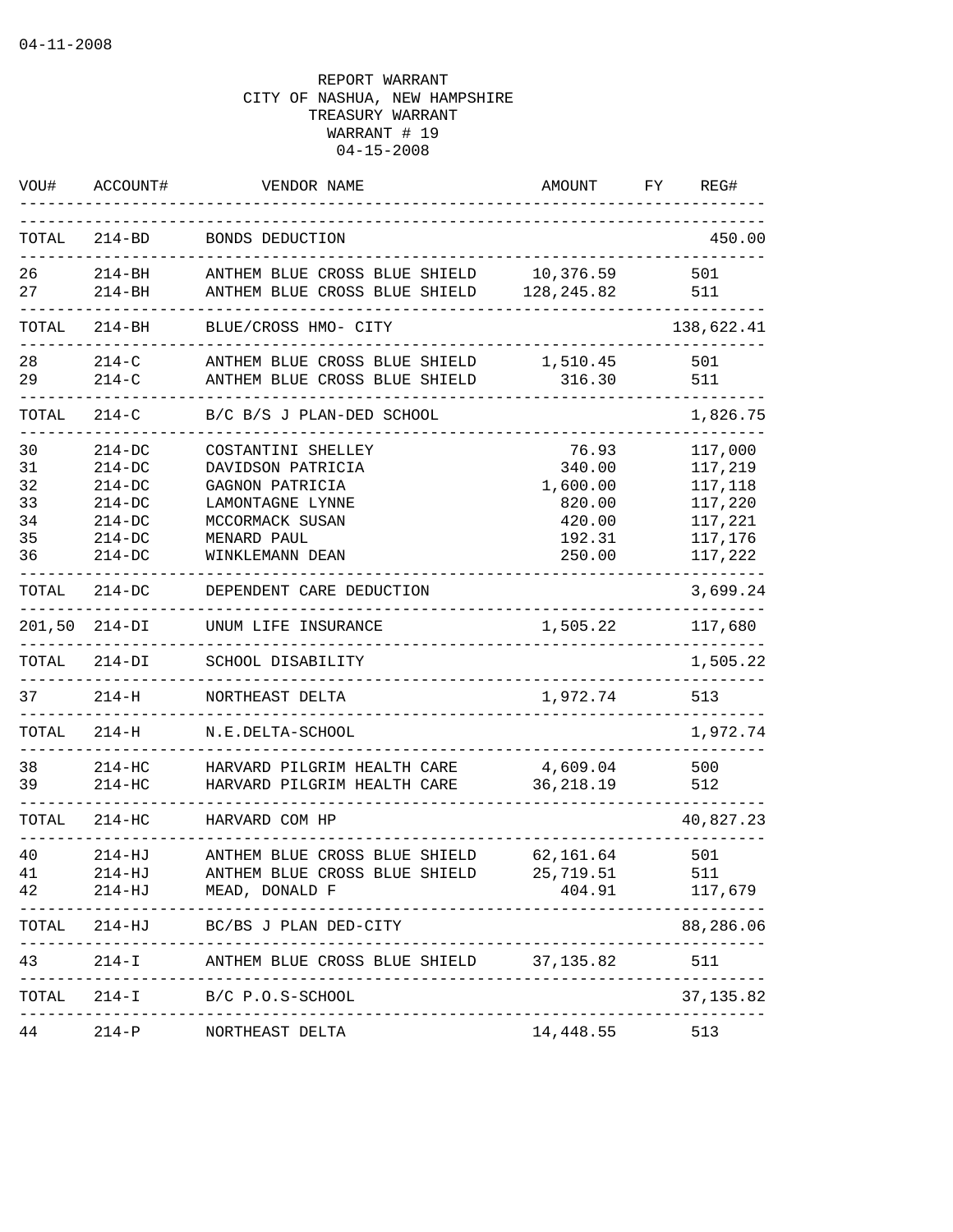|                                                    | VOU# ACCOUNT#                                                                                                | VENDOR NAME                                                                                                                                                                                       | AMOUNT                                                                          | FY REG#                                                                                         |
|----------------------------------------------------|--------------------------------------------------------------------------------------------------------------|---------------------------------------------------------------------------------------------------------------------------------------------------------------------------------------------------|---------------------------------------------------------------------------------|-------------------------------------------------------------------------------------------------|
|                                                    |                                                                                                              | TOTAL 214-P NORTHEAST DELTA DEDUCTION                                                                                                                                                             |                                                                                 | 14,448.55                                                                                       |
|                                                    |                                                                                                              | 45 214-PO ANTHEM BLUE CROSS BLUE SHIELD 5,747.10 501<br>46 214-PO ANTHEM BLUE CROSS BLUE SHIELD 53,705.91 511                                                                                     |                                                                                 |                                                                                                 |
|                                                    |                                                                                                              | TOTAL 214-PO BC/BS POINT OF SERV- CITY                                                                                                                                                            |                                                                                 | 59,453.01                                                                                       |
|                                                    |                                                                                                              | 201,50 214-V VISION SERVICE PLAN - NH                                                                                                                                                             |                                                                                 | 15.04    117,681                                                                                |
|                                                    |                                                                                                              | TOTAL 214-V VISION CARE DEDUCTION                                                                                                                                                                 |                                                                                 | 15.04                                                                                           |
| 47<br>48<br>49<br>50<br>51                         | $255 - 00$<br>$255 - 00$<br>$255 - 00$<br>$255 - 00$<br>$255 - 00$                                           | STATE OF NH-MV<br>STATE OF NH-MV<br>STATE OF NH-MV<br>STATE OF NH-MV<br>STATE OF NH-MV                                                                                                            | 18,462.20<br>17,614.95<br>10,782.95<br>17,826.75<br>19,008.40                   | 496<br>498<br>502<br>506<br>508                                                                 |
| 52<br>53<br>54<br>55<br>56                         | $255 - 00$<br>$255 - 00$<br>$255 - 00$<br>$255 - 00$<br>$255 - 00$                                           | STATE OF NH-MV<br>STATE OF NH-MV<br>STATE OF NH-MV<br>STATE OF NH-MV<br>STATE OF NH-MV                                                                                                            | 24,970.00<br>18,099.70<br>14,518.35<br>14,008.10<br>10,039.50                   | 509<br>510<br>514<br>515<br>516                                                                 |
|                                                    | TOTAL 255-00                                                                                                 | STATE MVR                                                                                                                                                                                         |                                                                                 | 165,330.90                                                                                      |
| 57<br>58<br>59<br>60<br>61<br>62                   | $257 - 00$<br>$257 - 00$<br>$257 - 00$<br>$257 - 00$<br>$257 - 00$                                           | ASSELIN MICHAEL G<br>AZEVEDO MAXIMINO D<br>CATULUNA ANTHONY<br>GE FLEET SERVICE<br>KAY RUSSELL S<br>257-00 R W CRAFTSMAN                                                                          | 46.50<br>7.20<br>20.00<br>64.40<br>348.70<br>90.00                              | 117,283<br>117,326<br>117,280<br>117,277<br>117,286<br>117,330                                  |
|                                                    |                                                                                                              | TOTAL 257-00 MV REFUND PENDING                                                                                                                                                                    |                                                                                 | 576.80                                                                                          |
| 63<br>64<br>65<br>66<br>67<br>68<br>69<br>70<br>71 | $258 - 00$<br>$258 - 00$<br>$258 - 00$<br>$258 - 00$<br>$258 - 00$<br>$258 - 00$<br>$258 - 00$<br>$258 - 00$ | 258-00 AURENZ PATRICIA D<br>DA SILVA MARIZA<br>FLEET AUTO TAG 7 TITLE<br>GAUTIERI ELIZABETH<br>GE FLEET SERVICE<br>GIANITSIS JASON D<br>GRAHAM DAVID J<br>GREENWOOD CONDO ASSOC<br>HEBURN SHELLEY | 20.00<br>345.00<br>60.00<br>105.00<br>20.00<br>20.00<br>20.00<br>35.00<br>10.00 | 117,289<br>117,307<br>117,292<br>117,085<br>117,277<br>117,297<br>117,334<br>117,341<br>117,336 |
| 72<br>73                                           | $258 - 00$<br>$258 - 00$                                                                                     | MCSWEENEY EDMOND<br>PARENT BRENDA                                                                                                                                                                 | 20.00<br>25.00                                                                  | 117,303<br>117,299                                                                              |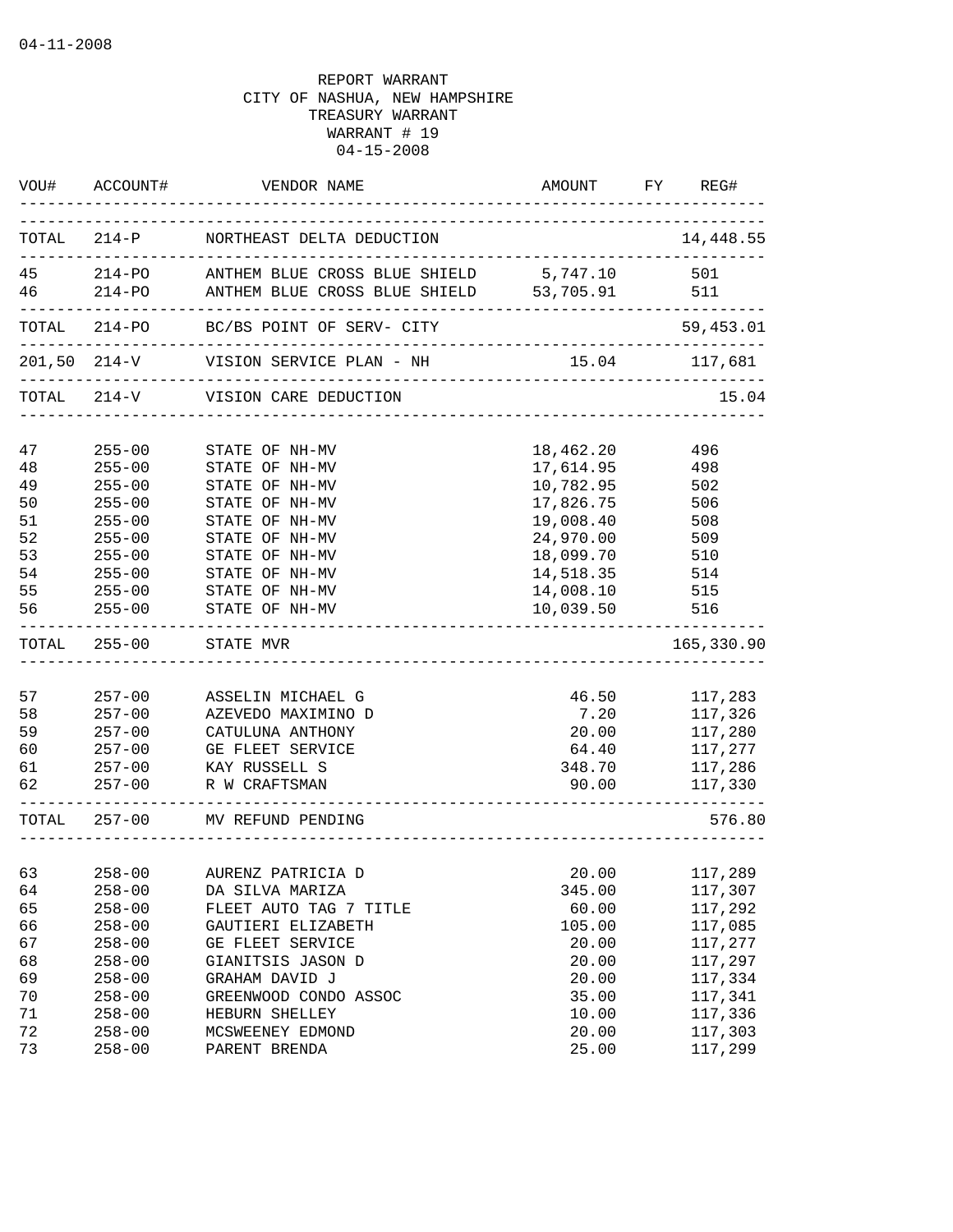| VOU#  | ACCOUNT#   | VENDOR NAME        | AMOUNT | FY. | REG#    |
|-------|------------|--------------------|--------|-----|---------|
| 74    | $258 - 00$ | RMG ENTERPRISE INC | 55.00  |     | 117,514 |
| TOTAL | 258-00     | TVB REFUND PENDING |        |     | 735.00  |
|       |            |                    |        |     |         |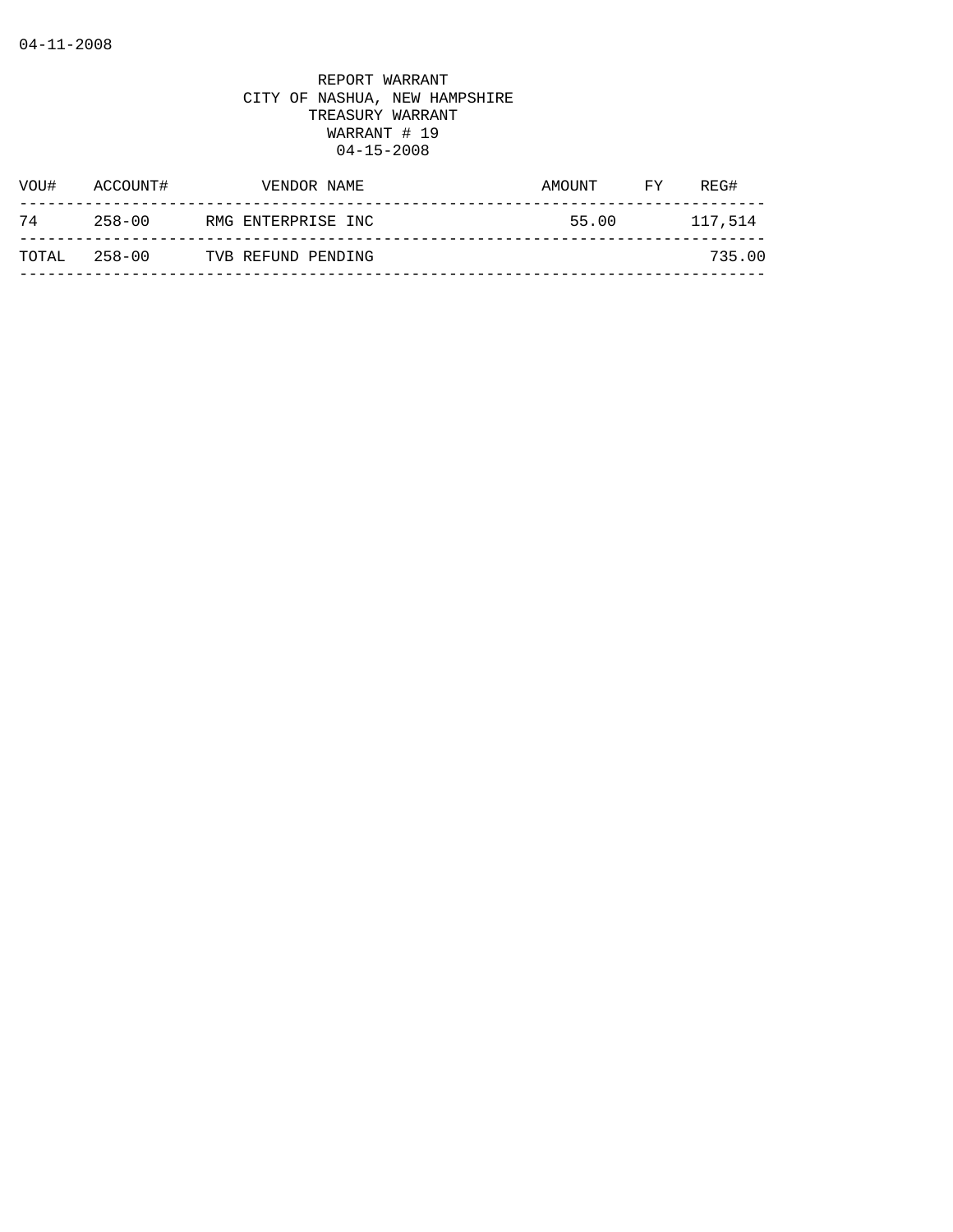|     |           | VOU# ACCOUNT# VENDOR NAME                                        | AMOUNT FY REG#   |                   |
|-----|-----------|------------------------------------------------------------------|------------------|-------------------|
|     |           | 201,502 3044-49075 SAX ARTS & CRAFTS                             | 108.15 117,450   |                   |
|     |           | TOTAL 304 CHARLOTTE AVE ART IN RESIDENCE                         |                  | 108.15            |
|     |           |                                                                  | 376.91 117,524   |                   |
|     |           | TOTAL 304 ALTERNATIVE SCHOOL<br>-------------------------------- |                  | 376.91            |
| 75  | 305-49075 | STAPLES BUSINESS ADVANTAGE                                       | 394.89           | 117,406           |
| 76  | 305-59100 | ANDERSON CECIL                                                   | 50.00            | 117,216           |
| 77  | 305-59100 | JEYNES COMPANY/MIKE JEYNES                                       | 312.50           | 117,066           |
| 78  | 305-59100 | MCLEAN JIM                                                       | 50.00            | 117,183           |
| 79  | 305-59100 | NEXTEL COMMUNICATIONS                                            | 30.98            | 117,752           |
| 80  | 305-59100 | O'NEIL TIM                                                       | 162.50           | 117,187           |
| 81  | 305-59100 | SANCHEZ ANTONIO                                                  | 100.00           | 117,213           |
| 82  |           | 305-64030 ACCESS A/V                                             |                  | 496.00 117,169    |
| 83  |           | 305-64192 CITY OF NASHUA/PETTY CASH/SLIP 69.93 116,944           |                  | ----------------- |
|     |           | TOTAL 305 SRF - CIVIC & COMM ACTIVITIES                          |                  | 1,666.80          |
|     |           | 201,504 3053-49050 FILMS MEDIA GROUP                             | 1,726.60 117,561 |                   |
|     |           | TOTAL 305 NHS ACADEMY OF FINANCE                                 |                  | 1,726.60          |
|     |           |                                                                  |                  |                   |
| 84  | 308-83012 | ANTHEM BLUE CROSS BLUE SHIELD                                    | 250,169.88       | 501               |
| 84  | 308-83013 | ANTHEM BLUE CROSS BLUE SHIELD                                    | 191,790.29       | 501               |
| 85  | 308-83013 | ANTHEM BLUE CROSS BLUE SHIELD                                    | 133,395.66       | 511               |
| 86  | 308-83016 | HARVARD PILGRIM HEALTH CARE                                      | 19,038.88        | 500               |
| 86  | 308-83017 | HARVARD PILGRIM HEALTH CARE                                      | 14,668.22        | 500               |
| 87  | 308-83017 | HARVARD PILGRIM HEALTH CARE                                      | 14,980.38        | 512               |
| 88  | 308-83018 | ANTHEM BLUE CROSS BLUE SHIELD                                    | 101,940.56       | 501               |
| 88  | 308-83019 | ANTHEM BLUE CROSS BLUE SHIELD                                    | 57,117.66        | 501               |
| 89  | 308-83019 | ANTHEM BLUE CROSS BLUE SHIELD                                    | 27,628.68        | 511               |
| 90  | 308-83020 | NORTHEAST DELTA                                                  | 16,407.12        | 499               |
| 91  | 308-83020 | NORTHEAST DELTA                                                  | 2,202.37         | 513               |
| 92  | 308-83021 | NORTHEAST DELTA                                                  | 4,179.86         | 499               |
| 93  | 308-83021 | NORTHEAST DELTA                                                  | 2,393.37         | 513               |
| 94  | 308-83025 | JOHN R SHARRY INC                                                | 4,961.25         | 117,143           |
| 95  | 308-83052 | THIRD PARTY SOLUTIONS<br>W/C                                     | 955.39           | 117,260           |
| 96  | 308-83053 | APPLE SERVICES NASHUA                                            | 3,427.72         | 117,018           |
| 97  | 308-83053 | APPLE THERAPY SERICES MANCHEST                                   | 3,290.00         | 117,205           |
| 98  | 308-83053 | APPLE THERAPY SERVICES LONDOND                                   | 1,836.00         | 117,193           |
| 99  | 308-83053 | ASSOCIATED RADIOLOGISTS PA<br>W/                                 | 298.00           | 117,235           |
| 100 | 308-83053 | BATTAGLIA BRIAN                                                  | 21.99            | 117,272           |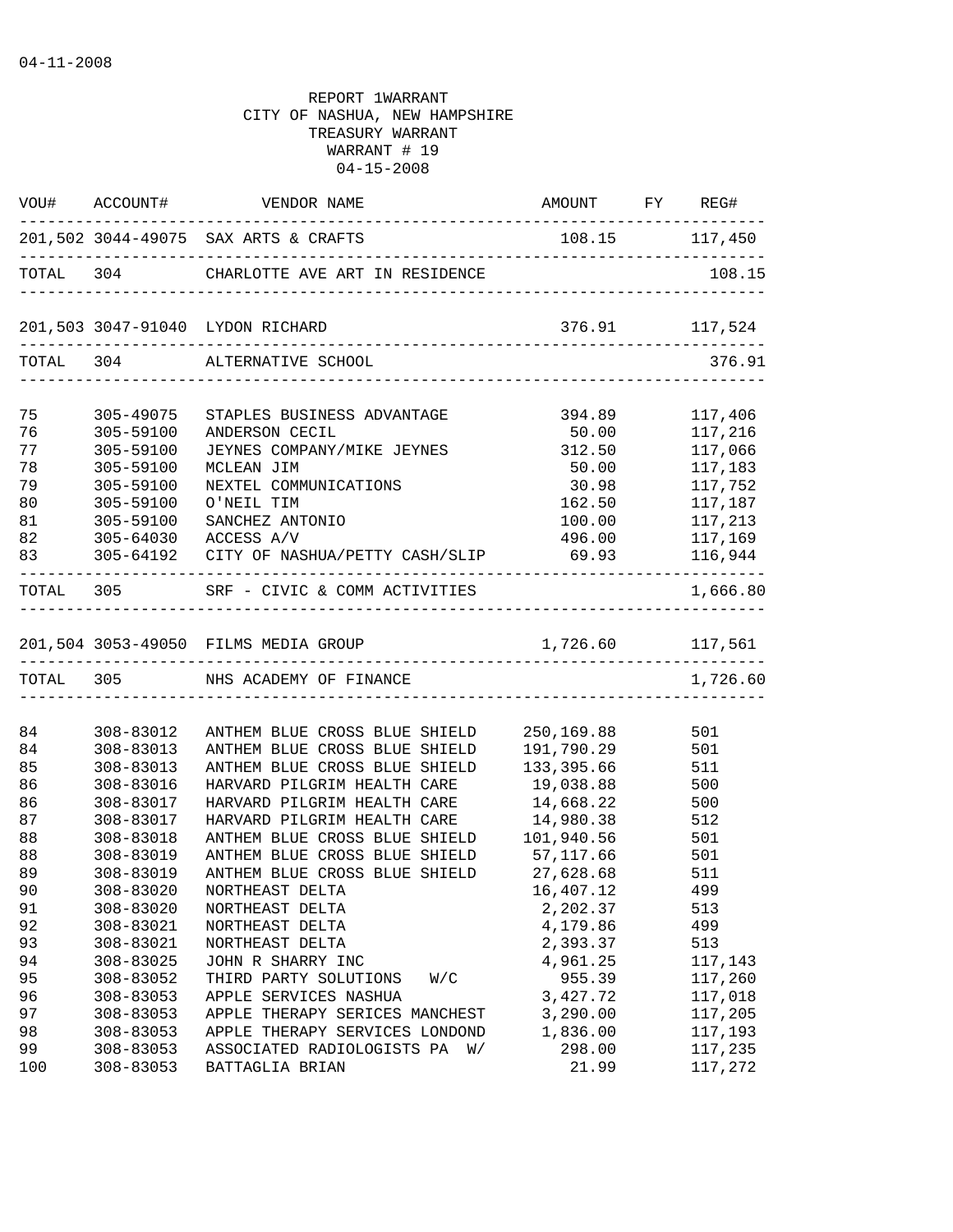| VOU# | ACCOUNT#  | VENDOR NAME                      | AMOUNT     | FY | REG#    |
|------|-----------|----------------------------------|------------|----|---------|
| 101  | 308-83053 | BEDFORD AMBULATORY SURG CTR      | 11,089.00  |    | 117,245 |
| 102  | 308-83053 | CONCORD ORTHOPAEDICS PA          | 413.00     |    | 117,107 |
| 103  | 308-83053 | DARTMOUTH-HITCHCOCK BEDFORD      | 199.00     |    | 117,189 |
| 104  | 308-83053 | DARTMOUTH-HITCHCOCK CLINIC       | 2,850.00   |    | 117,346 |
| 105  | 308-83053 | DYNASPLINT SYSTEMS INC           | 395.00     |    | 117,223 |
| 106  | 308-83053 | FOUR SEASONS ORTHOPAEDIC CTR     | 731.00     |    | 117,281 |
| 107  | 308-83053 | NASHUA EYE ASSOCIATES PA W/C     | 100.00     |    | 117,246 |
| 108  | 308-83053 | NASHUA RADIOLOGY PA<br>W/C       | 593.00     |    | 117,236 |
| 109  | 308-83053 | OCCUPATIONAL HEALTH CTRS SOUTH   | 911.58     |    | 117,103 |
| 110  | 308-83053 | ORTHOCARE MEDICAL EQUIP LLC      | 102.48     |    | 117,063 |
| 111  | 308-83053 | PERFORMANCE REHAB INC            | 400.00     |    | 117,043 |
| 112  | 308-83053 | PHARMACY MANAGEMENT SERVICES I   | 609.86     |    | 117,070 |
| 113  | 308-83053 | RS MEDICAL<br>W/C                | 735.00     |    | 116,962 |
| 114  | 308-83053 | SJ PHYSICIAN SERVICES<br>W/C     | 90.00      |    | 116,957 |
| 115  | 308-83053 | SO NH REGIONAL MEDICAL CENTER    | 10,519.00  |    | 117,237 |
| 116  | 308-83053 | ST JOSEPH BUSINESS & HEALTH      | 381.00     |    | 117,090 |
| 117  | 308-83053 | ST JOSEPH'S HOSPITAL W/C         | 4,970.80   |    | 117,010 |
| 118  | 308-83053 | THIRD PARTY SOLUTIONS<br>W/C     | 152.60     |    | 117,260 |
| 119  | 308-83053 | WALGREEN CO<br>W/C               | 78.36      |    | 117,244 |
| 120  | 308-83054 | ADVANCED HEALTH SERVICES W/C     | 307.80     |    | 117,331 |
| 121  | 308-83054 | ASSOCIATED RADIOLOGISTS PA<br>W/ | 46.00      |    | 117,235 |
| 122  | 308-83054 | BONENBERGER HOWARD J DPM PLLC    | 1,648.33   |    | 117,197 |
| 123  | 308-83054 | DARTMOUTH-HITCHCOCK CLINIC       | 612.00     |    | 117,346 |
| 124  | 308-83054 | EXCEL ORTHOPEDIC SPECIALISTS     | 1,410.00   |    | 117,232 |
| 125  | 308-83054 | FOUR SEASONS ORTHOPAEDIC CTR     | 225.00     |    | 117,281 |
| 126  | 308-83054 | KNOETIG ERIN M                   | 15.00      |    | 117,231 |
| 127  | 308-83054 | NASHUA ANESTHESIA PARTNERS<br>W  | 1,890.00   |    | 117,291 |
| 128  | 308-83054 | NORTH SHORE RADIOLOGICAL ASSOC   | 46.00      |    | 117,267 |
| 129  | 308-83054 | OCCUPATIONAL HEALTH CTRS SOUTH   | 278.69     |    | 117,103 |
| 130  | 308-83054 | PAINE JUDITH H JMD               | 75.00      |    | 117,072 |
| 131  | 308-83054 | SO NH REGIONAL MEDICAL CENTER    | 1,953.22   |    | 117,237 |
| 132  | 308-83054 | THIRD PARTY SOLUTIONS<br>W/C     | 84.59      |    | 117,260 |
| 133  | 308-83054 | WOLF RALPH R MD<br>W/C           | 396.00     |    | 117,241 |
| 134  | 308-83055 | DEVINE MILLIMET & BRANCH PA<br>W | 623.59     |    | 117,238 |
| 135  | 308-83055 | TREASURER STATE OF NH<br>W/C     | 54, 511.16 |    | 117,826 |
| 136  | 308-83063 | CITY OF NASHUA/PETTY CASH/SLIP   | 28.02      |    | 116,944 |
| 137  | 308-83063 | <b>GRANITE STATE GLASS</b>       | 357.00     |    | 117,400 |
| 138  | 308-83063 | HANSEN-FOX COMPANY INC           | 14,895.00  |    | 117,270 |
| 139  | 308-83063 | MARVELL PLATE GLASS INC<br>W/C   | 470.00     |    | 117,273 |
| 140  | 308-83064 | DOWNTOWN COLLISION CTR           | 1,283.84   |    | 117,200 |
| 141  | 308-83064 | PETERS AUTO SALES INC            | 922.20     |    | 117,342 |
| 142  | 308-83065 | MARVELL PLATE GLASS INC<br>W/C   | 174.00     |    | 117,273 |
| 143  | 308-83070 | TREASURER STATE OF NH<br>W/C     | 200.00     |    | 117,826 |
| 144  | 308-83160 | OCCUPATIONAL HEALTH CTRS SOUTH   | 369.00     |    | 117,103 |
| 145  | 308-83199 | STANLEY ELEVATOR CO INC          | 3,355.68   |    | 117,184 |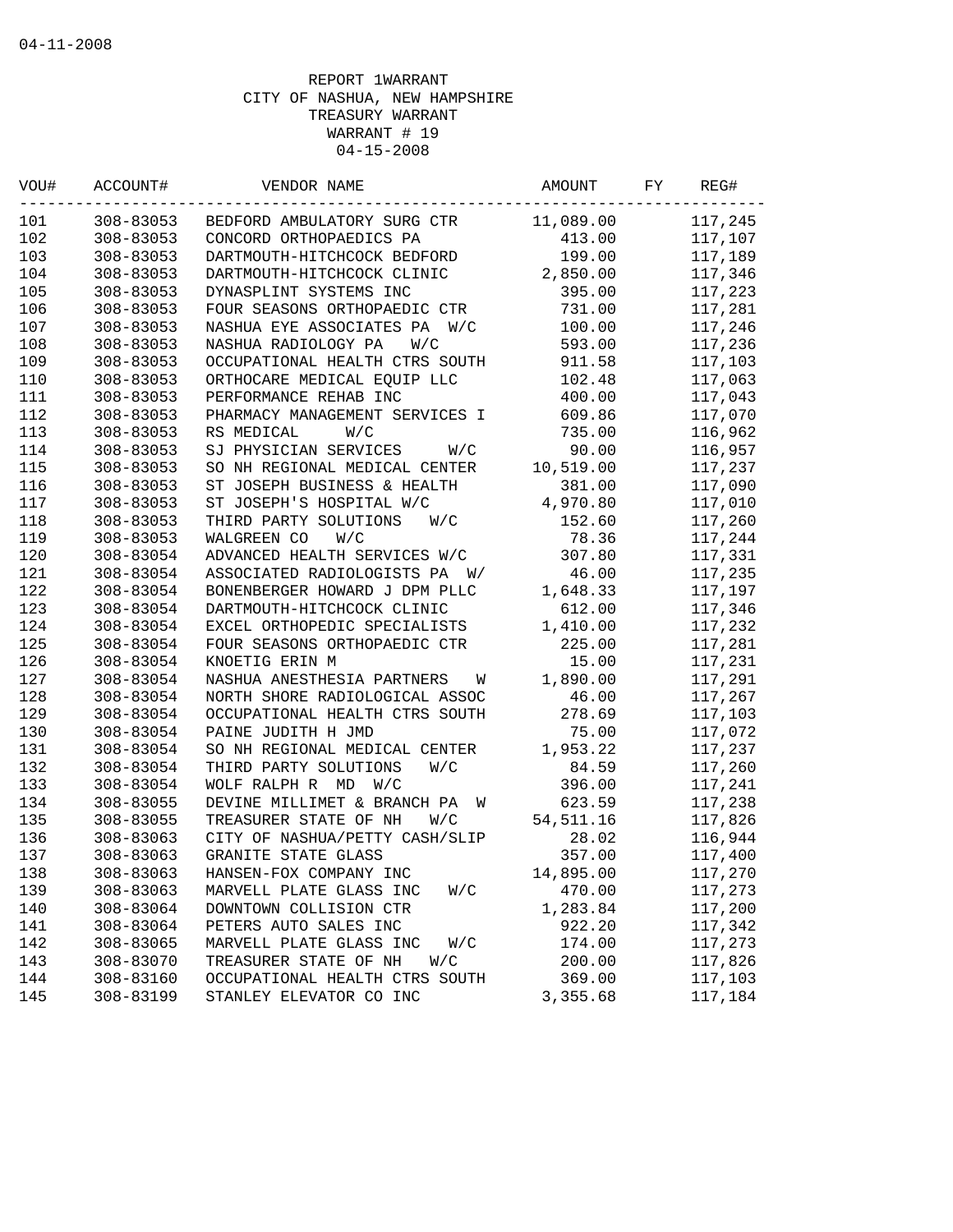| VOU#      |                                          | VENDOR NAME                                   | AMOUNT         |                    |
|-----------|------------------------------------------|-----------------------------------------------|----------------|--------------------|
|           |                                          | TOTAL 308 SRF - INSURANCE                     |                | 972,201.08         |
|           | 201,505 3086-49075                       | STAPLES BUSINESS ADVANTAGE                    | 45.81          | 117,257            |
|           | 201,506 3086-53100                       | CALLAHAN CAROLYN                              | 250.00         | 117,579            |
|           | 201,507 3086-83004                       | VISION SERVICE PLAN - NH                      | 16.29          | 117,683            |
|           | 201,508 3086-83102                       | UNUM LIFE INSURANCE                           | 23.62          | 117,682            |
|           | 201,509 3086-91040                       | COTE RICHARD                                  |                | 37.37 117,428      |
| TOTAL 308 |                                          | JAVITS GRANT PROGRAM                          |                | 373.09             |
|           | 201,510 3097-41015                       | GOVCONNECTION INC                             | 26.01          | 116,961            |
|           | 201,511 3097-41015                       | STAPLES BUSINESS ADVANTAGE                    | 203.53         | 117,257            |
|           | 201,512 3097-49075                       | BLUE RIBBON MAINTENANCE SUPPLI                | 1,937.57       | 117,481            |
|           | 201,513 3097-49075                       | CENTRAL PAPER PRODUCTS CO                     | 5,617.44       | 117,665            |
|           | 201,514 3097-49075                       | CLEAN SOURCE                                  | 1,444.80       | 117,593            |
|           | 201,515 3097-49075                       | SERV-PAK CORPORATION                          | 551.75         | 117,096            |
|           | 201,516 3097-49085                       | ALL RIGHT PROVISIONS, INC.                    | 1,438.92       | 117,586            |
|           | 201,517 3097-49085                       | COCA COLA                                     | 4,643.00       | 117,466            |
|           | 201,518 3097-49085                       | COSTA FRUIT & PRODUCE CO INC                  | 17,072.85      | 117,675            |
|           | 201,518 3097-49085                       | COSTA FRUIT & PRODUCE CO INC                  | 41,006.29      | 117,676            |
|           | 201,518 3097-49085                       | COSTA FRUIT & PRODUCE CO INC                  | 1,160.10       | 117,677            |
|           | 201,519 3097-49085                       | FANTINI BAKING CO., INC.                      | 3,473.31       | 117,555            |
|           | 201,519 3097-49085                       | FANTINI BAKING CO., INC.                      | 391.93         | 117,556            |
|           | 201,520 3097-49085                       | GARELICK FARMS-LYNN                           | 13,686.26      | 117,218            |
|           | 201,521 3097-49085                       | GILL'S PIZZA CO.                              | 25,014.00      | 117,536            |
|           | 201,522 3097-49085                       | M SAUNDERS INC                                | 4,905.03       | 117,520            |
|           | 201,522 3097-49085                       | M SAUNDERS INC                                | 789.47         | 117,521            |
|           | 201,523 3097-49085                       | MCKEE FOODS CORP                              | 890.88         | 117,110            |
|           | 201,524 3097-49085                       | NEW ENGLAND ICE CREAM                         | 3,465.83       | 117,546            |
|           | 201,525 3097-49085                       | ORIGINAL CRISPY PIZZA CRUST CO                | 3,839.00       | 117,153            |
|           | 201,526 3097-49085                       | SURPLUS DISTRIBUTION SECTION                  | 3,311.00       | 117,192            |
|           | 201,527 3097-64335                       | NORTHEAST FOOD SVC EQUIPMENT &                | 139.20         | 116,999            |
|           | 201,528 3097-707                         | BURNS MARK                                    | 20.00          | 117,633            |
|           | 201,529 3097-74092                       | GOOD MORNING SALES INC                        | 65.00          | 117,404            |
|           | 201,530 3097-74092                       | VEND-UCATION                                  | 106.50         | 117,590            |
|           | 201,531 3097-83004                       | VISION SERVICE PLAN - NH                      | 130.32         | 117,685            |
|           | 201,532 3097-83102                       | UNUM LIFE INSURANCE                           | 109.27         | 117,684            |
|           | 201,533 3097-91005                       | KIMBELL JEANETTE                              | 56.06          | 117,473            |
|           | 201,534 3097-91005                       | LOGAN ANN                                     | 20.71          | 117,598            |
|           | 201,535 3097-91005                       | RALPH PAULE                                   | 34.72          | 117,425            |
|           | 201,536 3097-91005<br>201,537 3097-94005 | SLOSEK ODETTE<br>SCHOOL NUTRITION ASSOCIATION | 57.07<br>32.00 | 117,454<br>117,850 |
|           |                                          |                                               |                |                    |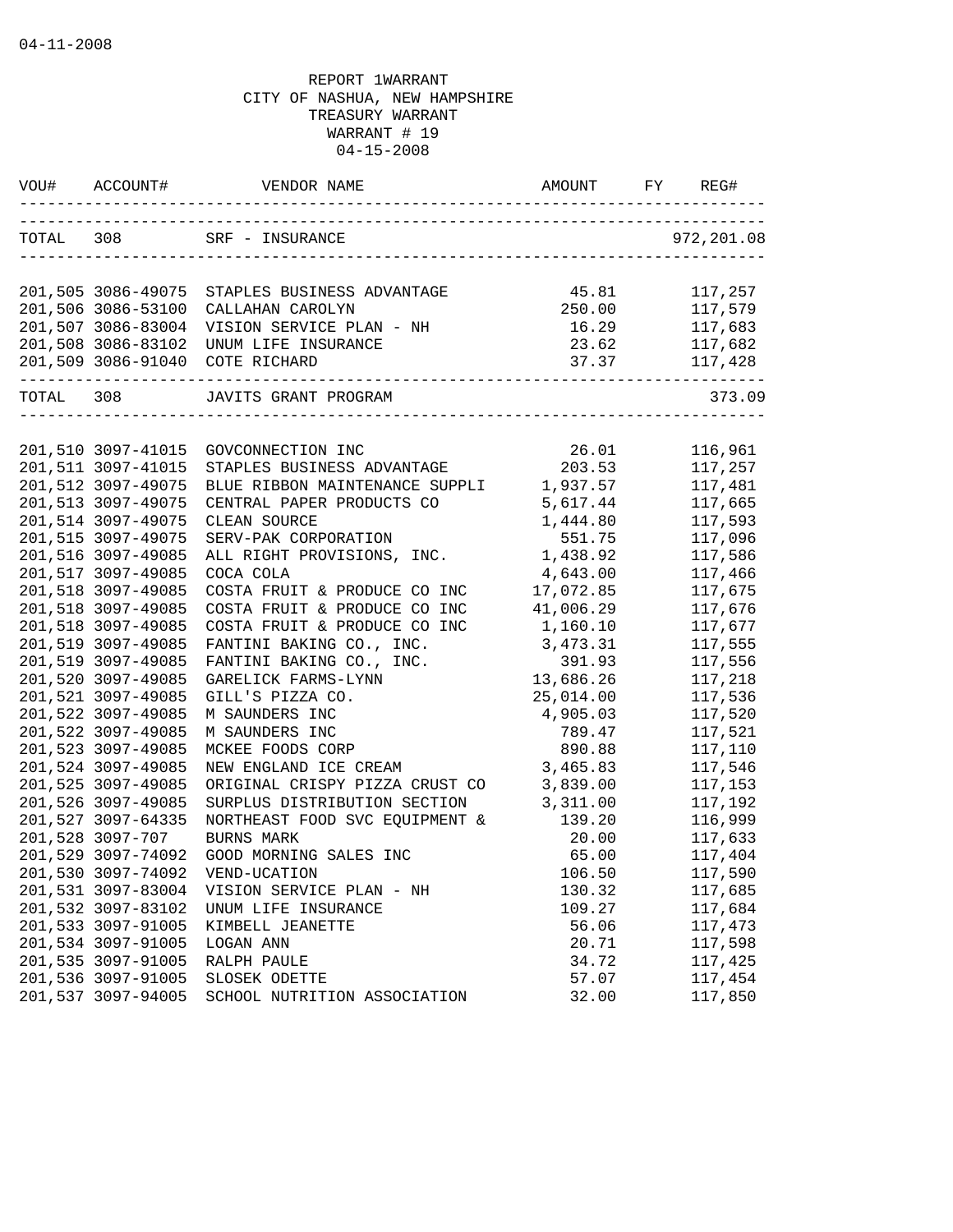| VOU#       | ACCOUNT#                   | VENDOR NAME                                                                              | <b>AMOUNT</b>                         | REG#<br>FY         |
|------------|----------------------------|------------------------------------------------------------------------------------------|---------------------------------------|--------------------|
|            |                            | TOTAL 309 SRF - FOOD SERVICES                                                            |                                       | 135,639.82         |
|            | 201,538 3117-66005 LVR INC |                                                                                          | 102.00                                | 117,464            |
|            | 201,539 3117-78007 DFA INC |                                                                                          | 20.00                                 | 117,461            |
|            |                            | 201,540 3117-78007 MACMULKIN CHEVROLET INC W/C<br>-------------------------------------- | 46.90                                 | 117,258            |
|            |                            | TOTAL 311 DRIVER'S EDUCATION                                                             |                                       | 168.90             |
| 146        | $312 - 705$                |                                                                                          | 35.00                                 |                    |
| 147        | $312 - 705$                | FUENTES CARLOS<br>NUNN LINDA                                                             | 200.00                                | 117,367<br>117,259 |
| 148        | $312 - 705$                | POWELL PETER                                                                             | 200.00                                | 117,254            |
| 149        | $312 - 705$                | TURELL SUZANNE                                                                           | 105.00                                | 117,263            |
| 150        | 312-74035                  | CARDINAL TRACKING INC                                                                    | 5,295.00                              | 117,101            |
| 151        | 312-78007                  | AMERICAN AUTO SEAT COVER INC                                                             | 275.00                                | 116,964            |
| 152        | 312-78007                  | GOODYEAR AUTO SERVICE CENTER                                                             | 36.00                                 | 116,954            |
| 153        | 312-78007                  | MAC MULKIN CHEVROLET INC                                                                 | 480.31                                | 117,646            |
| 154        | 312-78007                  | ROBBINS AUTO PARTS INC                                                                   | 158.41                                | 117,164            |
| 155        | 312-98029                  | FREDETTE DAVID                                                                           | 105.28                                | 117,686            |
| TOTAL      | 312                        | SRF - FINANCIAL SERVICES                                                                 |                                       | 6,890.00           |
|            |                            |                                                                                          |                                       |                    |
|            | 201,541 3122-49050         | JOSTENS INC                                                                              | 42.26                                 | 117,460            |
|            | 201,542 3122-705           | BOILEAU PHILIP                                                                           | 150.00                                | 117,625            |
|            | 201,543 3122-705           | JAMES JACOB & ASSOCIATES<br>201,544 3122-705 LANE JACQUELYN                              | 113.50                                | 117,626            |
|            | 201,545 3122-705           | MCCARTHY RICHARD                                                                         | 50.00<br>175.00                       | 117,627            |
|            |                            | _________________________________                                                        |                                       | 117,616            |
|            | TOTAL 312                  | ADULT ED/CONTINUING ED                                                                   |                                       | 530.76             |
|            |                            | 201,546 3247-49075 NIXON CO INC                                                          |                                       | 370.00 117,149     |
| TOTAL 324  |                            | ATHLETICS-ENTERPRISE FUND                                                                |                                       | 370.00             |
|            |                            | ------------------------                                                                 | ------------------------------------- |                    |
| 156        | 331-01500                  | LAW REALTY CO INC                                                                        | 408.33                                | 117,820            |
| 157        | 331-01500                  | RAPID REAL ESTATE LLC                                                                    | 1,500.00                              | 117,782            |
| 158        | 331-01662                  | THE YOUTH COUNCIL                                                                        | 3,900.00                              | 116,984            |
| 159        | 331-59100                  | LEXISNEXIS                                                                               | 36.25                                 | 117,808            |
| 160        | 331-62022                  | PORTER OFFICE MACHINES CORP                                                              | 75.82                                 | 116,963            |
| 161        | 331-78007                  | CARPARTS OF NASHUA                                                                       | 13.68                                 | 116,977            |
| 162        | 331-78007                  | GOODYEAR AUTO SERVICE CENTER                                                             | 281.52<br>47.76                       | 116,954            |
| 163<br>164 | 331-78007<br>331-78007     | GRAPPONE AUTOMOTIVE GROUP<br>TOWERS MOTOR PARTS CORP                                     | 20.02                                 | 117,201<br>117,311 |
|            |                            |                                                                                          |                                       |                    |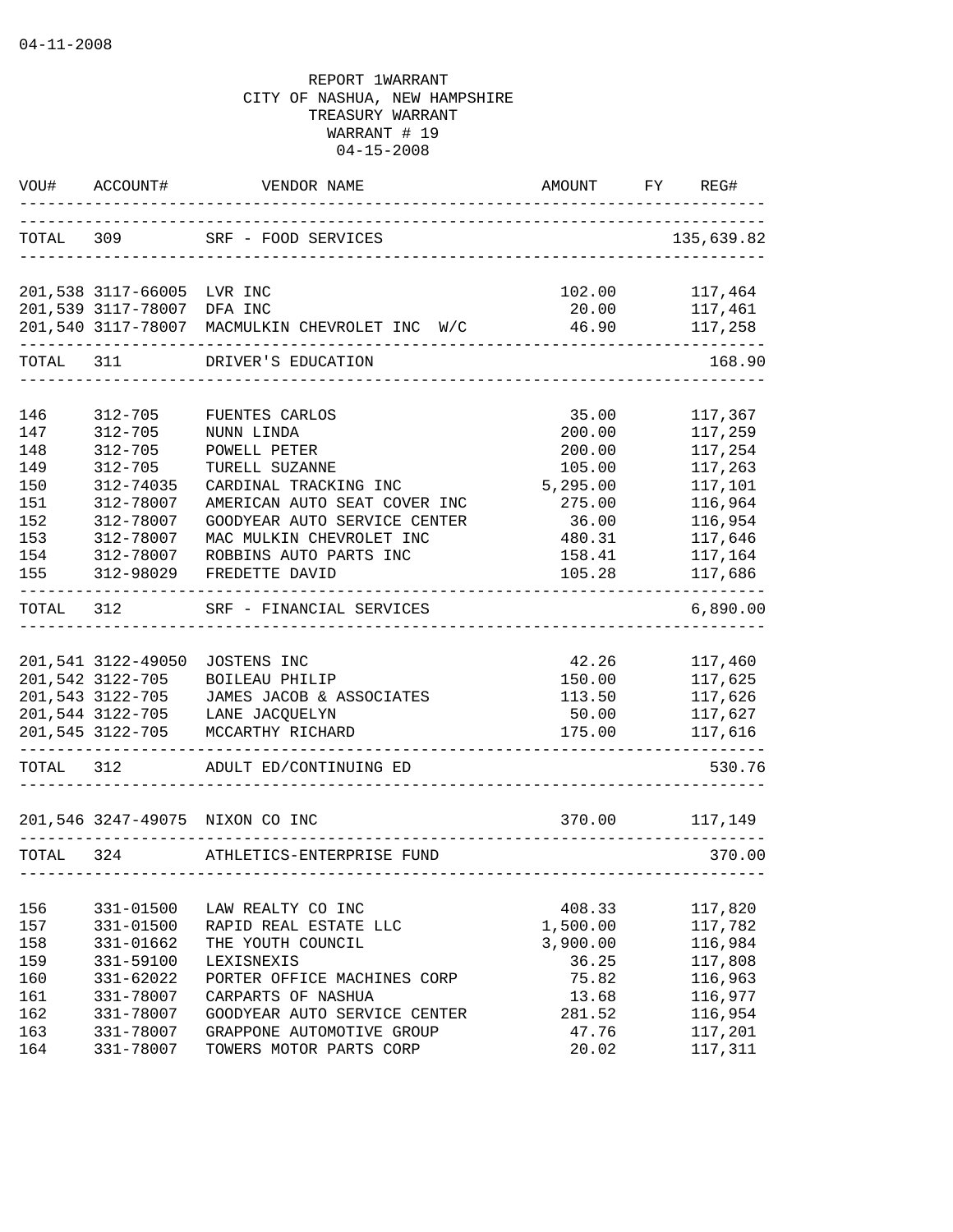| VOU# |                                                                                                            | ACCOUNT# VENDOR NAME                                                                                                                                                                                                                                                                                       | AMOUNT FY REG#                                                 |                                                                                                                                       |
|------|------------------------------------------------------------------------------------------------------------|------------------------------------------------------------------------------------------------------------------------------------------------------------------------------------------------------------------------------------------------------------------------------------------------------------|----------------------------------------------------------------|---------------------------------------------------------------------------------------------------------------------------------------|
|      |                                                                                                            | 165 331-94005 CITIZENS BANK                                                                                                                                                                                                                                                                                | 1,230.00 497                                                   |                                                                                                                                       |
|      |                                                                                                            | TOTAL 331 SRF - POLICE DEPARTMENT                                                                                                                                                                                                                                                                          |                                                                | 7,513.38                                                                                                                              |
|      |                                                                                                            | 201,547 3318-49075 SMITH HELEN TENNEY<br>201,548 3318-53102 WILSON LANGUAGE TRAINING CORP                                                                                                                                                                                                                  |                                                                | 96.23 117,530<br>64.14 117,532                                                                                                        |
|      |                                                                                                            | TOTAL 331 TITLE I SCHL IMPR-FES                                                                                                                                                                                                                                                                            |                                                                | 160.37                                                                                                                                |
|      |                                                                                                            |                                                                                                                                                                                                                                                                                                            |                                                                |                                                                                                                                       |
|      | 166 332-49075<br>167 332-94005                                                                             | ASEBA<br>BRANDON SCHOOL                                                                                                                                                                                                                                                                                    | 135.00<br>1,250.00                                             | 117,509<br>117,802                                                                                                                    |
|      | TOTAL 332                                                                                                  | SRF - FIRE DEPARTMENT<br>. _ _ _ _ _ _ _ _ _ _ _ _ _ _ _ _ _ _                                                                                                                                                                                                                                             |                                                                | 1,385.00                                                                                                                              |
|      | -------------------                                                                                        | 201,549 3328-49075 CROCKER MARY<br>201,550 3328-49075 PROLMAN MARGARET                                                                                                                                                                                                                                     |                                                                | 50.00 117,498<br>40.24 117,506                                                                                                        |
|      |                                                                                                            | TOTAL 332 TITLE I SCHL IMPRV LEDGE ST                                                                                                                                                                                                                                                                      | _______________                                                | 90.24                                                                                                                                 |
|      |                                                                                                            | 201,551 3338-49075 RESOURCES FOR EDUCATORS                                                                                                                                                                                                                                                                 |                                                                | 307.00 117,544                                                                                                                        |
|      | TOTAL 333                                                                                                  | TITLE I SCHL IMPRV MT PLEASANT                                                                                                                                                                                                                                                                             |                                                                | 307.00                                                                                                                                |
|      |                                                                                                            | 201,552 3348-49050 CAMBIUM LEARNING INC<br>201,553 3348-49075 BEAUCHAMP JOANNE                                                                                                                                                                                                                             | 1,000.00 117,542                                               | 186.08 117,630                                                                                                                        |
|      | TOTAL 334                                                                                                  | TITLE I SCHL IMPRV AMHERST ST                                                                                                                                                                                                                                                                              |                                                                | 1,186.08                                                                                                                              |
|      | 201,554 3358-49050<br>201,555 3358-49075<br>201,556 3358-49075<br>201,557 3358-83004<br>201,559 3358-91040 | TOADSTOOL BOOKSHOP<br>MOREHOUSE LINDA<br>WILLIAMS DIANE<br>VISION SERVICE PLAN - NH<br>201,558 3358-83102 UNUM LIFE INSURANCE<br>MCINTYRE MAURA<br>201,560 3358-91040 MOREHOUSE LINDA<br>201,561 3358-91040 OPRYLAND HOTEL<br>201,562 3358-91040 PIKE STEPHANIE<br>TOTAL 335 TITLE IB READ 1ST MT PLEASANT | 166.08<br>53.58<br>17.96<br>16.29<br>16.78<br>1,176.30 117,622 | 117,074<br>117,447<br>117,565<br>117,688<br>117,687<br>92.90 117,065<br>16.14 117,447<br>16.14 117,601<br>---------------<br>1,572.17 |
|      |                                                                                                            |                                                                                                                                                                                                                                                                                                            |                                                                |                                                                                                                                       |
|      |                                                                                                            | 201,563 3368-49075 SUPER DUPER PUBLICATIONS                                                                                                                                                                                                                                                                | 658.00                                                         | 116,992                                                                                                                               |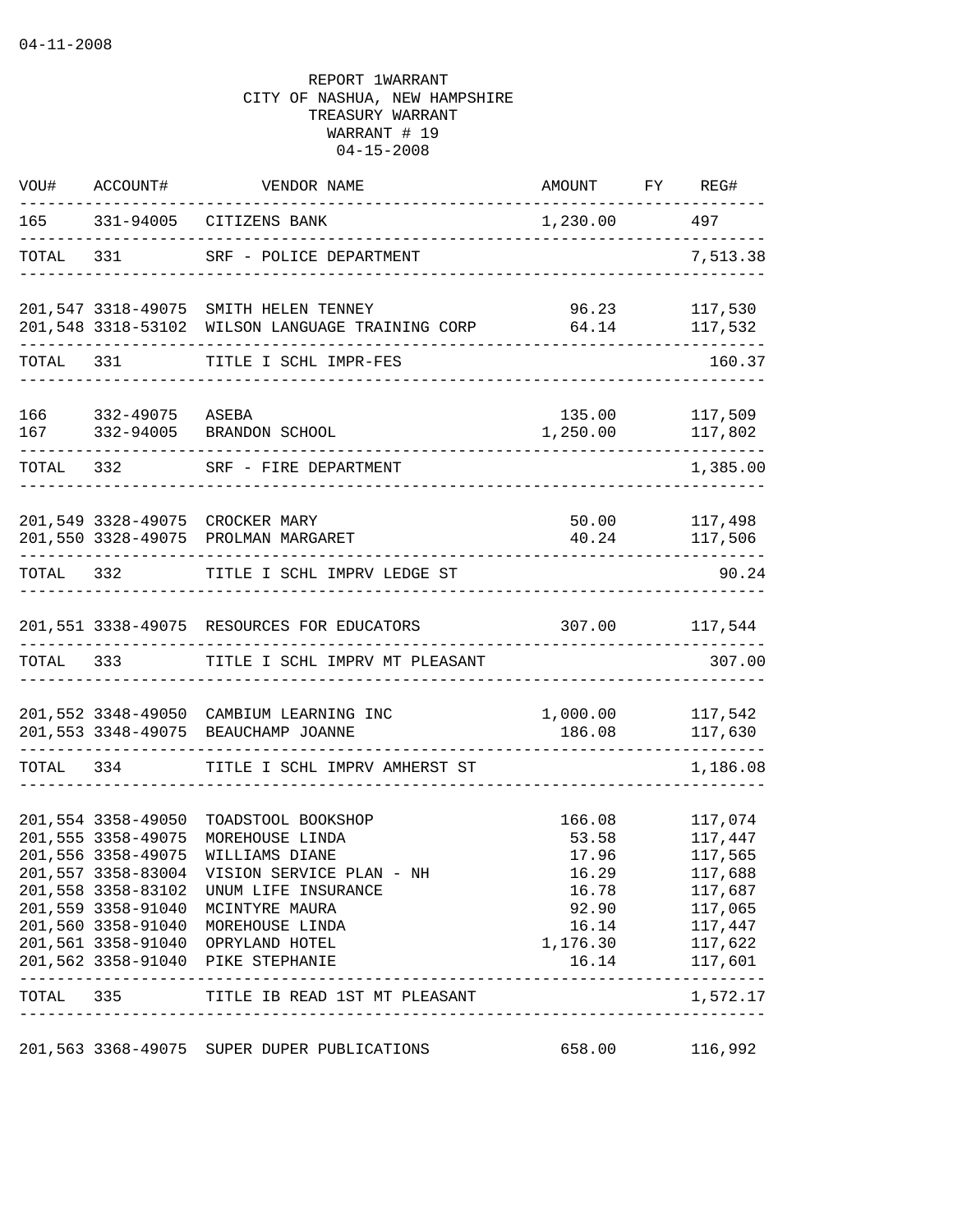|           | VOU# ACCOUNT#      | VENDOR NAME                                                                                  | AMOUNT FY REG#                                                        |           |
|-----------|--------------------|----------------------------------------------------------------------------------------------|-----------------------------------------------------------------------|-----------|
|           |                    | TOTAL 336 TITLE I SCHL IMPR DR CRISP<br>-------------                                        | ____________________________________<br>_____________________________ | 658.00    |
|           |                    | 201,564 3388-53103 YOUTH COUNCIL (THE) 11,999.90 117,510<br>-------------------------------- |                                                                       |           |
|           |                    | TOTAL 338 TITLE IV SDF YOUTH COUNCIL                                                         |                                                                       | 11,999.90 |
| 168       | 341-01943          | MULCAHY SANDY                                                                                | 67.19                                                                 | 117,398   |
| 168       | 341-01954          | MULCAHY SANDY                                                                                | 25.99                                                                 | 117,398   |
| 169       | 341-01966          | COMMUNITY COUNCIL OF NASHUA NH 7,560.27                                                      |                                                                       | 117,386   |
| 170       | 341-31045          | NEXTEL COMMUNICATIONS                                                                        | 38.22                                                                 | 117,752   |
| 171       | 341-41015          | COMMUNITY SERVICES PETTY CASH                                                                | 10.50                                                                 | 117,689   |
| 172       | 341-41015          | ETKIND PAUL                                                                                  | 35.90                                                                 | 117,049   |
| 173       | 341-41015          | STAPLES BUSINESS ADVANTAGE                                                                   | 57.72                                                                 | 117,406   |
| 174       | 341-53018          | GRANOK ALEXANDER MD FACP                                                                     | 600.00                                                                | 117,030   |
| 175       | 341-64030          | NEXTEL COMMUNICATIONS                                                                        | 360.24                                                                | 117,752   |
| 176       | 341-91025          | FELICIANO SANDRA                                                                             | 1,522.35                                                              | 116,955   |
| 177       | 341-91025          | MULCAHY SANDY                                                                                | 49.98                                                                 | 117,398   |
| 178       | 341-94005          | ELDER DECISIONS                                                                              | 525.00                                                                | 117,818   |
| TOTAL     |                    | 341 SRF - COMMUNITY SERVICES                                                                 |                                                                       | 10,853.36 |
|           |                    |                                                                                              |                                                                       |           |
| 179       | 342-31045          | NEXTEL COMMUNICATIONS                                                                        | 63.34                                                                 | 117,752   |
| 180       | 342-47010          | NH MEDICAL/DENTAL SUPPLY LLC/D                                                               | 215.25                                                                | 117,126   |
| 181       | 342-47010          | STERICYCLE INC                                                                               | 36.75                                                                 | 116,956   |
| 182       | 342-49070          | AMERICAN ACADEMY OF FAMILY PHY                                                               | 119.00                                                                | 117,340   |
| 183       | 342-49070          | STATE OF NH                                                                                  | 65.00                                                                 | 117,830   |
| 184       | 342-49070          | WINGATES PHARMACY INC                                                                        | 40.00                                                                 | 117,170   |
| 185       | 342-64030          | ALEC'S SHOE STORE INC                                                                        | 189.90                                                                | 117,105   |
| 186       | 342-91025          | LOSIER NICOLE                                                                                | 54.19                                                                 | 117,388   |
| 187       | 342-91025          | WENDT BETTY                                                                                  | 61.59                                                                 | 117,383   |
| TOTAL 342 |                    | SRF - COMMUNITY HEALTH                                                                       | _____________________________________                                 | 845.02    |
|           |                    |                                                                                              |                                                                       |           |
|           | 201,565 3440-49075 | AC MOORE INC                                                                                 | 155.79                                                                | 117,503   |
|           | 201,566 3440-49075 | BROWN WENDY                                                                                  | 49.36                                                                 | 117,403   |
|           | 201,567 3440-49075 | CEPAITIS JOHN                                                                                | 42.00                                                                 | 117,431   |
|           | 201,568 3440-49075 | CHILDREN'S MUSEUM (THE)                                                                      | 600.00                                                                | 117,691   |
|           | 201,569 3440-49075 | CHUNKY'S CORPORATE OFFICES                                                                   | 1,099.00                                                              | 117,692   |
|           | 3440-49075         | CITIZENS BANK                                                                                | 1,573.21                                                              | 497       |
|           | 201,570 3440-49075 | CORREA WINITZIA                                                                              | 19.52                                                                 | 117,631   |
|           | 201,571 3440-49075 | FRANKLIN PARK ZOO (THE)                                                                      | 700.00                                                                | 117,690   |
|           | 201,572 3440-49075 | GARELICK FARMS-LYNN                                                                          | 250.42                                                                | 117,218   |
|           | 201,573 3440-49075 | HAMM LINDA                                                                                   | 60.78                                                                 | 117,501   |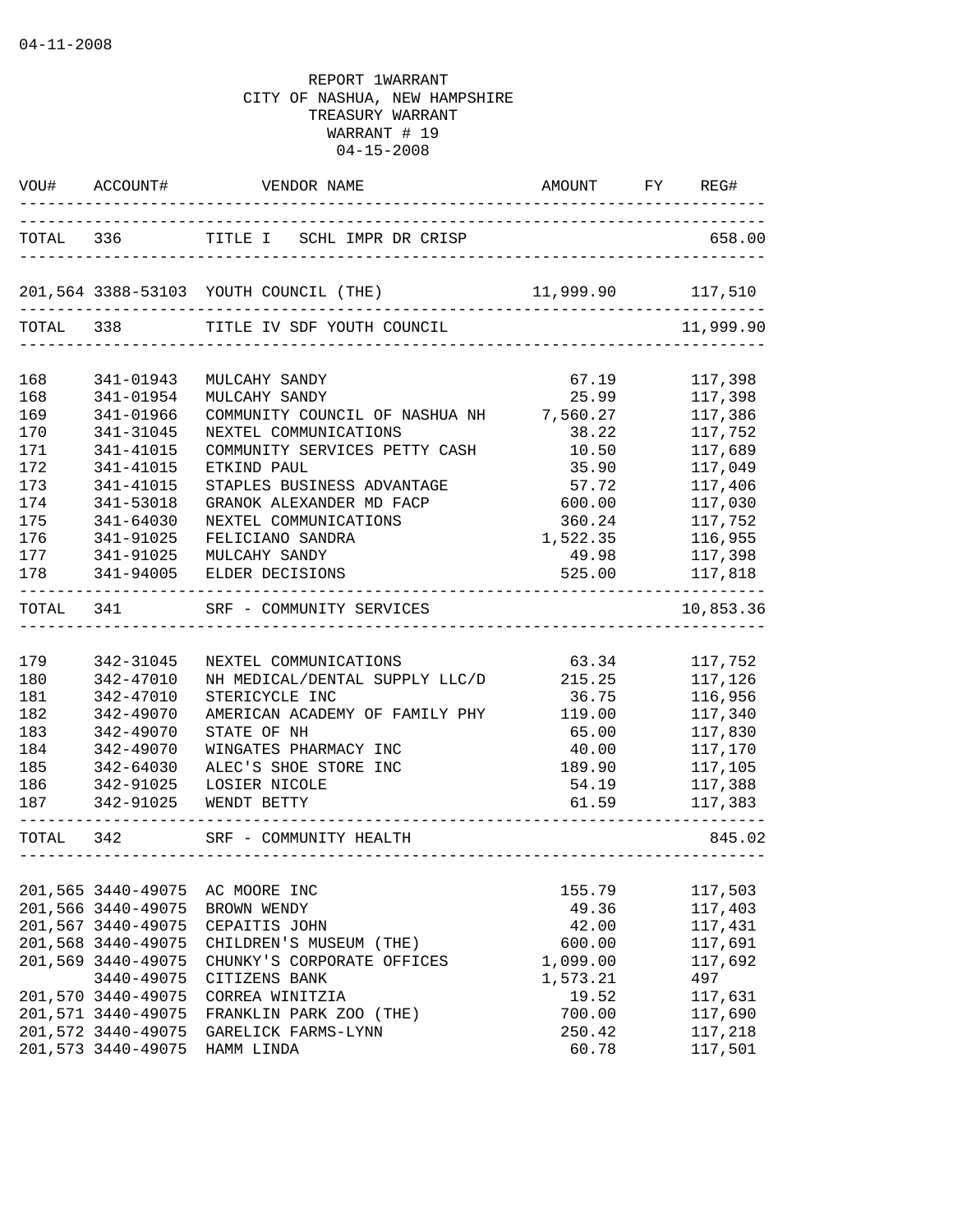| WOU#      | ACCOUNT#           | VENDOR NAME                     | AMOUNT    | FY | REG#      |
|-----------|--------------------|---------------------------------|-----------|----|-----------|
|           | 201,574 3440-49075 | MARKET BASKET                   | 116.73    |    | 117,144   |
|           | 201,575 3440-49075 | SAM'S CLUB                      | 503.63    |    | 117,845   |
|           | 201,576 3440-49075 | SANCHEZ STACEY                  | 26.78     |    | 117,615   |
|           | 201,577 3440-49075 | STAPLES BUSINESS ADVANTAGE      | 1,225.19  |    | 117,257   |
|           | 201,578 3440-49075 | YMCA OF GREATER NASHUA          | 316.50    |    | 117,628   |
|           | 201,579 3440-53103 | GIRL SCOUTS OF SWIFTWATER COUN  | 1,051.25  |    | 117,527   |
|           | 201,580 3440-55020 | FIRST STUDENT INC               | 63.30     |    | 117,489   |
| TOTAL 344 |                    | AFTER SCHOOL PROGRAM            |           |    | 7,853.46  |
|           | 201,581 3468-91040 | BRODEUR ESTHER                  | 135.36    |    | 117,433   |
|           | 3468-91040         | CITIZENS BANK                   | 676.00    |    | 497       |
|           | 201,582 3468-91040 | ROURKE SUSAN                    | 846.92    |    | 117,517   |
|           |                    |                                 |           |    |           |
| TOTAL     | 346                | SMALLER LEARNING COMMUNITY      |           |    | 1,658.28  |
|           |                    |                                 |           |    |           |
|           | 201,583 3507-91040 | CARLTON CECILE                  | 96.14     |    | 117,437   |
|           | 201,584 3507-91040 | SERESC                          | 170.00    |    | 117,834   |
| TOTAL 350 |                    | TITLE 11A TEACHER QUALITY       |           |    | 266.14    |
|           |                    | 201,585 3508-91040 MENDEL ADELE | 295.81    |    | 117,632   |
|           | 201,586 3508-91040 | MOORE MARILYN                   | 1,354.19  |    | 117,015   |
| TOTAL 350 |                    | TITLE 11A TEACHER QUALITY       |           |    | 1,650.00  |
|           |                    |                                 |           |    |           |
| 189       | 352-01310          | ENGELWOOD CONST CO INC          | 2,478.53  |    | 518       |
| 190       | 352-01310          | ENGELWOOD CONST CO INC          | 22,306.82 |    | 117,351   |
| 191       | 352-53030          | MCFARLAND-JOHNSON INC           | 2,375.81  |    | 117,145   |
| 192       | $352 - 705$        | DALTON SUSAN                    | 35.00     |    | 117,323   |
| TOTAL     | 352                | SRF - PARKS AND RECREATION      |           |    | 27,196.16 |
|           |                    |                                 |           |    |           |
|           |                    | 201,587 3528-64192 CPACINC.COM  | 132.30    |    | 117,607   |
| TOTAL     | 352                | BAILEY PROJECT ELL-TECH GRANT   |           |    | 132.30    |
|           |                    |                                 |           |    |           |
|           | 201,588 3558-83004 | VISION SERVICE PLAN - NH        | 32.58     |    | 117,693   |
|           | 201,589 3558-91040 | LUMBRA VIRGINIA                 | 15.15     |    | 117,451   |
|           | 201,590 3558-91040 | TURNER PAMELA                   | 54.52     |    | 117,446   |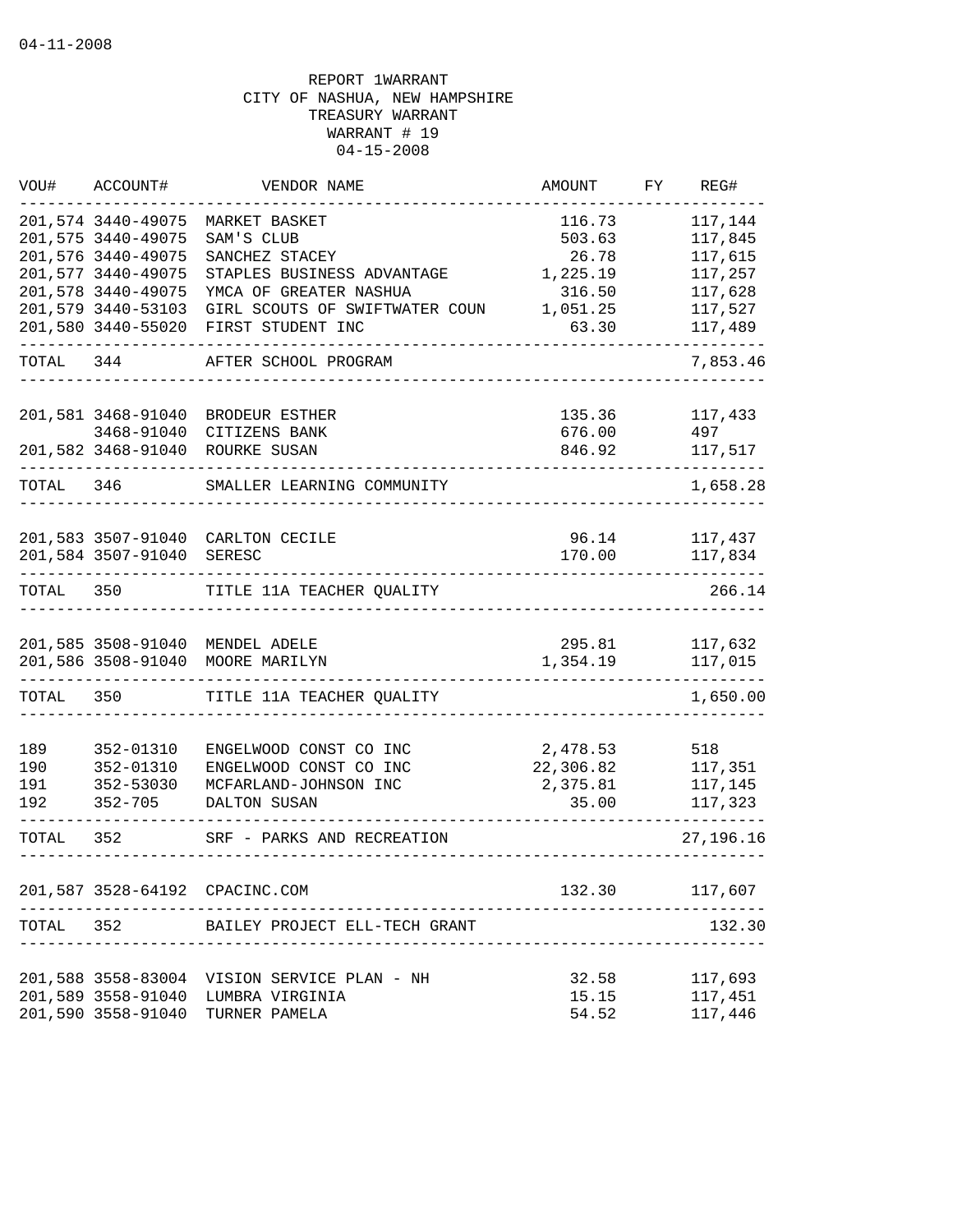|                          |                                                  | VOU# ACCOUNT# VENDOR NAME                                                                                                     | AMOUNT FY REG#<br>____________________________ |                                                                           |
|--------------------------|--------------------------------------------------|-------------------------------------------------------------------------------------------------------------------------------|------------------------------------------------|---------------------------------------------------------------------------|
|                          |                                                  | TOTAL 355 TITLE IB READING 1ST FES                                                                                            | ____________________________________           | 102.25                                                                    |
|                          |                                                  | 201,591 3597-53102 MILFORD SCHOOL DISTRICT                                                                                    | 1,890.00                                       | 117,597                                                                   |
|                          |                                                  | TOTAL 359 MATH/SCIENCE INITIATIVE GRANT                                                                                       |                                                | 1,890.00                                                                  |
|                          |                                                  | 201,592 3657-49050 T B I CORPORATION                                                                                          |                                                | 396.96 117,547                                                            |
|                          |                                                  | TOTAL 365 NHS - PAW SHOP                                                                                                      |                                                | 396.96                                                                    |
| 193<br>194<br>195        | 371-07506<br>371-07506<br>371-91025              | COOKIES BY DESIGN<br>IKBANA<br>HERSH KATHERINE                                                                                | 800.00<br>339.00                               | 999.55 117,369<br>117,363<br>116,987<br>. _ _ _ _ _ _ _ _ _ _ _ _ _ _ _ _ |
|                          |                                                  | TOTAL 371 SRF - COMMUNITY DEVELOPMENT<br>_____________                                                                        |                                                | 2,138.55                                                                  |
|                          |                                                  | 196 373-53025 LOAN PACKAGING LLC                                                                                              | 600.00 117,202                                 |                                                                           |
| TOTAL 373                |                                                  | SRF - ECONOMIC DEVELOPMENT<br>----------------------------------                                                              |                                                | 600.00                                                                    |
| 197<br>198               | 374-07030<br>374-07090                           | SCOTT LAWSON GROUP LTD (THE)<br>NASHUA SOUP KITCHEN & SHELTER                                                                 | 200.00<br>4,590.00                             | 117,472<br>116,953                                                        |
| 199<br>200<br>200<br>201 | 374-07120<br>374-07145<br>374-07188<br>374-07220 | NASHUA AREA HEALTH CENTER<br>NEIGHBORHOOD HOUSING SERVICES<br>NEIGHBORHOOD HOUSING SERVICES<br>GREATER NASHUA COUNCIL ON ALCO | 3,454.55<br>4,545.45<br>2,352.82<br>6,818.16   | 117,382<br>117,165<br>117,165<br>117,051                                  |
| 202<br>203<br>204<br>205 | 374-07258<br>374-07262<br>374-07340<br>374-07340 | CORP FOR NATIONAL & COMMUNITY<br>MICROCREDIT-NH<br>CITY OF NASHUA/PETTY CASH/SLIP<br><b>NAHRO</b>                             | 70.24<br>2,272.72<br>8.33                      | 117,188<br>117,359<br>116,944                                             |
| 206<br>207<br>208        | 374-07340<br>374-07340<br>374-07436              | NEXTEL COMMUNICATIONS<br>TELEGRAPH PUBLISHING COMPANY<br>CORP FOR NATIONAL & COMMUNITY                                        | 630.00<br>27.00<br>165.15<br>766.40            | 117,784<br>117,752<br>117,663<br>117,188                                  |
| 209<br>$210\,$<br>211    | 374-07620<br>374-09031<br>374-09031              | INSTITUTE ENVIRONMENTAL EDUCAT<br>TRANSIT MANAGEMENT OF NASHUA<br>TRANSIT MANAGEMENT OF NASHUA                                | 1,910.00<br>174.59<br>160.80                   | 117,269<br>507<br>517                                                     |
| 212<br>213<br>214<br>215 | 374-09054<br>374-09061<br>374-09061<br>374-09061 | LISAY STEVEN E<br>ARAMARK UNIFORM SERVICES<br>AUTO ELECTRIC WAREHOUSE INC<br>NEXTEL COMMUNICATIONS                            | 236.00<br>102.81<br>550.00<br>601.92           | 117,116<br>117,067<br>116,951<br>117,752                                  |
| 216<br>217               | 374-09061<br>374-09061                           | SAFETY-KLEEN SYSTEMS INC<br>UNITED PARCEL SERVICE                                                                             | 346.87<br>63.32                                | 117,002<br>117,841                                                        |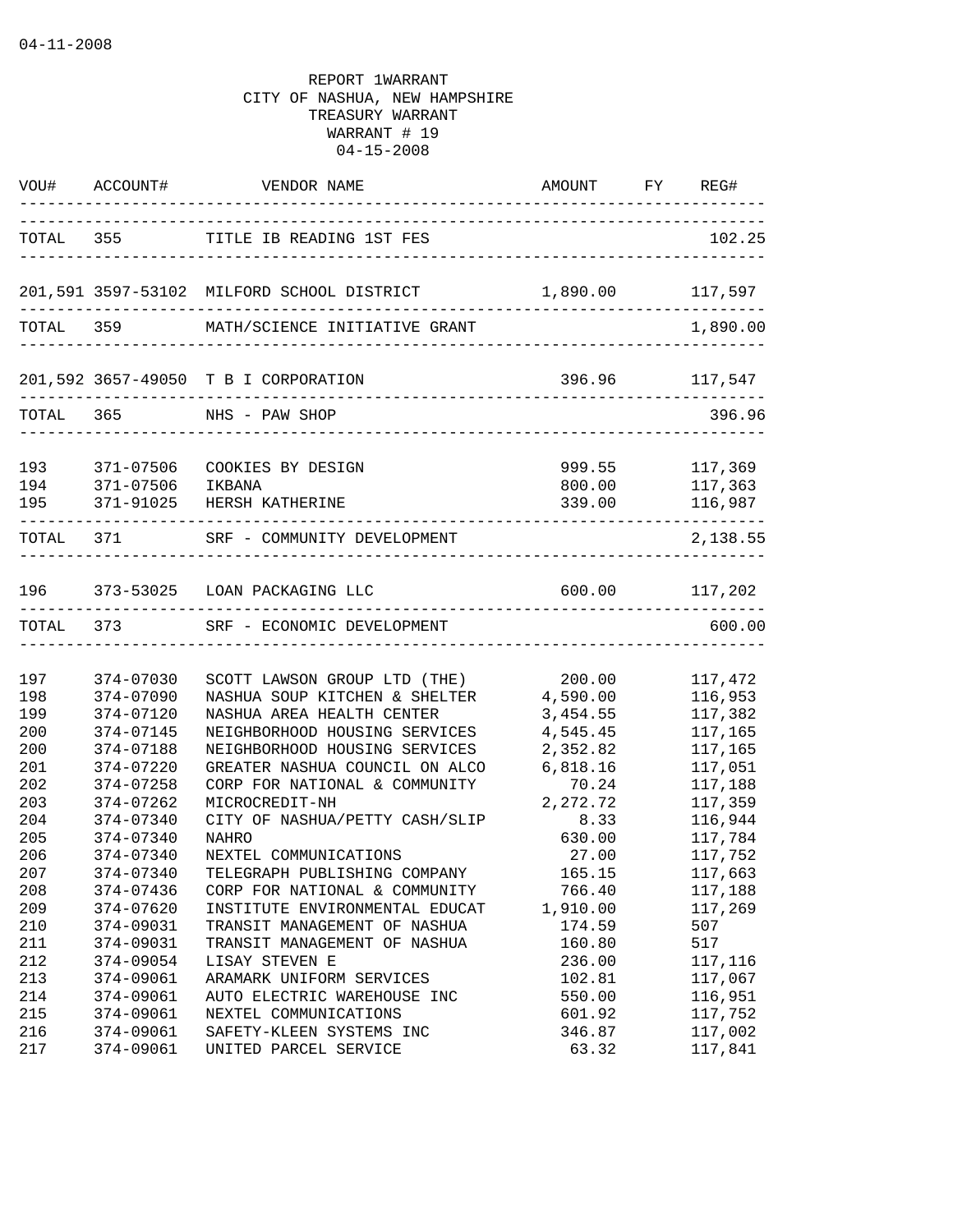| VOU#  | ACCOUNT#           | VENDOR NAME                    | AMOUNT    | FY | REG#       |
|-------|--------------------|--------------------------------|-----------|----|------------|
| 218   | 374-09091          | AUTOFAIR FORD INC              | 40.12     |    | 117,591    |
| 219   | 374-09091          | BEST FORD/BEST CYCLE           | 18.68     |    | 116,978    |
| 220   | 374-09091          | CENTRAL PAPER PRODUCTS CO      | 202.92    |    | 117,665    |
| 221   | 374-09091          | FLEETWAY HEAVY DUTY PARTS INC  | 378.04    |    | 117,032    |
| 222   | 374-09091          | FREIGHTLINER OF NH INC         | 31.89     |    | 117,362    |
| 223   | 374-09091          | GILLIG CORP                    | 4,989.49  |    | 117,242    |
| 224   | 374-09091          | GOVCONNECTION INC              | 117.56    |    | 116,961    |
| 225   | 374-09091          | HOME DEPOT CREDIT SERVICES     | 103.36    |    | 117,761    |
| 226   | 374-09091          | NORTHERN BUS SALES INC         | 123.56    |    | 117,100    |
| 227   | 374-09091          | RYDER FLEET PRODUCTS.COM INC   | 119.21    |    | 117,302    |
| 228   | 374-09091          | STAPLES BUSINESS ADVANTAGE     | 447.40    |    | 117,406    |
| 229   | 374-09091          | SUBURBAN AUTO & TRUCK PARTS IN | 3,140.28  |    | 117,657    |
| 230   | 374-09091          | SURPLUS OFFICE EQUIPMENT INC   | 110.00    |    | 117,380    |
| 231   | 374-09102          | PUBLIC SERVICE OF NH           | 2,312.27  |    | 117,821    |
| 232   | 374-09112          | METROMEDIA ENERGY INC          | 7,513.69  |    | 117,812    |
| 232   | 374-09114          | METROMEDIA ENERGY INC          | 1,006.33  |    | 117,812    |
| 233   | 374-09120          | PENNICHUCK WATER               | 143.79    |    | 117,766    |
| 234   | 374-09133          | NEXTEL COMMUNICATIONS          | 172.57    |    | 117,752    |
| 235   | 374-09201          | TRANSIT MANAGEMENT OF NASHUA   | 18,172.05 |    | 507        |
| 236   | 374-09201          | TRANSIT MANAGEMENT OF NASHUA   | 19,214.20 |    | 517        |
| 237   | 374-09208          | EDWARD JONES                   | 42.05     |    | 117,806    |
| 238   | 374-09208          | TRANSIT MANAGEMENT OF NASHUA   | 1.02      |    | 507        |
| 239   | 374-09208          | TRANSIT MANAGEMENT OF NASHUA   | .41       |    | 517        |
| 240   | 374-09211          | EDWARD JONES                   | 3,481.42  |    | 117,806    |
| 241   | 374-09211          | HARVARD PILGRIM HEALTH CARE    | 15,655.08 |    | 117,791    |
| 242   | 374-09261          | ARAMARK UNIFORM SERVICES       | 137.98    |    | 117,067    |
| 243   | 374-09261          | NASHUA TRANSIT - CITY          | 6.66      |    | 117,694    |
| 244   | 374-45230          | GOVCONNECTION INC              | 295.31    |    |            |
| 245   |                    | BOIS JOHN                      |           |    | 116,961    |
|       | 374-91025          |                                | 215.64    |    | 117,274    |
| 246   | 374-91030          | HURD SANDRA                    | 810.31    |    | 117,226    |
| TOTAL | 374                | SRF - URBAN PROGRAMS           |           |    | 109,050.42 |
|       |                    |                                |           |    |            |
| 247   | 375-45050          | BAKER & TAYLOR                 | 710.68    |    | 117,033    |
| 248   | 375-45050          | TUTOR.COM INC                  | 16,340.00 |    | 117,839    |
| 249   | 375-45050          | UNIQUE MANAGEMENT SERVICES INC | 331.15    |    | 117,062    |
| TOTAL | 375 — 100          | SRF - PUBLIC LIBRARIES         |           |    | 17,381.83  |
|       |                    |                                |           |    |            |
|       | 3768-31005         | VERIZON                        | 154.91    |    | 117,763    |
|       | 201,593 3768-49035 | CAMBIUM LEARNING INC           | 74.49     |    | 117,542    |
|       | 201,594 3768-49035 | HARCOURT ACHIEVE               | 771.53    |    | 117,538    |
|       | 201,595 3768-49035 | PEARSON EDUCATION              | 1,458.51  |    | 117,528    |
|       | 201,596 3768-49035 | PIONEER VALLEY EDUCATIONAL PRE | 317.90    |    | 117,455    |
|       | 201,597 3768-49035 | SCHOLASTIC BOOK CLUBS          | 128.65    |    | 117,549    |
|       | 201,598 3768-49035 | SCHOOL SPECIALTY               | 125.36    |    | 117,465    |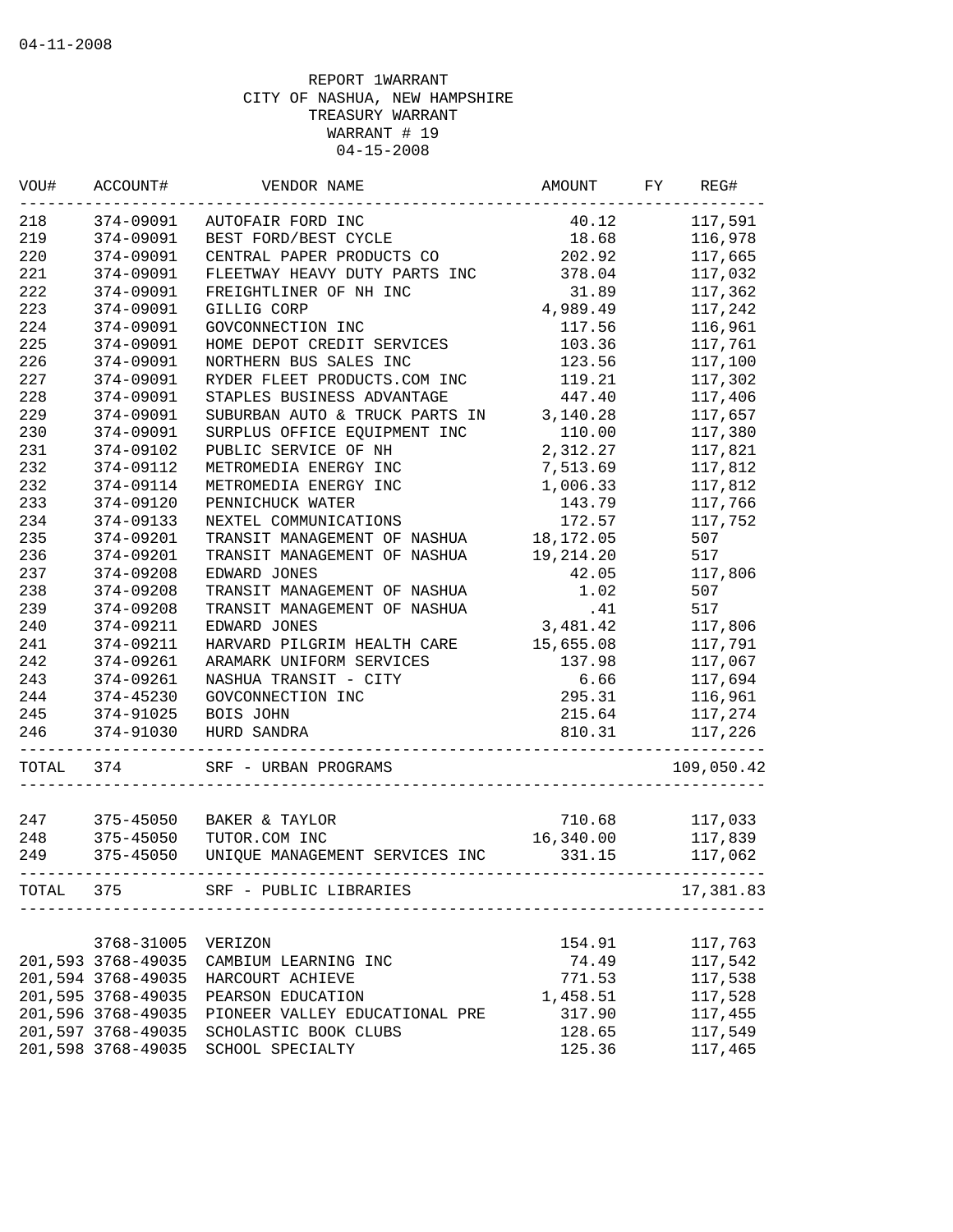| WOU#      | ACCOUNT#           | VENDOR NAME                                 | AMOUNT        | FY | REG#      |
|-----------|--------------------|---------------------------------------------|---------------|----|-----------|
|           | 201,599 3768-49050 | BURNS PATRICIA                              | 74.41         |    | 117,422   |
|           | 201,600 3768-49050 | CHISHOLM JUNE                               | 127.75        |    | 117,427   |
|           | 201,601 3768-49050 | MICHAUD CYNTHIA                             | 186.64        |    | 117,436   |
|           | 201,602 3768-49050 | SCHOOL SPECIALTY                            | 146.65        |    | 117,465   |
|           | 201,603 3768-49050 | STAPLES BUSINESS ADVANTAGE                  | 28.61         |    | 117,257   |
|           | 201,604 3768-53101 | CROWDER LUCIE L                             | 126.78        |    | 117,411   |
|           | 201,605 3768-53101 | DALTON SHARON                               | 262.50        |    | 117,588   |
|           | 201,606 3768-53101 | EDWARDS EDUCATIONAL SERVICES,               | 5,967.85      |    | 117,605   |
|           | 201,607 3768-53101 | GOETHEL ELLEN D                             | 328.00        |    | 116,959   |
|           | 201,608 3768-53101 | RUSSELL GAIL M                              | 112.50        |    | 117,589   |
|           | 201,609 3768-53101 | SHEA DENISE C                               | 1,050.00      |    | 117,580   |
|           | 201,610 3768-83004 | VISION SERVICE PLAN - NH                    | 16.29         |    | 117,696   |
|           | 201,611 3768-83102 | UNUM LIFE INSURANCE                         | 23.43         |    | 117,695   |
| TOTAL 376 |                    | TITLE I ESEA                                |               |    | 11,482.76 |
|           |                    |                                             | 15.00 117,443 |    |           |
|           |                    | 201,612 3888-49050 HYNES STACY              |               |    |           |
| TOTAL 388 |                    | TITLE V INNOVATIVE PROGRAMS                 |               |    | 15.00     |
|           |                    |                                             |               |    |           |
|           | 201,613 3908-49050 | FILMS MEDIA GROUP                           | 374.33        |    | 117,561   |
|           | 201,614 3908-53102 | AISTON TRICIA                               | 437.50        |    | 117,614   |
|           | 201,615 3908-53102 | MANHEIM ZIMMERMAN AMY B                     | 437.50        |    | 117,585   |
|           | 201,616 3908-53102 | WILLIAMS VERONICA                           | 437.50        |    | 117,548   |
|           | 201,617 3908-91040 | BELLANTUONI PARTRICIA                       | 250.00        |    | 117,080   |
|           | 201,618 3908-91040 | DARWISH COLLEEN                             | 245.46        |    | 117,558   |
|           | 201,619 3908-91040 | NATIONAL ACADEMY FOUNDATION                 | 500.00        |    | 117,847   |
| TOTAL     | 390                | VOC ED SECONDARY PERKINS                    |               |    | 2,682.29  |
|           |                    |                                             |               |    |           |
|           |                    | 201,620 3937-83004 VISION SERVICE PLAN - NH | 16.29         |    | 117,698   |
|           |                    | 201,621 3937-83102 UNUM LIFE INSURANCE      | 9.41          |    | 117,697   |
| TOTAL 393 |                    | DAY CARE                                    |               |    | 25.70     |
|           |                    |                                             |               |    |           |
|           | 201,622 3958-53109 | BOLICK TERESA DBA BOLICK TERES              | 1,750.00      |    | 117,420   |
|           | 201,623 3958-53109 | CARROLL CENTER FOR THE BLIND (              | 1,451.90      |    | 117,545   |
|           | 201,624 3958-53109 | KOSNITSKY CAROL                             | 400.00        |    | 117,600   |
|           | 201,625 3958-53109 | SILVA ARLENE E                              | 562.50        |    | 117,602   |
|           | 201,626 3958-83004 | VISION SERVICE PLAN - NH                    | 16.29         |    | 117,700   |
|           | 201,627 3958-83102 | UNUM LIFE INSURANCE                         | 22.13         |    | 117,699   |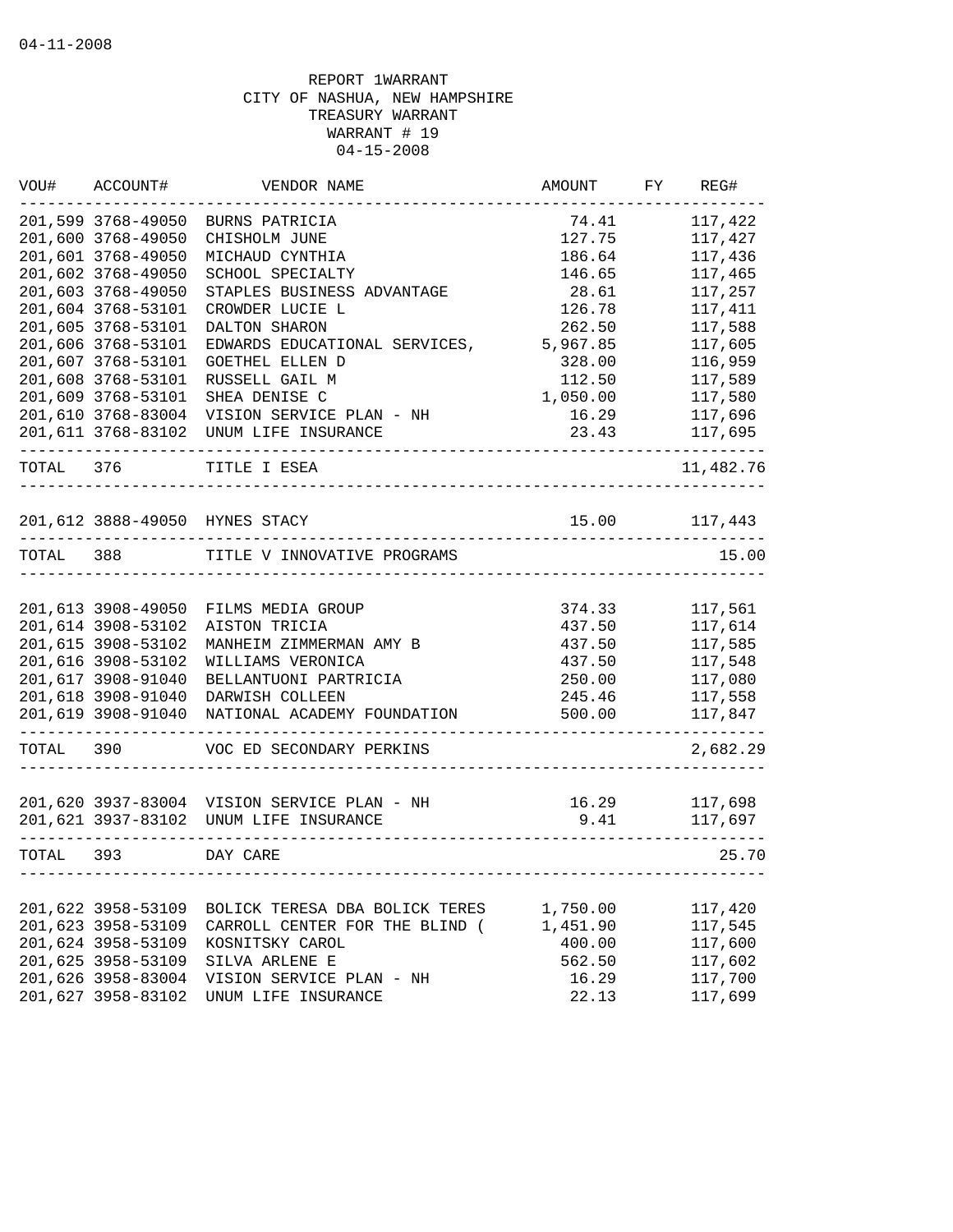| VOU#  | ACCOUNT#                                 | VENDOR NAME                  | AMOUNT             | FY | REG#               |
|-------|------------------------------------------|------------------------------|--------------------|----|--------------------|
| TOTAL | 395                                      | IDEA BASIC SPEC ED           |                    |    | 4,202.82           |
|       | 201,628 3977-53100<br>201,629 3977-53101 | OFFICETEAM<br>SUNBERG ROBERT | 260.01<br>1,951.84 |    | 117,596<br>117,519 |
| TOTAL | 397                                      | SPECIAL ED LOCAL             |                    |    | 2,211.85           |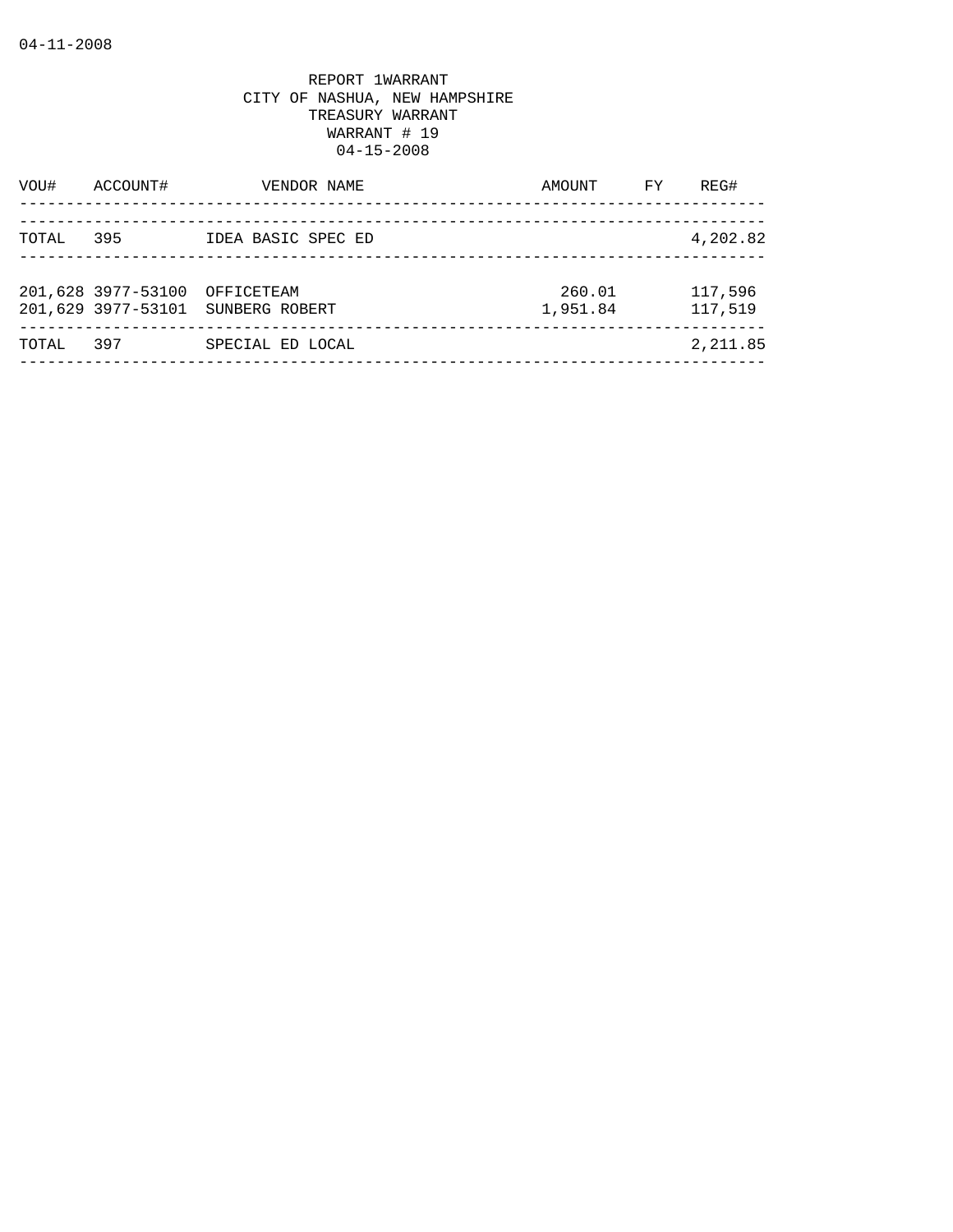| WOU#                                   | ACCOUNT#                                                                   | VENDOR NAME                                                                                                        | AMOUNT FY REG#                                       |                                                                |
|----------------------------------------|----------------------------------------------------------------------------|--------------------------------------------------------------------------------------------------------------------|------------------------------------------------------|----------------------------------------------------------------|
| 251                                    |                                                                            | 412-162 HILLSBOROUGH COUNTY TREASURER                                                                              | 110.05 117,662                                       |                                                                |
| TOTAL                                  | 412-16                                                                     | FINANCIAL SERVICES<br>INT & COST ON REDEMPTION                                                                     |                                                      | 110.05                                                         |
| 252<br>253<br>254<br>255<br>256<br>257 | $412 - 180$<br>412-180<br>412-180<br>$412 - 180$<br>412-180<br>$412 - 180$ | ATLAS COMPLEX LLC<br>BATISTA RAFAEL<br>LIZZIE ALCIDE<br>STONE PATRICIA A<br>STREETER BERNARD A<br>WAVOMBA DENNIS M | 91.00<br>66.00<br>23.75<br>108.00<br>234.00<br>38.75 | 117,313<br>117,321<br>117,309<br>117,315<br>117,317<br>117,343 |
|                                        | TOTAL 412-18                                                               | FINANCIAL SERVICES<br>AUTO PERMITS                                                                                 |                                                      | 561.50                                                         |
| 258                                    |                                                                            | 413-203 TREASURER STATE OF NH                                                                                      | 2,394.00 117,783                                     |                                                                |
| TOTAL                                  |                                                                            | 413-20 CITY CLERK'S OFFICE<br>MARRIAGE LICENSES                                                                    |                                                      | 2,394.00                                                       |
|                                        | 258 413-303                                                                | TREASURER STATE OF NH                                                                                              | 8,627.00 117,783                                     |                                                                |
|                                        | TOTAL 413-30                                                               | CITY CLERK'S OFFICE<br>CERTIFIED COPIES                                                                            |                                                      | 8,627.00                                                       |
|                                        |                                                                            | 259 431-572 CITY OF NASHUA                                                                                         |                                                      | 34.86 117,701                                                  |
|                                        | TOTAL 431-57                                                               | POLICE DEPARTMENT<br>DAILY LOG ENTRY LETTERS                                                                       |                                                      | 34.86                                                          |
| 260                                    |                                                                            | 476-194 KEYSPAN HOME ENERGY SERVICES                                                                               |                                                      | 16.50 117,353                                                  |
|                                        | TOTAL 476-19                                                               | BUILDING<br>MECHANICAL PERMITS                                                                                     |                                                      | 16.50                                                          |
|                                        |                                                                            |                                                                                                                    |                                                      |                                                                |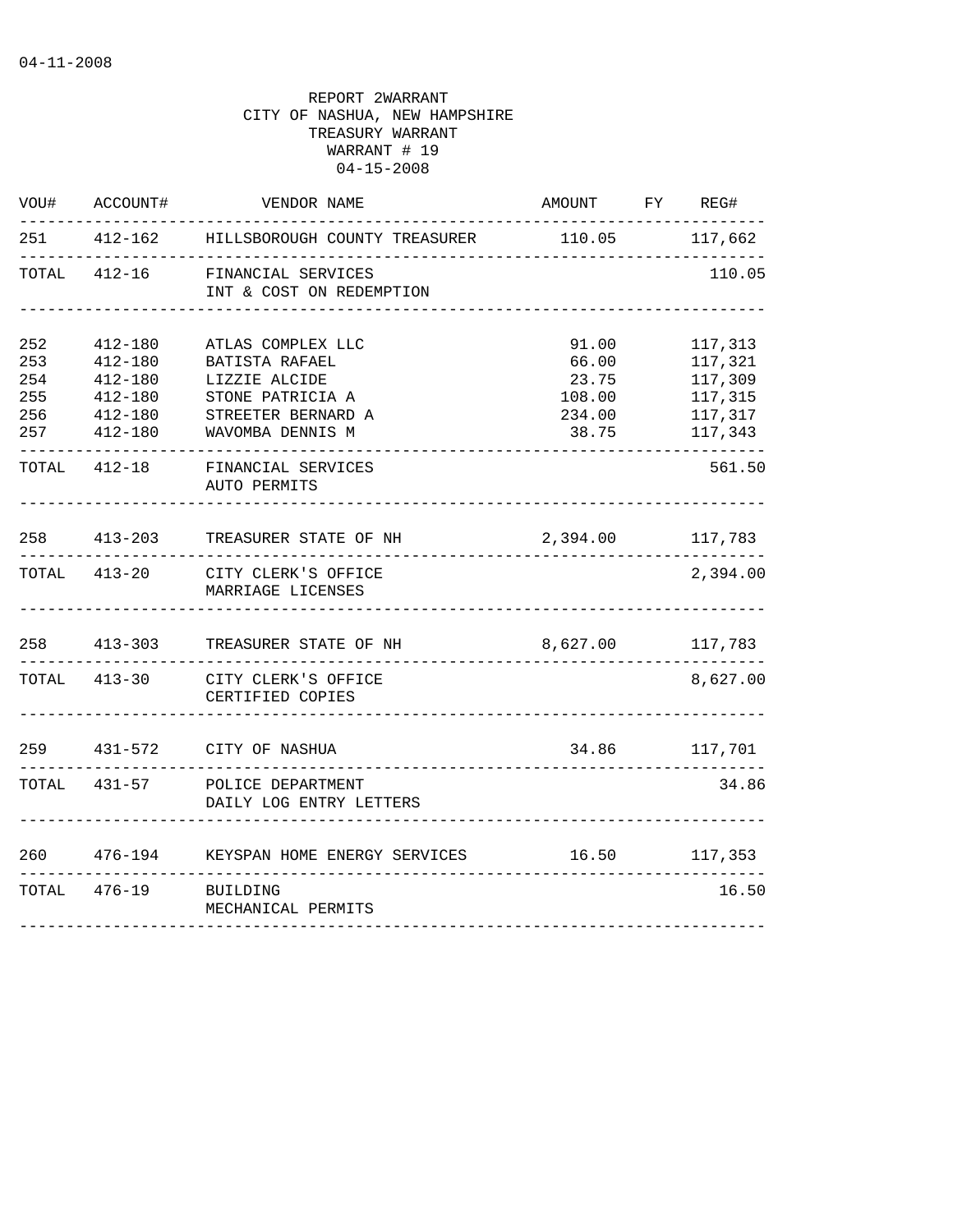| VOU#       | ACCOUNT#               | VENDOR NAME                                                      | AMOUNT               | FY | REG#               |
|------------|------------------------|------------------------------------------------------------------|----------------------|----|--------------------|
| 261        | 501-98015              | ACCURATE PRINTING INCORPORATED                                   | 368.70               |    | 117,660            |
| 262        | 501-31050              | NEXTEL COMMUNICATIONS                                            | 5.55                 |    | 117,752            |
| 263        | 501-41015              | STAPLES BUSINESS ADVANTAGE                                       | 43.98                |    | 117,406            |
| TOTAL      | 501                    | MAYOR'S OFFICE                                                   |                      |    | 418.23             |
| 264        | 502-91015              | CITY OF NASHUA/PETTY CASH/SLIP                                   | 88.80                |    | 116,944            |
| 265        | 502-51010              | HILLSBOROUGH COUNTY TREASURER                                    | 14.00                |    | 117,662            |
| 266        | 502-49025              | MATTHEW BENDER & CO INC                                          | 247.80               |    | 117,840            |
| 267        | 502-41015              | STAPLES BUSINESS ADVANTAGE                                       | 40.50                |    | 117,406            |
| TOTAL      | 502                    | LEGAL DEPARTMENT                                                 |                      |    | 391.10             |
| 268        |                        | 503-41015 ANCO SIGNS & STAMPS INC                                | 19.60                |    | 117,249            |
| TOTAL      | 503                    | BOARD OF ALDERMEN                                                |                      |    | 19.60              |
|            |                        |                                                                  |                      |    |                    |
| 269        | 505-81004              | AREA AGENCY OF GREATER NASHUA                                    | 625.00               |    | 117,078            |
| 270        | $505 - 81013$          | BIG BROTHERS BIG SISTERS                                         | 3,250.00             |    | 117,106            |
| 271        | 505-81120              | BOYS & GIRLS CLUB OF GREATER N                                   | 5,000.00             |    | 117,003            |
| 272        | 505-81058              | BRIDGES DOMESTIC & SEXUAL VIOL                                   | 7,500.00             |    | 117,008            |
| 273        | 505-81020              | COMMUNITY COUNCIL OF NASHUA NH                                   | 2,500.00             |    | 117,386            |
| 274        | 505-81054              | GREAT AMERICAN DOWNTOWN                                          | 7,500.00             |    | 117,047            |
| 275        | 505-81024              | HOME HEALTH & HOSPICE CARE                                       | 9,500.00             |    | 117,073            |
| 276        | 505-81039              | HUMANE SOCIETY OF NEW ENGLAND                                    | 7,756.75             |    | 117,076            |
| 277        | 505-81115              | MARGUERITE'S PLACE INC                                           | 2,750.00             |    | 117,243            |
| 278        | 505-81073              | NASHUA PASTORAL CARE CENTER                                      | 7,000.00             |    | 117,405            |
| 278        | 505-81074              | NASHUA PASTORAL CARE CENTER                                      | 5,000.00             |    | 117,405            |
| 279        | 505-81041              | NASHUA RIVER HOLDING CO                                          | 13,880.20            |    | 117,811            |
| 280        | 505-81110              | NASHUA SOUP KITCHEN & SHELTER                                    | 4,750.00             |    | 116,953            |
| 281        | 505-81068              | NASHUA YOUTH COUNCIL INC                                         | 7,250.00             |    | 116,973            |
| 282<br>283 | 505-81017<br>505-81078 | SOUTHERN NH HIV/AIDS TASK FORC<br>ST JOSEPH COMMUNITY SERVICES I | 7,500.00<br>1,736.00 |    | 117,195<br>117,659 |
| TOTAL      | 505                    | CIVIC & COMM. ACTIVITIES                                         |                      |    | 93,497.95          |
|            |                        |                                                                  |                      |    |                    |
| 284        | 506-31005              | LOVERING SUE                                                     | 33.83                |    | 117,702            |
| 285        | 506-31005              | PAETEC COMMUNICATIONS INC                                        | 600.00               |    | 117,744            |
| 286        | 506-31005              | VERIZON                                                          | 7,251.28             |    | 117,763            |
| 287        | 506-31005              | VERIZON                                                          | 447.38               |    | 117,779<br>------  |
| TOTAL      | 506                    | TELECOMMUNICATIONS                                               |                      |    | 8,332.49           |
|            |                        |                                                                  |                      |    |                    |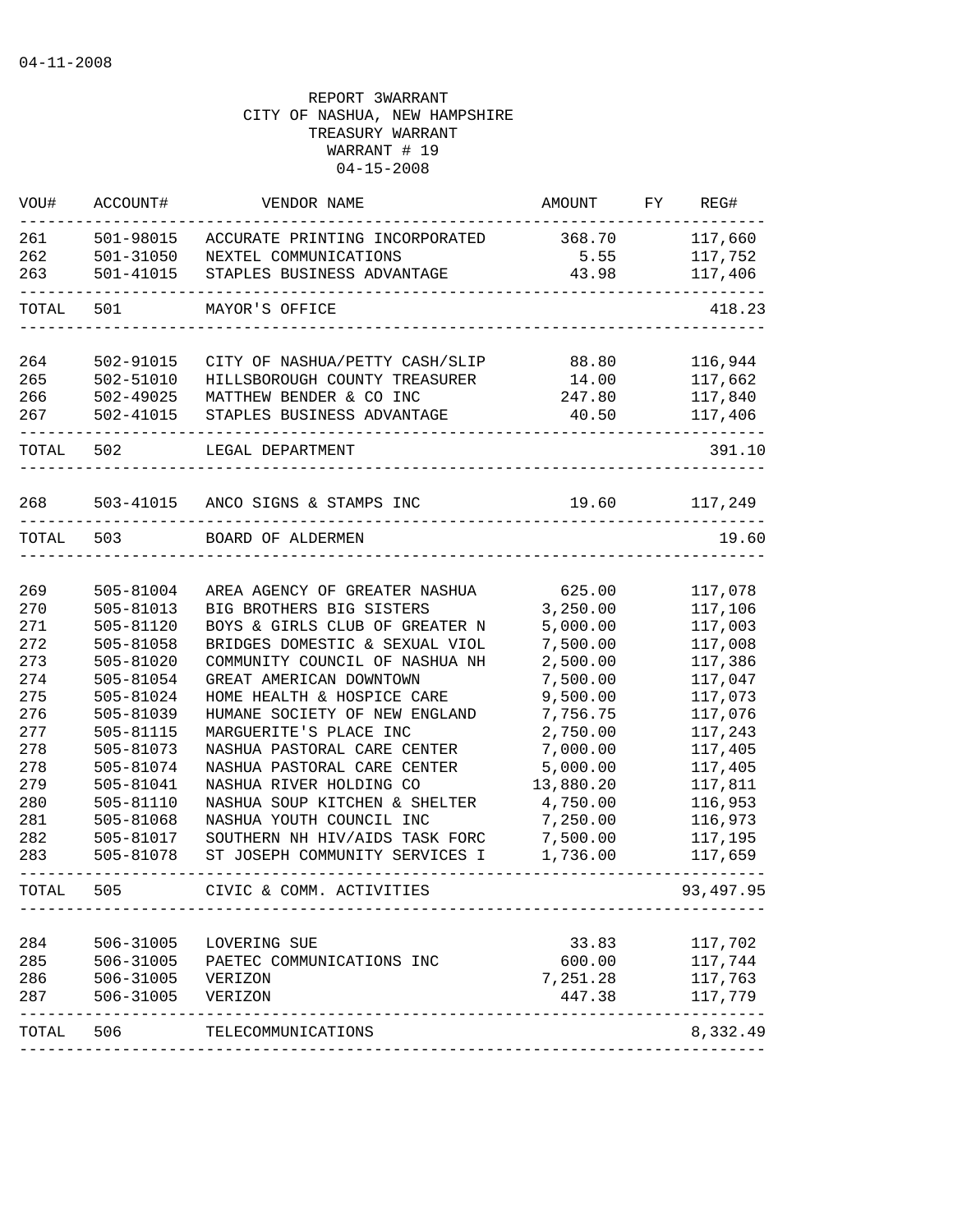| WOU#       | ACCOUNT#               | VENDOR NAME                                          | AMOUNT            | FY | REG#               |
|------------|------------------------|------------------------------------------------------|-------------------|----|--------------------|
| 288        | 511-31050              | NEXTEL COMMUNICATIONS                                | 13.50 117,752     |    |                    |
| TOTAL      | 511                    | ADMINISTRATIVE SERVICES                              |                   |    | 13.50              |
| 289        | 512-95005              | CITIZENS BANK                                        | 735.76            |    | 497                |
| 290        | 512-91015              | FREDETTE DAVID                                       | 60.60             |    | 117,703            |
| 291        | 512-72035              | HSM ELECTRONIC PROTECTION SERV                       | 62.40             |    | 117,835            |
| 292        | 512-94005              | NH TAX COLLECTORS' ASSN                              | 150.00            |    | 116,948            |
| 293        | 512-94005              | NHCTCA                                               | 35.00             |    | 116,947            |
| 294        | 512-94005              | NHGFOA                                               | 335.00            |    | 117,754            |
| 295        | 512-41005              | STAPLES BUSINESS ADVANTAGE                           | 174.34            |    | 117,406            |
| 295        | 512-41015              | STAPLES BUSINESS ADVANTAGE                           | 195.85            |    | 117,406            |
| 296        | 512-59266              | STATE OF NH - CRIMINAL RECORDS                       | 15.00             |    | 116,949            |
| TOTAL 512  |                        | FINANCIAL SERVICES                                   |                   |    | 1,763.95           |
| 297        | 513-41015              | CITY OF NASHUA/PETTY CASH/SLIP 85.33                 |                   |    | 116,944            |
| 298        | 513-44005              | GENERAL CODE                                         | 3,647.00          |    | 117,162            |
| 299        | 513-41005              | STAPLES BUSINESS ADVANTAGE                           | 139.01            |    | 117,406            |
| 299        | 513-41015              | STAPLES BUSINESS ADVANTAGE                           | 210.20            |    | 117,406            |
|            | TOTAL 513              | CITY CLERK'S OFFICE                                  |                   |    | 4,081.54           |
|            |                        |                                                      |                   |    |                    |
| 299        |                        | 515-41005 STAPLES BUSINESS ADVANTAGE                 | 148.25            |    | 117,406            |
| 299        | 515-41015              | STAPLES BUSINESS ADVANTAGE                           | 96.94             |    | 117,406            |
| TOTAL      | 515                    | HUMAN RESOURCES                                      |                   |    | 245.19             |
|            |                        |                                                      |                   |    |                    |
| 300        | 516-54011              | TELEGRAPH PUBLISHING COMPANY                         | 678.95            |    | 117,663            |
| 300        | 516-54016              | TELEGRAPH PUBLISHING COMPANY                         | 3,484.99          |    | 117,663            |
| 301<br>302 | 516-54016<br>516-54006 | THE LOWELL PUBLISHING CO<br>UNION LEADER CORPORATION | 3,994.10<br>47.43 |    | 117,759<br>117,750 |
| 302        | 516-54016              | UNION LEADER CORPORATION                             | 3,569.91          |    | 117,750            |
| 303        | 516-54016              | WORCESTER TELEGRAM & GAZETTE                         | 1,400.24          |    | 117,230            |
| TOTAL      | 516                    | PURCHASING DEPARTMENT                                |                   |    | 13,175.62          |
|            |                        | _________________________                            |                   |    |                    |
| 304        | 517-59135              | BAIN PEST CONTROL SERVICE INC                        | 72.00             |    | 117,667            |
| 305        | 517-34015              | KEYSPAN ENERGY DELIVERY                              | 608.25            |    | 117,764            |
| 306        | 517-34015              | METROMEDIA ENERGY INC                                | 34, 319.59        |    | 117,812            |
| 307        | 517-31050              | NEXTEL COMMUNICATIONS                                | 46.52             |    | 117,752            |
| 308        | 517-32005              | PUBLIC SERVICE OF NH                                 | 1,816.40          |    | 117,821            |
| 309        | 517-42010              | W E AUBUCHON COMPANY INC                             | 27.20             |    | 116,982            |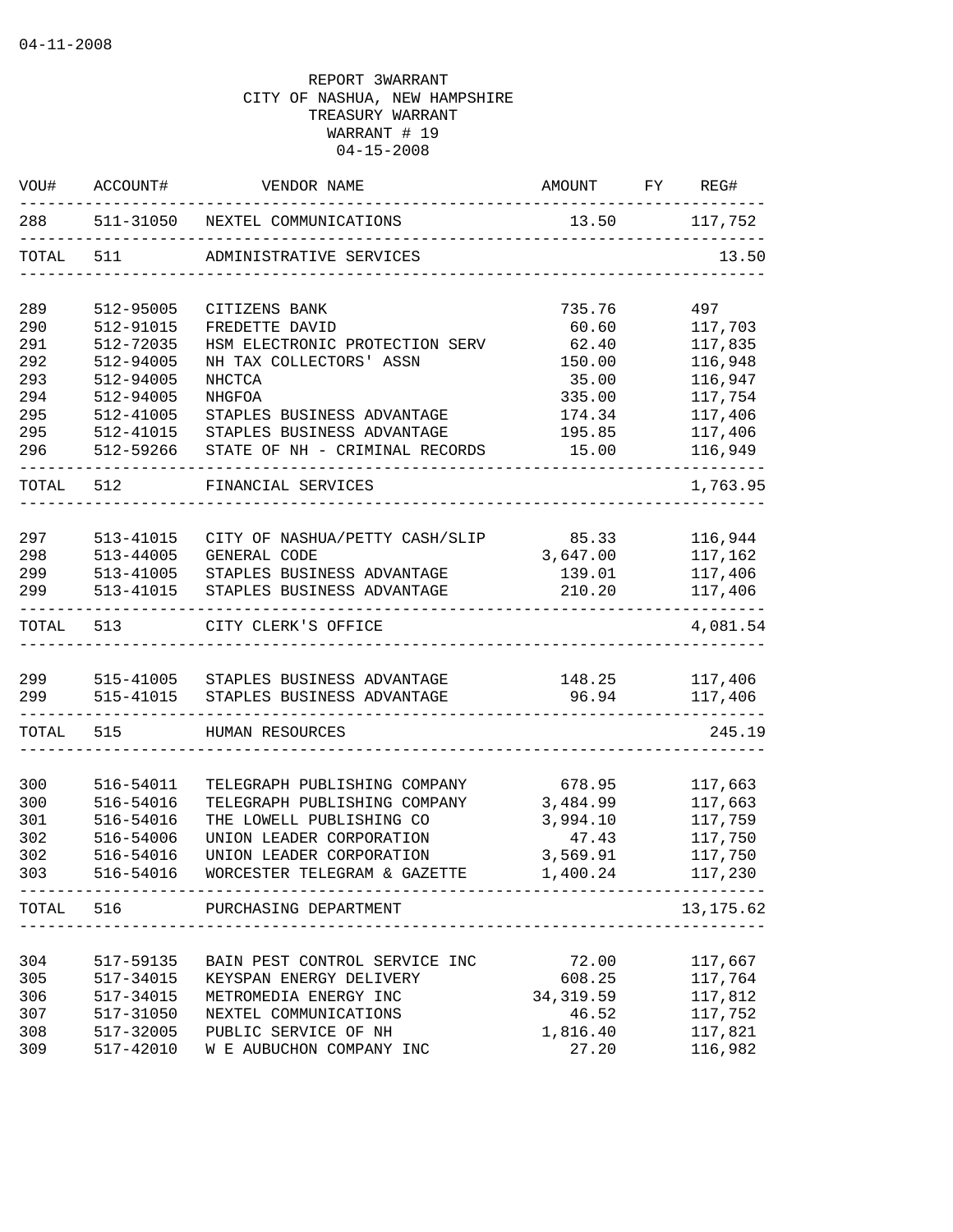| VOU#       | ACCOUNT#  | VENDOR NAME                                        | AMOUNT          | FY | REG#               |
|------------|-----------|----------------------------------------------------|-----------------|----|--------------------|
| TOTAL      | 517       | BUILDING MAINT - CITY ADMIN                        |                 |    | 36,889.96          |
| 310        | 519-91005 | DAME DOUGLAS                                       | 20.20           |    | 117,019            |
| 311        | 519-91005 | GAGNE ROBERT                                       | 37.37           |    | 117,390            |
| 312        | 519-91005 | MARINO ANGELO                                      | 226.95          |    | 117,234            |
| 313        | 519-95010 | NEW ENGLAND REAL ESTATE JOURNA                     | 139.00          |    | 117,753            |
| 314        | 519-41010 | STAPLES BUSINESS ADVANTAGE                         | 479.71          |    | 117,406            |
| 315        | 519-91005 | TURGISS GARY                                       | 248.46          |    | 117,057            |
| 316        | 519-91005 | TURGISS GREG                                       | 159.58          |    | 116,967            |
| TOTAL 519  |           | ASSESSORS                                          |                 |    | 1,311.27           |
| 317        | 520-34015 | METROMEDIA ENERGY INC                              | 3,607.49        |    | 117,812            |
| 318        | 520-53100 | MORTELLARO CAROLYN                                 | 480.00          |    | 117,224            |
| 319        | 520-32005 | PUBLIC SERVICE OF NH                               | 351.43          |    | 117,821            |
| TOTAL      | 520       | HUNT BUILDING                                      |                 |    | 4,438.92           |
|            |           |                                                    |                 |    |                    |
| 320        | 522-64040 | CITIZENS BANK                                      | 348.00          |    | 497                |
| 321        | 522-31040 | CITY OF NASHUA/PETTY CASH/SLIP                     | .72             |    | 116,944            |
| 321        | 522-41015 | CITY OF NASHUA/PETTY CASH/SLIP                     | 8.94            |    | 116,944            |
| 321        | 522-45120 | CITY OF NASHUA/PETTY CASH/SLIP                     | 6.00            |    | 116,944            |
| 321        | 522-49075 | CITY OF NASHUA/PETTY CASH/SLIP                     | 100.00          |    | 116,944            |
| 322        | 522-74030 | COCCI COMPUTER SERVICES INC                        | 240.00          |    | 117,128            |
| 323        | 522-31040 | MCMULLEN DAN                                       | 56.40           |    | 117,704            |
| 324        | 522-31050 | NEXTEL COMMUNICATIONS                              | 244.29          |    | 117,752            |
| 325        | 522-41015 | STAPLES BUSINESS ADVANTAGE                         | 25.54           |    | 117,406            |
| 326        | 522-31040 | TYRRELL KEN                                        | 46.33           |    | 117,275            |
| TOTAL      | 522       | INFORMATION TECHNOLOGY                             |                 |    | 1,076.22           |
| 327        | 523-94005 | <b>NEARC</b>                                       | 70.00           |    | 117,817            |
| TOTAL      | 523       | GIS                                                |                 |    | 70.00              |
|            |           |                                                    |                 |    |                    |
| 328<br>328 | 524-64045 | 524-64040 CDW GOVERNMENT INC<br>CDW GOVERNMENT INC | 12.99<br>180.00 |    | 117,457<br>117,457 |
| TOTAL      | 524       | COMPUTERS - CITYWIDE                               |                 |    | 192.99             |
| 329        | 531-78007 | ADAMSON INDUSTRIES CORP                            | 335.20          |    | 117,177            |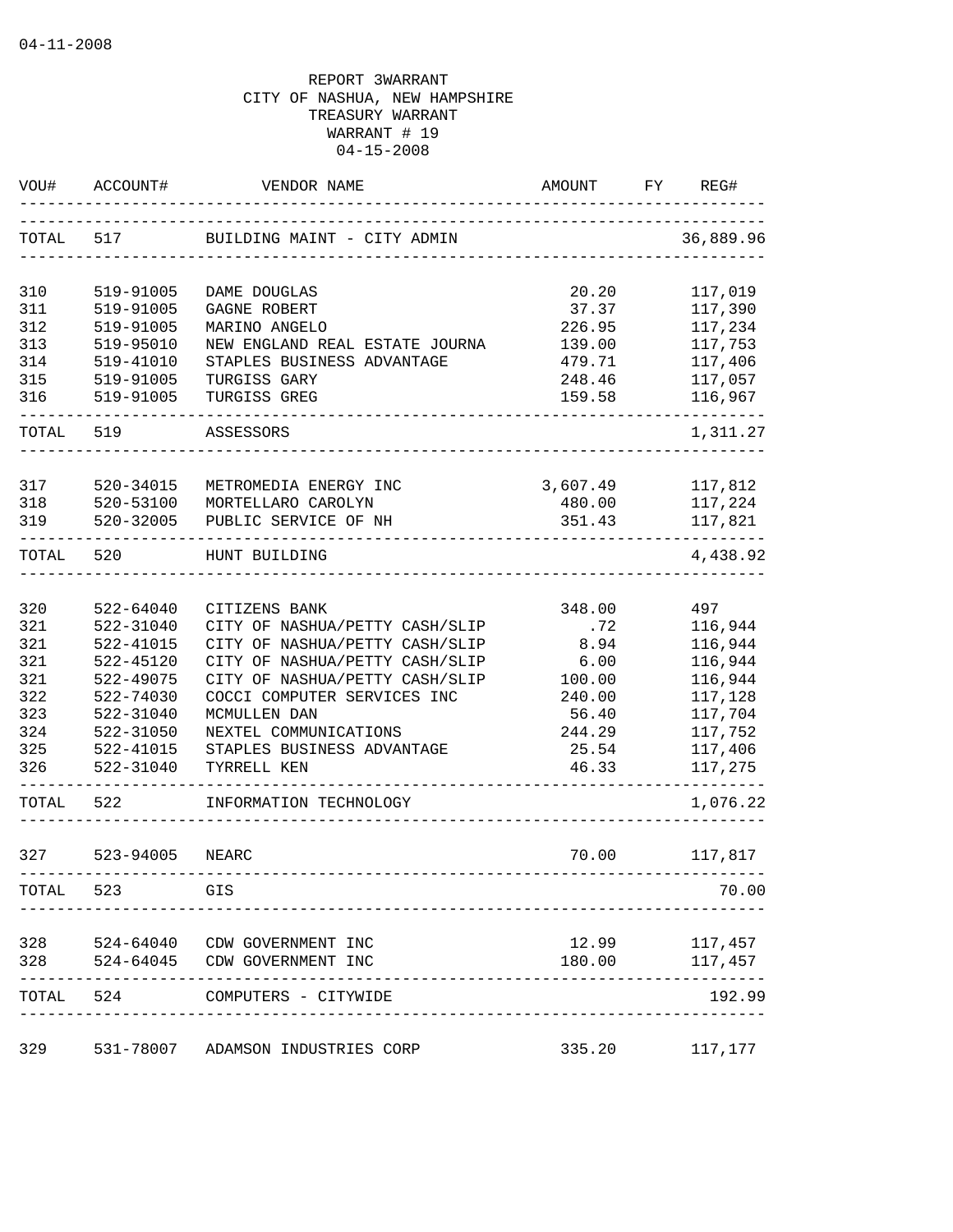| #UOV | ACCOUNT#  | VENDOR NAME                    | AMOUNT    | FY | REG#    |
|------|-----------|--------------------------------|-----------|----|---------|
| 330  | 531-94005 | ADAMSON WILLIAM                | 140.00    |    | 117,711 |
| 331  | 531-46040 | ALMEIDA RONALD                 | 91.22     |    | 117,724 |
| 332  | 531-78075 | AMERICAN AUTO SEAT COVER INC   | 1,690.00  |    | 116,964 |
| 333  | 531-53070 | ANIMAL HOSPITAL OF NASHUA INC  | 297.60    |    | 117,256 |
| 334  | 531-45220 | B & S LOCKSMITH INC            | 130.33    |    | 117,194 |
| 335  | 531-59100 | BAER ALEXANDRA                 | 245.00    |    | 117,154 |
| 336  | 531-75023 | BELLETETES INC                 | 3.05      |    | 117,121 |
| 336  | 531-78007 | BELLETETES INC                 | 1.96      |    | 117,121 |
| 337  | 531-46040 | BEN'S UNIFORMS                 | 194.00    |    | 117,670 |
| 338  | 531-78007 | BEST FORD/BEST CYCLE           | 1,116.43  |    | 116,978 |
| 338  | 531-78075 | BEST FORD/BEST CYCLE           | 2,136.99  |    | 116,978 |
| 339  | 531-47010 | BOUND TREE MEDICAL LLC         | 384.61    |    | 117,182 |
| 340  | 531-94005 | BROWN JOSEPH                   | 123.22    |    | 117,705 |
| 341  | 531-42000 | CENTRAL PAPER PRODUCTS CO      | 645.07    |    | 117,665 |
| 342  | 531-45005 | CHIEF                          | 434.87    |    | 117,198 |
| 343  | 531-94005 | CITIZENS BANK                  | 1,041.00  |    | 497     |
| 344  | 531-94010 | COLLINS NICHOLE                | 405.00    |    | 117,714 |
| 345  | 531-72010 | CONWAY OFFICE PRODUCTS LLC     | 1,380.00  |    | 117,081 |
| 346  | 531-91025 | CROSS ERICH                    | 40.40     |    | 117,709 |
| 347  | 531-94010 | DICKERSON RONALD               | 492.98    |    | 117,717 |
| 348  | 531-94005 | DICKERSON RONALD               | 75.43     |    | 117,720 |
| 349  | 531-95000 | FBINAA/NE                      | 85.00     |    | 117,787 |
| 350  | 531-46040 | GEORGE'S APPAREL               | 600.00    |    | 117,027 |
| 351  | 531-78100 | GOODYEAR AUTO SERVICE CENTER   | 36.00     |    | 116,954 |
| 352  | 531-41015 | GRANITE STATE STAMPS INC       | 13.95     |    | 117,640 |
| 353  | 531-78007 | GRAPPONE AUTOMOTIVE GROUP      | 46.63     |    | 117,201 |
| 354  | 531-42000 | HOME DEPOT CREDIT SERVICES     | 243.06    |    | 117,794 |
| 355  | 531-95000 | <b>IACA</b>                    | 25.00     |    | 117,760 |
| 356  | 531-94005 | IACP                           | 400.00    |    | 117,765 |
| 357  | 531-95000 | IALEFI                         | 55.00     |    | 117,828 |
| 358  | 531-78007 | J S TOWING CONNECTION/ JOHN F  | 185.00    |    | 117,083 |
| 359  | 531-98025 | JACK'S PIZZA                   | 12.00     |    | 117,347 |
| 360  | 531-94005 | JOHN E REID & ASSOCIATES INC   | 1,230.00  |    | 117,805 |
| 361  | 531-94005 | LAVOIE ANDREW                  | 1,049.20  |    | 117,722 |
| 362  | 531-94005 | LEE DENNIS P                   | 559.51    |    | 117,707 |
| 363  | 531-95000 | LEXIS NEXIS MATTHEW BENDER     | 60.85     |    | 117,749 |
| 364  | 531-78007 | MAC MULKIN CHEVROLET INC       | 754.79    |    | 117,646 |
| 364  | 531-78075 | MAC MULKIN CHEVROLET INC       | 1,062.69  |    | 117,646 |
| 365  | 531-91025 | MACGREGOR CHARLES              | 40.40     |    | 117,710 |
| 366  | 531-94005 | MACISAAC TIMOTHY               | 62.62     |    | 117,708 |
| 367  | 531-46040 | MACLEOD THOMAS M               | 42.98     |    | 117,721 |
| 368  | 531-94005 | MARCUM ELAINE                  | 22.22     |    | 117,723 |
| 369  | 531-94005 | MASSACHUSETTS ASSOC OF CRIME A | 335.00    |    | 117,809 |
| 369  | 531-95000 | MASSACHUSETTS ASSOC OF CRIME A | 35.00     |    | 117,809 |
| 370  | 531-34015 | METROMEDIA ENERGY INC          | 36,634.96 |    | 117,812 |
| 370  | 531-34015 | METROMEDIA ENERGY INC          | 57.49     |    | 117,813 |
| 371  | 531-78007 | NASHUA HARLEY DAVIDSON         | 18.40     |    | 117,020 |
| 372  | 531-78007 | NORTHERN FOREIGN CAR PARTS INC | 472.96    |    | 117,678 |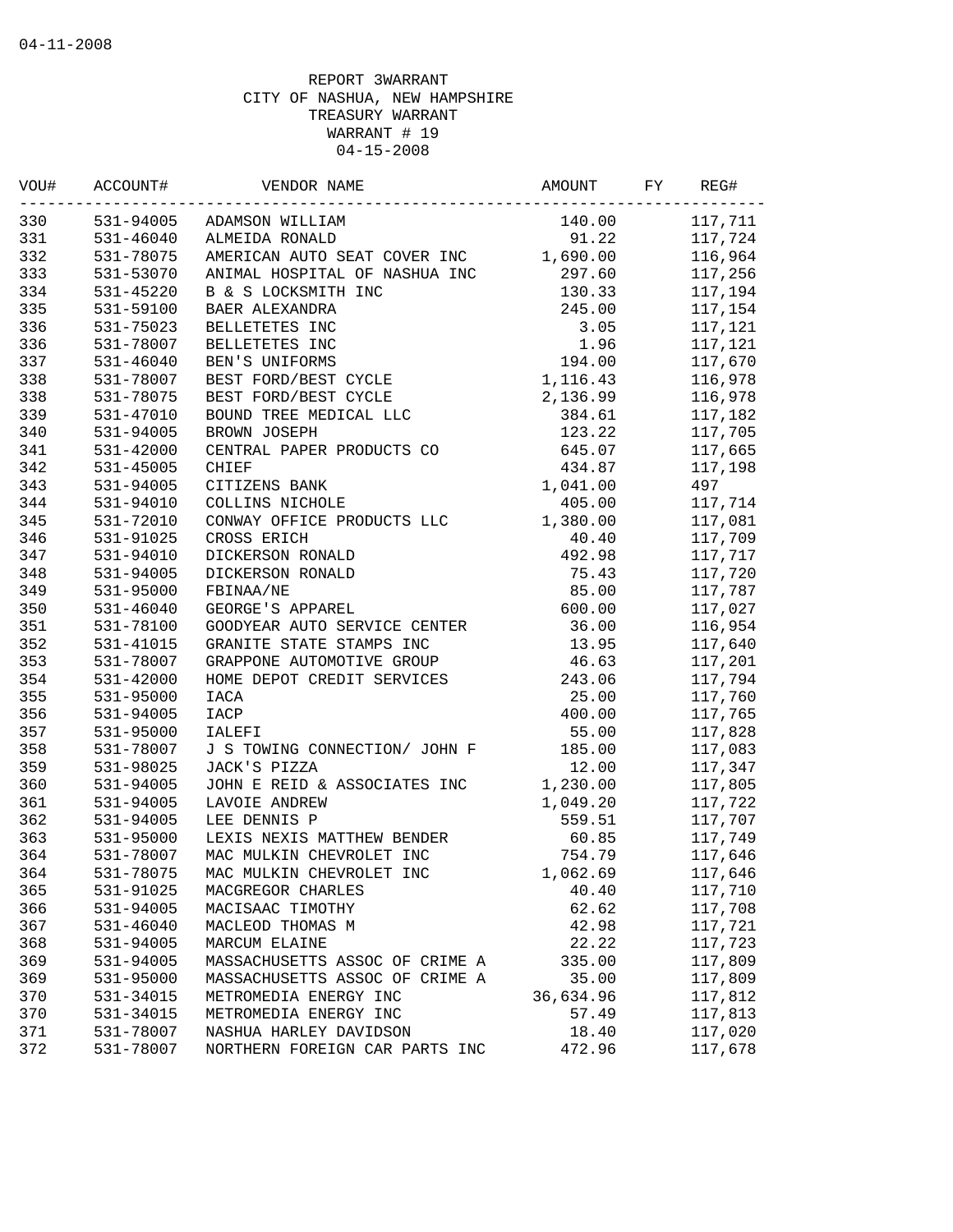| WOU#  | ACCOUNT#  | VENDOR NAME                                               | AMOUNT    | FY | REG#      |
|-------|-----------|-----------------------------------------------------------|-----------|----|-----------|
| 373   | 531-95000 | NTOA                                                      | 40.00     |    | 117,837   |
| 374   | 531-53125 | PAGE ROBERT                                               | 149.00    |    | 117,706   |
| 375   | 531-33005 | PENNICHUCK WATER                                          | 418.00    |    | 117,766   |
| 376   | 531-98035 | PETTY CASH                                                | 74.00     |    | 117,718   |
| 377   | 531-41015 | PETTY CASH                                                | 21.43     |    | 117,719   |
| 377   | 531-43005 | PETTY CASH                                                | 4.61      |    | 117,719   |
| 377   | 531-69025 | PETTY CASH                                                | 3.48      |    | 117,719   |
| 377   | 531-94005 | PETTY CASH                                                | 5.00      |    | 117,719   |
| 377   | 531-98035 | PETTY CASH                                                | 25.00     |    | 117,719   |
| 378   | 531-53125 | PRYMAK STEVEN                                             | 200.00    |    | 117,712   |
| 379   | 531-32005 | PUBLIC SERVICE OF NH                                      | 14,609.28 |    | 117,821   |
| 379   | 531-32035 | PUBLIC SERVICE OF NH                                      | 433.81    |    | 117,821   |
| 380   | 531-94005 | REEBY DAWN                                                | 62.62     |    | 117,715   |
| 381   | 531-94005 | REEBY DAWN                                                | 785.95    |    | 117,716   |
| 382   | 531-45005 | RILEY'S SPORT SHOP INC                                    | 199.50    |    | 116,965   |
| 382   | 531-46040 | RILEY'S SPORT SHOP INC                                    | 15.90     |    | 116,965   |
| 383   | 531-94010 | ROARK MEGHAN                                              | 450.00    |    | 117,713   |
| 384   | 531-78007 | ROBBINS AUTO PARTS INC                                    | 364.29    |    | 117,164   |
| 385   | 531-41005 | STAPLES BUSINESS ADVANTAGE                                | 348.68    |    | 117,406   |
| 385   | 531-41015 | STAPLES BUSINESS ADVANTAGE                                | 1,052.49  |    | 117,406   |
| 386   | 531-46030 | STAR PACKER BADGES                                        | 10.00     |    | 117,040   |
| 387   | 531-42000 | SUNPOINT PRODUCTS INC                                     | 145.52    |    | 117,151   |
| 388   | 531-46030 | TACTICAL & SURVIVAL SPECIALTIE                            | 369.27    |    | 117,374   |
| 389   | 531-42000 | THE DURKIN CO INC                                         | 326.60    |    | 117,167   |
| 390   | 531-75130 | THE METRO GROUP INC                                       | 252.00    |    | 117,206   |
| 391   | 531-59100 | TILDEN AUTOMOTIVE & TRUCK CTRS                            | 733.00    |    | 117,203   |
| 392   | 531-78007 | TOWERS MOTOR PARTS CORP                                   | 546.68    |    | 117,311   |
| 393   | 531-43005 | UNITED PARCEL SERVICE                                     | 74.66     |    | 117,841   |
| 394   | 531-31020 | VERIZON                                                   | 262.85    |    | 117,763   |
| TOTAL | 531       | ------------------------------------<br>POLICE DEPARTMENT |           |    | 77,528.69 |
|       |           |                                                           |           |    |           |
| 395   | 532-78100 | ADAMSON INDUSTRIES CORP                                   | 119.95    |    | 117,177   |
| 396   | 532-75023 | ARROW PAPER CORP                                          | 475.76    |    | 117,082   |
| 397   | 532-75023 | BELLETETES INC                                            | 50.73     |    | 117,121   |
| 398   | 532-79020 | CLIFFORD OF VERMONT                                       | 199.63    |    | 117,190   |
| 399   | 532-94010 | DEVINE DOUG                                               | 50.00     |    | 117,265   |
| 400   | 532-78105 | DONOVAN SPRING COMPANY INC                                | 2,900.76  |    | 117,004   |
| 401   | 532-75100 | FIMBEL PAUNET CORP                                        | 298.00    |    | 117,349   |
| 402   | 532-64094 | FIRE TECH & SAFETY OF NEW ENGL                            | 2,967.00  |    | 117,335   |
| 403   | 532-63005 | FLETCHER'S APPLIANCE                                      | 1,418.00  |    | 117,026   |
| 404   | 532-94010 | GAUDIO TOM                                                | 150.00    |    | 117,217   |
| 405   | 532-75023 | HOME DEPOT CREDIT SERVICES                                | 3.49      |    | 117,761   |
| 406   | 532-59135 | J P PEST SERVICES                                         | 320.00    |    | 117,180   |
| 407   | 532-34015 | KEYSPAN ENERGY DELIVERY                                   | 198.32    |    | 117,764   |
| 408   | 532-94010 | LEWIS NICK                                                | 50.00     |    | 117,211   |
| 409   | 532-78020 | LIBERTY INTN'L TRUCKS OF NH LL                            | 186.98    |    | 117,649   |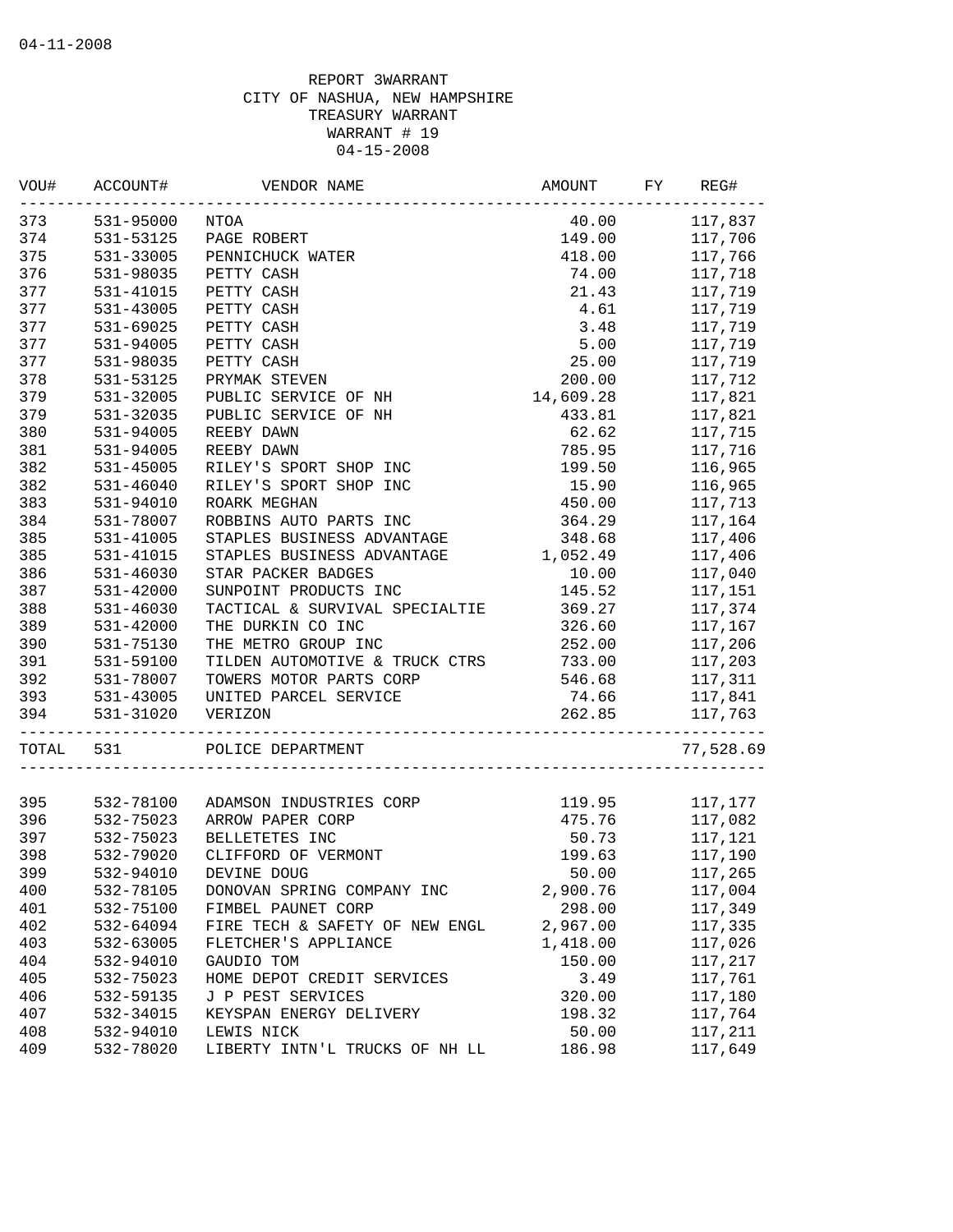| VOU#  | ACCOUNT#      | VENDOR NAME                                      | AMOUNT              | FY | REG#       |
|-------|---------------|--------------------------------------------------|---------------------|----|------------|
| 410   | 532-75105     | M & M ELECTRICAL SUPPLY CO INC                   | 49.45               |    | 117,641    |
| 411   | 532-34015     | METROMEDIA ENERGY INC                            | 49,539.96           |    | 117,813    |
| 412   | 532-94010     | MICHAUD MATTHEW                                  | 50.00               |    | 117,266    |
| 413   | 532-94010     | MOLTENBREY JAY                                   | 100.00              |    | 117,268    |
| 414   | 532-64080     | MOORE MEDICAL LLC                                | 447.00              |    | 117,333    |
| 415   | 532-43005     | MORRISSEY BRIAN                                  | 23.67               |    | 117,725    |
| 415   | 532-59195     | MORRISSEY BRIAN                                  | 30.00               |    | 117,725    |
| 415   | 532-75023     | MORRISSEY BRIAN                                  | 29.17               |    | 117,725    |
| 415   | 532-98029     | MORRISSEY BRIAN                                  | 37.36               |    | 117,725    |
| 416   | 532-78020     | NE DETROIT DIESEL-ALLISON INC                    | 225.40              |    | 117,104    |
| 417   | 532-42005     | NEW ENGLAND PAPER & SUPPLY                       | 135.00              |    | 117,158    |
| 417   | 532-42010     | NEW ENGLAND PAPER & SUPPLY                       | 338.50              |    | 117,158    |
| 417   | 532-42020     | NEW ENGLAND PAPER & SUPPLY                       | 108.25              |    | 117,158    |
| 418   | 532-31040     | NEXTEL COMMUNICATIONS                            | 618.18              |    | 117,752    |
| 419   | 532-94005     | <b>NHFPS</b>                                     | 30.00               |    | 117,807    |
| 420   | 532-33005     | PENNICHUCK WATER                                 | 617.23              |    | 117,766    |
| 421   | 532-74092     | PRECISION FITNESS EQUIPMENT IN                   | 190.00              |    | 117,251    |
| 422   | 532-32005     | PUBLIC SERVICE OF NH                             | 3,962.92            |    | 117,821    |
| 423   | 532-53025     | PULDE MILE MD                                    | 1,500.00            |    | 117,819    |
| 424   | 532-79045     | RADIO SHACK                                      | 91.94               |    | 117,745    |
| 425   | 532-79045     | REXEL CLS                                        | 39.75               |    | 117,574    |
| 426   | 532-78007     | SANEL AUTO PARTS CO                              | 62.67               |    | 117,130    |
| 426   | 532-78100     | SANEL AUTO PARTS CO                              | 808.64              |    | 117,130    |
| 427   | $532 - 46040$ | SIMONS UNIFORMS                                  | 222.50              |    | 117,086    |
| 428   | 532-69035     | SNAP ON TOOLS                                    | 3,195.00            |    | 117,005    |
| 429   | 532-41005     | STAPLES BUSINESS ADVANTAGE                       | 29.06               |    | 117,406    |
| 429   | 532-41015     | STAPLES BUSINESS ADVANTAGE                       | 495.19              |    | 117,406    |
| 429   | 532-45125     | STAPLES BUSINESS ADVANTAGE                       | 175.53              |    | 117,406    |
| 430   | 532-94010     | TUFTS BEVERLY                                    | 50.00               |    | 117,209    |
| 431   | 532-31050     | USA MOBILITY WIRELESS INC                        | 9.00                |    | 117,803    |
| 432   | 532-78020     | YANKEE TRUCKS                                    | 271.47              |    | 116,991    |
| TOTAL | 532           | FIRE DEPARTMENT                                  |                     |    | 72,871.46  |
| 433   |               | 533-33010 PENNICHUCK WATER                       | 177,754.82          |    | 117,766    |
| TOTAL | 533           | WATER SUPPLY (PUBLIC HYDRANTS)                   |                     |    | 177,754.82 |
|       |               |                                                  |                     |    |            |
| 434   | 534-32020     | PUBLIC SERVICE OF NH                             | 54, 193.66 117, 821 |    |            |
| TOTAL | 534           | STREET LIGHTING<br>_____________________________ |                     |    | 54, 193.66 |
| 435   | 535-64030     | DIVER'S DEN DIVE SHOP INC                        | 144.00              |    | 117,185    |
| 436   | 535-81023     | NEXTEL COMMUNICATIONS                            | 101.38              |    | 117,752    |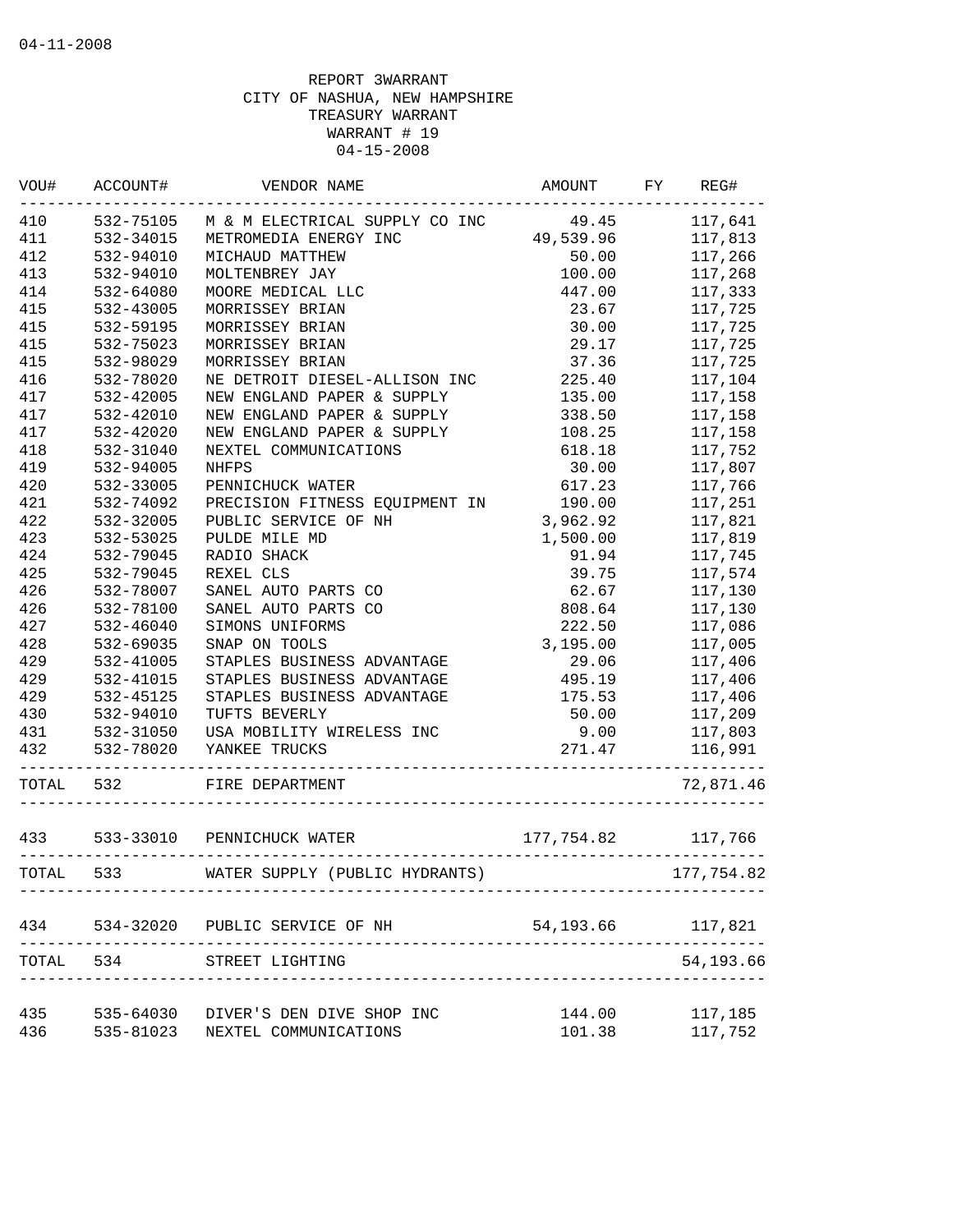| WOU#       | ACCOUNT#  | VENDOR NAME                                                             | AMOUNT           | REG#<br>FY |
|------------|-----------|-------------------------------------------------------------------------|------------------|------------|
| TOTAL      | 535       | EMERGENCY MANAGEMENT                                                    |                  | 245.38     |
| 437        | 536-53065 | CITIZENS BANK                                                           | 1,544.00         | 497        |
| 437        | 536-95000 | CITIZENS BANK                                                           | 88.00            | 497        |
| 438        | 536-64255 | DELL MARKETING LP                                                       | 2,149.72         | 117,053    |
| 438        | 536-74092 | DELL MARKETING LP                                                       | 3,699.00         | 117,053    |
| 439        | 536-64255 | MOTOROLA                                                                | 1,832.75         | 117,054    |
| 440        | 536-32035 | PUBLIC SERVICE OF NH                                                    | 596.48           | 117,821    |
| 441        | 536-78007 | <b>QUIRK GM PARTS DEPOT</b>                                             | 120.62           | 117,215    |
| 442        | 536-78007 | TOWERS MOTOR PARTS CORP                                                 | 93.08            | 117,311    |
| 443        | 536-43005 | UNITED PARCEL SERVICE                                                   | 8.93             | 117,841    |
| TOTAL      | 536       | CITYWIDE COMMUNICATIONS                                                 |                  | 10,132.58  |
| 444        | 541-95010 | MMWR                                                                    | 98.00            | 117,756    |
| 445        | 541-95005 | <b>USCCHSO</b>                                                          | 100.00           | 117,816    |
| TOTAL      | 541       | COMMUNITY SERVICES DIVISION                                             |                  | 198.00     |
|            |           |                                                                         |                  |            |
| 446        | 542-49025 | BAGLEY BOBBIE                                                           | 33.00            | 117,139    |
| 446        | 542-91005 | BAGLEY BOBBIE                                                           | 578.90           | 117,139    |
| 446        | 542-94010 | BAGLEY BOBBIE                                                           | 200.00           | 117,139    |
| 447        | 542-94005 | CARON CHRISTINE                                                         | 1,250.50         | 117,095    |
| TOTAL      | 542       | COMMUNITY HEALTH                                                        |                  | 2,062.40   |
| 448        | 543-31050 | NEXTEL COMMUNICATIONS                                                   | 25.15            | 117,752    |
| 449        | 543-91005 | PRICE HOWARD                                                            | 62.65            | 117,156    |
| 450        | 543-91005 | TORHAN APRIL                                                            | 98.50            | 117,229    |
| TOTAL      | 543       | ENVIRONMENTAL HEALTH DEPT.                                              |                  | 186.30     |
| 451        | 544-94005 | COMMUNITY SERVICES PETTY CASH                                           | 12.00            | 117,726    |
| 452        |           | 544-91005 FERREIRA RUTE M                                               | 43.39            | 117,150    |
| 453        |           | 544-41015 STAPLES BUSINESS ADVANTAGE                                    | 448.94           | 117,406    |
|            |           | TOTAL 544 WELFARE ADMINISTRATION                                        |                  | 504.33     |
|            |           |                                                                         |                  | 117,160    |
| 454<br>455 |           | 545-97020  18-24 ASH ST LLC<br>545-97020 188 CONCORD ST LLC DBA LILLIAN | 300.00<br>530.00 | 117,227    |
| 456        | 545-97020 | 23-25 TEMPLE ST REALTY LLC                                              | 2,530.38         | 117,240    |
|            |           |                                                                         |                  |            |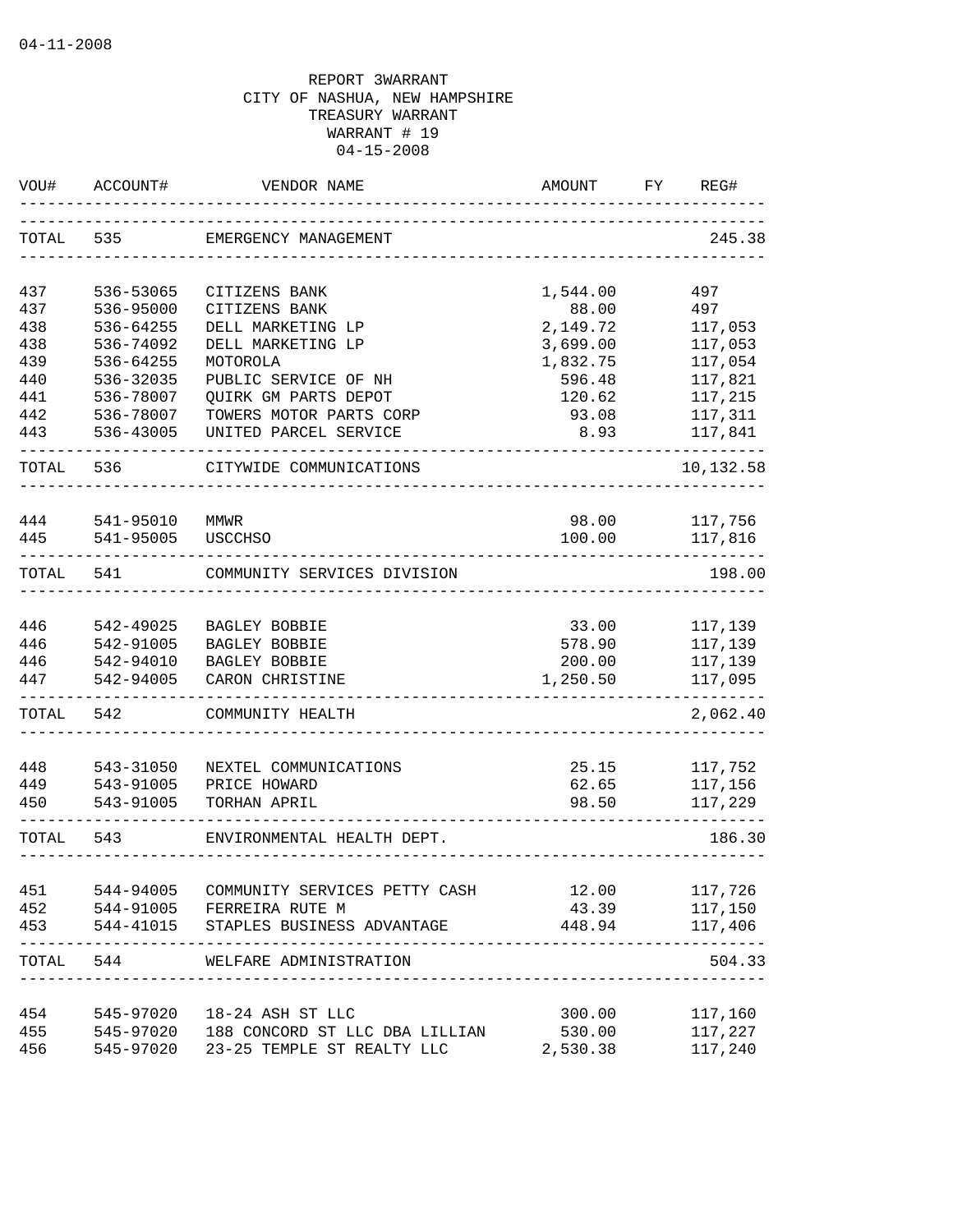| WOU# | ACCOUNT#  | VENDOR NAME                    | AMOUNT   | FY | REG#    |
|------|-----------|--------------------------------|----------|----|---------|
| 457  | 545-97020 | 28-34 RR SQUARE LLC            | 315.00   |    | 116,994 |
| 458  | 545-97020 | 729 WEST HOLLIS STREET LLC     | 656.80   |    | 117,393 |
| 459  | 545-97020 | 82 WEST HOLLIS ST LLC          | 370.81   |    | 117,264 |
| 460  | 545-97020 | <b>BC-AD PROPERTIES</b>        | 600.00   |    | 117,123 |
| 461  | 545-97020 | BISHOP REAL ESTATE MGMT INC    | 560.69   |    | 117,108 |
| 462  | 545-97020 | BLANCHARD BLDG INVESTS/KENNETH | 797.06   |    | 117,041 |
| 463  | 545-97020 | BOYER IVON                     | 1,026.22 |    | 117,059 |
| 464  | 545-97020 | BRANDOLINI KIMBERLY            | 606.28   |    | 116,960 |
| 465  | 545-97020 | BROOK VILLAGE NORTH ASSOCIATES | 636.00   |    | 117,171 |
| 466  | 545-97020 | CANTERBURY APARTMENTS          | 595.68   |    | 116,976 |
| 467  | 545-97020 | CENTRAL REALTY                 | 284.92   |    | 117,155 |
| 468  | 545-97020 | COFFEY ALBERT                  | 200.00   |    | 117,228 |
| 469  | 545-97020 | COLLADO JOSE                   | 709.08   |    | 117,148 |
| 470  | 545-97020 | COUNTRY BARN MOTEL             | 181.39   |    | 117,122 |
| 471  | 545-97020 | CREMATION SOCIETY OF NH        | 750.00   |    | 117,127 |
| 472  | 545-97020 | CROW'S NEST REALTY             | 586.69   |    | 117,058 |
| 473  | 545-97020 | DIONNE JASON                   | 509.43   |    | 117,391 |
| 474  | 545-97020 | DOWNTOWNER NELSON/DAVID A GREG | 446.39   |    | 116,986 |
| 475  | 545-97020 | DURRETT HOLLI                  | 648.00   |    | 117,045 |
| 476  | 545-97020 | FREEDOM APARTMENTS LLC         | 254.00   |    | 117,115 |
| 477  | 545-97020 | GAUTHIER REALTY/CONNIE GAUTHIE | 904.43   |    | 117,397 |
| 478  | 545-97015 | GREYHOUND LINES INC            | 50.00    |    | 117,360 |
| 479  | 545-97020 | JUNGKMAN ROBERT O              | 225.00   |    | 117,337 |
| 480  | 545-97015 | KEYSPAN ENERGY DELIVERY        | 531.64   |    | 117,833 |
| 481  | 545-97020 | LAMERAND ENTERPRISES/KYLE LAME | 806.30   |    | 117,296 |
| 482  | 545-97020 | MARANDOS CROTEAU               | 662.83   |    | 117,278 |
| 483  | 545-97020 | MARTIN GEORGE                  | 738.90   |    | 116,988 |
| 484  | 545-97020 | MCCHANDLER LLC                 | 370.00   |    | 117,120 |
| 485  | 545-97020 | MCMANUS FRED                   | 142.46   |    | 117,392 |
| 486  | 545-97020 | MOTEL 6                        | 511.90   |    | 117,305 |
| 487  | 545-97020 | MUNYU ELIZABETH                | 294.00   |    | 117,199 |
| 488  | 545-97020 | NASHUA HOUSING AUTHORITY       | 631.31   |    | 117,329 |
| 489  | 545-97020 | NASHUA PASTORAL CARE           | 340.00   |    | 117,125 |
| 490  | 545-97020 | PANDIT GANESH                  | 1,000.00 |    | 117,727 |
| 491  | 545-97020 | PARK VIEW APARTMENTS OF NASHUA | 442.00   |    | 117,355 |
| 492  | 545-97020 | PERSONS BRANDIE                | 1,000.00 |    | 117,097 |
| 493  | 545-97020 | PINE HILL GARDENS ASSOCIATION  | 797.06   |    | 117,068 |
| 494  | 545-97015 | PUBLIC SERVICE CO OF NH        | 409.19   |    | 117,827 |
| 495  | 545-97020 | QUIRION GILLES                 | 509.70   |    | 117,161 |
| 496  | 545-97020 | RAMOS JOSE                     | 797.06   |    | 117,389 |
| 497  | 545-97020 | REGISTER LINDA B               | 1,448.58 |    | 117,301 |
| 498  | 545-97020 | ROYAL CREST ESTATES            | 797.06   |    | 117,038 |
| 499  | 545-97020 | SEGURA WILSON                  | 389.54   |    | 117,395 |
| 500  | 545-97015 | ST JOSEPH PHARMACY             | 883.30   |    | 116,997 |
| 501  | 545-97020 | STEVENS DANIEL G               | 367.50   |    | 117,133 |
| 502  | 545-97020 | THIBAULT SYLVIA/REVOCABLE TRUS | 797.06   |    | 116,969 |
| 503  | 545-97020 | TLD PROPERTIES LLC             | 750.00   |    | 117,173 |
|      |           |                                |          |    |         |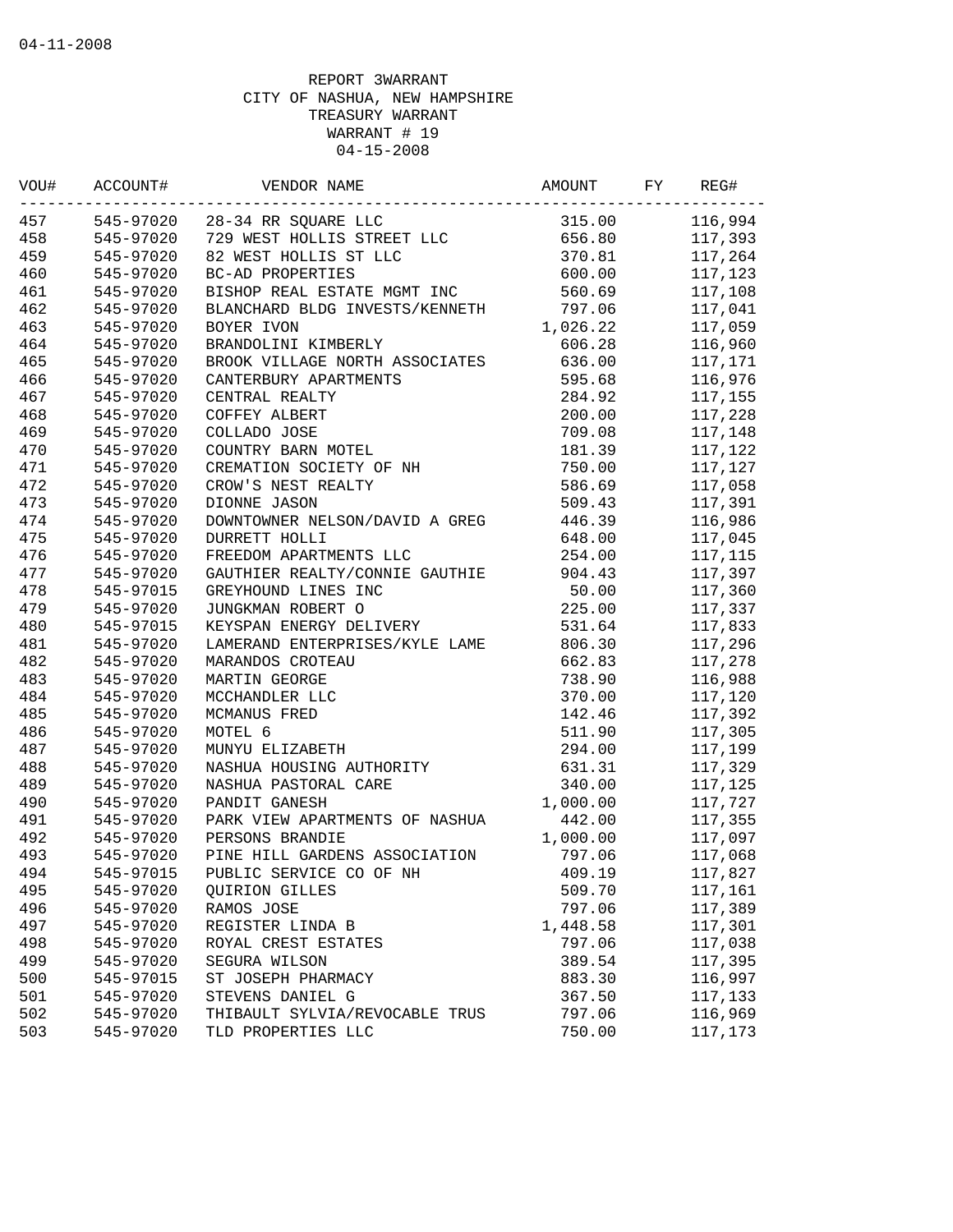| WOU#       | ACCOUNT#               | VENDOR NAME                                            | AMOUNT                | REG#               |
|------------|------------------------|--------------------------------------------------------|-----------------------|--------------------|
|            | TOTAL 545              | WELFARE COSTS                                          |                       | 30,691.64          |
| 504        | 551-34015              | METROMEDIA ENERGY INC                                  | 1,851.30              | 117,813            |
| 505        | 551-59187              | NASHUA REGIONAL PLANNING COMMI                         | 2,966.50              | 117,672            |
| 506        | 551-31050              | NEXTEL COMMUNICATIONS                                  | 297.16                | 117,752            |
| 507        | 551-33005              | PENNICHUCK WATER                                       |                       | 58.03 117,766      |
| 508        | 551-32005              | PUBLIC SERVICE OF NH                                   | 1,100.88 117,821      |                    |
| 509        | 551-94005              | UNIVERSITY OF NEW HAMPSHIRE                            | --------------------- | 225.00 117,747     |
| TOTAL 551  |                        | PUBLIC WORKS DIV & ENGINEERING                         |                       | 6,498.87           |
|            |                        |                                                        |                       |                    |
| 510        | 552-45290              | ANACONDA SPORTS INC                                    | 485.48                | 117,114            |
| 511        | 552-59050              | ANDRUSKEVICH GREGORY                                   | 60.00                 | 117,557            |
| 512        | 552-75022              | B & S LOCKSMITH INC                                    | 34.14                 | 117,194            |
| 512        | 552-75135              | B & S LOCKSMITH INC                                    | 31.50                 | 117,194            |
| 512        | 552-78100              | B & S LOCKSMITH INC                                    | 4.00                  | 117,194            |
| 513        | 552-75022              | B & S LOCKSMITHS INC<br>BANNER SYSTEMS OF MASSACHUSETT | 26.35                 | 117,758            |
| 514        | 552-42010              |                                                        | 49.82                 | 117,639            |
| 515        | 552-75022              | BELLETETES INC                                         | 224.30                | 117,121            |
| 516        | 552-78007              | BEST FORD/BEST CYCLE                                   | 705.40                | 116,978            |
| 517        | 552-75021<br>552-78007 | BOT-L-GAS INCORPORATED                                 | 174.00                | 117,655            |
| 518        | 552-75022              | CARPARTS OF NASHUA                                     | 150.78                | 116,977            |
| 519<br>520 | 552-59050              | CORBETT CLEANING CO/STEPHEN CO<br>COYLE KEVIN          | 300.00<br>413.00      | 117,146<br>117,012 |
| 521        | 552-78100              | D & R TOWING INC                                       | 110.00                | 117,644            |
| 522        | 552-78100              | DICK RAYMOND INC                                       | 149.90                | 117,661            |
| 523        | 552-78007              | DONOVAN SPRING COMPANY INC                             | 522.94                | 117,004            |
| 524        | 552-45110              | FILLION ASSOCIATES INC                                 | 5,568.11              | 117,013            |
| 525        | 552-78007              | FREIGHTLINER OF NH INC                                 | 1,356.92              | 117,362            |
| 526        | 552-75135              | GRANITE STATE GLASS                                    | 83.00                 | 117,225            |
| 527        | 552-45200              | HARRIS                                                 | 19.95                 | 117,507            |
| 528        | 552-45250              | HOME DEPOT CREDIT SERVICES                             | 924.65                | 117,761            |
| 528        | 552-75021              | HOME DEPOT CREDIT SERVICES                             | 113.15                | 117,761            |
| 528        | 552-75022              | HOME DEPOT CREDIT SERVICES                             | 107.78                | 117,761            |
| 528        | 552-75040              | HOME DEPOT CREDIT SERVICES                             | 40.89                 | 117,761            |
| 528        | 552-75135              | HOME DEPOT CREDIT SERVICES                             | 42.73                 | 117,761            |
| 528        | 552-75165              | HOME DEPOT CREDIT SERVICES                             | 49.85                 | 117,761            |
| 528        | 552-75170              | HOME DEPOT CREDIT SERVICES                             | 71.68                 | 117,761            |
| 529        | 552-46045              | JORDAN PATRICK                                         | 82.00                 | 117,728            |
| 530        | 552-34015              | KEYSPAN ENERGY DELIVERY                                | 23.00                 | 117,764            |
| 531        | 552-78100              | LIBERTY INTN'L TRUCKS OF NH LL                         | 765.62                | 117,649            |
| 532        | 552-45250              | LOWE'S                                                 | 269.00                | 117,795            |
| 532        | 552-75022              | LOWE'S                                                 | 200.94                | 117,795            |
| 533        | 552-78065              | MAYNARD & LESIEUR INCORPORATED                         | 170.00                | 117,652            |
| 534        | 552-34015              | METROMEDIA ENERGY INC                                  | 1,547.92              | 117,813            |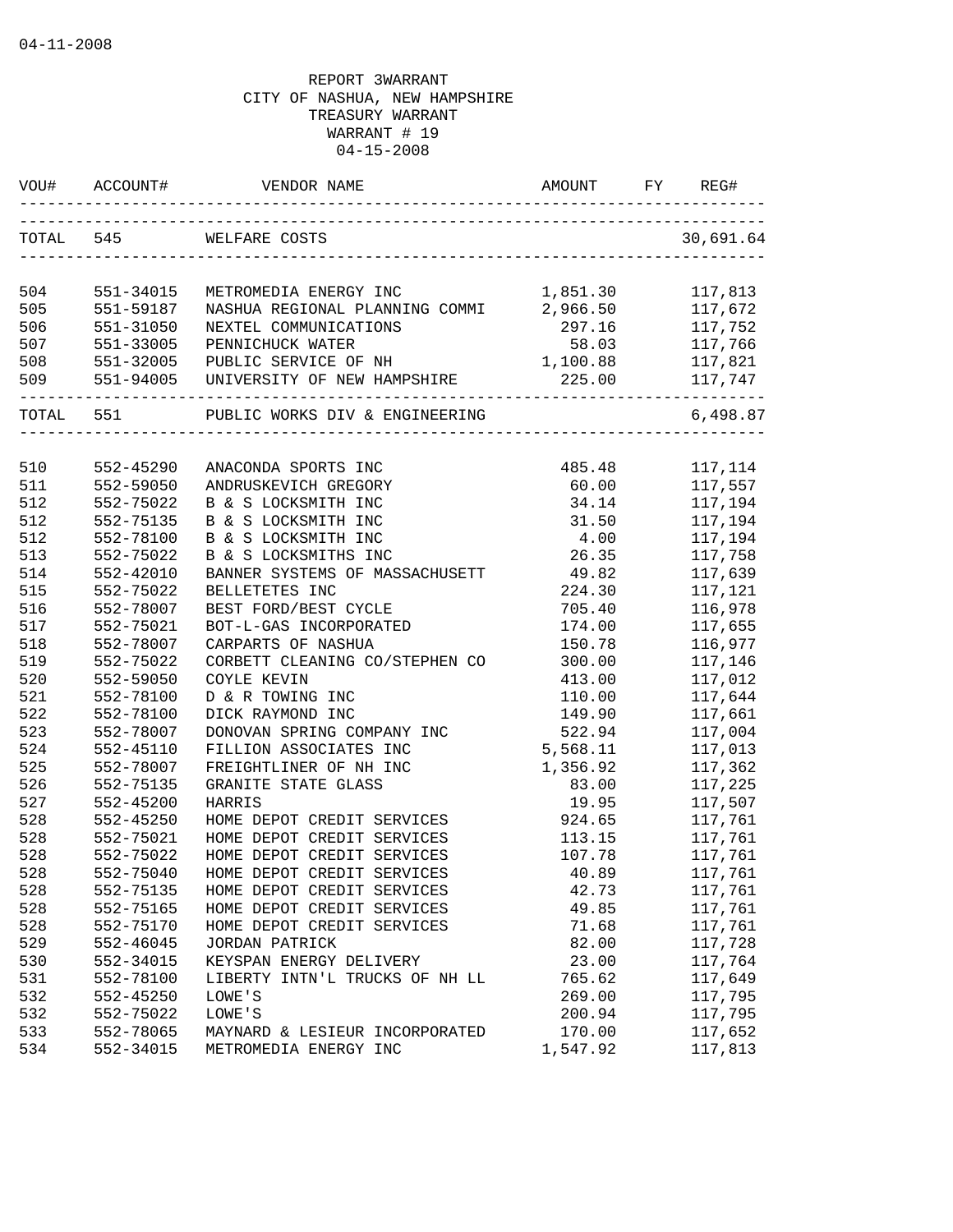| WOU#  | ACCOUNT#  | VENDOR NAME                    | AMOUNT                          | FY | REG#      |
|-------|-----------|--------------------------------|---------------------------------|----|-----------|
| 534   | 552-34015 | METROMEDIA ENERGY INC          | 6,627.72                        |    | 117,814   |
| 534   | 552-34045 | METROMEDIA ENERGY INC          | 4,672.30                        |    | 117,814   |
| 535   | 552-78007 | NAPA AUTO PARTS                | 437.16                          |    | 117,294   |
| 536   | 552-75021 | NASHUA WALLPAPER & PAINT CO    | 119.77                          |    | 117,140   |
| 536   | 552-75022 | NASHUA WALLPAPER & PAINT CO    | 101.74                          |    | 117,140   |
| 536   | 552-75135 | NASHUA WALLPAPER & PAINT CO    | 479.42                          |    | 117,140   |
| 537   | 552-31050 | NEXTEL COMMUNICATIONS          | 176.35                          |    | 117,752   |
| 538   | 552-33005 | PENNICHUCK WATER               | 208.17                          |    | 117,766   |
| 538   | 552-33040 | PENNICHUCK WATER               | 113.60                          |    | 117,766   |
| 538   | 552-33045 | PENNICHUCK WATER               | 298.59                          |    | 117,766   |
| 538   | 552-33050 | PENNICHUCK WATER               | 35.61                           |    | 117,766   |
| 539   | 552-59180 | PIONEER TREE SERVICE           | 2,300.00                        |    | 117,671   |
| 540   | 552-46005 | PROFESSIONAL CONCEPTS INC      | 1,536.00                        |    | 117,810   |
| 541   | 552-32005 | PUBLIC SERVICE OF NH           | 557.21                          |    | 117,821   |
| 541   | 552-32005 | PUBLIC SERVICE OF NH           | 2,167.70                        |    | 117,822   |
| 541   | 552-32030 | PUBLIC SERVICE OF NH           | 20.17                           |    | 117,821   |
| 541   | 552-32030 | PUBLIC SERVICE OF NH           | 1,400.33                        |    | 117,822   |
| 541   | 552-32040 | PUBLIC SERVICE OF NH           | 2,662.70                        |    | 117,822   |
| 542   | 552-74085 | R WHITE EQUIPMENT CENTER INC   | 149.00                          |    | 117,654   |
| 543   | 552-41015 | SAM'S CLUB DIRECT              | 625.83                          |    | 117,781   |
| 543   | 552-42010 | SAM'S CLUB DIRECT              | 932.14                          |    | 117,781   |
| 543   | 552-45250 | SAM'S CLUB DIRECT              | 376.80                          |    | 117,781   |
| 544   | 552-78007 | SANEL AUTO PARTS CO            | 62.37                           |    | 117,130   |
| 545   | 552-46005 | SCREENPRINT PLUS               | 205.20                          |    | 117,262   |
| 546   | 552-59050 | SOUBOSKY SARAH                 | 220.00                          |    | 117,079   |
| 547   | 552-75021 | UNITED SUPPLY COMPANY INC      | 16.36                           |    | 117,664   |
| 547   | 552-75040 | UNITED SUPPLY COMPANY INC      | 61.99                           |    | 117,664   |
| 548   | 552-31040 | VERIZON                        | 83.05                           |    | 117,779   |
| 549   | 552-59050 | ZAPENAS BRAD                   | 135.00                          |    |           |
|       |           |                                | _______________________________ |    | 117,178   |
| TOTAL | 552       | PARKS AND RECREATION           |                                 |    | 41,661.08 |
|       |           |                                |                                 |    |           |
| 550   | 553-49075 | BELLETETES INC                 | 13.37                           |    | 117,121   |
| 550   | 553-69025 | BELLETETES INC                 | 73.75                           |    | 117,121   |
| 550   | 553-75023 | BELLETETES INC                 | 11.02                           |    | 117,121   |
| 551   | 553-59160 | BENTLEY MANAGEMENT GROUP INC   | 444.00                          |    | 117,798   |
| 552   | 553-45175 | BOT-L-GAS INCORPORATED         | 19.80                           |    | 117,655   |
| 553   | 553-59160 | BRIAND ROY E                   | 400.23                          |    | 117,800   |
| 554   | 553-45015 | BROX INDUSTRIES INC            | 159.08                          |    | 117,006   |
| 554   | 553-45190 | BROX INDUSTRIES INC            | 102.93                          |    | 117,006   |
| 555   | 553-59160 | CADY PATRICK T                 | 477.66                          |    | 117,796   |
| 556   | 553-78100 | CASEY & DUPUIS EQUIPMENT CORP  | 18.53                           |    | 117,338   |
| 557   | 553-78100 | CASEY EQUIPMENT & RENTAL CORP  | 103.45                          |    | 117,332   |
| 558   | 553-78100 | CHADWICK-BAROSS INC            | 907.71                          |    | 117,007   |
| 559   | 553-59105 | CORBETT CLEANING CO/STEPHEN CO | 500.00                          |    | 117,146   |
| 560   | 553-59160 | CORCORAN WILLIAM J             | 275.00                          |    | 117,778   |
| 561   | 553-45060 | CORRIVEAU ROUTHIER INC         | 51.00                           |    | 117,643   |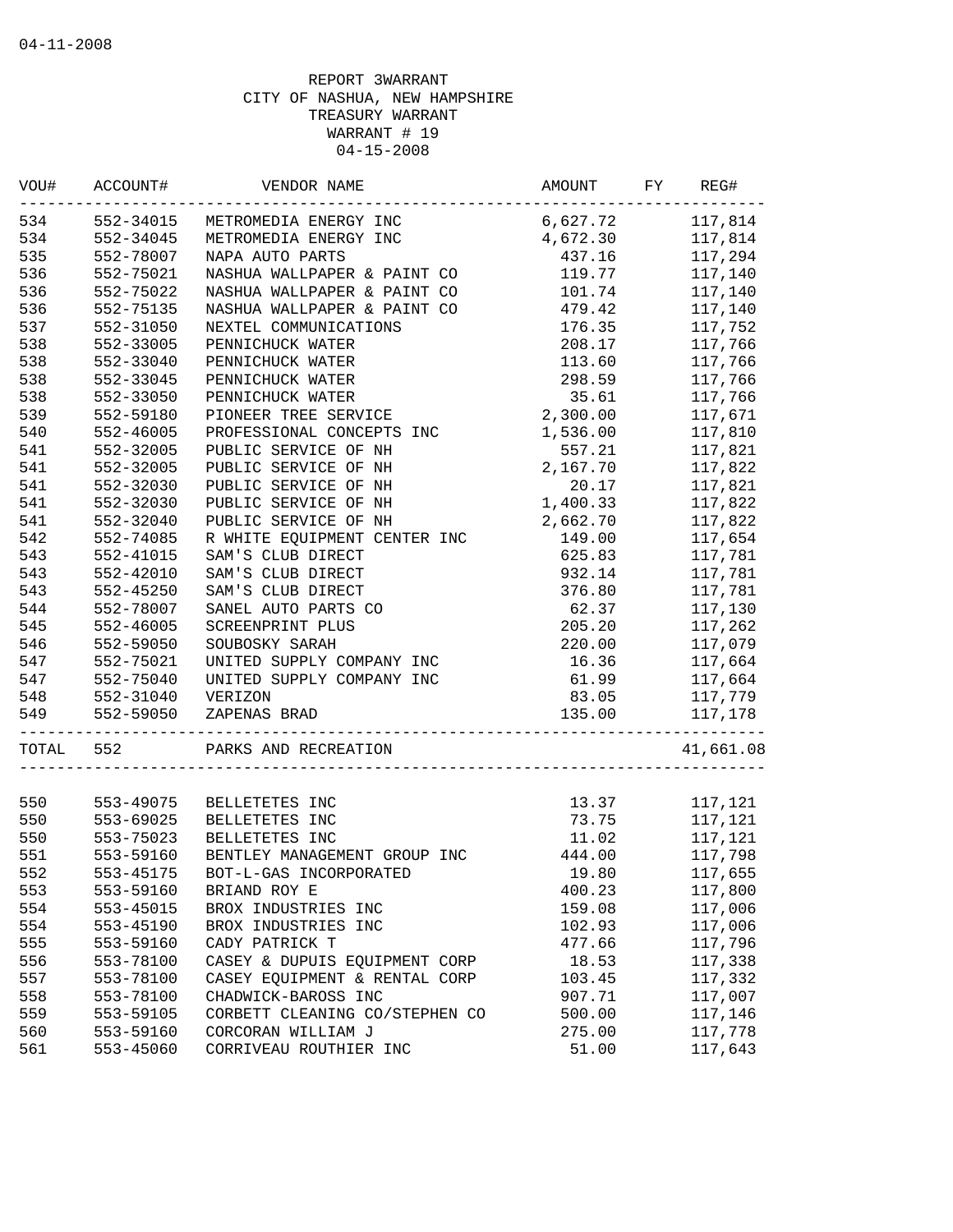| VOU# | ACCOUNT#      | VENDOR NAME                    | AMOUNT      | FY | REG#    |
|------|---------------|--------------------------------|-------------|----|---------|
| 562  | 553-78075     | CREATIVE SIGNS LLC             | 170.00      |    | 117,248 |
| 563  | 553-59160     | DEAN THOMAS                    | 515.89      |    | 117,775 |
| 564  | 553-48015     | DENNIS K BURKE INC             | 13,002.07   |    | 117,842 |
| 565  | 553-78100     | DONOVAN SPRING COMPANY INC     | 1,011.37    |    | 117,004 |
| 566  | 553-59160     | DUBOIS BEN                     | 281.25      |    | 117,792 |
| 567  | 553-78100     | FREIGHTLINER OF NH INC         | 106.78      |    | 117,362 |
| 568  | 553-59100     | GMS HYDRAULICS INC             | 406.35      |    | 117,673 |
| 569  | 553-69025     | GRAINGER                       | 116.10      |    | 117,023 |
| 570  | 553-59160     | HILLSBOROUGH PROPERTIES        | 220.66      |    | 117,780 |
| 571  | 553-45060     | HOME DEPOT CREDIT SERVICES     | 174.74      |    | 117,761 |
| 571  | 553-69025     | HOME DEPOT CREDIT SERVICES     | 120.87      |    | 117,761 |
| 572  | 553-78100     | HOWARD P FAIRFIELD INC         | 2,386.05    |    | 117,566 |
| 573  | 553-59135     | J P PEST SERVICES              | 55.00       |    | 117,180 |
| 574  | 553-59160     | KD WELDING & FABRICATING/KENT  | 315.64      |    | 117,774 |
| 575  | 553-78100     | LIBERTY INTN'L TRUCKS OF NH LL | 1,843.18    |    | 117,649 |
| 576  | 553-45060     | LOWE'S                         | 49.97       |    | 117,795 |
| 577  | 553-78100     | MAC MULKIN CHEVROLET INC       | 300.02      |    | 117,646 |
| 578  | 553-59160     | MARINO JOHN                    | 300.00      |    | 117,772 |
| 579  | 553-59160     | MARINO JOHN III                | 324.00      |    | 117,769 |
| 580  | 553-49075     | MAYNARD & LESIEUR INCORPORATED | 15.00       |    | 117,652 |
| 580  | 553-78065     | MAYNARD & LESIEUR INCORPORATED | 783.12      |    | 117,652 |
| 580  | 553-78100     | MAYNARD & LESIEUR INCORPORATED | 96.75       |    | 117,652 |
| 581  | $553 - 34015$ | METROMEDIA ENERGY INC          | 23, 322. 12 |    | 117,814 |
| 581  | 553-35020     | METROMEDIA ENERGY INC          | 11,627.39   |    | 117,814 |
| 582  | 553-78100     | MILL METALS CORP               | 1,547.86    |    | 117,253 |
| 583  | 553-78100     | MINUTEMAN TRUCKS INC           | 157.11      |    | 117,179 |
| 584  | 553-69025     | NAPA AUTO PARTS                | 27.87       |    | 117,294 |
| 584  | 553-78100     | NAPA AUTO PARTS                | 1,996.21    |    | 117,294 |
| 585  | 553-69025     | NEW ENGLAND EQUIPMENT RENTALS  | 212.00      |    | 117,147 |
| 586  | 553-31050     | NEXTEL COMMUNICATIONS          | 162.54      |    | 117,752 |
| 587  | 553-78100     | NORTHERN FOREIGN CAR PARTS INC | 118.62      |    | 117,678 |
| 588  | 553-59160     | NORTHERN LIGHTS LANDSCAPING CO | 465.75      |    | 117,804 |
| 589  | 553-33005     | PENNICHUCK WATER               | 330.85      |    | 117,766 |
| 590  | 553-49075     | PINE MOTOR PARTS               | 84.84       |    | 117,653 |
| 590  | 553-78100     | PINE MOTOR PARTS               | 445.97      |    | 117,653 |
| 591  | 553-32005     | PUBLIC SERVICE OF NH           | 3, 212. 27  |    | 117,822 |
| 592  | 553-59160     | RWC/ ROBERT CHAMPAGNE          | 349.44      |    | 117,770 |
| 593  | 553-59160     | SAMYN RUDY DESIGN & REMODEL LL | 323.84      |    | 117,773 |
| 594  | 553-49075     | SANEL AUTO PARTS CO            | 113.15      |    | 117,130 |
| 594  | 553-49075     | SANEL AUTO PARTS CO            | 67.80       |    | 117,131 |
| 594  | 553-69025     | SANEL AUTO PARTS CO            | 42.38       |    | 117,130 |
| 594  | 553-69025     | SANEL AUTO PARTS CO            | 117.04      |    | 117,131 |
| 594  | 553-78100     | SANEL AUTO PARTS CO            | 1,033.06    |    | 117,130 |
| 594  |               |                                |             |    |         |
| 595  | 553-78100     | SANEL AUTO PARTS CO            | 202.19      |    | 117,131 |
|      | 553-59160     | SAYCO TREE & LANDSCAPING INC   | 353.52      |    | 117,777 |
| 596  | 553-41015     | STAPLES BUSINESS ADVANTAGE     | 72.58       |    | 117,406 |
| 597  | 553-46045     | SUNBELT RENTALS                | 629.40      |    | 117,172 |
| 598  | 553-46045     | UNIFIRST CORPORATION           | 208.27      |    | 117,370 |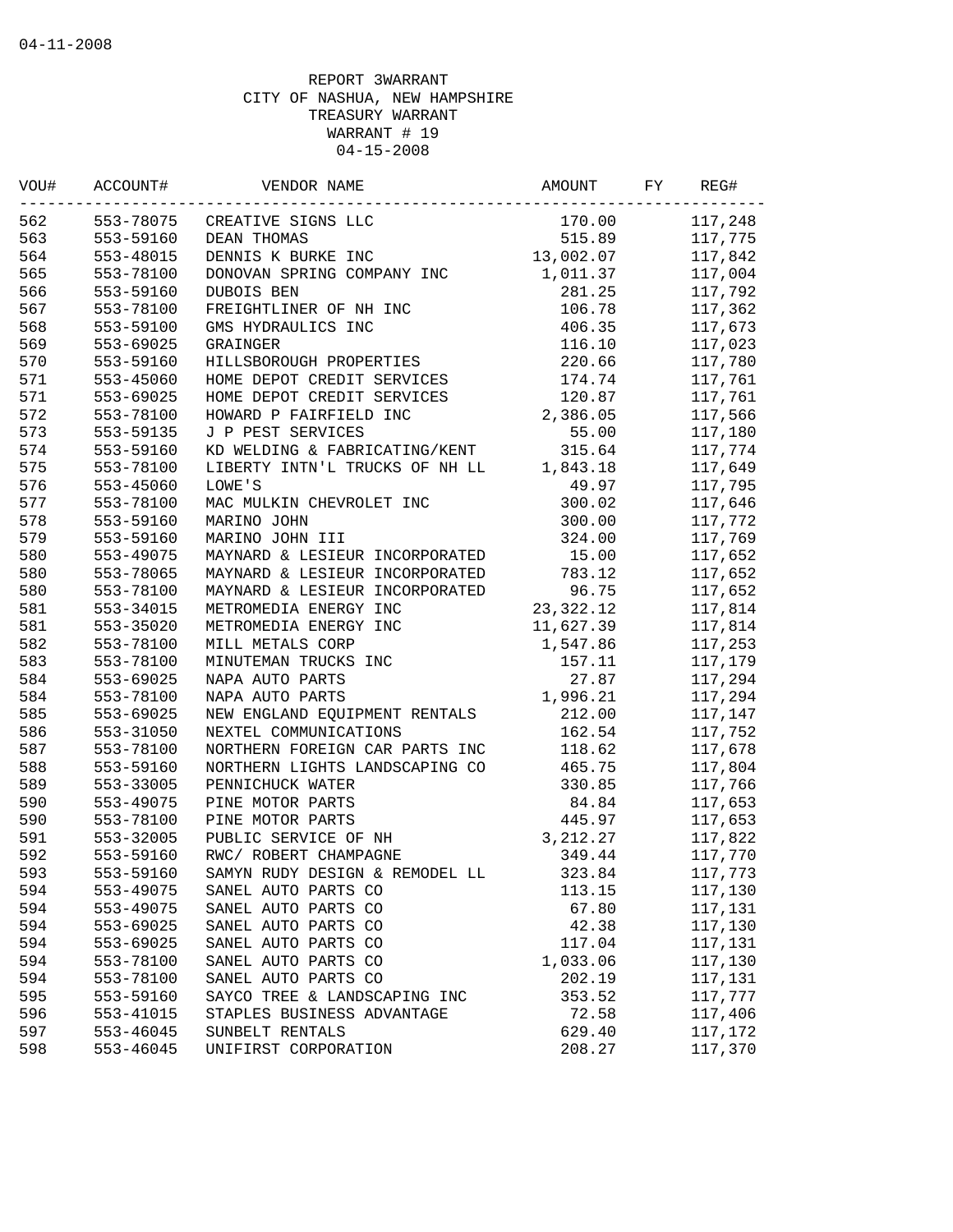| WOU#       | ACCOUNT#               | VENDOR NAME                                                  | AMOUNT           | FY REG#            |
|------------|------------------------|--------------------------------------------------------------|------------------|--------------------|
| 599<br>600 | 553-31050<br>553-78100 | USA MOBILITY WIRELESS INC<br>WOOD'S CRW CORP OF NH           | 370.36<br>519.62 | 117,803<br>117,306 |
| TOTAL      | 553                    | STREET DEPARTMENT                                            |                  | 74,266.39          |
|            |                        |                                                              |                  |                    |
| 601        | 555-47010              | BASS FIRST AID SERVICE COMPANY                               | 55.80            | 117,039            |
| 602        | 555-59105              | CORBETT CLEANING CO/STEPHEN CO                               | 320.00           | 117,146            |
| 603        | 555-78140              | DONOVAN SPRING COMPANY INC                                   | 522.94           | 117,004            |
| 604        | 555-91005              | DUMONT MARGUERITE                                            | 18.69            | 117,044            |
| 605        | 555-45288              | HIGHWAY TECH                                                 | 363.00           | 117,031            |
| 606        | 555-78140              | MAYNARD & LESIEUR INCORPORATED                               | 227.00           | 117,652            |
| 607        | 555-78140              | NAPA AUTO PARTS                                              | 883.21           | 117,294            |
| 608        | 555-75023              | NASHUA FARMERS EXCHANGE INC                                  | 7.25             | 117,668            |
| 609<br>610 | 555-31050<br>555-45285 | NEXTEL COMMUNICATIONS<br>PERMA-LINE CORP OF NEW ENGLAND      | 228.34<br>187.70 | 117,752<br>116,989 |
| 611        | 555-32025              | PUBLIC SERVICE OF NH                                         | 171.06           | 117,822            |
| 611        | 555-32025              | PUBLIC SERVICE OF NH                                         | 1,848.07         | 117,823            |
| 612        | 555-78140              | SANEL AUTO PARTS CO                                          | 79.73            | 117,131            |
| 613        | 555-41015              | STAPLES BUSINESS ADVANTAGE                                   | 16.81            | 117,406            |
| 613        | 555-62000              | STAPLES BUSINESS ADVANTAGE                                   | 623.19           | 117,406            |
| 614        | 555-49075              | W E AUBUCHON COMPANY INC                                     | 9.89             | 116,982            |
| TOTAL      | 555                    | TRAFFIC DEPARTMENT                                           |                  | 5,562.68           |
|            |                        |                                                              |                  |                    |
| 615        | 557-64035              | MUNICIPAL SUPPLY SALES CO                                    | 467.01           | 117,214            |
| 616<br>617 | 557-32005<br>557-59160 | PUBLIC SERVICE OF NH<br>TDD EARTH TECHNOLOGIES               | 240.37<br>985.29 | 117,824<br>117,799 |
| TOTAL      | 557                    | PARKING LOTS                                                 |                  | 1,692.67           |
|            |                        |                                                              |                  |                    |
| 618        | 561-34015              | BOT-L-GAS INCORPORATED                                       | 240.33           | 117,655            |
| 619        | 561-45195              | GRIFFIN GREENHOUSE SUPPLIES IN                               | 55.51            | 117,252            |
| 620        | 561-75023              | HOME DEPOT CREDIT SERVICES                                   | 41.94            | 117,761            |
| 621        | 561-75023              | LOFTS SEED                                                   | 426.00           | 117,385            |
| 622        | 561-33005              | PENNICHUCK WATER                                             | 117.39           | 117,766            |
| 623        |                        | 561-32005 PUBLIC SERVICE OF NH                               | 119.69           | 117,824            |
| 624        |                        | 561-78007 ROBBINS AUTO PARTS INC                             | 7.31             | 117,164            |
| TOTAL      | 561                    | EDGEWOOD CEMETERY<br>____________________                    |                  | 1,008.17           |
|            |                        |                                                              |                  |                    |
| 625        | 563-45195<br>563-75023 | GRIFFIN GREENHOUSE SUPPLIES IN<br>HOME DEPOT CREDIT SERVICES | 259.17<br>143.71 | 117,252<br>117,761 |
| 626<br>627 | 563-34015              | METROMEDIA ENERGY INC                                        | 682.62           | 117,814            |
| 628        | 563-74085              | NASHUA OUTDOOR POWER EQUIP                                   | 319.76           | 117,137            |
|            |                        |                                                              |                  |                    |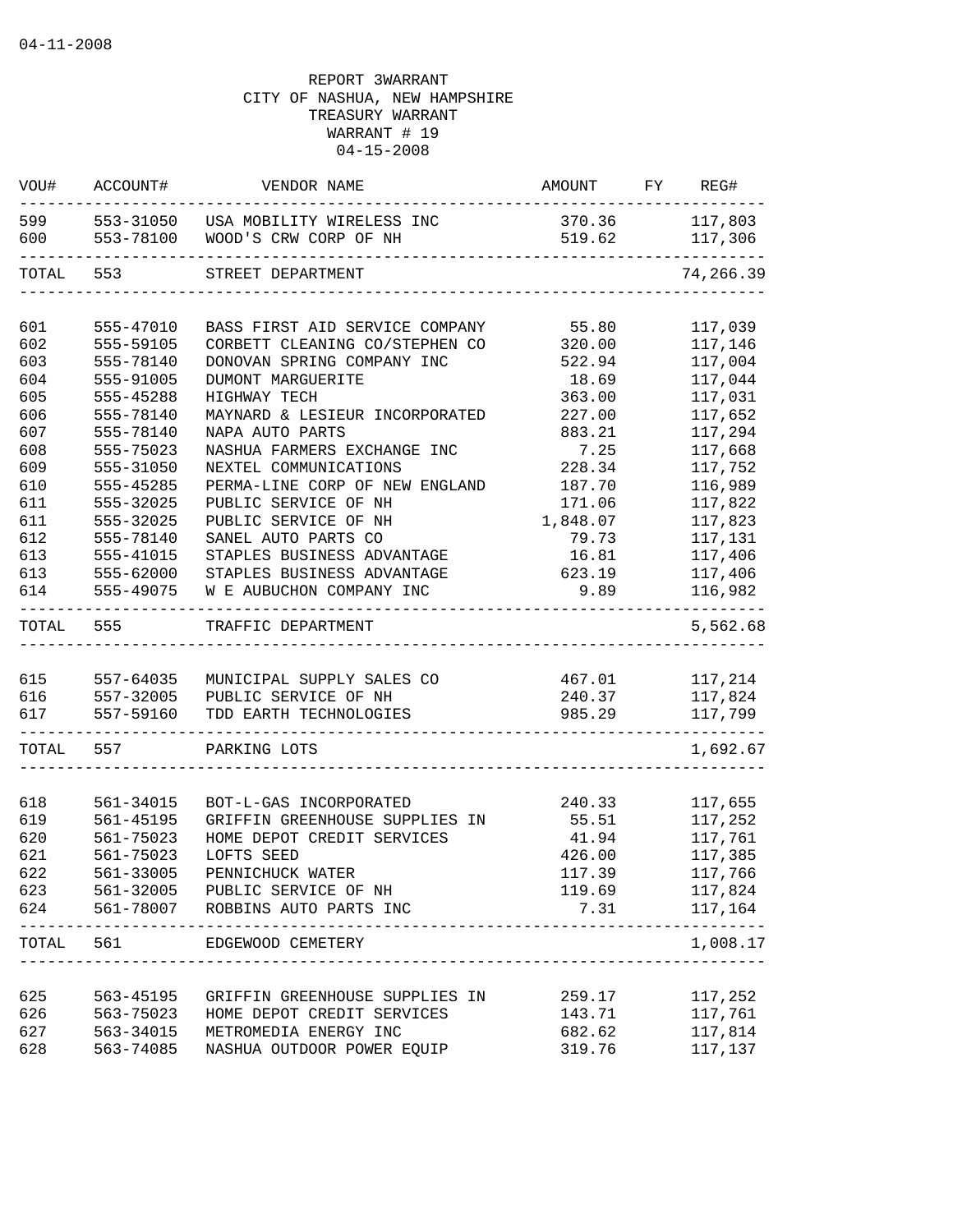| WOU#  | ACCOUNT#  | VENDOR NAME                                                                                                                    | AMOUNT FY REG# |                |
|-------|-----------|--------------------------------------------------------------------------------------------------------------------------------|----------------|----------------|
|       |           | 629 563-78007 SANEL AUTO PARTS CO<br>________________________                                                                  | 72.16 117,131  | -------------- |
| TOTAL |           | 563 WOODLAWN CEMETERY                                                                                                          |                | 1,477.42       |
| 630   |           | 571-41015    CITY OF NASHUA/PETTY CASH/SLIP    49.89    116,944                                                                |                |                |
|       | TOTAL 571 | COMMUNITY DEVELOPMENT                                                                                                          |                | 49.89          |
| 630   | 572-91005 | CITY OF NASHUA/PETTY CASH/SLIP 52.80                                                                                           |                | 116,944        |
| 630   | 572-98029 | CITY OF NASHUA/PETTY CASH/SLIP 41.57                                                                                           |                | 116,944        |
| 631   | 572-91005 | FALK CARTER                                                                                                                    | 125.75         | 117,288        |
| 632   | 572-31050 | NEXTEL COMMUNICATIONS                                                                                                          | 11.50          | 117,752        |
| 633   | 572-94005 | NH PLANNERS ASSOC                                                                                                              | 400.00         | 117,829        |
|       | TOTAL 572 | ----------------------------------<br>PLANNING DEPARTMENT                                                                      |                | 631.62         |
|       |           |                                                                                                                                |                |                |
| 634   | 573-91025 | BISCHOF JAMES                                                                                                                  |                | 460.00 117,325 |
| 635   | 573-91025 | CROWNE PLAZA HOTELS RESORTS                                                                                                    | 170.64         | 117,142        |
| 636   | 573-91025 | ELAND JOHN                                                                                                                     | 460.00         | 117,328        |
| 637   | 573-54025 | LOZEAU DONNALEE                                                                                                                | 179.63         | 117,261        |
| 638   | 573-59100 | PLANT PEOPLE<br>.cooperate at a construction of the construction of the construction of the construction of the construction o | 25.00          | 117,339        |
|       | TOTAL 573 | ECONOMIC DEVELOPMENT                                                                                                           |                | 1,295.27       |
| 639   | 575-45150 | AC MOORE INC                                                                                                                   | 55.67          | 117,159        |
| 640   | 575-41015 | ALPHAGRAPHICS                                                                                                                  | 17.40          | 117,135        |
| 641   | 575-45050 | AMAZON                                                                                                                         | 311.29         | 117,836        |
| 642   | 575-41015 | ANCO SIGNS & STAMPS INC                                                                                                        | 8.30           | 117,249        |
| 643   | 575-45050 | BAKER & TAYLOR                                                                                                                 | 1,985.37       | 117,033        |
| 643   | 575-45050 | BAKER & TAYLOR                                                                                                                 | 1,979.59       | 117,034        |
| 643   | 575-45050 | BAKER & TAYLOR                                                                                                                 | 1,371.17       | 117,035        |
| 643   | 575-45050 | BAKER & TAYLOR                                                                                                                 | 3,008.74       | 117,036        |
| 643   | 575-45050 | BAKER & TAYLOR                                                                                                                 | 420.77         | 117,037        |
| 644   | 575-45085 | BAKER & TAYLOR ENTERTAINMENT                                                                                                   | 439.21         | 117,024        |
| 644   | 575-45315 | BAKER & TAYLOR ENTERTAINMENT                                                                                                   | 2,204.01       | 117,024        |
| 645   | 575-45050 | BERLIN PUBLIC LIBRARY                                                                                                          | 15.00          | 117,776        |
| 646   | 575-45050 | CHERRY LAKE PUBLISHING                                                                                                         | 492.70         | 117,394        |
| 647   | 575-45050 | D&B                                                                                                                            | 2,218.50       | 117,762        |
| 648   | 575-91015 | DIONNE JOSEPH                                                                                                                  | 125.13         | 116,998        |
| 649   | 575-91015 | DUDMAN SHEILA E                                                                                                                | 21.20          | 117,247        |
| 650   | 575-45050 | <b>GALE</b>                                                                                                                    | 702.97         | 117,312        |
| 651   | 575-94005 | GLEESON MARGARET                                                                                                               | 70.00          | 117,354        |
| 652   | 575-75023 | GRAINGER                                                                                                                       | 149.85         | 117,396        |
| 653   | 575-45050 | INFOBASE PUBLISHING                                                                                                            | 224.70         | 117,786        |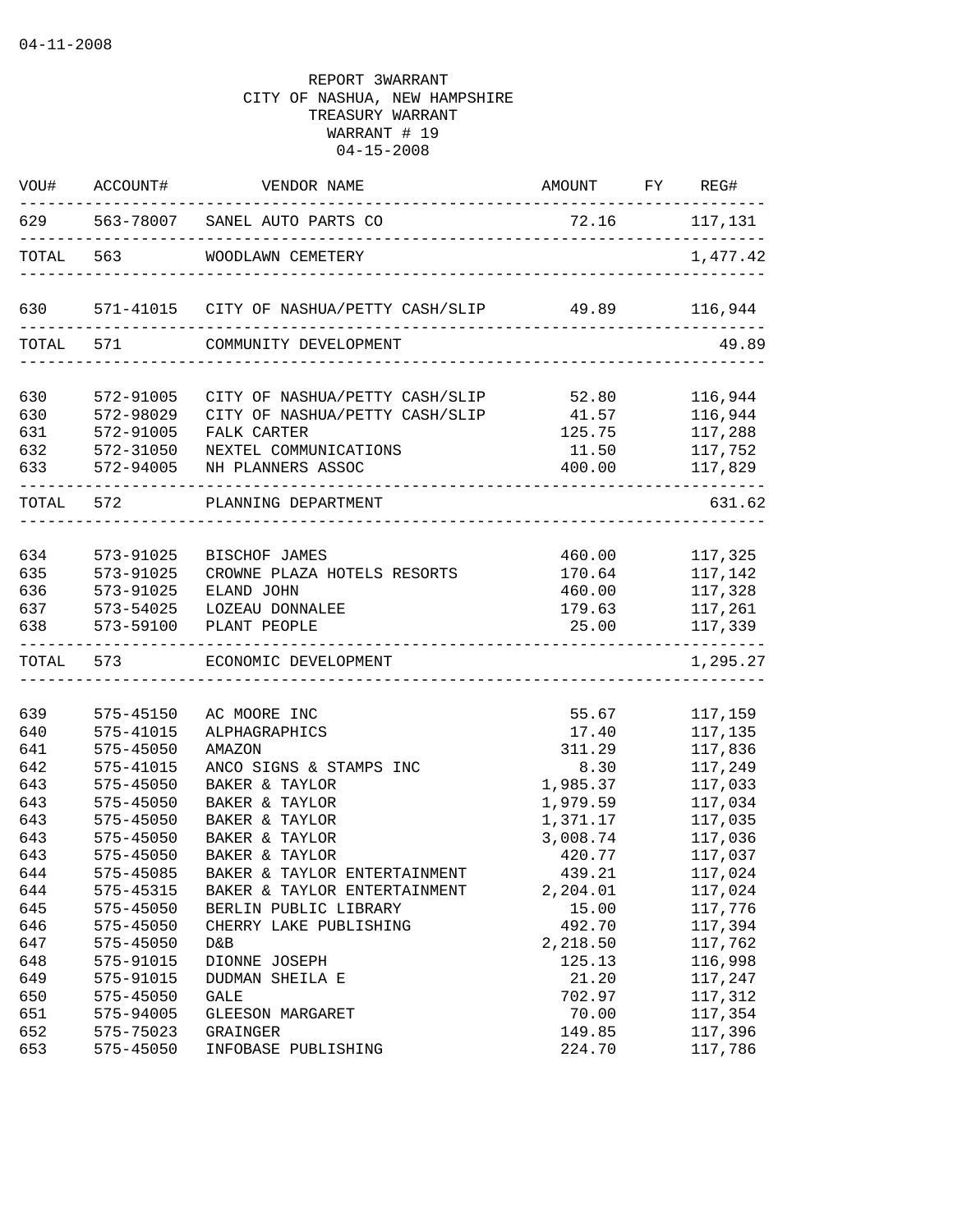| VOU#      | ACCOUNT#          | VENDOR NAME                              | AMOUNT                         | ${\rm FY}$ | REG#      |
|-----------|-------------------|------------------------------------------|--------------------------------|------------|-----------|
| 654       | 575-75023         | J P PEST SERVICES                        | 125.00                         |            | 117,180   |
| 655       | 575-75105         | JOHNSON'S ELECTRIC INC                   | 675.00                         |            | 117,046   |
| 656       | 575-34015         | KEYSPAN ENERGY DELIVERY                  | 744.42                         |            | 117,764   |
| 657       | 575-34015         | METROMEDIA ENERGY INC                    | 16,077.05                      |            | 117,814   |
| 658       | 575-57010         | MV COMMUNICATIONS INC                    | 141.00                         |            | 116,971   |
| 659       | 575-74085         | NEVERETTS SEW & VAC INC                  | 462.00                         |            | 116,995   |
| 660       | 575-31040         | NEXTEL COMMUNICATIONS                    | 99.35                          |            | 117,752   |
| 661       | 575-45050         | NOVELAS POPULAR                          | 40.00                          |            | 117,124   |
| 662       | 575-32005         | PUBLIC SERVICE OF NH                     | 5,681.81                       |            | 117,824   |
| 663       | 575-45085         | RANDOM HOUSE INC                         | 22.45                          |            | 117,408   |
| 664       | 575-45085         | RECORDED BOOKS LLC                       | 967.79                         |            | 117,372   |
| 665       | 575-45090         | SAM'S CLUB DIRECT                        | 43.76                          |            | 117,781   |
| 665       | 575-45315         | SAM'S CLUB DIRECT                        | 631.76                         |            | 117,781   |
| 666       | 575-45050         | SIMON & SCHUSTER                         | 64.58                          |            | 117,025   |
| 667       | 575-41015         | STAPLES BUSINESS ADVANTAGE               | 58.70                          |            | 117,406   |
| 667       | 575-45220         | STAPLES BUSINESS ADVANTAGE               | 398.22                         |            | 117,406   |
| 668       | 575-57010         | TEAMSOFTWARE SOLUTIONS INC               | 125.00                         |            | 117,017   |
| 669       | 575-45050         | TOWER PUBLISHING                         | 85.00                          |            | 116,966   |
| 670       | 575-45050         | UNIVERSITY OF VIRGINIA LIBRARY           | 20.00                          |            | 117,324   |
| 671       | 575-45050         | VERIZON                                  | 63.00                          |            | 117,763   |
| TOTAL     | 575               | PUBLIC LIBRARIES                         |                                |            | 42,347.46 |
| 672       |                   | 576-91005 CITY OF NASHUA/PETTY CASH/SLIP | 62.62                          |            | 116,944   |
| 673       | 576-31065         | NEXTEL COMMUNICATIONS                    | 42.19<br>_____________________ |            | 117,752   |
| TOTAL 576 |                   | BUILDING DEPARTMENT                      |                                |            | 104.81    |
| 673 — 10  | 577-31050         | NEXTEL COMMUNICATIONS                    | 29.90                          |            | 117,752   |
| TOTAL     | 577               | CODE ENFORCEMENT                         |                                |            | 29.90     |
|           |                   |                                          |                                |            |           |
|           | 201,630 581-49050 | AC MOORE INC                             | 86.32                          |            | 117,069   |
|           | 201,631 581-75180 | ACADEMY ROOFING CORP                     | 356.50                         |            | 117,599   |
|           | 201,632 581-53103 | ACUCARE NURSING PROFESSIONALS            | 1,003.29                       |            | 117,441   |
|           | 201,633 581-46040 | ALEC'S SHOE STORE INC                    | 100.00                         |            | 117,105   |
|           | 201,634 581-49050 | ALFAX WHOLESALE FURNITURE LLC            | 343.53                         |            | 117,490   |
|           | 201,635 581-53100 | ALL STATE FIRE EQUIPMENT                 | 1,516.00                       |            | 117,553   |
|           | 201,636 581-72065 | ALTERNATIVE COMMUNICATION SERV           | 65.00                          |            | 116,996   |
|           | 201,637 581-95005 | APPA                                     | 519.80                         |            | 117,486   |
|           | 201,638 581-91005 | ARCARO JANICE                            | 400.60                         |            | 117,440   |
|           | 201,639 581-42130 | ARCSOURCE INC                            | 176.55                         |            | 117,134   |
|           | 201,640 581-49075 | B & S LOCKSMITHS INC                     | 752.98                         |            | 117,327   |
|           | 201,641 581-49050 | <b>B E F ENTERPRISES</b>                 | 420.00                         |            | 117,621   |
|           | 201,642 581-91005 | BAGLEY MARCIA                            | 101.25                         |            | 117,592   |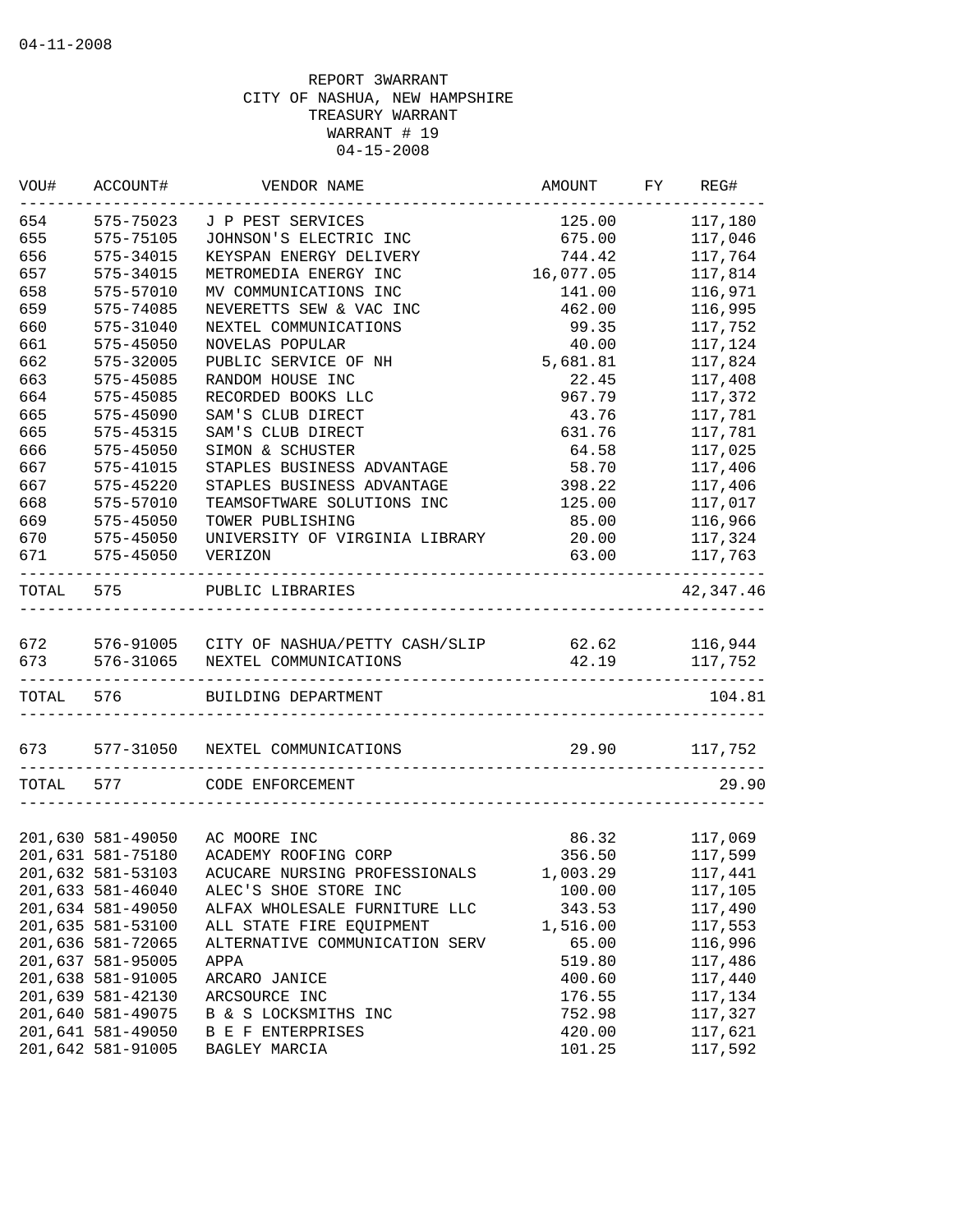| VOU# | ACCOUNT#          | VENDOR NAME                   | AMOUNT      | FY | REG#    |
|------|-------------------|-------------------------------|-------------|----|---------|
|      | 201,643 581-49030 | BARNES & NOBLE INC            | 67.90       |    | 116,952 |
|      | 201,643 581-49050 | BARNES & NOBLE INC            | 146.49      |    | 116,952 |
|      | 201,644 581-49050 | BATHEY MARY                   | 17.99       |    | 117,409 |
|      | 201,645 581-42110 | BATTERY SPECIALISTS OF NH LLC | 1,012.83    |    | 117,608 |
|      | 201,646 581-42130 | BEARINGS SPECIALTY CO INC     | 130.40      |    | 117,378 |
|      | 201,647 581-49050 | BELLETETES INC                | 230.78      |    | 117,121 |
|      | 201,647 581-49075 | BELLETETES INC                | 345.32      |    | 117,121 |
|      | 201,648 581-59130 | BELLIVEAU SR DANIEL           | 76.00       |    | 116,981 |
|      | 201,649 581-78007 | BEST FORD/BEST CYCLE          | 981.87      |    | 116,978 |
|      | 201,650 581-84030 | BEVERLY SCHOOL FOR THE DEAF   | 5,916.58    |    | 117,535 |
|      | 201,651 581-75090 | BLAINE WINDOW HARDWARE INC    | 116.50      |    | 117,102 |
|      | 201,652 581-49910 | BLUE SEAL FEEDS               | 144.75      |    | 117,541 |
|      | 201,653 581-45910 | BOSTON GLOBE                  | 30.00       |    | 117,831 |
|      | 201,654 581-53100 | BROOKS JR. RICHARD A          | 1,571.02    |    | 117,624 |
|      | 201,655 581-55015 | CANFIELD BRAD                 | 1,010.00    |    | 117,515 |
|      | 201,656 581-49050 | CARD TECH INC                 | 105.98      |    | 117,204 |
|      | 201,656 581-49075 | CARD TECH INC                 | 471.50      |    | 117,204 |
|      | 201,657 581-78007 | CARPARTS OF NASHUA            | 36.24       |    | 117,642 |
|      | 201,658 581-49050 | CARTRIDGE WORLD               | 246.00      |    | 117,559 |
|      | 201,658 581-64192 | CARTRIDGE WORLD               | 138.99      |    | 117,559 |
|      | 201,659 581-84030 | CEDARCREST INC                | 4,336.30    |    | 116,968 |
|      | 201,660 581-42010 | CENTRAL PAPER PRODUCTS CO     | 14,715.49   |    | 117,665 |
|      | 201,660 581-42020 | CENTRAL PAPER PRODUCTS CO     | 3,389.02    |    | 117,665 |
|      | 201,661 581-49910 | CHAPPELL TRACTOR SALES INC    | 55.45       |    | 117,009 |
|      | 201,662 581-78007 | CHUCK'S AUTO REPAIR INC       | 1,436.48    |    | 117,513 |
| 674  | 581-91040         | CITIZENS BANK                 | 714.04      |    | 497     |
| 674  | 581-95005         | CITIZENS BANK                 | 35.00       |    | 497     |
|      | 201,663 581-53103 | CLARK ASSOCIATES/DEBBIE CLARK | 24,722.50   |    | 117,014 |
|      | 201,664 581-53100 | COLBY KARLA                   | 45.25       |    | 117,617 |
| 675  | 581-31005         | COMCAST                       | 160.56      |    | 117,757 |
|      | 201,665 581-53103 | COMPASSIONATE STAFFING LLC    | 337.50      |    | 117,152 |
|      | 201,666 581-77005 | CONTROL TECHNOLOGIES INC      | 13,405.00   |    | 117,410 |
|      | 201,667 581-41040 | CONWAY OFFICE PRODUCTS        | 346.00      |    | 117,233 |
|      | 201,668 581-44005 | COPY SHOP                     | 449.00      |    | 117,077 |
|      | 201,669 581-74092 | COUSIN'S VIDEO INC            | 96.10       |    | 117,613 |
|      | 201,670 581-84030 | CROTCHED MOUNTAIN REHAB CTR   | 6,025.39    |    | 117,426 |
|      | 201,671 581-53100 | CROWNE PLAZA                  | 480.00      |    | 117,729 |
|      | 201,672 581-94030 | DAVIES JOANNE                 | 60.00       |    | 117,463 |
|      | 201,673 581-91005 | DIMARIA JENNIFER              | 114.64      |    | 117,564 |
|      | 201,674 581-78007 | DONOVAN EOUIPMENT CO INC      | 1,275.01    |    | 117,001 |
|      | 201,675 581-49050 | DUFFY CAROL                   | 66.17       |    | 117,434 |
|      | 201,676 581-91005 | DUSTIN MARIANNE               | 59.59       |    | 117,449 |
|      | 201,677 581-84055 | EASTER SEALS NEW HAMPSHIRE    | 18, 357. 28 |    | 117,376 |
|      | 201,678 581-49050 | EATON CHRISTINA               | 51.10       |    | 117,529 |
|      | 201,679 581-84055 | ECKERD YOUTH ALTERNATIVES INC | 1,189.97    |    | 117,055 |
|      | 201,680 581-84030 | EDGEWOOD CENTRE               | 1,801.10    |    | 117,552 |
|      | 201,681 581-94030 | ELLIOTT KIM                   | 45.00       |    | 117,511 |
|      | 201,682 581-34015 | ENERGYNORTH PROPANE           | 506.56      |    | 117,656 |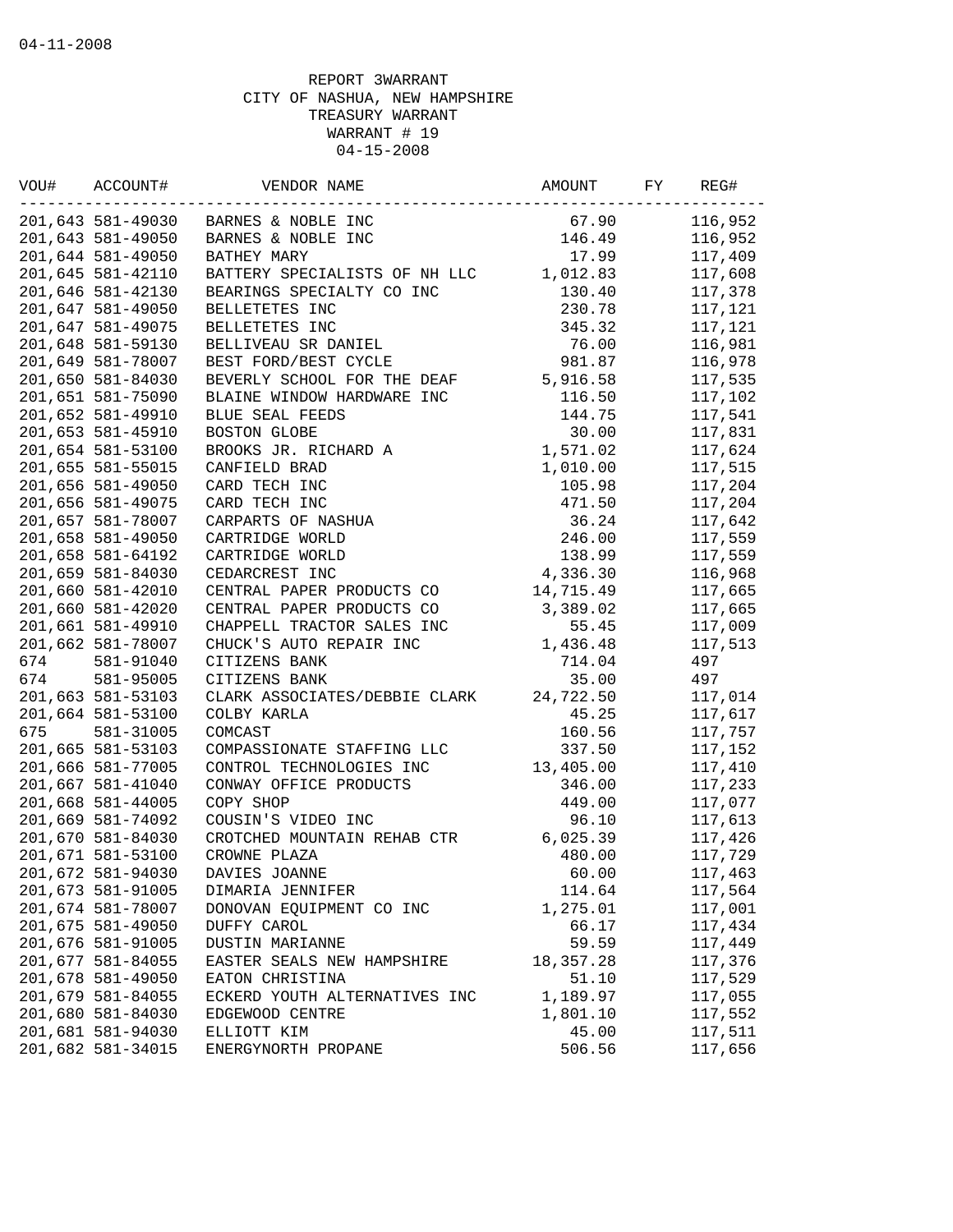| VOU# | ACCOUNT#          | VENDOR NAME                    | AMOUNT     | FY | REG#    |
|------|-------------------|--------------------------------|------------|----|---------|
|      | 201,683 581-41015 | EVIDENT CRIME SCENE PRODUCTS   | 139.70     |    | 117,099 |
|      | 201,684 581-42120 | F W WEBB COMPANY               | 46.38      |    | 117,042 |
|      | 201,685 581-49075 | FASTENAL CO                    | 12.91      |    | 116,993 |
|      | 201,686 581-42130 | FILTER SALES & SERVICE         | 3,306.51   |    | 117,453 |
|      | 201,687 581-53102 | FIRST CHURCH                   | 300.00     |    | 117,048 |
|      | 201,688 581-49075 | FIRST STUDENT INC              | 321.70     |    | 117,489 |
|      | 201,688 581-55005 | FIRST STUDENT INC              | $-6.30$    |    | 117,489 |
|      | 201,689 581-49050 | FISHER SCIENTIFIC              | 57.60      |    | 117,478 |
|      | 201,690 581-51015 | FLYGARE SCHWARZ & CLOSSON      | 11,591.38  |    | 117,284 |
|      | 201,691 581-49030 | FOLLETT LIBRARY RESOURCES      | 413.26     |    | 116,985 |
|      | 201,691 581-49055 | FOLLETT LIBRARY RESOURCES      | 279.74     |    | 116,985 |
|      | 201,692 581-49910 | FRANKLIN PAINT CO INC          | 2,705.75   |    | 117,491 |
|      | 201,693 581-51015 | FRASER BRUCE                   | 1,404.00   |    | 116,975 |
|      | 201,694 581-75023 | GATE CITY FENCE CO INC         | 60.00      |    | 117,089 |
|      | 201,695 581-75023 | GOODRUM GYM SERVICES           | 2,208.00   |    | 117,575 |
|      | 201,696 581-91005 | GOODWIN JENNIFER               | 128.40     |    | 117,430 |
|      | 201,697 581-42130 | <b>GRAINGER</b>                | 90.48      |    | 117,056 |
|      | 201,698 581-42130 | GRANITE GROUP (THE)            | 119.35     |    | 117,348 |
|      | 201,699 581-84030 | GREATER LAWRENCE ED COLLABORAT | 8,567.50   |    | 117,505 |
|      | 201,700 581-91005 | GREENBERG ELLEN                | 381.63     |    | 117,583 |
|      | 201,701 581-84055 | HAMPSTEAD HOSPITAL             | 500.00     |    | 117,444 |
|      | 201,702 581-49035 | HARCOURT ACHIEVE               | 451.69     |    | 117,538 |
|      | 201,703 581-74092 | HARRIS EQUIPMENT REPAIR SERVIC | 1,169.65   |    | 117,651 |
|      | 201,704 581-49050 | HIGHSMITH INC                  | 46.88      |    | 117,658 |
|      | 201,705 581-49075 | HOME DEPOT CREDIT SERVICES     | 97.52      |    | 117,480 |
|      | 201,706 581-49050 | HOME DEPOT CREDIT SERVICES     | 594.80     |    | 117,508 |
|      | 201,707 581-91005 | HORNE LORRAINE                 | 15.15      |    | 117,432 |
|      | 201,707 581-94030 | HORNE LORRAINE                 | 45.00      |    | 117,432 |
|      | 201,708 581-91005 | HOTTEL CHRISTOPHER             | 181.93     |    | 117,569 |
|      | 201,709 581-84030 | HUEBNER MELINDA                | 150.50     |    | 117,603 |
|      | 201,710 581-91005 | HYNES STACY                    | 44.09      |    | 117,443 |
|      | 201,711 581-49075 | INDEPENDENT LIVING AIDS INC    | 413.95     |    | 117,474 |
|      | 201,712 581-84030 | INSTITUTE OF PROFESSIONAL PRAC | 2,783.05   |    | 117,562 |
|      | 201,713 581-49050 | J W PEPPER & SON INC           | 1,228.83   |    | 117,060 |
|      | 201,714 581-34015 | KEYSPAN ENERGY DELIVERY        | 12, 417.14 |    | 117,493 |
|      | 201,715 581-42110 | KEYSTONE BATTERY               | 1,116.40   |    | 117,479 |
|      | 201,716 581-49050 | KNOETIG CHRISTOPHER            | 12.00      |    | 117,495 |
|      | 201,717 581-91005 | KOSOW CARMEN                   | 56.18      |    | 117,477 |
|      | 201,718 581-59130 | KUBA GARY                      | 56.00      |    | 117,563 |
|      | 201,719 581-84055 | LACONIA SCHOOL DISTRICT        | 2,698.50   |    | 117,539 |
|      | 201,720 581-91005 | <b>LALIME MAUREEN</b>          | 36.36      |    | 117,500 |
|      | 201,721 581-53100 | LAMBROPOULOS KATHERINE         | 400.00     |    | 117,533 |
|      | 201,722 581-95005 | LANCER TIMING SERVICES         | 200.00     |    | 117,550 |
|      | 201,723 581-49050 | LANGILLE KYLE M                | 198.00     |    | 117,423 |
|      | 201,724 581-84030 | LEARNING CENTER FOR THE DEAF   | 7,043.20   |    | 117,582 |
|      | 201,725 581-84030 | LEARNING PREP SCHOOL           | 2,991.00   |    | 117,417 |
|      | 201,726 581-49050 | LEARNING RESOURCES INC         | 84.85      |    | 117,467 |
|      | 201,727 581-94030 | LEMON BRENDA                   | 298.65     |    | 117,468 |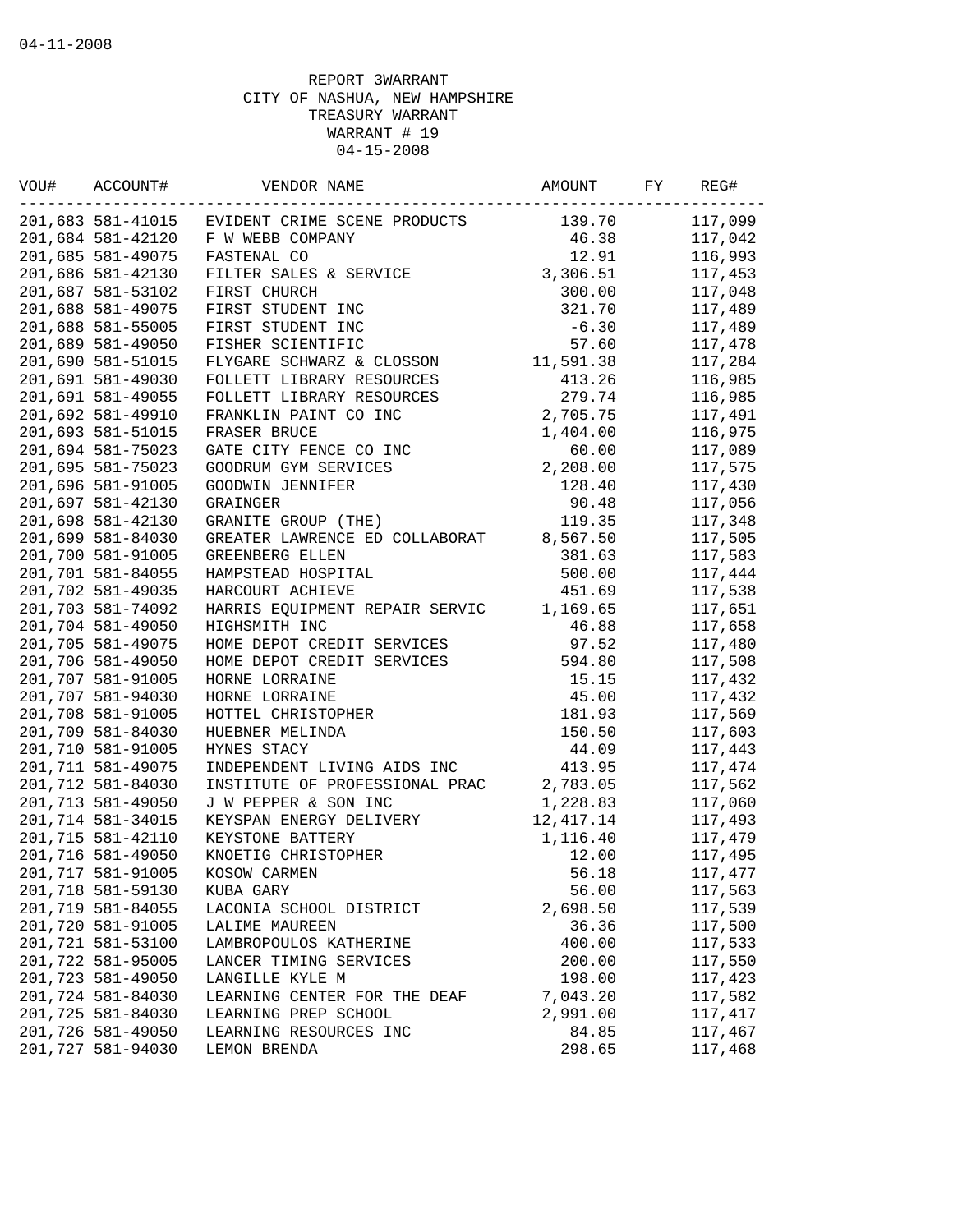| VOU# | ACCOUNT#          | VENDOR NAME                    | AMOUNT    | FY | REG#    |
|------|-------------------|--------------------------------|-----------|----|---------|
|      | 201,728 581-49910 | LESCO                          | 840.00    |    | 117,485 |
|      | 201,729 581-49050 | LIBRARY VIDEO COMPANY          | 61.85     |    | 117,419 |
|      | 201,730 581-84030 | LIGHTHOUSE SCHOOL INC          | 44,999.60 |    | 117,429 |
|      | 201,731 581-49075 | LINEN & SHADE BIN INC          | 645.00    |    | 117,412 |
|      | 201,732 581-78007 | LIONEL'S WHEEL ALIGNMENT INC   | 95.95     |    | 117,092 |
|      | 201,733 581-51015 | LOBEL IRA B                    | 2,931.29  |    | 117,634 |
|      | 201,734 581-75023 | LOWE'S                         | 196.00    |    | 117,572 |
|      | 201,735 581-91005 | LUCAS MARK                     | 92.77     |    | 117,636 |
|      | 201,736 581-84055 | LUTHERAN COMMUNITY SERVICES OF | 1,207.10  |    | 117,502 |
|      | 201,737 581-94030 | LYDON RICHARD                  | 889.79    |    | 117,524 |
|      | 201,738 581-42110 | M & M ELECTRICAL SUPPLY CO INC | 1,620.68  |    | 117,641 |
|      | 201,739 581-49050 | MAHONEY ANGELA                 | 23.55     |    | 117,576 |
|      | 201,740 581-84055 | MANCHESTER SCHOOL DISTRICT     | 355.00    |    | 117,567 |
|      | 201,741 581-49050 | MARCIANO LIANE                 | 29.15     |    | 117,512 |
|      | 201,741 581-91005 | MARCIANO LIANE                 | 45.45     |    | 117,512 |
|      | 201,742 581-49050 | MARKET BASKET                  | 305.18    |    | 117,144 |
|      | 201,743 581-75090 | MARVELL PLATE GLASS INC        | 39.00     |    | 116,980 |
|      | 201,744 581-78007 | MAYNARD & LESIEUR INCORPORATED | 201.07    |    | 117,652 |
|      | 201,745 581-94030 | MCCARTHY JILL                  | 17.15     |    | 117,577 |
|      | 201,746 581-53103 | MCCARTNEY AMY                  | 5,412.50  |    | 117,584 |
|      | 201,747 581-91005 | MCCORMACK SUSAN                | 37.88     |    | 117,638 |
|      | 201,748 581-49050 | MCGRAW HILL COMPANIES          | 888.21    |    | 117,094 |
|      | 201,749 581-49050 | MCINTIRE BUSINESS PRODUCTS INC | 1,150.12  |    | 117,674 |
|      | 201,750 581-75023 | MCMASTER-CARR SUPPLY CO        | 167.83    |    | 117,112 |
|      | 201,751 581-47010 | MEDCO SUPPLY INC               | 50.07     |    | 117,484 |
|      | 201,752 581-91005 | MIGNEAULT DEBORAH              | 54.29     |    | 117,424 |
|      | 201,753 581-84055 | MILFORD SCHOOL DISTRICT        | 3,960.50  |    | 117,456 |
|      | 201,754 581-53100 | MINAHAN LISA                   | 518.52    |    | 117,612 |
|      | 201,755 581-49050 | MODERN SCHOOL SUPPLIES INC     | 167.18    |    | 117,119 |
|      | 201,756 581-94030 | MONGAN SANDRA                  | 60.00     |    | 117,471 |
|      | 201,757 581-91005 | MORIN DOROTHY                  | 22.22     |    | 117,496 |
|      | 201,758 581-49050 | MORRIS MARIA                   | 116.97    |    | 117,469 |
|      | 201,759 581-84055 | MOUNT PROSPECT ACADEMY INC     | 11,179.80 |    | 117,526 |
|      | 201,760 581-49050 | MSC INDUSTRIAL SUPPLY CO INC   | 514.66    |    | 117,476 |
|      | 201,761 581-53100 | MULTI-STATE BILLING SERVICES L | 5,838.94  |    | 117,587 |
|      | 201,762 581-49050 | MUSIC & ART CENTERS            | 1,007.82  |    | 117,637 |
|      | 201,763 581-49050 | MUSIC IN MOTION                | 63.80     |    | 117,459 |
|      | 201,764 581-91005 | NAAS DANA                      | 32.41     |    | 117,050 |
|      | 201,765 581-49910 | NARDONE SAND & GRAVEL CO INC   | 2,550.57  |    | 117,111 |
|      | 201,766 581-84030 | NASHOBA LEARNING GROUP         | 7,419.52  |    | 117,540 |
|      | 201,767 581-84030 | NASHUA CHILDREN'S HOME         | 16,493.48 |    | 117,470 |
|      | 201,768 581-49050 | NASHUA OUTDOOR POWER EQUIP     | 132.36    |    | 117,137 |
|      | 201,768 581-49910 | NASHUA OUTDOOR POWER EQUIP     | 408.83    |    | 117,137 |
|      | 201,769 581-78007 | NASHUA WHOLESALE TIRE INC      | 212.00    |    | 117,091 |
|      | 201,770 581-49050 | NCS PEARSON INC                | 145.00    |    | 117,573 |
|      | 201,770 581-49095 | NCS PEARSON INC                | 475.00    |    | 117,573 |
|      | 201,771 581-49075 | NELSON BILL                    | 13.58     |    |         |
|      |                   |                                |           |    | 117,578 |
|      | 201,772 581-75023 | NEW ENGLAND SCHOOL SERVICES IN | 1,485.00  |    | 117,570 |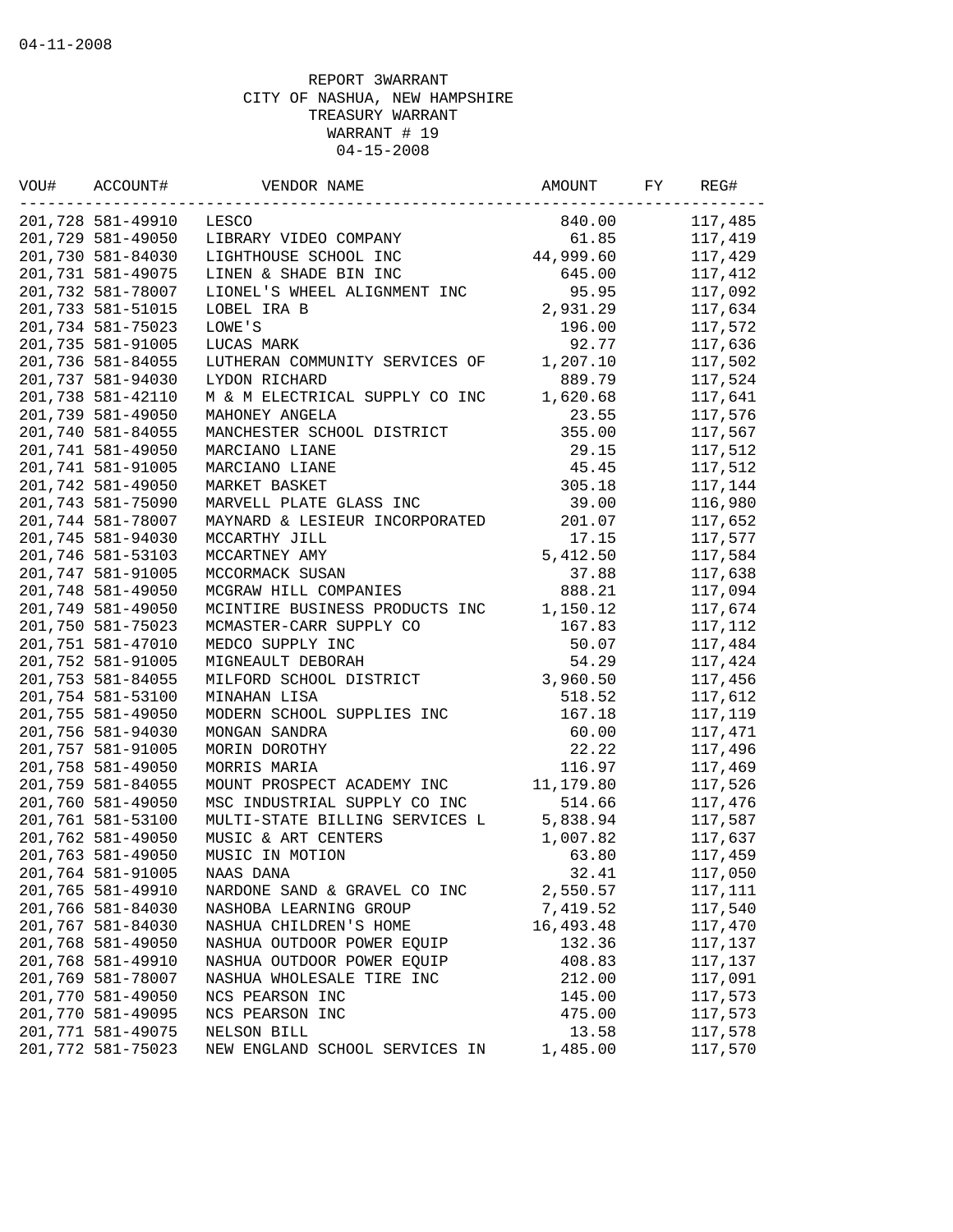| VOU# | ACCOUNT#          | VENDOR NAME                    | AMOUNT     | FY | REG#    |
|------|-------------------|--------------------------------|------------|----|---------|
|      | 201,773 581-49050 | NH PROJECT LEARNING TREE       | 2,000.00   |    | 117,846 |
|      | 201,774 581-49050 | NH SKILLS USA                  | 100.00     |    | 117,848 |
|      | 201,775 581-49050 | NORTHCENTER FOODSERVICE        | 5.47       |    | 117,497 |
|      | 201,776 581-42130 | NORTHEAST MECHANICAL CORP      | 1,556.88   |    | 117,087 |
|      | 201,777 581-53100 | ORR GREGORY                    | 3,010.00   |    | 117,635 |
|      | 201,778 581-49035 | OXFORD UNIVERSITY PRESS INC    | 58.01      |    | 117,666 |
|      | 201,779 581-49050 | P J CURRIER LUMBER CO          | 1,001.25   |    | 117,482 |
|      | 201,780 581-49050 | PAETZOLD KATHY                 | 346.00     |    | 117,594 |
|      | 201,781 581-91005 | PANESSITI EDWARD               | 61.34      |    | 117,504 |
|      | 201,782 581-91005 | PARADISE MALCOLM               | 59.59      |    | 117,571 |
|      | 201,783 581-56030 | PAUL TSONGAS ARENA             | 3,000.00   |    | 117,849 |
|      | 201,784 581-49050 | PC MALL GOV INC                | 255.06     |    | 117,475 |
|      | 201,785 581-49050 | PCI EDUCATIONAL PUBLISHING     | 54.95      |    | 117,414 |
|      | 201,786 581-49035 | PEARSON EDUCATION              | 459.12     |    | 117,528 |
|      | 201,786 581-49050 | PEARSON EDUCATION              | 237.93     |    | 117,528 |
|      | 201,787 581-91005 | PELOVITZ LISA                  | 196.02     |    | 117,618 |
|      | 201,788 581-33005 | PENNICHUCK WATER WORKS INC     | 5,108.45   |    | 117,748 |
|      | 201,789 581-53100 | PERFORMANCE REHAB INC.         | 4,866.75   |    | 117,525 |
|      | 201,790 581-84030 | PERKINS SCHOOL FOR THE BLIND   | 42,255.00  |    | 116,983 |
|      | 201,791 581-43005 | PETTY CASH                     | 74.75      |    | 117,732 |
|      | 201,791 581-49050 | PETTY CASH                     | 39.11      |    | 117,732 |
|      | 201,792 581-49050 | PETTY CASH                     | 200.00     |    | 117,735 |
|      | 201,793 581-49075 | PETTY CASH                     | 300.00     |    | 117,736 |
|      | 201,794 581-64192 | PHONAK, INC                    | 742.09     |    | 117,531 |
|      | 201,795 581-84055 | PINE HAVEN BOYS CENTER         | 7,027.20   |    | 117,413 |
|      | 201,796 581-49035 | PLACE PATRICIA                 | 36.85      |    | 117,442 |
|      | 201,797 581-53102 | POKRANT JOAN                   | 1,287.83   |    | 117,494 |
|      | 201,798 581-49050 | PRESIDENT'S EDUCATION AWARDS P | 52.00      |    | 117,537 |
|      | 201,799 581-49050 | PRESTWICK HOUSE INC            | 123.09     |    | 117,416 |
|      | 201,800 581-49050 | PRICE ANN                      | 229.53     |    | 117,620 |
|      | 201,801 581-32005 | PUBLIC SERVICE OF NH           | 27,169.56  |    | 117,824 |
|      | 201,802 581-74092 | R WHITE EQUIPMENT CENTER INC   | 176.00     |    | 117,654 |
|      | 201,803 581-42110 | RALPH PILL ELECTRIC SUPPLY COM | 441.14     |    | 117,647 |
|      | 201,804 581-84030 | READING FOUNDATION (THE)       | 3,255.00   |    | 117,499 |
|      | 201,805 581-49050 | REALLY GOOD STUFF INC          | 431.93     |    | 117,438 |
|      | 201,806 581-84030 | REGIONAL SERVICES & EDUCATION  | 21, 259.46 |    | 116,974 |
|      | 201,807 581-49075 | REHAB EQUIPMENT ASSOCIATES     | 101.00     |    | 117,458 |
|      | 201,808 581-42110 | REXEL CLS                      | 12.58      |    | 117,574 |
|      | 201,809 581-49075 | RICH ROBIN A                   | 149.97     |    | 117,462 |
|      | 201,810 581-49050 | RIVIER COLLEGE                 | 517.00     |    | 117,141 |
|      | 201,811 581-84055 | ROCHESTER SCHOOL DEPARTMENT    | 15,579.99  |    | 117,487 |
|      | 201,812 581-78007 | SANEL AUTO PARTS CO            | 749.40     |    | 117,131 |
|      | 201,813 581-75180 | SARNAFIL SERVICES INC          | 165.00     |    | 117,415 |
|      | 201,814 581-49050 | SAUNDERS ALICE                 | 161.98     |    | 117,452 |
|      | 201,815 581-49050 | SAUNDERS LISA A                | 659.98     |    | 117,623 |
|      | 201,816 581-49050 | SAX ARTS & CRAFTS              | 34.32      |    | 117,450 |
|      | 201,817 581-91005 | SCHAPPLER PHILIP               | 53.28      |    | 117,439 |
|      | 201,818 581-49035 | SCHOLASTIC INCORPORATED        | 57.31      |    | 117,669 |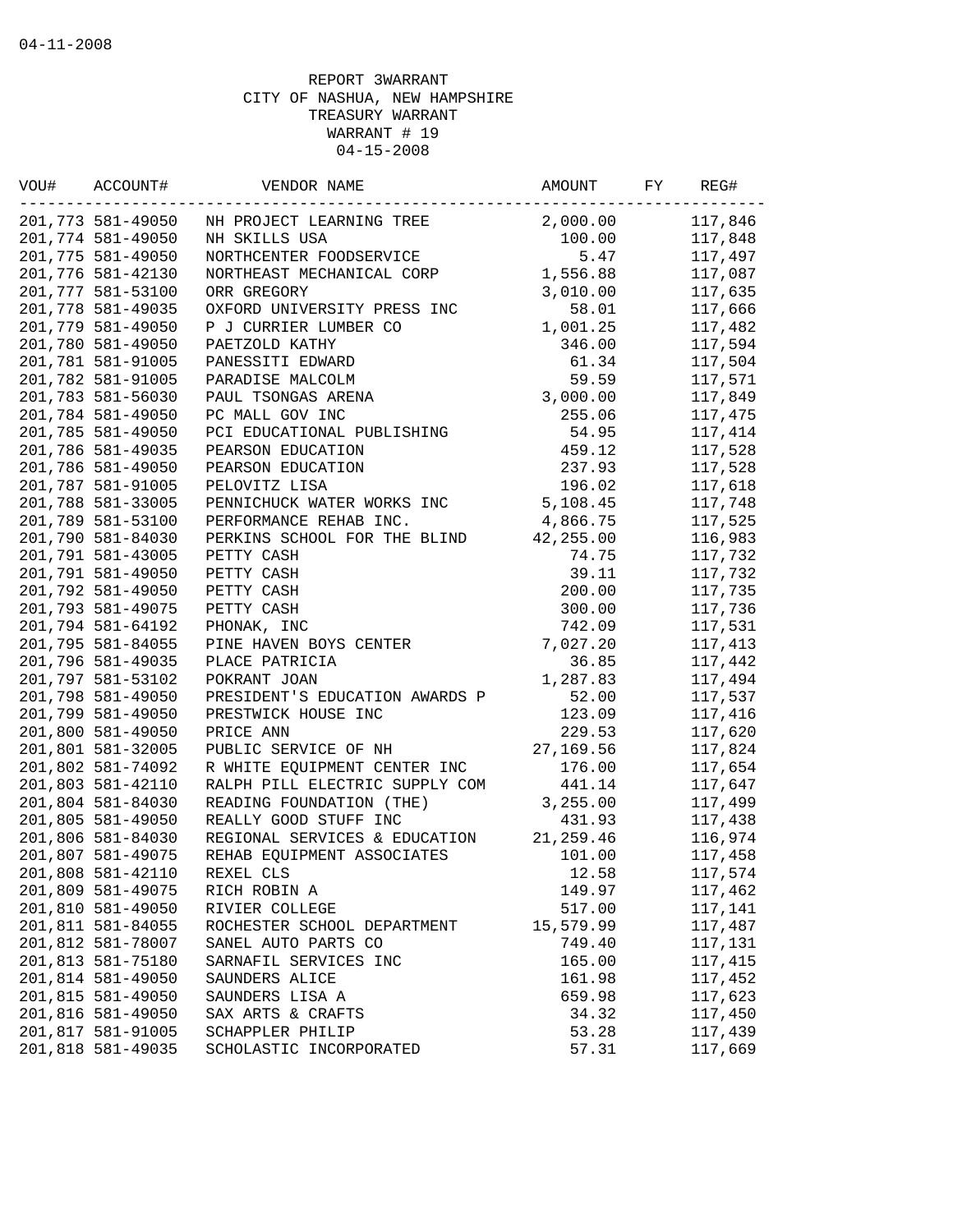| VOU# | ACCOUNT#          | VENDOR NAME                    | AMOUNT    | FY | REG#    |
|------|-------------------|--------------------------------|-----------|----|---------|
|      | 201,818 581-49050 | SCHOLASTIC INCORPORATED        | 3.40      |    | 117,669 |
|      | 201,819 581-41015 | SCHOOL SPECIALTY               | 41.21     |    | 117,465 |
|      | 201,819 581-49050 | SCHOOL SPECIALTY               | 4,270.59  |    | 117,465 |
|      | 201,820 581-46040 | SCHOOL-TECH INC                | 233.45    |    | 117,648 |
|      | 201,821 581-91005 | SCHROEDER ERIC                 | 430.48    |    | 117,568 |
|      | 201,822 581-84030 | SEACOST LEARNING COLLABORATIVE | 12,727.80 |    | 117,554 |
|      | 201,823 581-91005 | SEUSING JENNIFER               | 593.43    |    | 117,435 |
|      | 201,824 581-42130 | SIEMENS BUILDING TECHNOLOGIES  | 348.00    |    | 117,534 |
|      | 201,825 581-91005 | SILVA AMANDA                   | 26.51     |    | 117,609 |
|      | 201,826 581-91005 | SILVA ARLENE                   | 149.10    |    | 117,595 |
|      | 201,827 581-49050 | SOUHEGAN PRINTED PRODUCTS      | 62.00     |    | 117,551 |
|      | 201,828 581-53100 | SOUTHERN NH SPEECH-LANGUAGE    | 480.00    |    | 117,610 |
|      | 201,829 581-84055 | SPAULDING YOUTH CENTER         | 12,845.86 |    | 116,958 |
|      | 201,830 581-41015 | STAPLES BUSINESS ADVANTAGE     | 148.52    |    | 117,257 |
|      | 201,830 581-41045 | STAPLES BUSINESS ADVANTAGE     | 9,712.81  |    | 117,257 |
|      | 201,830 581-49050 | STAPLES BUSINESS ADVANTAGE     | 2,770.63  |    | 117,257 |
|      | 201,830 581-49110 | STAPLES BUSINESS ADVANTAGE     | 107.94    |    | 117,257 |
| 676  | 581-53100         | STATE OF NH - CRIMINAL RECORDS | 4,208.25  |    | 116,943 |
|      | 201,831 581-59130 | STEARNS DALE                   | 56.00     |    | 117,560 |
|      | 201,832 581-49050 | SUCCESS BY DESIGN INC          | 193.20    |    | 117,421 |
|      | 201,833 581-91005 | TETLER CAROL                   | 61.61     |    | 117,448 |
|      | 201,834 581-49050 | TOWERS MOTOR PARTS CORP        | 81.23     |    | 117,311 |
|      | 201,834 581-78007 | TOWERS MOTOR PARTS CORP        | 13.13     |    | 117,311 |
|      | 201,835 581-42130 | TRANE                          | 76.89     |    | 117,445 |
|      | 201,836 581-95005 | TRI-COUNTY LEAGUE              | 660.00    |    | 117,492 |
|      | 201,837 581-43005 | U S POSTAL SERVICES            | 264.60    |    | 117,733 |
|      | 201,838 581-43005 | U S POSTAL SERVICES            | 890.40    |    | 117,734 |
|      | 201,839 581-74092 | UNITED RENTALS NORTH AMERICA I | 220.35    |    | 117,629 |
|      | 201,840 581-42120 | UNITED SUPPLY COMPANY INC      | 2,037.04  |    | 117,664 |
|      | 201,841 581-83102 | UNUM LIFE INSURANCE            | 2,845.05  |    | 117,730 |
|      | 201,842 581-49050 | VALADE COLETTE                 | 44.96     |    | 117,488 |
|      | 201,843 581-34015 | VERIZON                        | 31.46     |    | 117,755 |
| 677  | 581-31005         | VERIZON                        | 4,978.35  |    | 117,763 |
|      | 201,844 581-34015 | VERIZON                        | 31.46     |    | 117,788 |
|      | 201,845 581-34015 | VERIZON                        | 34.73     |    | 117,832 |
|      | 201,846 581-31005 | VERIZON                        | 28.68     |    | 117,843 |
|      | 201,847 581-84030 | VERMONT CTR FOR THE DEAF &     | 14,099.35 |    | 117,606 |
|      | 201,848 581-75180 | VIKING ROOFING, INC.           | 1,648.00  |    | 117,543 |
|      | 201,849 581-83004 | VISION SERVICE PLAN - NH       | 1,679.12  |    | 117,731 |
|      | 201,850 581-78007 | W D MATTHEWS MACHINERY CO      | 48.22     |    | 117,522 |
|      | 201,851 581-49075 | W E AUBUCHON CO INC            | 13.92     |    | 117,844 |
|      | 201,852 581-49050 | WALMART COMMUNITY              | 239.99    |    | 117,407 |
|      | 201,853 581-84030 | WALSH SILVIA                   | 577.50    |    | 117,604 |
|      | 201,854 581-91005 | WALTERS WAYLAND                | 33.68     |    | 117,518 |
|      | 201,855 581-84030 | WATERS MARCIA                  | 513.37    |    | 117,581 |
|      | 201,856 581-42130 | WELCH WELDING INC              | 902.16    |    | 116,970 |
|      | 201,856 581-64192 | WELCH WELDING INC              | 900.00    |    | 116,970 |
|      | 201,857 581-49050 | WEST MUSIC                     | 88.95     |    | 117,418 |
|      |                   |                                |           |    |         |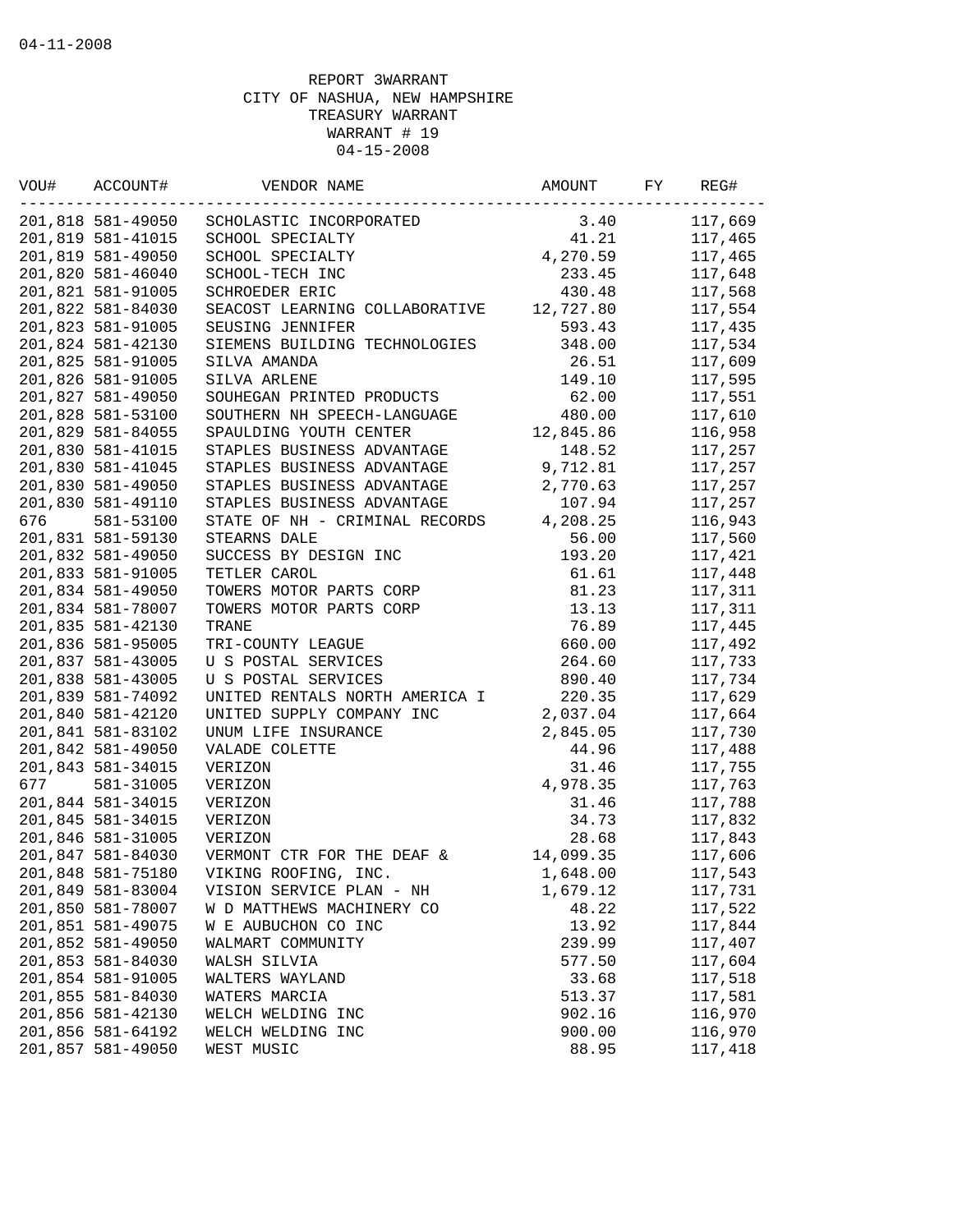| VOU#                     | ACCOUNT#                                                    | VENDOR NAME                                                                                          | AMOUNT                                           | REG#<br>FY                    |
|--------------------------|-------------------------------------------------------------|------------------------------------------------------------------------------------------------------|--------------------------------------------------|-------------------------------|
|                          | 201,858 581-47010<br>201,859 581-42110<br>201,860 581-49050 | WILLIAM V. MACGILL & COMPANY<br>WILLIAMS COMMUNICATIONS SERVIC<br>WILSON LANGUAGE TRAINING CORP      | 39.54<br>598.75<br>328.90                        | 117,075<br>117,516<br>117,532 |
|                          | 201,860 581-49075<br>201,861 581-53100                      | WILSON LANGUAGE TRAINING CORP<br>YORK PATRICIA                                                       | 1,091.20<br>828.75                               | 117,532<br>117,619            |
|                          | 201,862 581-53101<br>201,863 581-78007                      | YOUTH COUNCIL (THE)<br>ZAX SIGNAGE                                                                   | 8,373.90<br>416.00                               | 117,510<br>117,191            |
| TOTAL 581                |                                                             | SCHOOL DEPARTMENT                                                                                    |                                                  | 535,398.00                    |
|                          | 201,864 590-24581<br>678 590-24595                          | BARNES & NOBLE INC<br>PROPERTY VALUATION ADVS/STEPHE                                                 | 4,230.12<br>1,300.00                             | 116,952<br>117,320            |
| TOTAL                    | 590                                                         | P/Y OBLIGATIONS                                                                                      |                                                  | 5,530.12                      |
| 679<br>680<br>681<br>682 | 592-85010<br>592-85010<br>592-85015<br>592-85015            | US BANK NA (0910000022)<br>US BANK NA (091000022<br>US BANK NA (0910000022)<br>US BANK NA (091000022 | 8,910.00<br>36,755.00<br>28,957.50<br>119,502.50 | 504<br>503<br>504<br>503      |
| TOTAL                    | 592                                                         | BONDED DEBT SERVICE                                                                                  |                                                  | 194,125.00                    |
| 683                      | 595-22020                                                   | LIBERTY SIMON STREET LLC                                                                             | 80,139.96                                        | 117,381                       |
| TOTAL                    | 595                                                         | OVERLAY                                                                                              |                                                  | 80,139.96                     |
|                          |                                                             |                                                                                                      |                                                  |                               |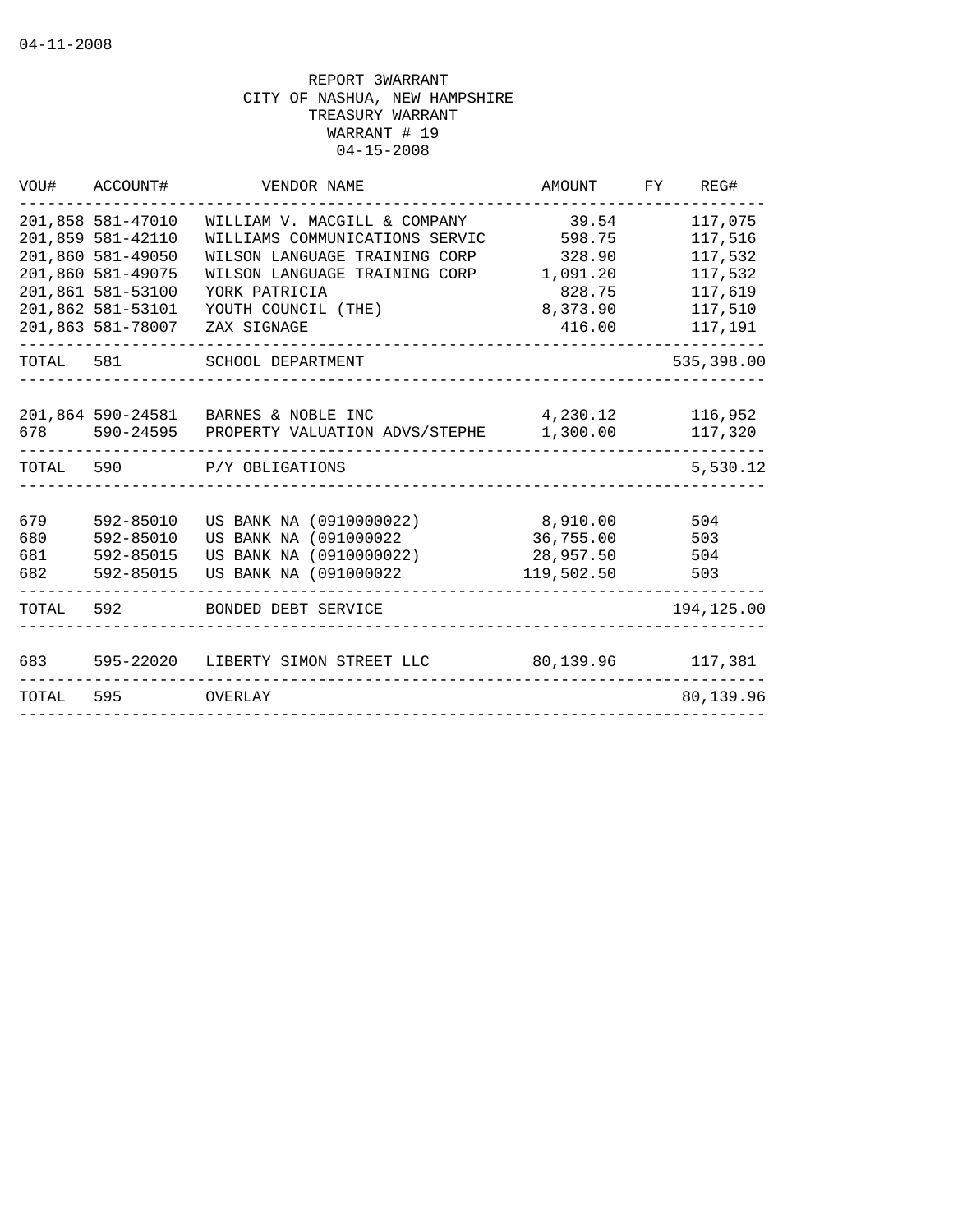|     | VOU# ACCOUNT# | VENDOR NAME                                                                                                                   | AMOUNT FY REG#                                           |                |
|-----|---------------|-------------------------------------------------------------------------------------------------------------------------------|----------------------------------------------------------|----------------|
|     |               | 684 653-09 CORRIVEAU ROUTHIER INC<br>------------------------------------                                                     |                                                          | 326.80 117,643 |
|     |               | TOTAL 653-09 CAP IMP - STREET DEPT<br>SIDEWALK CONSTR & REPLACEMENT                                                           |                                                          | 326.80         |
|     |               | 685 671-24 GENERAL CODE                                                                                                       | 3,960.40 117,162                                         |                |
|     |               | TOTAL 671-24 CAP IMP - COMM DEVELOP<br>LAND USE ORDINANCE RE-WRITE                                                            |                                                          | 3,960.40       |
|     |               | 201,865 681-11 KEACH-NORDSTROM ASSOCS INC<br>201,866 681-11 TREASURER, STATE OF NH<br>201,867 681-11 W L BLISS ASSOCIATES INC | 3, 144.05 117, 523<br>1,250.00 117,737<br>852.00 117,611 |                |
|     |               | TOTAL 681-11 CAP IMP - SCHOOL<br>DEFERRED NAINTENANCE/MAJOR                                                                   |                                                          | 5,246.05       |
| 686 |               | 699-07 UPTON & HATFIELD LLP                                                                                                   | 26,391.00 116,950                                        |                |
|     |               | TOTAL 699-07 CAP IMP - WATER SUPPLY<br>ACOUISITION                                                                            |                                                          | 26,391.00      |
|     |               |                                                                                                                               |                                                          |                |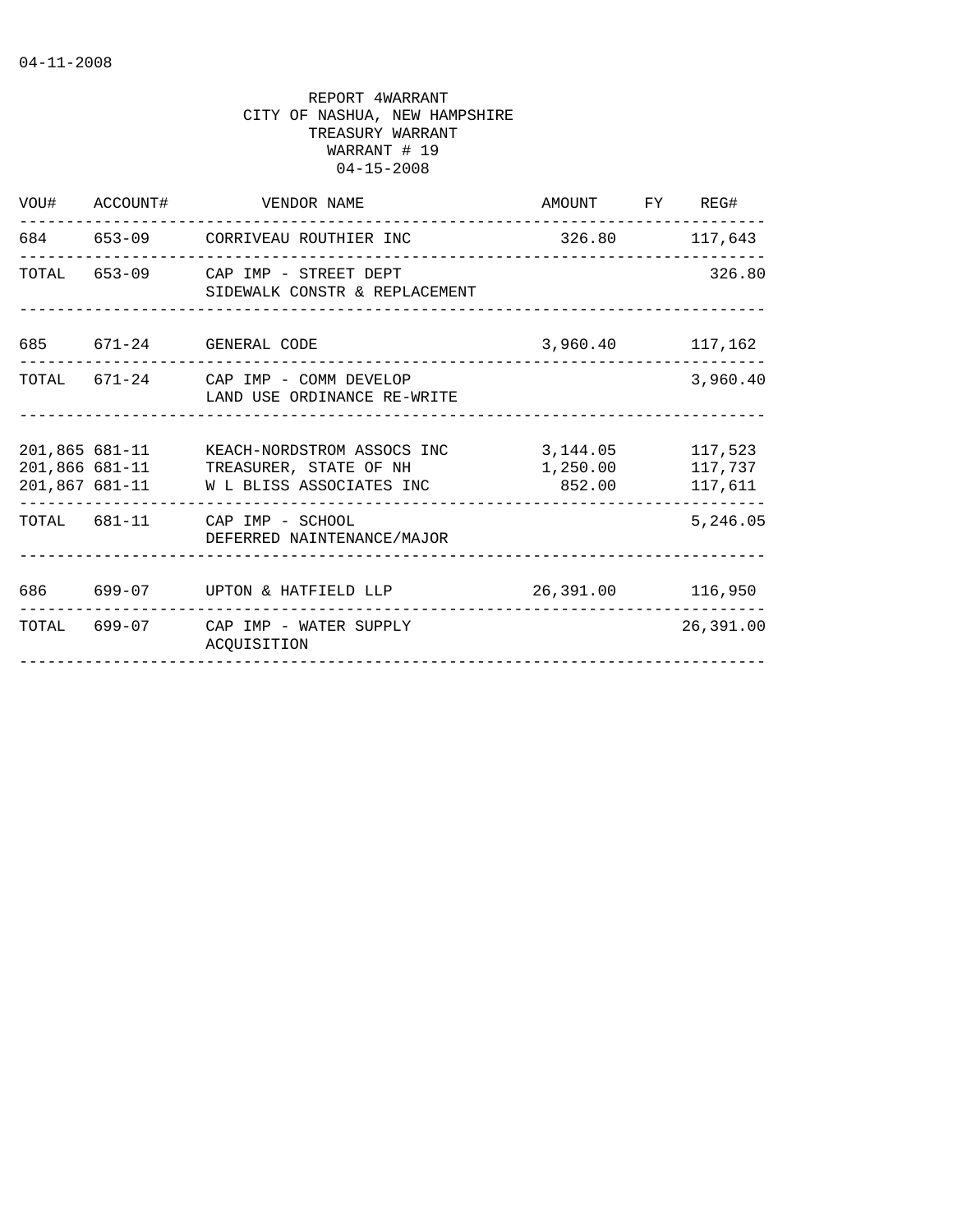| VOU#       | ACCOUNT# PROGRAM | VENDOR NAME                                                                                                   |                           | AMOUNT FY REG#     |
|------------|------------------|---------------------------------------------------------------------------------------------------------------|---------------------------|--------------------|
| 687<br>688 | 731-64045        | 3705 GOVCONNECTION INC<br>731-64045 3705 TRANSCOR-IT/HAYWOOD ASSOCIATES 54,562.50                             | 278.69                    | 117,113<br>117,016 |
| TOTAL      | 731              | CPF-POLICE DEPARTMENT                                                                                         | 54,841.19                 |                    |
| 689<br>690 |                  | 772-01339 3720 TELEGRAPH PUBLISHING COMPANY 146.80<br>772-53025 3720 COMPREHENSIVE ENVIRONMENTAL IN 12,433.49 |                           | 117,663<br>117,399 |
| TOTAL      |                  | 772 CPF-PLANNING DEPT                                                                                         | 12,580.29                 |                    |
|            |                  | 691  774-01318  3718 MERIDIAN CONSTRUCTION CORP  480.00  117,186                                              |                           |                    |
|            |                  | TOTAL 774 CPF-URBAN PROGRAMS                                                                                  | 480.00                    |                    |
| 692<br>693 | 792-53030        | 792-01310 3799 METHUEN CONSTRUCTION CORP INC<br>3799 METCALF & EDDY                                           | 1,275,674.00<br>97,409.15 | 117,136<br>117,093 |
| TOTAL      | 792              | CPF-WASTEWATER USER FUND                                                                                      | 1,373,083.15              |                    |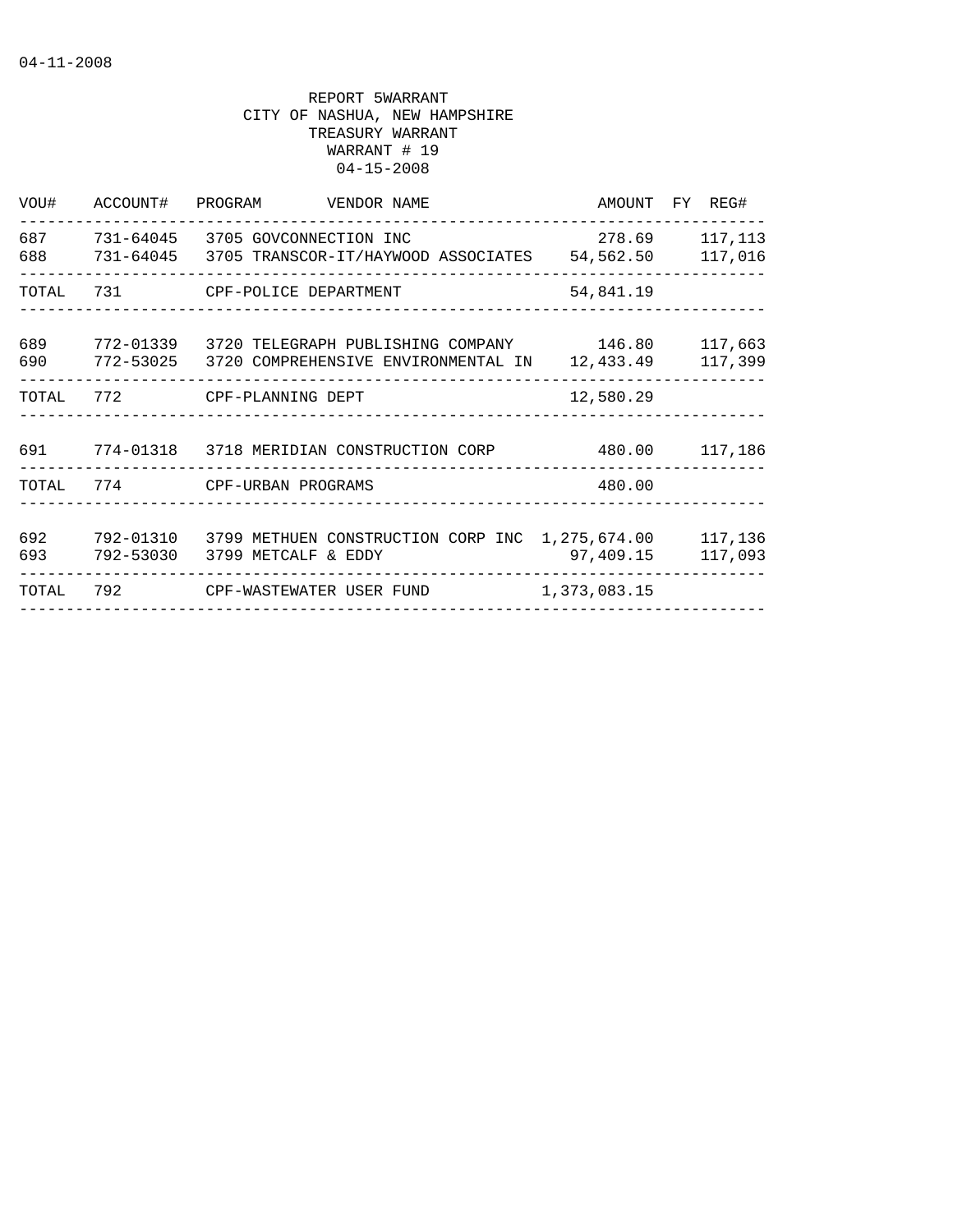| VOU#<br>ACCOUNT#<br>694<br>801-31005 |           | VENDOR NAME                    | AMOUNT   | FΥ | REG#    |
|--------------------------------------|-----------|--------------------------------|----------|----|---------|
|                                      |           | VERIZON                        | 140.10   |    | 117,763 |
| 695                                  | 801-31050 | NEXTEL COMMUNICATIONS          | 186.33   |    | 117,752 |
| 696                                  | 801-32005 | PUBLIC SERVICE OF NH           | 1,205.05 |    | 117,824 |
| 697                                  | 801-33005 | PENNICHUCK WATER               | 137.88   |    | 117,766 |
| 698                                  | 801-41005 | STAPLES BUSINESS ADVANTAGE     | 137.18   |    | 117,406 |
| 698                                  | 801-41015 | STAPLES BUSINESS ADVANTAGE     | 93.43    |    | 117,406 |
| 699                                  | 801-43005 | FEDEX                          | 21.45    |    | 117,746 |
| 700                                  | 801-45305 | CHARKIT CHEMICAL CORPORATION   | 4,877.68 |    | 117,021 |
| 701                                  | 801-46045 | M & N SPORTS LLC               | 940.00   |    | 117,129 |
| 702                                  | 801-49075 | CITY OF NASHUA/PETTY CASH/SLIP | 14.00    |    | 116,944 |
| 703                                  | 801-53030 | GZA GEOENVIRONMENTAL INC       | 2,806.95 |    | 117,483 |
| 704                                  | 801-53075 | USDA APHIS                     | 5,066.67 |    | 117,767 |
| 705                                  | 801-53109 | NORTH SHORE RECYCLED FIBERS    | 4,176.60 |    | 117,789 |
| 706                                  | 801-53109 | NORTH SHORE RECYCLED FIBERS    | 3,830.55 |    | 117,064 |
| 707                                  | 801-53130 | COLUMBIA ANALYTICAL SERVICES I | 982.50   |    | 117,174 |
| 708                                  | 801-54020 | TELEGRAPH PUBLISHING COMPANY   | 515.00   |    | 117,663 |
| 709                                  | 801-59100 | AMHERST APPLIANCE REPAIR/STEVE | 266.00   |    | 117,175 |
| 710                                  | 801-59100 | VEOLIA ES TECHNICAL SOLUTIONS  | 387.79   |    | 117,365 |
| 711                                  | 801-59105 | LISAY STEVEN E                 | 720.00   |    | 117,116 |
| 712                                  | 801-59245 | D & R TOWING INC               | 300.00   |    | 117,644 |
| 713                                  | 801-75023 | B & S LOCKSMITHS INC           | 173.96   |    | 117,758 |
| 714                                  | 801-75023 | BELLETETES INC                 | 50.81    |    | 117,121 |
| 715                                  | 801-75023 | HSBC BUSINESS SOLUTIONS        | 11.47    |    | 117,793 |
| 716                                  | 801-77020 | BAYNE MACHINE WORKS            | 156.19   |    | 117,109 |
| 717                                  | 801-77020 | CHADWICK-BAROSS INC            | 4,906.66 |    | 117,007 |
| 718                                  | 801-77020 | CN WOOD CO INC                 | 984.71   |    | 117,384 |
| 718                                  | 801-77020 | CN WOOD CO INC                 | 5.50     |    | 117,384 |
| 719                                  | 801-77020 | GMS HYDRAULICS INC             | 1,670.00 |    | 117,673 |
| 720                                  | 801-77020 | LIBERTY INTN'L TRUCKS OF NH LL | 996.62   |    | 117,649 |
| 720                                  | 801-77020 | LIBERTY INTN'L TRUCKS OF NH LL | 355.54   |    | 117,649 |
| 721                                  | 801-77020 | MCDEVITT TRUCKS INC            | 815.66   |    | 117,387 |
| 721                                  | 801-77020 | MCDEVITT TRUCKS INC            | 245.17   |    | 117,387 |
| 722                                  | 801-77020 |                                |          |    |         |
|                                      |           | SOUTHWORTH-MILTON INC          | 218.55   |    | 116,979 |
| 723                                  | 801-77020 | TAYLOR & LLOYD INC             | 207.43   |    | 117,196 |
| 724                                  | 801-78065 | MAYNARD & LESIEUR INCORPORATED | 1,426.42 |    | 117,652 |
| 724                                  | 801-78065 | MAYNARD & LESIEUR INCORPORATED | 408.00   |    | 117,652 |
| 725                                  | 801-78065 | SULLIVAN TIRE INC              | 1,576.50 |    | 116,990 |
| 726                                  | 801-78100 | AUTO ELECTRIC WAREHOUSE INC    | 375.00   |    | 116,951 |
| 727                                  | 801-78100 | CARPARTS OF NASHUA             | 438.06   |    | 116,977 |
| 728                                  | 801-78100 | CN WOOD CO INC                 | 2,370.31 |    | 117,384 |
| 728                                  | 801-78100 | CN WOOD CO INC                 | 507.39   |    | 117,384 |
| 729                                  | 801-78100 | DONOVAN SPRING COMPANY INC     | 924.09   |    | 117,004 |
| 730                                  | 801-78100 | FREIGHTLINER OF NH INC         | 200.27   |    | 117,362 |
| 730                                  | 801-78100 | FREIGHTLINER OF NH INC         | 18.76    |    | 117,362 |
| 731                                  | 801-78100 | LIBERTY INTN'L TRUCKS OF NH LL | 649.67   |    | 117,649 |
| 732                                  | 801-78100 | MINUTEMAN TRUCKS INC           | 463.87   |    | 117,179 |
| 733                                  | 801-78100 | NAPA AUTO PARTS                | 165.73   |    | 117,294 |
| 733                                  | 801-78100 | NAPA AUTO PARTS                | 151.83   |    | 117,294 |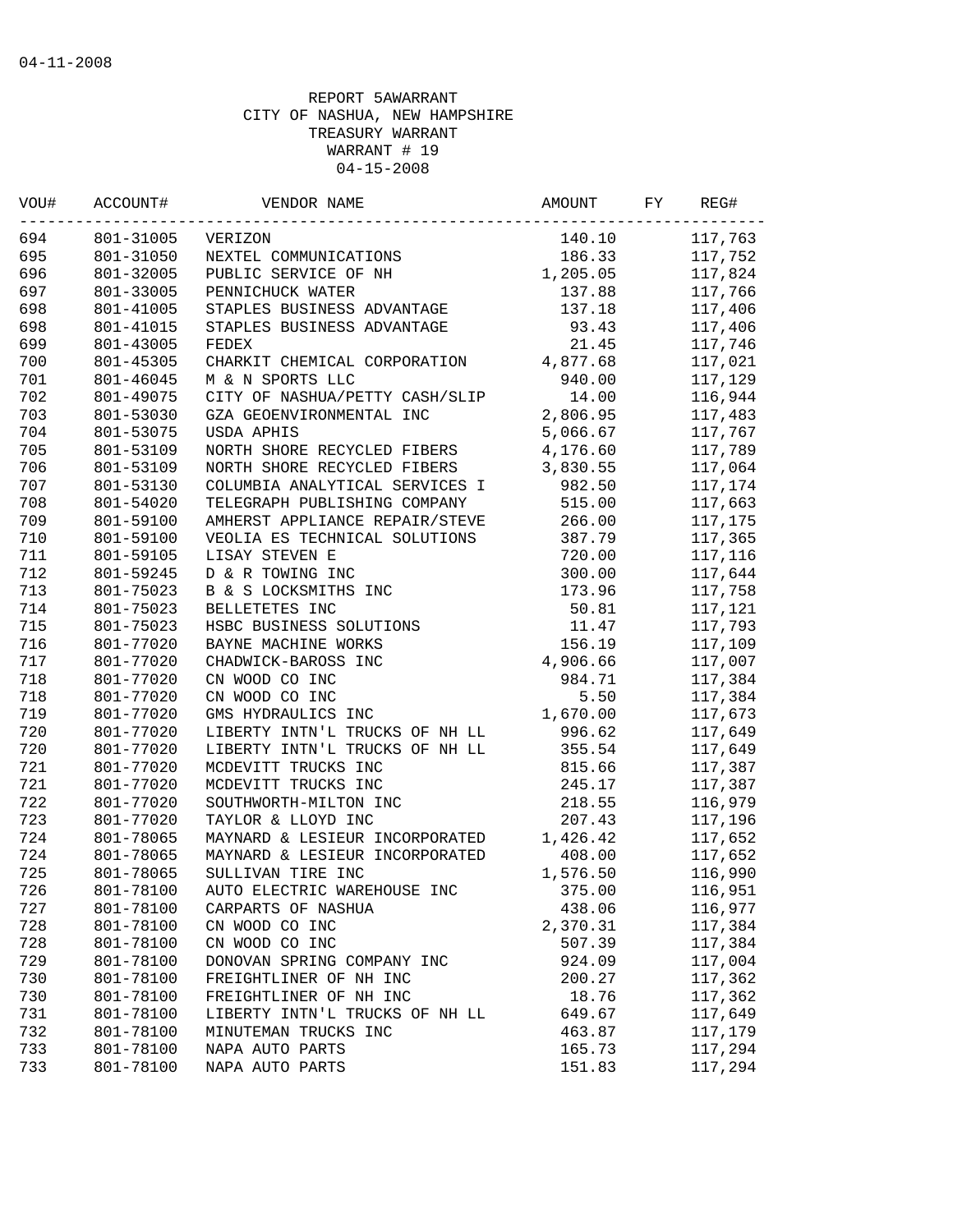| VOU#  | ACCOUNT#         | VENDOR NAME                                 | AMOUNT                         | FY | REG#           |
|-------|------------------|---------------------------------------------|--------------------------------|----|----------------|
| 733   | 801-78100        | NAPA AUTO PARTS                             | 22.93                          |    | 117,294        |
| 734   | 801-78100        | SANEL AUTO PARTS CO                         | 99.76                          |    | 117,131        |
| 734   | 801-78100        | SANEL AUTO PARTS CO                         | 167.20                         |    | 117,131        |
| 734   | 801-78100        | SANEL AUTO PARTS CO                         | 147.29                         |    | 117,131        |
| 735   | 801-85060        | TREASURER STATE OF NH                       | 439,453.11                     |    | 505            |
| 735   | 801-85065        | TREASURER STATE OF NH                       | 183,093.74                     |    | 505            |
| 735   | 801-85070        | TREASURER STATE OF NH                       | 61,523.43                      |    | 505            |
| 736   | 801-91005        | CITY OF NASHUA/PETTY CASH/SLIP              | 25.25                          |    | 116,944        |
| 737   | 801-94005        | UMASS LOWELL                                | 125.00                         |    | 117,797        |
| 737   | 801-94005        | UMASS LOWELL                                | ------------------------------ |    | 125.00 117,797 |
| TOTAL | 801              | SOLID WASTE DISPOSAL<br>___________________ |                                |    | 732,062.04     |
|       |                  |                                             |                                |    |                |
| 738   | $802 - 215 - 00$ | ALLEN CHARLES R                             | 25.88                          |    | 117,285        |
| 739   | $802 - 215 - 00$ | BRASSARD DAVID L                            | 52.72                          |    | 117,279        |
| 740   | $802 - 215 - 00$ | CAMERON REJEAN                              | 36.60                          |    | 117,300        |
| 741   | $802 - 215 - 00$ | COTE SCOTT A                                | 50.28                          |    | 117,308        |
| 742   | $802 - 215 - 00$ | DESJARDIN DAVID                             | 6.97                           |    | 117,310        |
| 743   | $802 - 215 - 00$ | DIMITRAKOPOULOS PETER                       | 29.54                          |    | 117,282        |
| 744   | $802 - 215 - 00$ | GAGNON ROGER A                              | 220.00                         |    | 117,298        |
| 745   | $802 - 215 - 00$ | GAYLE COREY                                 | 13.95                          |    | 117,322        |
| 746   | $802 - 215 - 00$ | HICKEY DANIEL F                             | 63.70                          |    | 117,318        |
| 747   | $802 - 215 - 00$ | LIDDELL CAROL                               | 76.10                          |    | 117,314        |
| 748   | $802 - 215 - 00$ | NGEAN RUMPHA P                              | 69.43                          |    | 117,287        |
| 749   | $802 - 215 - 00$ | RICHARD A NELSON REVOCABLE TRU              | 33.20                          |    | 117,304        |
| 750   | $802 - 215 - 00$ | RIOUX RICHARD                               | 1,672.68                       |    | 117,276        |
| 751   | $802 - 215 - 00$ | STANGER MICHAEL                             | 67.90                          |    | 117,290        |
| 752   | $802 - 215 - 00$ | STROB JOSEPH P                              | 25.18                          |    | 117,316        |
| 753   | $802 - 215 - 00$ | SWEENEY CLOSING SERVICES LLC                | 467.66                         |    | 117,293        |
| 754   | 802-31005        | NEXTEL COMMUNICATIONS                       | 167.56                         |    | 117,752        |
| 754   | 802-31005        | NEXTEL COMMUNICATIONS                       | 493.14                         |    | 117,752        |
| 755   | 802-31005        | VERIZON                                     | 498.44                         |    | 117,763        |
| 756   | 802-32005        | PUBLIC SERVICE OF NH                        | 1,208.86                       |    | 117,824        |
| 756   | 802-32005        | PUBLIC SERVICE OF NH                        | 25.54                          |    | 117,825        |
| 756   | 802-32005        | PUBLIC SERVICE OF NH                        | 340.96                         |    | 117,825        |
| 757   | 802-33005        | PENNICHUCK WATER                            | 847.43                         |    | 117,766        |
| 758   | 802-34015        | KEYSPAN ENERGY DELIVERY                     | 37.42                          |    | 117,764        |
| 759   | 802-34015        | METROMEDIA ENERGY INC                       | 75,034.24                      |    | 117,814        |
| 759   | 802-34015        | METROMEDIA ENERGY INC                       | 4,709.83                       |    | 117,815        |
| 760   | 802-41015        | STAPLES BUSINESS ADVANTAGE                  | 157.10                         |    | 117,406        |
| 761   | 802-45101        | CIBA CORPORATION                            | 4,200.00                       |    | 117,028        |
| 762   | 802-45103        | JCI JONES CHEMICALS INC                     | 2,240.70                       |    | 117,163        |
| 763   | 802-45105        | HOLLAND COMPANY INC                         | 2,820.00                       |    | 117,061        |
| 764   | 802-45106        | KEMIRA WATER SOLUTIONS INC                  | 1,710.28                       |    | 117,166        |
| 765   | 802-45110        | INDUSTRIAL CHEM LABS & SERVICE              | 299.75                         |    | 117,345        |
| 766   | 802-45175        | ARCSOURCE INC                               | 165.00                         |    | 117,134        |
| 767   | 802-46045        | UNIFIRST CORPORATION                        | 65.78                          |    | 117,370        |
|       |                  |                                             |                                |    |                |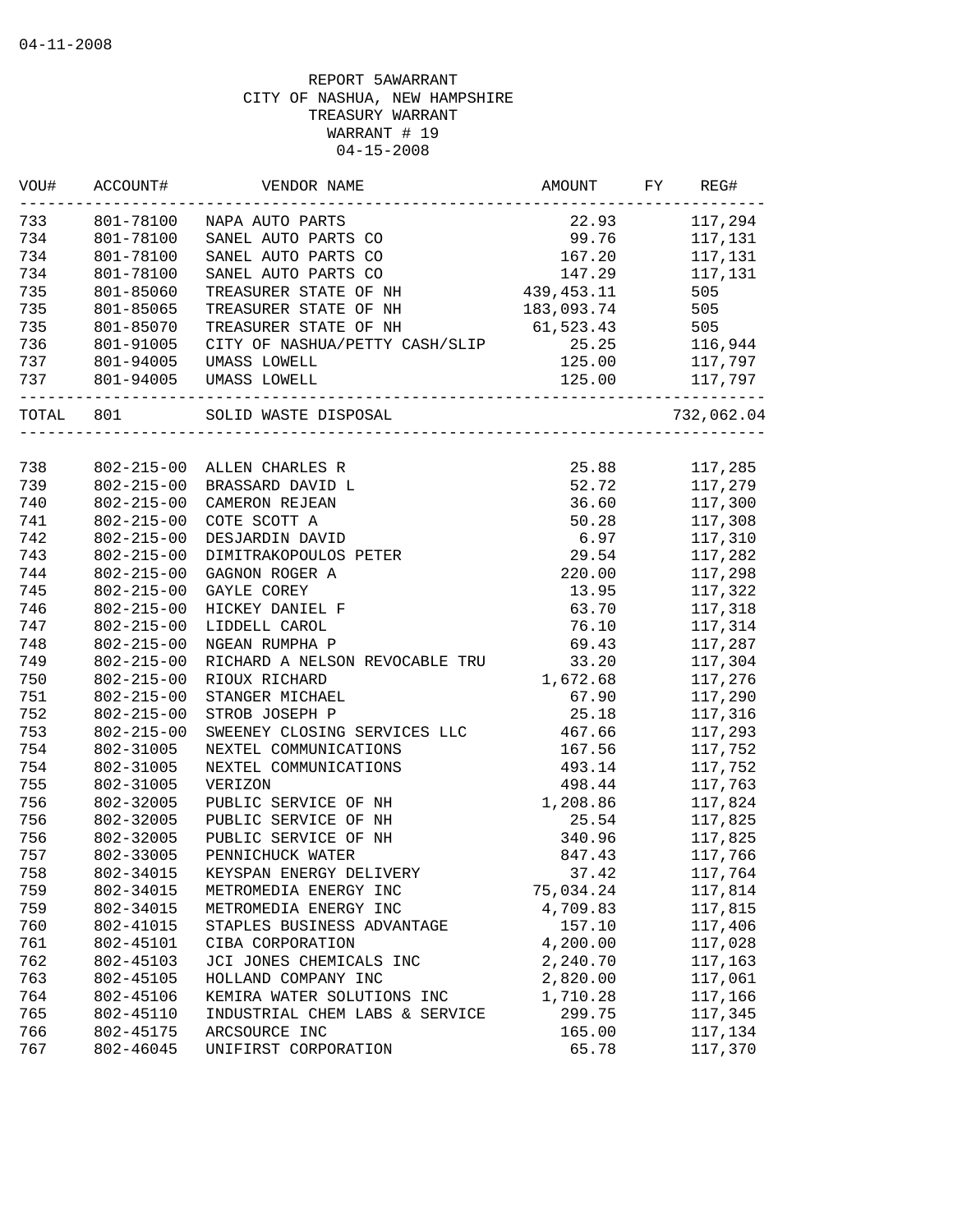| ACCOUNT#    | VENDOR NAME                                                                | AMOUNT                                                                                | FY                                                                                                                               | REG#    |
|-------------|----------------------------------------------------------------------------|---------------------------------------------------------------------------------------|----------------------------------------------------------------------------------------------------------------------------------|---------|
|             | UNIFIRST CORPORATION                                                       | 525.28                                                                                |                                                                                                                                  | 117,370 |
| $802 - 467$ | HILLSBOROUGH COUNTY TREASURER                                              | 166.63                                                                                |                                                                                                                                  | 117,662 |
| 802-49025   | WATER ENVIRONMENT FEDERATION                                               |                                                                                       |                                                                                                                                  | 117,801 |
| 802-49075   | <b>CUES</b>                                                                | 113.82                                                                                |                                                                                                                                  | 117,088 |
| 802-49075   | DUKE'S ROOT CONTROL INC                                                    |                                                                                       |                                                                                                                                  | 117,117 |
| 802-49075   | RADIO SHACK                                                                | 39.99                                                                                 |                                                                                                                                  | 117,745 |
| 802-49075   | STAPLES BUSINESS ADVANTAGE                                                 | 62.56                                                                                 |                                                                                                                                  | 117,406 |
| 802-53030   | CHEMSERVE ENVIRONMENTAL ANALYS                                             | 446.05                                                                                |                                                                                                                                  | 117,255 |
|             |                                                                            | 547.52                                                                                |                                                                                                                                  | 117,663 |
| 802-54020   | TELEGRAPH PUBLISHING COMPANY                                               | 110.10                                                                                |                                                                                                                                  | 117,663 |
| 802-54020   | THE LOWELL PUBLISHING CO                                                   |                                                                                       |                                                                                                                                  | 117,759 |
| 802-54020   | UNION LEADER CORPORATION                                                   | 413.28                                                                                |                                                                                                                                  | 117,750 |
| 802-59105   | GREENLEAF WILLIAM                                                          | 340.00                                                                                |                                                                                                                                  | 117,207 |
| 802-59230   | CORRIVEAU ROUTHIER INC                                                     |                                                                                       |                                                                                                                                  | 117,643 |
| 802-59275   | PENNICHUCK WATER                                                           | 6,770.76                                                                              |                                                                                                                                  | 117,768 |
| 802-59320   | CN WOOD CO INC                                                             | 4.54                                                                                  |                                                                                                                                  | 117,384 |
| 802-59320   | HAC A TAC AUTO/SONNY FLANDERS                                              | 1,289.00                                                                              |                                                                                                                                  | 117,098 |
| 802-59320   | MAYNARD & LESIEUR INCORPORATED                                             |                                                                                       |                                                                                                                                  | 117,652 |
| 802-59320   | MAYNARD & LESIEUR INCORPORATED                                             | 462.96                                                                                |                                                                                                                                  | 117,652 |
| 802-59320   | NAPA AUTO PARTS                                                            | 25.08                                                                                 |                                                                                                                                  | 117,294 |
| 802-59320   | NAPA AUTO PARTS                                                            | 73.58                                                                                 |                                                                                                                                  | 117,295 |
| 802-59320   | NAPA AUTO PARTS                                                            |                                                                                       |                                                                                                                                  | 117,295 |
| 802-59320   | PINE MOTOR PARTS                                                           | 2,602.48                                                                              |                                                                                                                                  | 117,653 |
| 802-59320   | SANEL AUTO PARTS CO                                                        | 9.74                                                                                  |                                                                                                                                  | 117,131 |
| 802-59320   | SANEL AUTO PARTS CO                                                        | 204.56                                                                                |                                                                                                                                  | 117,132 |
| 802-59320   | SANEL AUTO PARTS CO                                                        | 64.83                                                                                 |                                                                                                                                  | 117,132 |
| 802-64040   | CDW GOVERNMENT INC                                                         | 334.84                                                                                |                                                                                                                                  | 117,457 |
| 802-64192   | BEARINGS SPECIALTY CO INC                                                  | 86.66                                                                                 |                                                                                                                                  | 117,378 |
| 802-64192   | ERC WIPING PRODUCTS INC                                                    | 110.64                                                                                |                                                                                                                                  | 116,972 |
| 802-64192   | FASTENAL COMPANY                                                           |                                                                                       |                                                                                                                                  | 117,210 |
| 802-64192   | GRAINGER                                                                   | 2,466.04                                                                              |                                                                                                                                  | 117,023 |
|             | HEATING SPECIALTIES OF NH INC                                              |                                                                                       |                                                                                                                                  | 117,645 |
| 802-64192   | HOME DEPOT CREDIT SERVICES                                                 |                                                                                       |                                                                                                                                  | 117,761 |
|             | J F MCDERMOTT CORP                                                         |                                                                                       |                                                                                                                                  | 117,071 |
|             |                                                                            |                                                                                       |                                                                                                                                  | 117,401 |
| 802-64192   | MAYNARD & LESIEUR INCORPORATED                                             | 277.46                                                                                |                                                                                                                                  | 117,652 |
| 802-64192   | OMEGA INDUSTRIAL SUPPLY INC                                                | 240.30                                                                                |                                                                                                                                  | 117,212 |
|             |                                                                            |                                                                                       |                                                                                                                                  | 117,653 |
| 802-64192   | SAM'S CLUB DIRECT                                                          |                                                                                       |                                                                                                                                  | 117,781 |
| 802-64192   | UNITED SUPPLY COMPANY INC                                                  | 188.71                                                                                |                                                                                                                                  | 117,664 |
|             | MCMASTER-CARR SUPPLY CO                                                    | 192.46                                                                                |                                                                                                                                  | 117,112 |
| 802-77050   | PINE MOTOR PARTS                                                           | 280.08                                                                                |                                                                                                                                  | 117,653 |
| 802-77055   | PINE MOTOR PARTS                                                           | 99.03                                                                                 |                                                                                                                                  | 117,653 |
| 802-77065   | BEARINGS SPECIALTY CO INC                                                  | 789.58                                                                                |                                                                                                                                  | 117,378 |
| 802-77065   | DEZURIK WATER CONTROLS                                                     | 96.85                                                                                 |                                                                                                                                  | 117,084 |
| 802-77065   | KOMLINE SANDERSON ENGINEERING                                              | 3,432.06                                                                              |                                                                                                                                  | 117,011 |
| 802-77066   | M & B MACHINING AND WELDING                                                | 888.00                                                                                |                                                                                                                                  | 117,650 |
| 802-77069   | BEARINGS SPECIALTY CO INC                                                  | 68.16                                                                                 |                                                                                                                                  | 117,378 |
|             | 802-54020<br>802-64192<br>802-64192<br>802-64192<br>802-64192<br>802-77050 | 802-46045<br>TELEGRAPH PUBLISHING COMPANY<br>LAB SAFETY SUPPY INC<br>PINE MOTOR PARTS | 564.75<br>2,750.00<br>365.80<br>283.50<br>263.90<br>255.40<br>2,907.98<br>11.90<br>73.19<br>9,095.00<br>351.65<br>12.49<br>97.18 |         |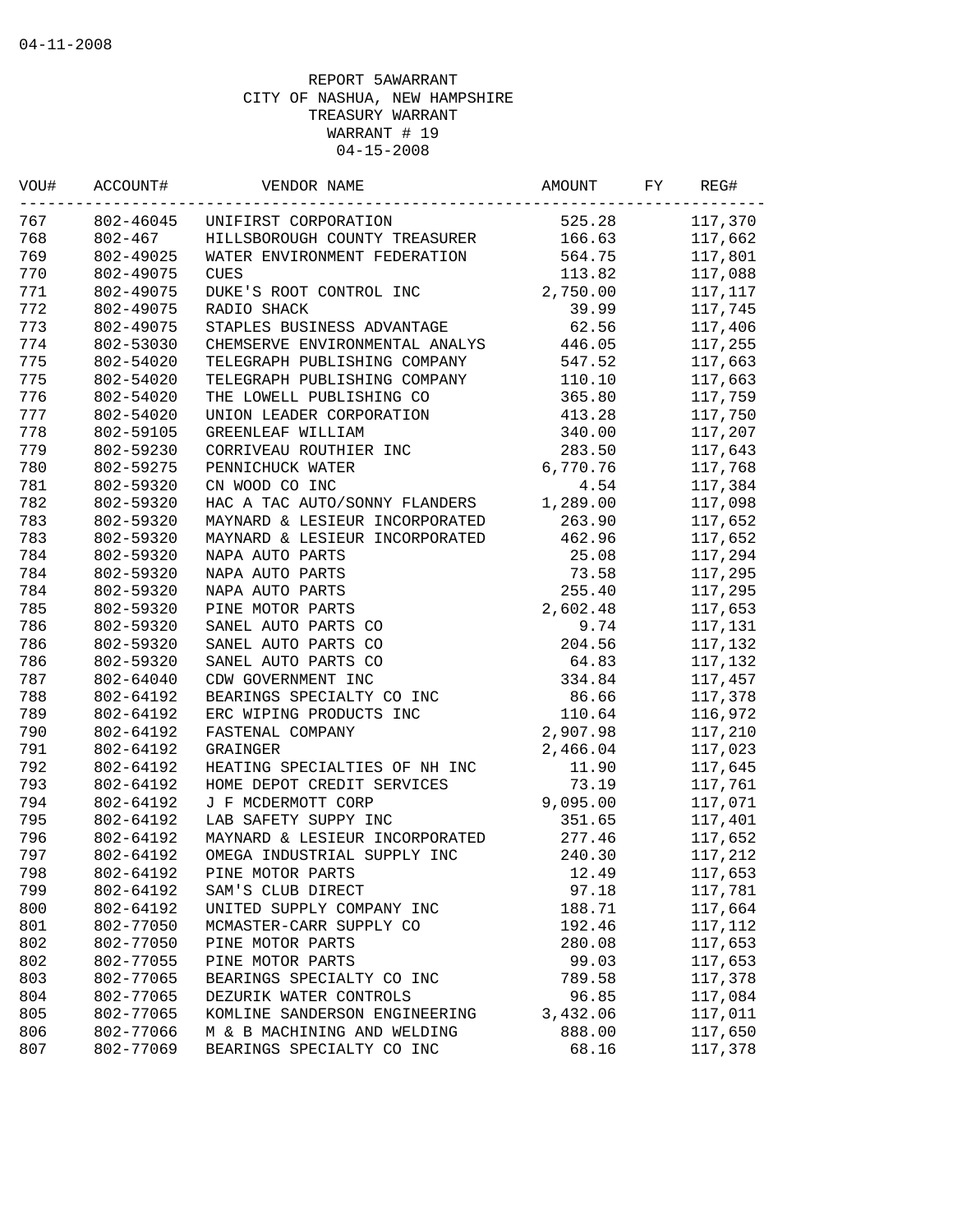| VOU#  | ACCOUNT#  | VENDOR NAME                    | AMOUNT   | FY | REG#       |
|-------|-----------|--------------------------------|----------|----|------------|
| 808   | 802-77069 | FASTENAL COMPANY               | 14.81    |    | 117,210    |
| 809   | 802-77069 | GRAINGER                       | 503.04   |    | 117,023    |
| 810   | 802-77069 | HOME DEPOT CREDIT SERVICES     | 10.98    |    | 117,761    |
| 811   | 802-77069 | M & M ELECTRICAL SUPPLY CO INC | 795.66   |    | 117,641    |
| 812   | 802-77069 | MCMASTER-CARR SUPPLY CO        | 1,110.38 |    | 117,112    |
| 813   | 802-77069 | UNITED SUPPLY COMPANY INC      | 140.02   |    | 117,664    |
| 814   | 802-77070 | WINDWARD PETROLEUM             | 1,036.93 |    | 117,029    |
| 815   | 802-94005 | ADIE JOHN                      | 961.08   |    | 117,022    |
| 816   | 802-94005 | KEATING WILLIAM                | 570.38   |    | 117,208    |
| 817   | 802-94005 | LECLERC MARIO                  | 891.34   |    | 117,738    |
| 818   | 802-94005 | LESIEUR NANCY                  | 867.34   |    | 117,402    |
| 819   | 802-94005 | NEWEA                          | 75.00    |    | 117,743    |
| 820   | 802-94005 | WATER ENVIRONMENT FEDERATION   | 1,022.00 |    | 117,751    |
| 821   | 802-95075 | NEWEA                          | 50.00    |    | 117,743    |
| 822   | 802-95075 | TREASURER STATE OF NH          | 200.00   |    | 117,771    |
| 823   | 802-96090 | HACH COMPANY                   | 2,461.10 |    | 117,319    |
| 824   | 802-96518 | G H PHILBRICK SONS INC         | 7,044.85 |    | 117,157    |
| TOTAL |           | 802 SEWERAGE DISPOSAL SYSTEM   |          |    | 156,545.10 |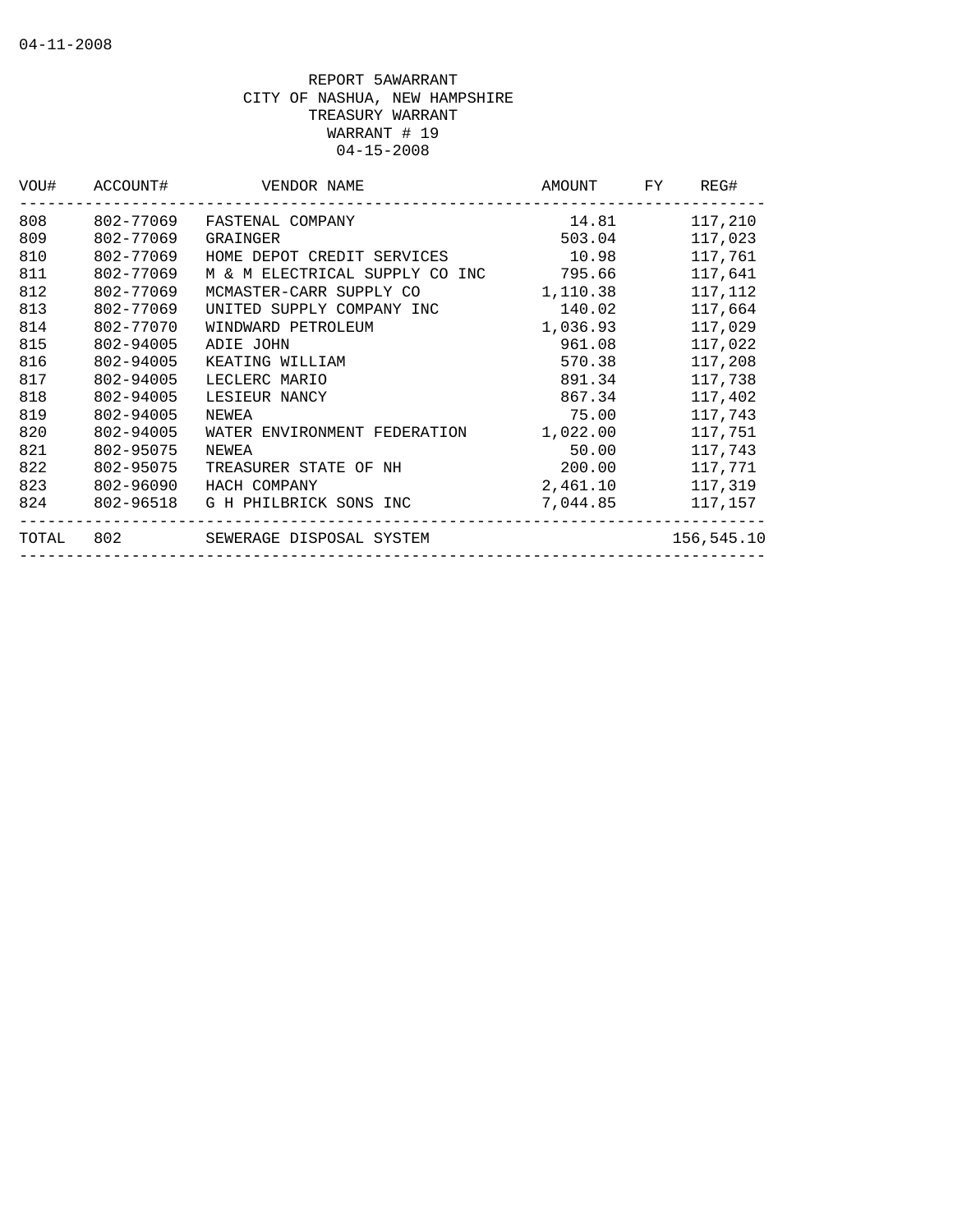| WOU#                            | ACCOUNT#                                                      | VENDOR NAME                                                                                                           | AMOUNT                                               | ${\rm FY}$ | REG#                                            |
|---------------------------------|---------------------------------------------------------------|-----------------------------------------------------------------------------------------------------------------------|------------------------------------------------------|------------|-------------------------------------------------|
| 825                             | 901-68080                                                     | CN WOOD CO INC                                                                                                        | 90,645.00 117,181                                    |            |                                                 |
| TOTAL                           | 901                                                           | SOLID WASTE TRUST FUND                                                                                                |                                                      |            | 90,645.00                                       |
| 826<br>827                      | 915-94010<br>915-94010                                        | BROWN LOUISE<br>SCHRADER BECKY                                                                                        | 607.50<br>1,215.00                                   |            | 117,740<br>117,739                              |
| TOTAL                           | 915                                                           | HUMAN RESOURCE TRUST FUND                                                                                             |                                                      |            | 1,822.50                                        |
|                                 |                                                               |                                                                                                                       |                                                      |            |                                                 |
| 828                             | 941-98029                                                     | COMMUNITY SERVICES PETTY CASH                                                                                         | 51.52                                                |            | 117,741                                         |
| TOTAL                           | 941                                                           | HEALTH & COMM SVCS TRUST FUND                                                                                         |                                                      |            | 51.52                                           |
| 829<br>830                      | 951-05055<br>951-05055                                        | BELANGER MELVINA<br>NISTOR GLORIA                                                                                     | 3,000.00<br>3,000.00                                 |            | 117,357<br>117,271                              |
| TOTAL                           | 951                                                           | PWD & ENG TRUST FUND                                                                                                  |                                                      |            | 6,000.00                                        |
| 831<br>832<br>833<br>834<br>835 | 952-01310<br>952-01310<br>952-05058<br>952-05058<br>952-75021 | ENGELWOOD CONST CO INC<br>ENGELWOOD CONST CO INC<br>GATE CITY MONUMENT INC<br>HANDY HOUSE INC<br>PIONEER TREE SERVICE | 3,547.02<br>31,923.13<br>1,500.00<br>59.00<br>500.00 |            | 518<br>117,351<br>117,052<br>117,785<br>117,671 |
| TOTAL                           | 952                                                           | PARK & RECREATION TRUST FUND                                                                                          |                                                      |            | 37,529.15                                       |
| 836<br>837<br>838               | 961-05069<br>961-45185<br>961-45195                           | GATE CITY MONUMENT INC<br>HARDY DORIC INC<br>EDWIN'S GREENHOUSE CONSTRUCTIO                                           | 300.00<br>580.00<br>1,965.10                         |            | 117,052<br>117,138<br>117,838                   |
| TOTAL                           | 961                                                           | EDGEWOOD CEMETERY TRUST FUND                                                                                          |                                                      |            | 2,845.10                                        |
| 839<br>840                      | 963-45185<br>963-75023                                        | HARDY DORIC INC<br><b>GLACIER WELDING</b>                                                                             | 1,225.00<br>675.00                                   |            | 117,138<br>117,168                              |
| TOTAL                           | 963                                                           | WOODLAWN CEMETERY TRUST FUND                                                                                          |                                                      |            | 1,900.00                                        |
| 841<br>842                      | 975-05072<br>975-45315                                        | WILLIAMS OONAGH<br>AMAZON                                                                                             | 150.00<br>151.41                                     |            | 117,742<br>117,836                              |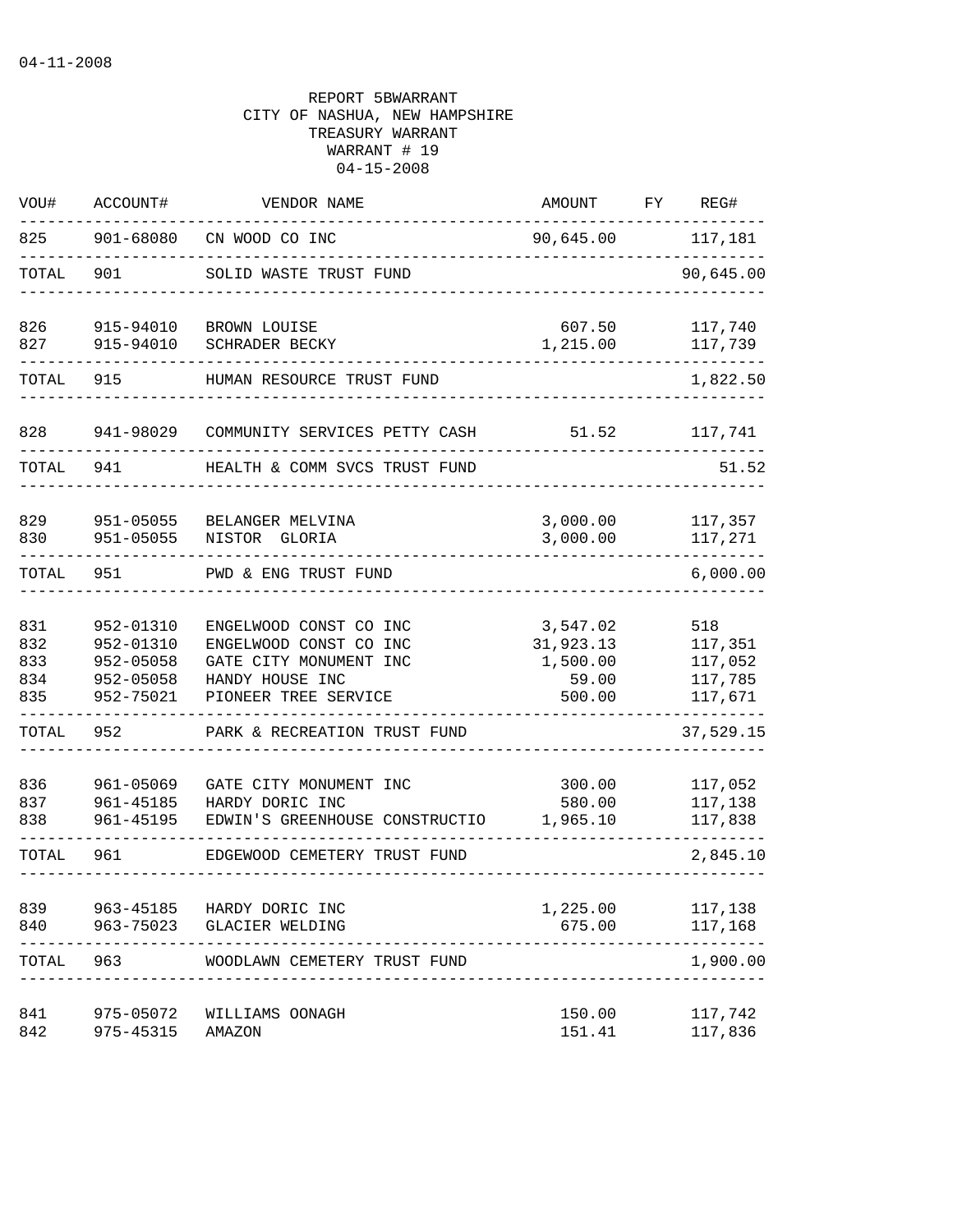| WOU#      | ACCOUNT# | VENDOR NAME        | AMOUNT | FY | REG#   |
|-----------|----------|--------------------|--------|----|--------|
|           |          |                    |        |    |        |
| TOTAL 975 |          | LIBRARY TRUST FUND |        |    | 301.41 |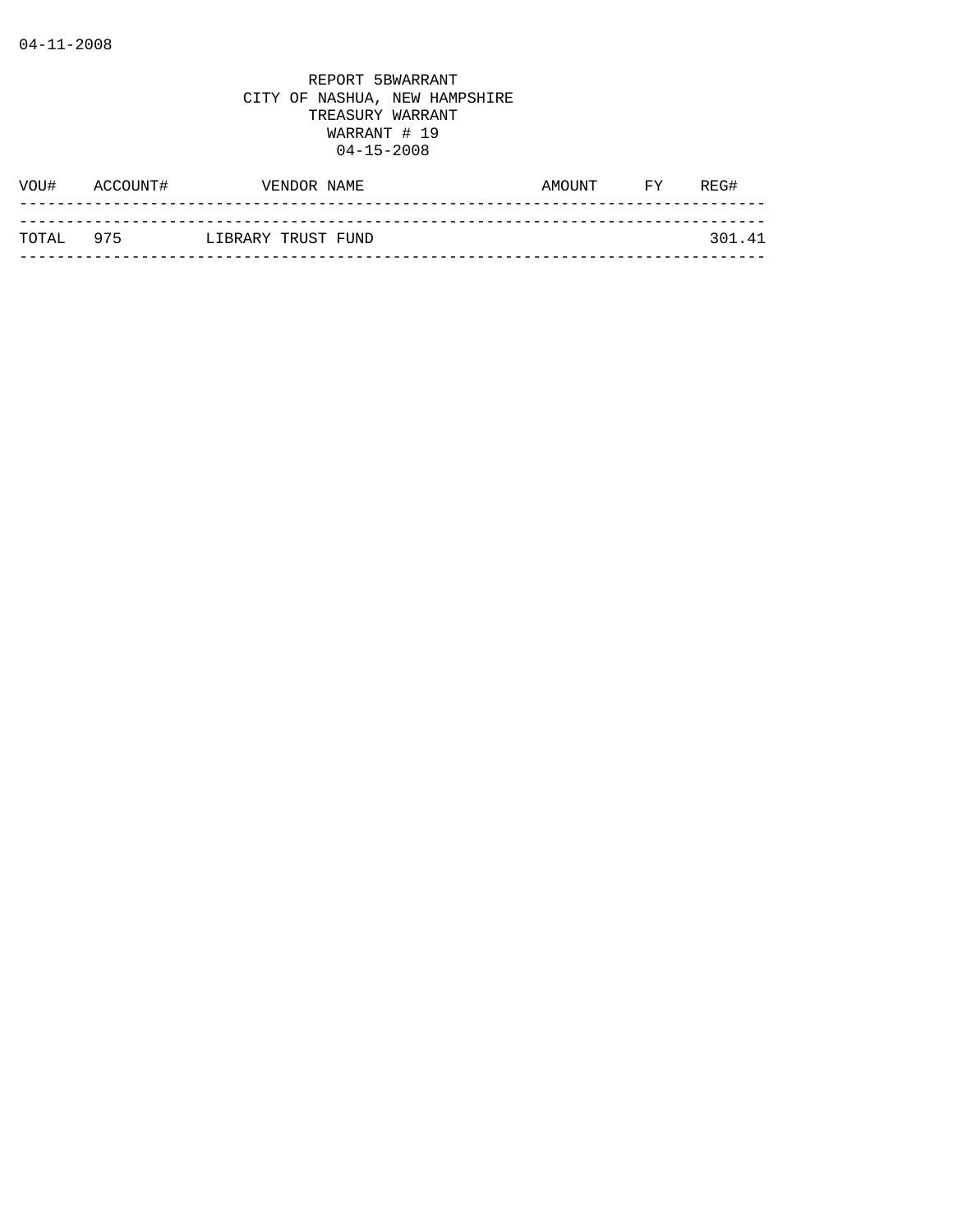|            | ACCOUNT# PAYROLL WEEK ENDING |  | AMOUNT |
|------------|------------------------------|--|--------|
| ТОТАІ. 951 |                              |  |        |
|            |                              |  |        |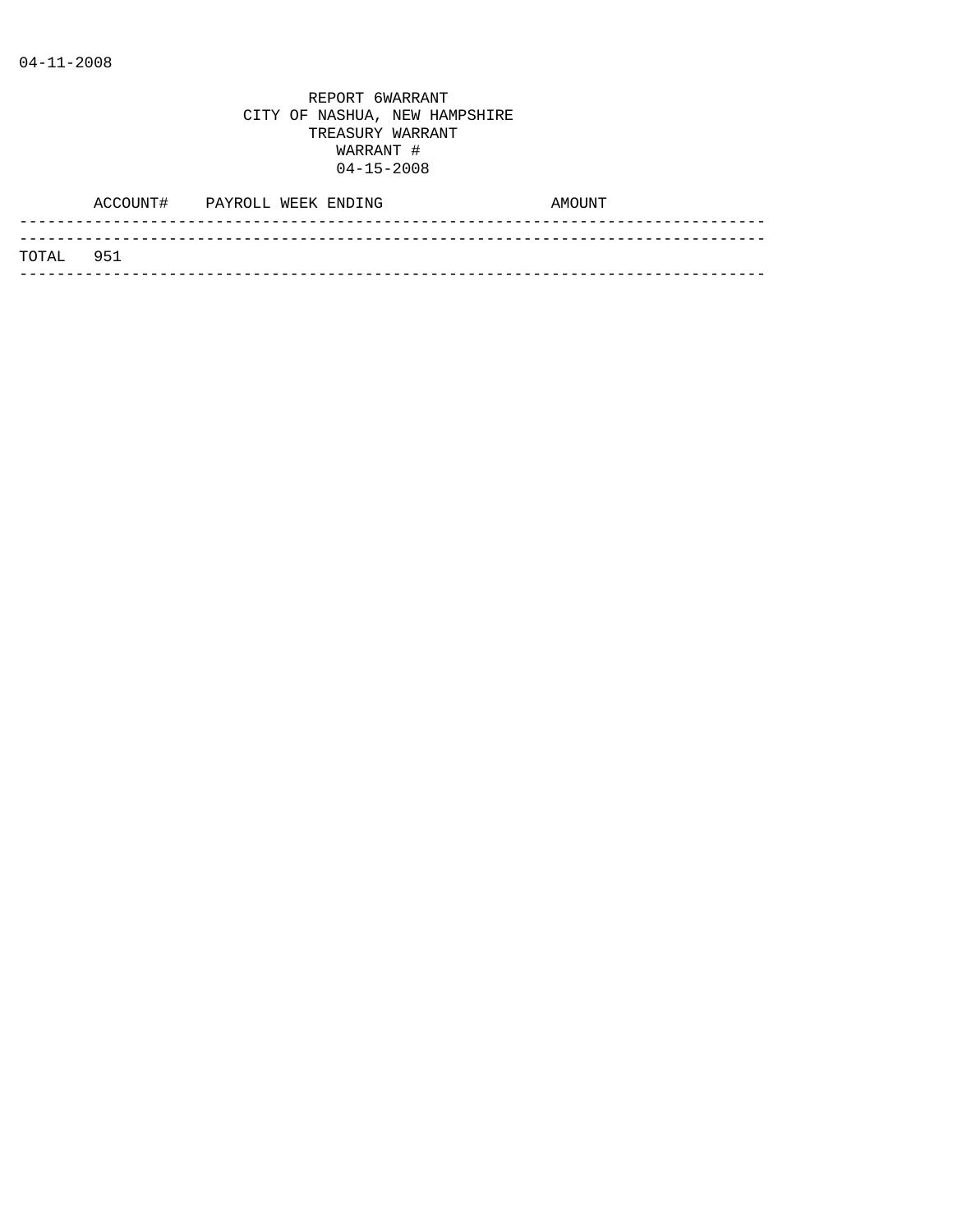|           |                          | ACCOUNT# PAYROLL WEEK ENDING                     | AMOUNT               |           |
|-----------|--------------------------|--------------------------------------------------|----------------------|-----------|
|           |                          | 305-11239  05-APR-2008                           | 1,862.41             |           |
|           |                          | 305-11239 29-MAR-2008                            | 1,862.41             |           |
|           |                          | 305-59100 05-APR-2008                            | 172.50               |           |
| TOTAL 305 |                          | SRF - CIVIC & COMM ACTIVITIES                    |                      | 3,897.32  |
|           |                          |                                                  |                      |           |
|           | 308-83051                | 05-APR-2008                                      | 1,755.19             |           |
|           |                          | 308-83051 29-MAR-2008                            | 1,624.38             |           |
|           |                          | 308-83052 05-APR-2008                            | 3,764.14             |           |
|           |                          | 308-83052 29-MAR-2008                            | 2,974.30             |           |
|           |                          | 308-83102  05-APR-2008<br>308-83102 29-MAR-2008  | 1,761.12<br>1,761.12 |           |
|           | ________________________ | -----------------------------                    |                      |           |
|           |                          | TOTAL 308 SRF - INSURANCE                        |                      | 13,640.25 |
|           |                          |                                                  |                      |           |
|           |                          | 3086-11870 05-APR-2008                           | 2,497.20             |           |
|           |                          | 3086-12006 05-APR-2008                           | 1,901.54<br>248.55   |           |
|           |                          | 3086-13032 05-APR-2008<br>3086-13032 29-MAR-2008 | 248.55               |           |
|           |                          | 3086-13133 05-APR-2008                           | 331.25               |           |
|           |                          | _____________________                            |                      |           |
|           |                          |                                                  |                      |           |
| TOTAL 308 |                          | JAVITS GRANT PROGRAM                             |                      | 5,227.09  |
|           |                          |                                                  |                      |           |
|           |                          | 3097-11162 05-APR-2008                           | 592.50               |           |
|           |                          | 3097-11162 29-MAR-2008                           | 592.50               |           |
|           | 3097-11408               | 05-APR-2008                                      | 721.60               |           |
|           | 3097-11408               | 29-MAR-2008                                      | 721.60               |           |
|           | 3097-12112               | 05-APR-2008                                      | 2,537.65             |           |
|           | 3097-12112               | 29-MAR-2008                                      | 1,952.46             |           |
|           |                          | 3097-12830 05-APR-2008                           | 27.16                |           |
|           | 3097-12830               | 29-MAR-2008                                      | 550.64               |           |
|           | 3097-19138               | 05-APR-2008                                      | 2,838.17             |           |
|           | 3097-19139               | 05-APR-2008                                      | 8,599.17             |           |
|           | 3097-19140               | 05-APR-2008                                      | 8,774.22             |           |
|           |                          | 3097-19140 29-MAR-2008                           | 6,833.96             |           |
|           | 3097-19540               | 05-APR-2008                                      | 19,991.65            |           |
|           | 3097-19540               | 29-MAR-2008                                      | 16,694.64            |           |
|           | 3097-19544               | 05-APR-2008                                      | 748.75               |           |
|           | 3097-19544               | 29-MAR-2008                                      | 560.45               |           |
|           | 3097-19545               | 05-APR-2008                                      | 2,288.83             |           |
| TOTAL     | 3097-19545<br>309        | 29-MAR-2008<br>---------------------------       | 1,806.22             | 76,832.17 |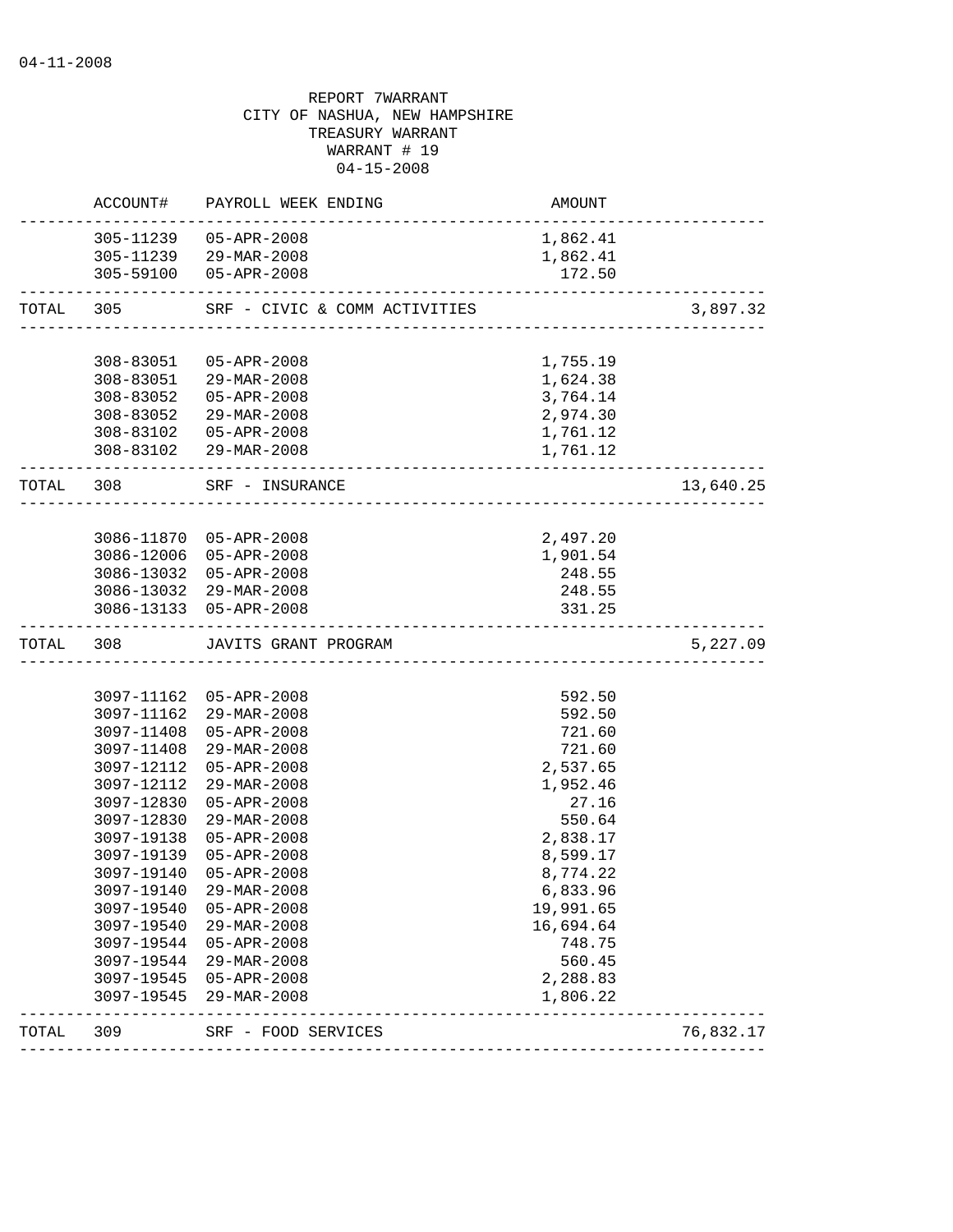|       | ACCOUNT#               | PAYROLL WEEK ENDING                              | AMOUNT                  |           |
|-------|------------------------|--------------------------------------------------|-------------------------|-----------|
|       |                        | 3117-12006 05-APR-2008<br>3117-12006 29-MAR-2008 | 2,109.40<br>800.00      |           |
| TOTAL | 311                    | DRIVER'S EDUCATION<br>_________________          |                         | 2,909.40  |
|       |                        |                                                  |                         |           |
|       | 312-11165              | $05 - APR - 2008$                                | 1,015.46                |           |
|       | 312-11165              | 29-MAR-2008                                      | 1,015.46                |           |
|       | 312-11191              | $05 - APR - 2008$                                | 761.94                  |           |
|       | 312-11191              | 29-MAR-2008                                      | 761.94                  |           |
|       | 312-11547<br>312-11547 | $05 - APR - 2008$<br>29-MAR-2008                 | 2,045.57<br>2,045.58    |           |
|       | 312-12010              | $05 - APR - 2008$                                | 93.07                   |           |
|       | 312-12010              | 29-MAR-2008                                      | 93.07                   |           |
|       | 312-12116              | $05 - APR - 2008$                                | 579.59                  |           |
|       | 312-12116              | 29-MAR-2008                                      | 579.58                  |           |
|       | 312-13004              | $05 - APR - 2008$                                | 822.74                  |           |
|       | 312-13004              | 29-MAR-2008                                      | 974.85                  |           |
|       |                        |                                                  |                         |           |
| TOTAL | 312                    | SRF - FINANCIAL SERVICES                         |                         | 10,788.85 |
|       |                        |                                                  |                         |           |
|       |                        | 3122-12006 05-APR-2008                           | 891.30                  |           |
|       |                        | 3122-12006 29-MAR-2008                           | 333.25                  |           |
|       | _______________        |                                                  | _______________________ |           |
| TOTAL | 312                    | ADULT ED/CONTINUING ED                           |                         | 1,224.55  |
|       |                        |                                                  |                         |           |
|       |                        | 3138-13133 05-APR-2008                           | 3,162.50                |           |
| TOTAL | 313                    | FIFTH BLOCK INITIATIVE                           |                         | 3,162.50  |
|       |                        |                                                  |                         |           |
|       |                        | 3148-11870 05-APR-2008                           | 175.00                  |           |
| TOTAL | 314                    | LEARN AND SERVE AMERICA-REACH                    |                         | 175.00    |
|       |                        |                                                  |                         |           |
|       |                        | 3238-12006 05-APR-2008                           | 3,000.00                |           |
|       | 3238-12006             | $29 - \text{MAR} - 2008$                         | 425.00                  |           |
|       |                        |                                                  |                         |           |
| TOTAL | 323                    | ADULT H.S.ALTERNATIVE ED                         |                         | 3,425.00  |
|       |                        |                                                  |                         |           |

3245-11860 05-APR-2008 1,301.28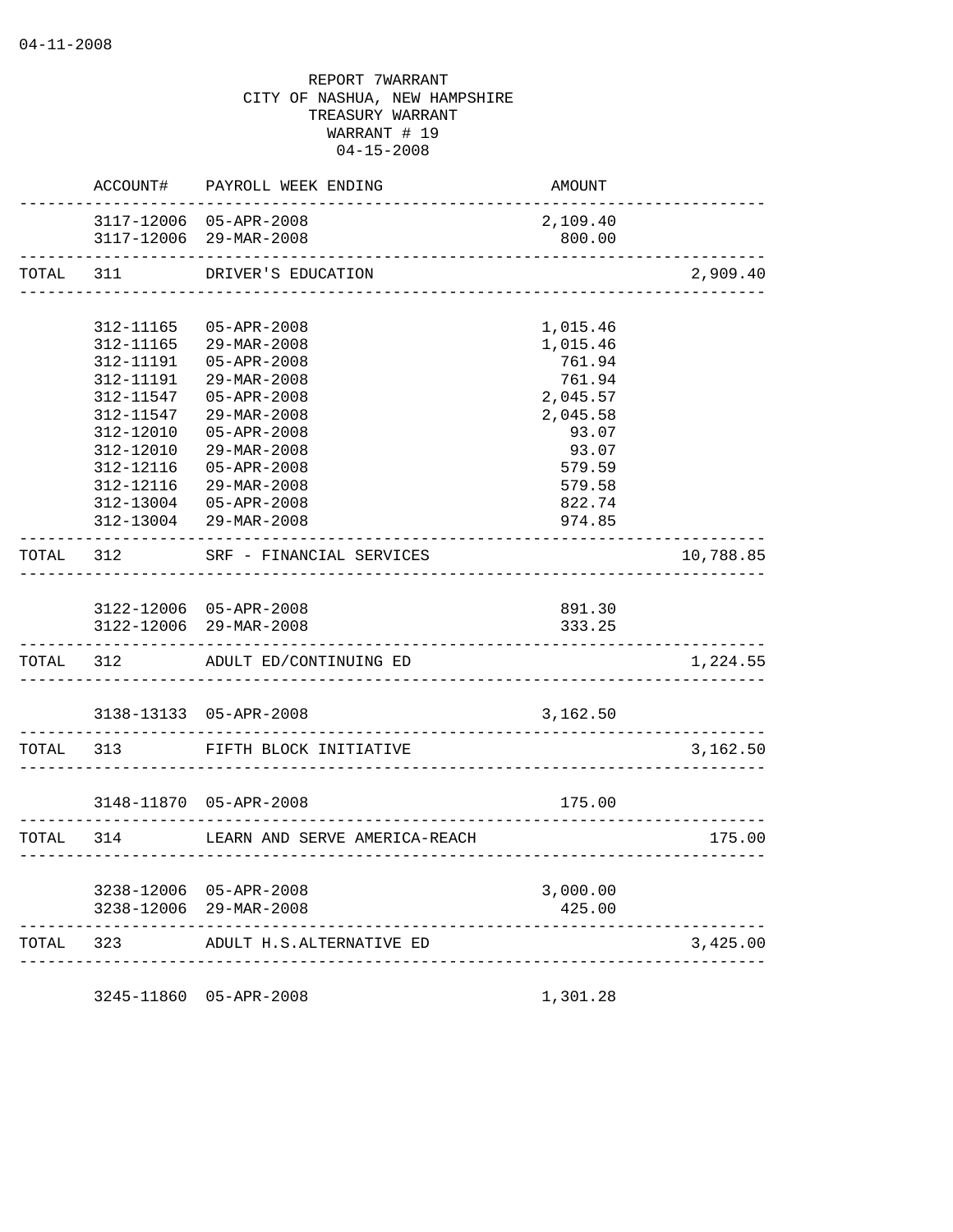|                        | ACCOUNT# PAYROLL WEEK ENDING            | <b>AMOUNT</b>                       |           |
|------------------------|-----------------------------------------|-------------------------------------|-----------|
|                        | TOTAL 324 YOUTH SAFE HAVEN-PAL          |                                     | 1,301.28  |
|                        |                                         |                                     |           |
|                        | 3278-12006 05-APR-2008                  | 525.00                              |           |
|                        | 3278-12006 29-MAR-2008                  | 75.00                               |           |
|                        | TOTAL 327 ADULT H.S.SPECIAL NEEDS GRANT |                                     | 600.00    |
|                        |                                         |                                     |           |
|                        | 331-11245 05-APR-2008                   | 574.38                              |           |
|                        | 331-11245 29-MAR-2008                   | 574.38                              |           |
| 331-11250              | 05-APR-2008                             | 654.88                              |           |
| 331-11250              | 29-MAR-2008                             | 654.88                              |           |
| 331-11552<br>331-11552 | 05-APR-2008<br>29-MAR-2008              | 952.92<br>952.92                    |           |
| 331-11561              | 05-APR-2008                             | 1,079.54                            |           |
| 331-11561              | 29-MAR-2008                             | 1,079.54                            |           |
| 331-11567              | 05-APR-2008                             | 1,366.91                            |           |
| 331-11567              | $29 - \text{MAR} - 2008$                | 1,366.91                            |           |
| 331-12115              | 05-APR-2008                             | 527.23                              |           |
| 331-12115              | 29-MAR-2008                             | 527.23                              |           |
| 331-13038              | 05-APR-2008                             | 130.32                              |           |
| 331-13038              | 29-MAR-2008                             | 130.32                              |           |
| 331-13044              | 05-APR-2008                             | 3, 414.39                           |           |
|                        | 331-13044 29-MAR-2008                   | 1,273.00                            |           |
|                        | 331-18036  05-APR-2008                  | 4,421.18                            |           |
|                        | 331-18036 29-MAR-2008                   | 2,660.70                            |           |
|                        | TOTAL 331 SRF - POLICE DEPARTMENT       |                                     | 22,341.63 |
|                        | 3318-19230 05-APR-2008                  | 50.00                               |           |
|                        | TOTAL 331 TITLE I SCHL IMPR-FES         |                                     | 50.00     |
|                        |                                         | ___________________________________ |           |
|                        | 3338-12006 29-MAR-2008                  | 1,292.30                            |           |
|                        | 3338-12201 05-APR-2008                  | 31.00                               |           |
| TOTAL 333              | TITLE I SCHL IMPRV MT PLEASANT          |                                     | 1,323.30  |
|                        | 3348-13133 05-APR-2008                  | 215.98                              |           |
|                        | 3348-13133 29-MAR-2008                  | 174.06                              |           |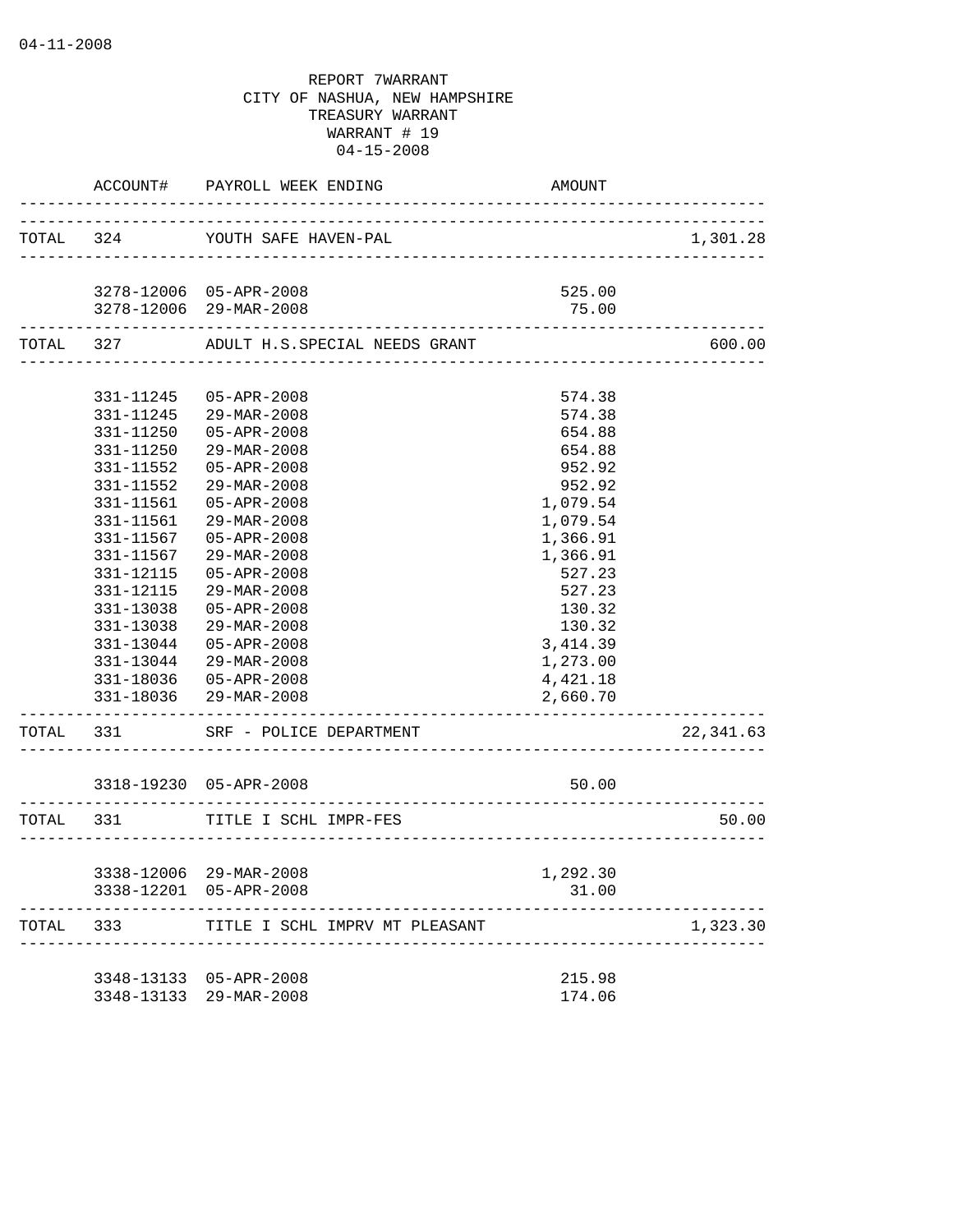|           | ACCOUNT#            | PAYROLL WEEK ENDING<br>__________________  | AMOUNT                                |          |
|-----------|---------------------|--------------------------------------------|---------------------------------------|----------|
| TOTAL 334 |                     | TITLE I SCHL IMPRV AMHERST ST              | _____________________________________ | 390.04   |
|           |                     |                                            |                                       |          |
|           |                     | 3358-11870 05-APR-2008                     | 1,351.96                              |          |
|           |                     | 3358-12006 05-APR-2008                     | 422.45                                |          |
|           | 3358-12078          | 05-APR-2008                                | 2,087.50                              |          |
|           |                     | 3358-12078 29-MAR-2008                     | 1,718.75                              |          |
|           |                     | 3358-19230 05-APR-2008                     | 261.75                                |          |
|           |                     | 3358-19230 29-MAR-2008                     | 162.50<br>_________________           |          |
| TOTAL 335 |                     | TITLE IB READ 1ST MT PLEASANT              |                                       | 6,004.91 |
|           | 341-11107           | 05-APR-2008                                | 702.26                                |          |
|           | 341-11107           | 29-MAR-2008                                | 702.26                                |          |
|           | 341-11235           | 05-APR-2008                                | 1,941.86                              |          |
|           | 341-11235           | 29-MAR-2008                                | 1,941.86                              |          |
|           | 341-11346           | 05-APR-2008                                | 217.70                                |          |
|           | 341-11346           | 29-MAR-2008                                | 217.70                                |          |
|           | 341-12037           | 05-APR-2008                                | 104.90                                |          |
|           | 341-12037           | 29-MAR-2008                                | 104.90                                |          |
|           |                     | 341-12101  05-APR-2008                     | 389.60                                |          |
|           |                     | 341-12101 29-MAR-2008                      | 389.60                                |          |
| TOTAL 341 | ------------------- | SRF - COMMUNITY SERVICES                   | ----------------------------          | 6,712.64 |
|           |                     |                                            |                                       |          |
|           | 342-11584           | 05-APR-2008                                | 1,810.58                              |          |
|           | 342-11584           | 29-MAR-2008                                | 1,810.58                              |          |
|           | 342-12000           | $05 - APR - 2008$                          | 615.54                                |          |
|           | 342-12000           | 29-MAR-2008                                | 569.19                                |          |
|           | 342-12040           | $05 - APR - 2008$                          | 927.98                                |          |
|           | 342-12040           | $29 - \text{MAR} - 2008$                   | 927.98                                |          |
|           | 342-12081           | 05-APR-2008                                | 94.76                                 |          |
|           | 342-12113           | 05-APR-2008                                | 194.67                                |          |
|           | 342-12113           | 29-MAR-2008                                | 194.67                                |          |
|           | 342-12582           | $05 - APR - 2008$<br>342-12582 29-MAR-2008 | 518.81<br>123.51                      |          |
| TOTAL     | 342                 | SRF - COMMUNITY HEALTH                     |                                       | 7,788.27 |
|           |                     |                                            |                                       |          |
|           | 3440-12078          | 05-APR-2008<br>------------------          | 2,512.50                              |          |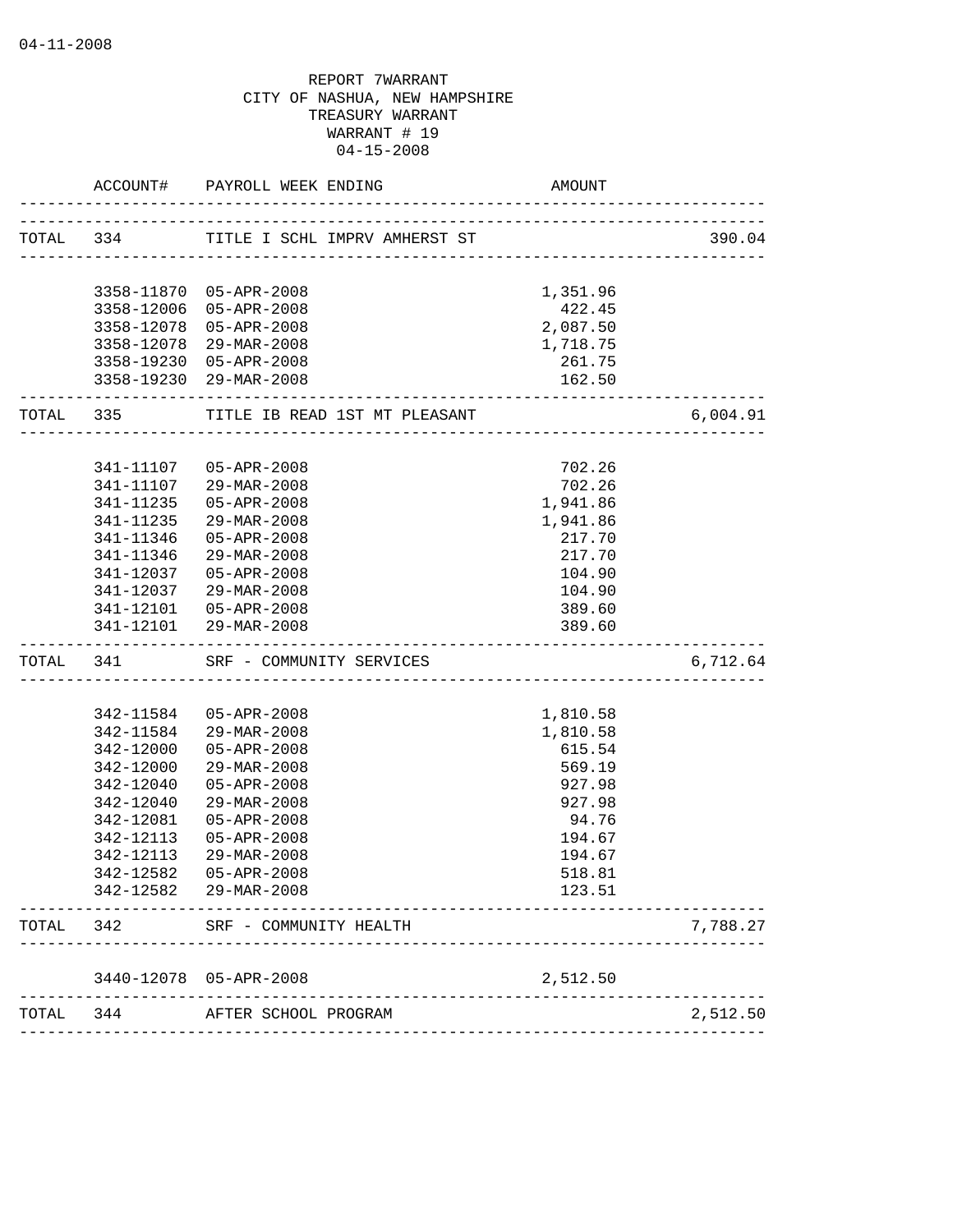|           | ACCOUNT#   | PAYROLL WEEK ENDING                     | AMOUNT                             |           |
|-----------|------------|-----------------------------------------|------------------------------------|-----------|
|           |            | 3448-11162 05-APR-2008                  | 621.38                             |           |
|           | 3448-11162 | 29-MAR-2008                             | 563.38                             |           |
|           |            | 3448-11860 05-APR-2008                  | 5,740.29                           |           |
|           |            | 3448-12006 05-APR-2008                  | 1,011.90                           |           |
|           |            | 3448-12006 29-MAR-2008                  | 6,700.07                           |           |
| TOTAL     | 344 \      | TITLE IV SDF 21ST CENTURY               |                                    | 14,637.02 |
|           |            |                                         |                                    |           |
|           |            | 3508-11726 05-APR-2008                  | 21,576.69                          |           |
|           |            | 3508-12201 05-APR-2008                  | 93.00                              |           |
|           |            | 3508-12201 29-MAR-2008                  | 279.00<br>____________________     |           |
|           | TOTAL 350  | TITLE 11A TEACHER QUALITY               |                                    | 21,948.69 |
|           |            | 352-59055 05-APR-2008                   | 772.33                             |           |
|           |            | 352-59055 29-MAR-2008                   | 772.33                             |           |
|           |            | TOTAL 352 SRF - PARKS AND RECREATION    |                                    | 1,544.66  |
|           |            | 3528-13133 05-APR-2008                  | 225.00                             |           |
|           |            | TOTAL 352 BAILEY PROJECT ELL-TECH GRANT |                                    | 225.00    |
|           |            |                                         |                                    |           |
|           |            | 3558-11870 05-APR-2008                  | 2,671.69                           |           |
|           | 3558-12006 | 05-APR-2008                             | 1,938.24                           |           |
|           | 3558-12006 | 29-MAR-2008                             | 646.16                             |           |
|           | 3558-12078 | 05-APR-2008                             | 725.00                             |           |
|           | 3558-12078 | 29-MAR-2008                             | 1,137.50                           |           |
|           |            | 3558-13004 05-APR-2008                  | 218.75                             |           |
|           |            | 3558-19230 05-APR-2008                  | 83.35                              |           |
| TOTAL 355 |            | TITLE IB READING 1ST FES                | __________________________________ | 7,420.69  |
|           |            | 3608-13133 05-APR-2008                  | 1,179.00                           |           |
| TOTAL     | 360        | DROP OUT PREVENTION/ALT ED              |                                    | 1,179.00  |
|           |            |                                         |                                    |           |
|           | 374-01127  | 05-APR-2008                             | 321.68                             |           |
|           | 374-01127  | 29-MAR-2008                             | 514.69                             |           |
|           | 374-01210  | $05 - APR - 2008$                       | 1,726.11                           |           |
|           | 374-01210  | 29-MAR-2008                             | 1,726.11                           |           |
|           | 374-0703P  | $05 - APR - 2008$                       | 206.61                             |           |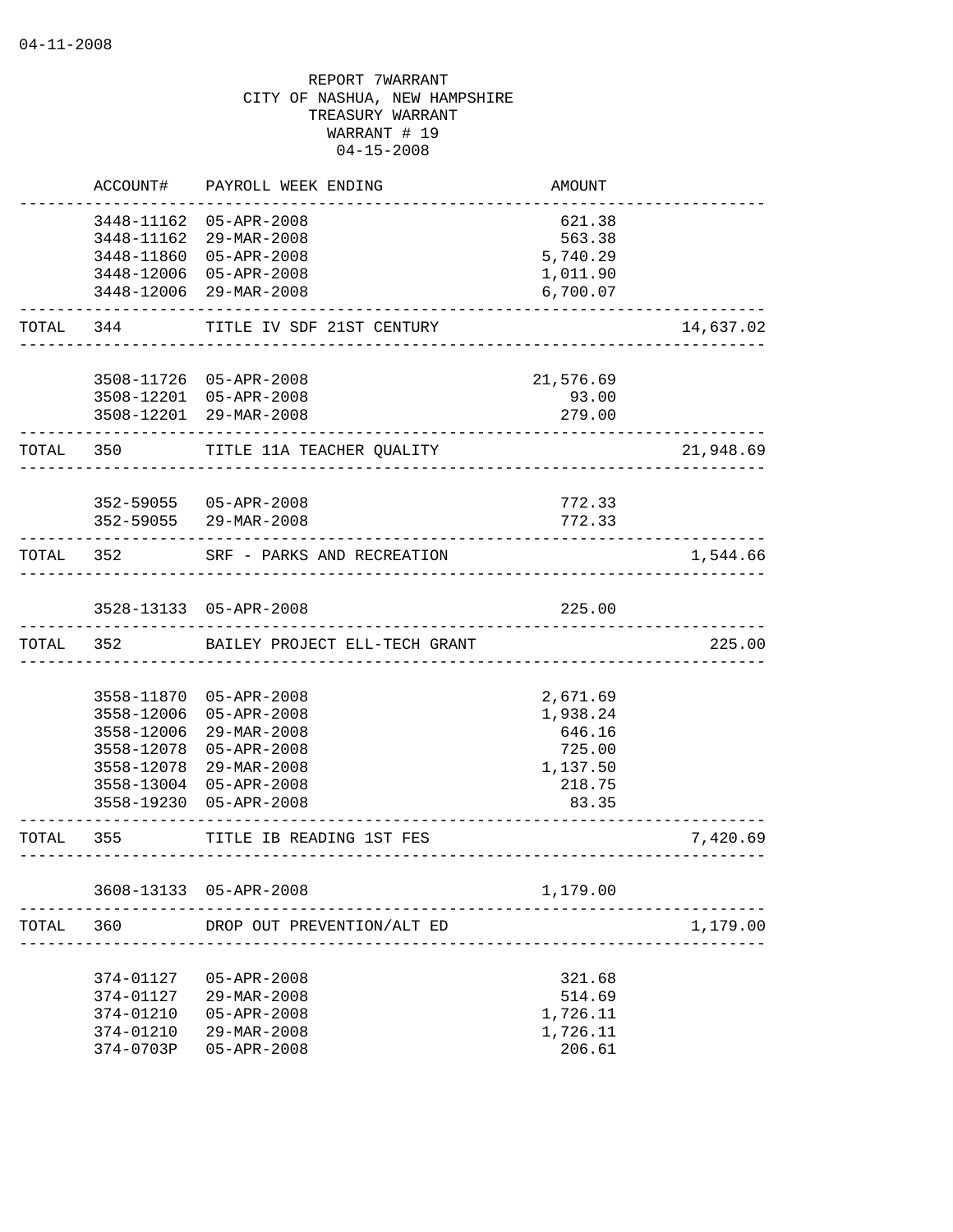|       | ACCOUNT#   | PAYROLL WEEK ENDING                              | AMOUNT                            |           |
|-------|------------|--------------------------------------------------|-----------------------------------|-----------|
|       | 374-0703P  | 29-MAR-2008                                      | 417.35                            |           |
|       | 374-0704P  | $05 - APR - 2008$                                | 311.98                            |           |
|       | 374-0704P  | 29-MAR-2008                                      | 417.35                            |           |
|       | 374-0705P  | 05-APR-2008                                      | 1,429.95                          |           |
|       | 374-0705P  | 29-MAR-2008                                      | 1,337.04                          |           |
|       | 374-07235  | 05-APR-2008                                      | 506.08                            |           |
|       | 374-0734P  | 05-APR-2008                                      | 1,375.84                          |           |
|       | 374-0734P  | 29-MAR-2008                                      | 1,919.14                          |           |
|       | 374-09003  | 05-APR-2008                                      | 506.41                            |           |
|       | 374-09003  | 29-MAR-2008                                      | 506.41                            |           |
|       | 374-11131  | 05-APR-2008                                      | 1,219.71                          |           |
|       | 374-11131  | 29-MAR-2008                                      | 1,219.71                          |           |
|       | 374-11149  | 05-APR-2008                                      | 1,813.72                          |           |
|       | 374-11149  | 29-MAR-2008                                      | 906.86                            |           |
|       | 374-11168  | 05-APR-2008                                      | 914.90                            |           |
|       | 374-11168  | 29-MAR-2008                                      | 914.90                            |           |
|       | 374-11653  | 05-APR-2008                                      | 906.86                            |           |
|       | 374-11653  | 29-MAR-2008                                      | 453.43                            |           |
| TOTAL | 374        | SRF - URBAN PROGRAMS                             | _________________________________ | 21,572.84 |
|       |            |                                                  |                                   |           |
|       | 3768-11726 | 05-APR-2008                                      | 7,285.80                          |           |
|       | 3768-11802 | 05-APR-2008                                      | 1,886.64                          |           |
|       | 3768-11870 | 05-APR-2008                                      | 3,183.64                          |           |
|       | 3768-12111 | 05-APR-2008                                      | 4,075.72                          |           |
|       | 3768-12111 | 29-MAR-2008                                      | 3,260.57                          |           |
|       | 3768-12126 | 05-APR-2008                                      | 522.00                            |           |
|       | 3768-12126 | 29-MAR-2008                                      | 417.60                            |           |
|       | 3768-12198 | 05-APR-2008                                      | 39,234.96                         |           |
|       | 3768-12201 | 05-APR-2008                                      | 372.00                            |           |
|       | 3768-12201 | 29-MAR-2008                                      | 682.00                            |           |
|       | 3768-13133 | 05-APR-2008                                      | 1,246.33                          |           |
|       | 3768-13137 | 05-APR-2008                                      | 24.15                             |           |
|       | 3768-19000 | $05 - APR - 2008$                                | 4,176.71                          |           |
|       | 3768-19000 | 29-MAR-2008                                      | 1,377.10                          |           |
| TOTAL | 376        | TITLE I ESEA                                     |                                   | 67,745.22 |
|       |            |                                                  |                                   |           |
|       |            | 3778-13133 05-APR-2008<br>3778-13133 29-MAR-2008 | 3,648.50<br>2,027.25              |           |
| TOTAL | 377        | TITLE III ENHANCE ENG LANGUAGE                   |                                   | 5,675.75  |
|       |            |                                                  |                                   |           |
|       |            | 3867-12201 05-APR-2008                           | $-62.00$                          |           |
|       | 3867-12201 | 29-MAR-2008                                      | 62.00                             |           |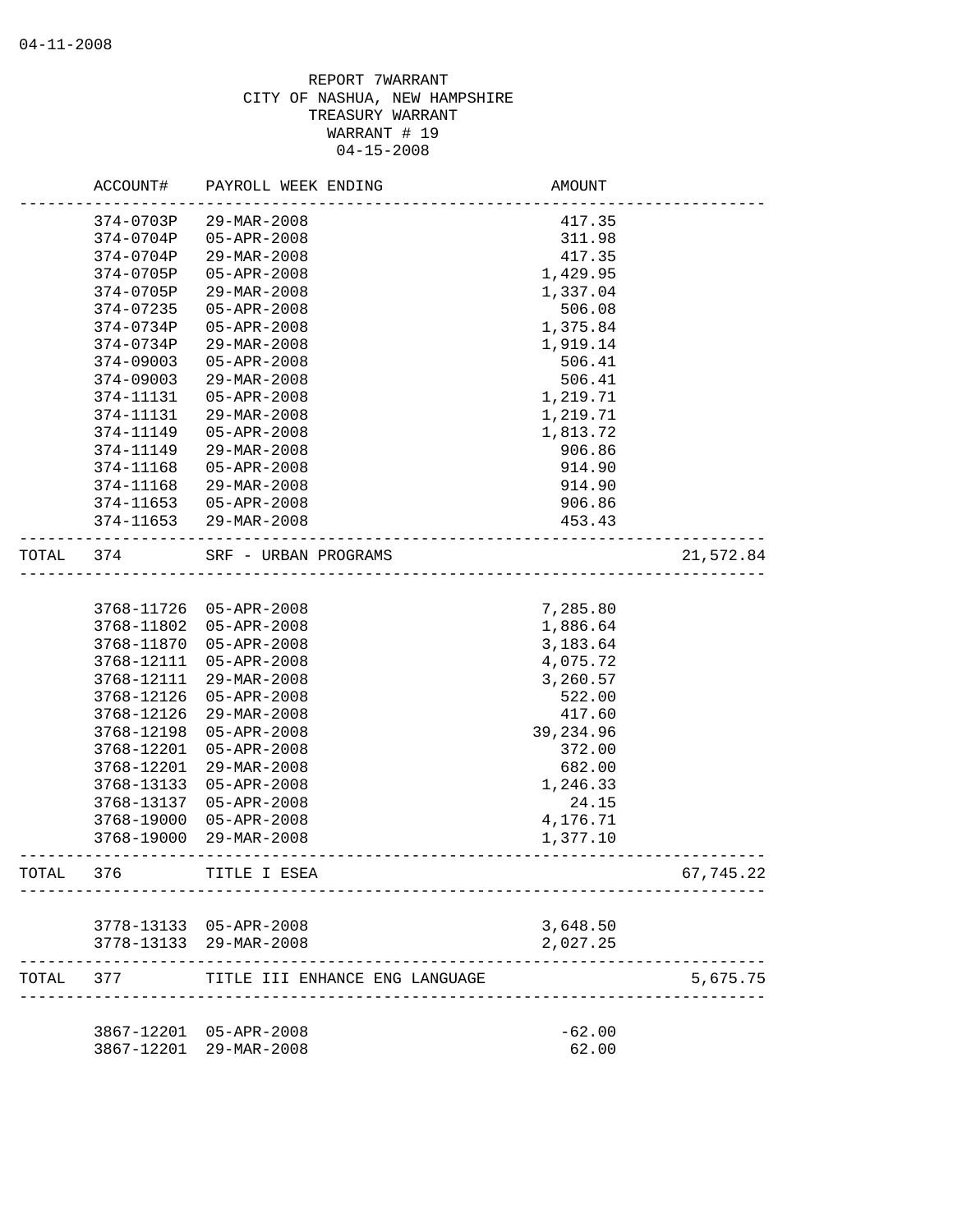|       | ACCOUNT#                                             | PAYROLL WEEK ENDING                                                  | <b>AMOUNT</b>                               |           |
|-------|------------------------------------------------------|----------------------------------------------------------------------|---------------------------------------------|-----------|
| TOTAL | 386                                                  |                                                                      |                                             |           |
|       | 3888-12126<br>3888-12126<br>--------                 | 05-APR-2008<br>29-MAR-2008                                           | 2,389.77<br>225.45                          |           |
| TOTAL | 388                                                  | TITLE V INNOVATIVE PROGRAMS                                          |                                             | 2,615.22  |
|       | 3908-11726<br>3908-12198<br>-----                    | 05-APR-2008<br>05-APR-2008                                           | 1,428.77<br>637.01                          |           |
| TOTAL | 390                                                  | VOC ED SECONDARY PERKINS                                             |                                             | 2,065.78  |
|       | 3927-13133                                           | 05-APR-2008                                                          | 112.50                                      |           |
| TOTAL | 392                                                  | CULINARY ARTS                                                        |                                             | 112.50    |
|       | 3937-19000                                           | 05-APR-2008                                                          | 757.45                                      |           |
| TOTAL | 393                                                  | DAY CARE                                                             |                                             | 757.45    |
|       | 3958-11726<br>3958-11860<br>3958-12201<br>3958-12201 | $05 - APR - 2008$<br>05-APR-2008<br>$05 - APR - 2008$<br>29-MAR-2008 | 58, 342. 21<br>1,782.69<br>186.00<br>279.00 |           |
| TOTAL | 395                                                  | IDEA BASIC SPEC ED                                                   |                                             | 60,589.90 |
|       | 3968-11726                                           | $05 - APR - 2008$                                                    | 2,372.42                                    |           |
| TOTAL | 396                                                  | IDEA PRESCHOOL SPEC ED                                               |                                             | 2,372.42  |
|       | 3977-12111<br>3977-12111                             | $05 - APR - 2008$<br>29-MAR-2008<br>----------                       | 10,561.57<br>8,954.45                       |           |
| TOTAL | 397                                                  | SPECIAL ED LOCAL<br>.                                                |                                             | 19,516.02 |
|       |                                                      |                                                                      |                                             |           |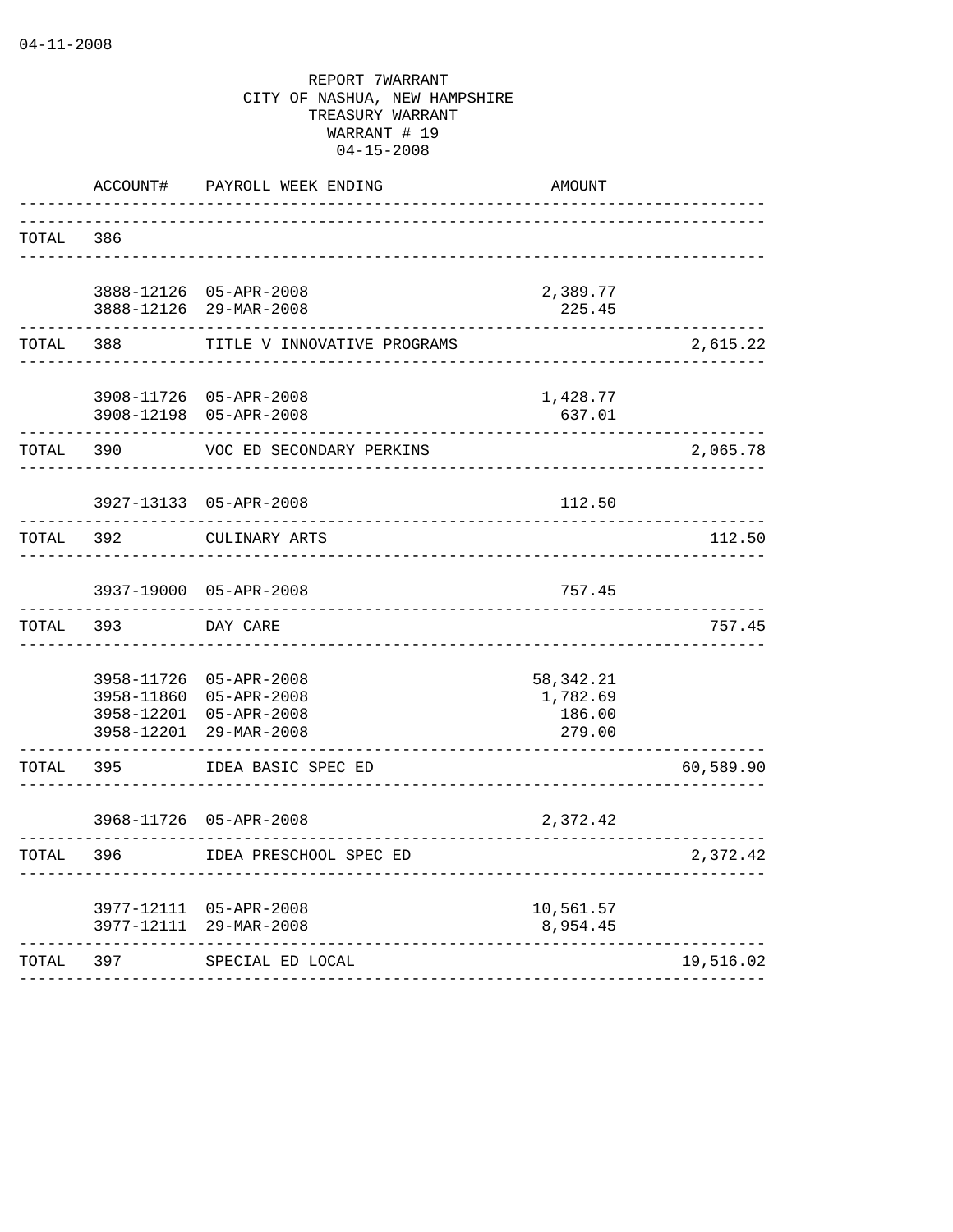|           | ACCOUNT#  | PAYROLL WEEK ENDING                  | <b>AMOUNT</b>         |           |
|-----------|-----------|--------------------------------------|-----------------------|-----------|
|           | 501-11033 | $05 - APR - 2008$                    | 769.94                |           |
|           | 501-11033 | 29-MAR-2008                          | 769.94                |           |
|           | 501-11470 | 05-APR-2008                          | 798.30                |           |
|           | 501-11470 | $29 - MAR - 2008$                    | 798.30                |           |
|           | 501-11471 | $05 - APR - 2008$                    | 1,864.88              |           |
|           |           | 501-11471 29-MAR-2008                | 1,864.88              |           |
|           | 501-11611 | 29-MAR-2008                          | 493.53                |           |
| TOTAL     | 501       | MAYOR'S OFFICE                       |                       | 7,359.77  |
|           |           |                                      |                       |           |
|           | 502-11113 | 05-APR-2008                          | 1,471.30              |           |
|           | 502-11113 | 29-MAR-2008                          | 1,471.30              |           |
|           | 502-11195 | 05-APR-2008                          | 1,941.86              |           |
|           | 502-11195 | 29-MAR-2008                          | 1,941.86              |           |
|           | 502-11219 | $05 - APR - 2008$                    | 1,715.72              |           |
|           | 502-11219 | 29-MAR-2008                          | 1,715.72              |           |
|           | 502-11518 | $05 - APR - 2008$                    | 1,569.35              |           |
|           | 502-11518 | 29-MAR-2008                          | 1,569.35              |           |
| TOTAL     | 502       | LEGAL DEPARTMENT                     |                       | 13,396.46 |
|           |           |                                      |                       |           |
|           |           | 503-11071  05-APR-2008               | 1,153.52              |           |
|           |           | 503-11071 29-MAR-2008                | 1,153.52              |           |
|           |           | 503-12092  05-APR-2008               | 476.66                |           |
|           | 503-12092 | 29-MAR-2008                          | 476.65                |           |
| TOTAL     | 503       | BOARD OF ALDERMEN                    |                       | 3,260.35  |
|           |           |                                      |                       |           |
|           |           | 511-11103  05-APR-2008               | 685.81                |           |
|           | 511-11103 | 29-MAR-2008                          | 685.82                |           |
| TOTAL 511 |           | ADMINISTRATIVE SERVICES              | <u>______________</u> | 1,371.63  |
|           |           |                                      |                       |           |
|           | 512-11005 | 512-11005 05-APR-2008<br>29-MAR-2008 | 843.19                |           |
|           |           |                                      | 843.19                |           |
|           | 512-11050 | $05 - APR - 2008$                    | 1,380.58              |           |
|           | 512-11050 | 29-MAR-2008                          | 690.29                |           |
|           | 512-11064 | 05-APR-2008                          | 927.41                |           |
|           | 512-11064 | 29-MAR-2008                          | 927.41                |           |
|           | 512-11073 | $05 - APR - 2008$                    | 2,196.71              |           |
|           | 512-11073 | 29-MAR-2008                          | 2,196.70              |           |
|           | 512-11165 | 05-APR-2008                          | 1,960.09              |           |
|           | 512-11165 | 29-MAR-2008                          | 1,889.40              |           |
|           | 512-11173 | $05 - APR - 2008$                    | 1,324.88              |           |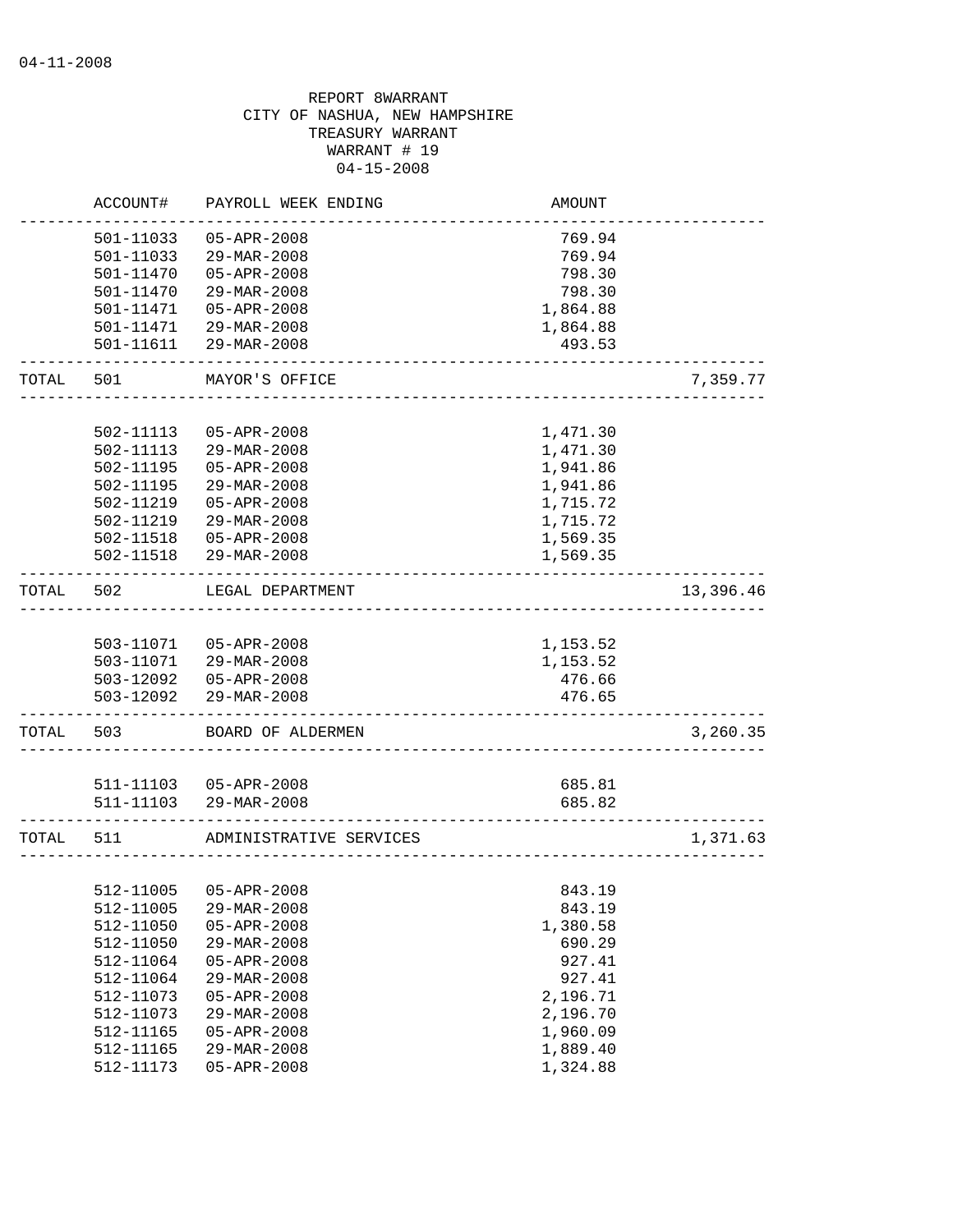|           | ACCOUNT#  | PAYROLL WEEK ENDING      | AMOUNT               |             |
|-----------|-----------|--------------------------|----------------------|-------------|
|           | 512-11173 | 29-MAR-2008              | 1,324.88             |             |
|           | 512-11177 | $05 - APR - 2008$        | 1,885.72             |             |
|           | 512-11177 | 29-MAR-2008              | 1,885.72             |             |
|           | 512-11222 | $05 - APR - 2008$        | 929.72               |             |
|           | 512-11222 | 29-MAR-2008              | 929.72               |             |
|           | 512-11224 | $05 - APR - 2008$        | 924.98               |             |
|           | 512-11224 | 29-MAR-2008              | 924.98               |             |
|           | 512-11232 | $05 - APR - 2008$        | 975.38               |             |
|           | 512-11232 | 29-MAR-2008              | 975.39               |             |
|           | 512-11265 | $05 - APR - 2008$        | 809.99               |             |
|           | 512-11265 | 29-MAR-2008              | 809.99               |             |
|           | 512-11531 | $05 - APR - 2008$        | 1,546.58             |             |
|           | 512-11531 | 29-MAR-2008              | 1,546.58             |             |
|           | 512-11581 | $05 - APR - 2008$        | 707.55               |             |
|           | 512-11581 | 29-MAR-2008              | 707.56               |             |
|           | 512-11714 | $05 - APR - 2008$        | 877.27               |             |
|           | 512-11714 | 29-MAR-2008              | 877.27               |             |
|           | 512-11740 | $05 - APR - 2008$        | 1,529.82             |             |
|           | 512-11740 | 29-MAR-2008              | 1,529.82             |             |
|           | 512-12010 | 05-APR-2008              | 279.20               |             |
|           | 512-12010 | $29 - \text{MAR} - 2008$ | 279.21               |             |
|           | 512-12019 | $05 - APR - 2008$        | 1,050.65             |             |
|           | 512-12019 | $29 - MAR - 2008$        | 961.38               |             |
|           | 512-12033 | 05-APR-2008              | 564.47               |             |
|           | 512-12033 | 29-MAR-2008              | 564.47               |             |
|           | 512-12052 | $05 - APR - 2008$        | 306.45               |             |
|           | 512-12052 | 29-MAR-2008              | 503.17               |             |
|           | 512-12056 | $05 - APR - 2008$        | 344.31               |             |
|           | 512-12056 | 29-MAR-2008              | 344.31               |             |
|           | 512-12749 | 05-APR-2008              | 571.82               |             |
|           | 512-12749 | 29-MAR-2008              | 571.82               |             |
|           | 512-13004 | 05-APR-2008              | 94.93                |             |
|           | 512-13004 | 29-MAR-2008              | 9.22                 |             |
| TOTAL 512 |           | FINANCIAL SERVICES       | ____________________ | 43, 324. 18 |
|           |           |                          |                      |             |
|           |           | 513-11117  05-APR-2008   | 1,489.36             |             |
|           | 513-11117 | 29-MAR-2008              | 1,489.36             |             |
|           | 513-11171 | $05 - APR - 2008$        | 2,491.89             |             |
|           | 513-11171 | 29-MAR-2008              | 2,506.97             |             |
|           | 513-11213 | 05-APR-2008              | 1,219.71             |             |
|           | 513-11213 | 29-MAR-2008              | 1,219.71             |             |
|           | 513-11223 | $05 - APR - 2008$        | 722.31               |             |
|           | 513-11223 | 29-MAR-2008              | 722.31               |             |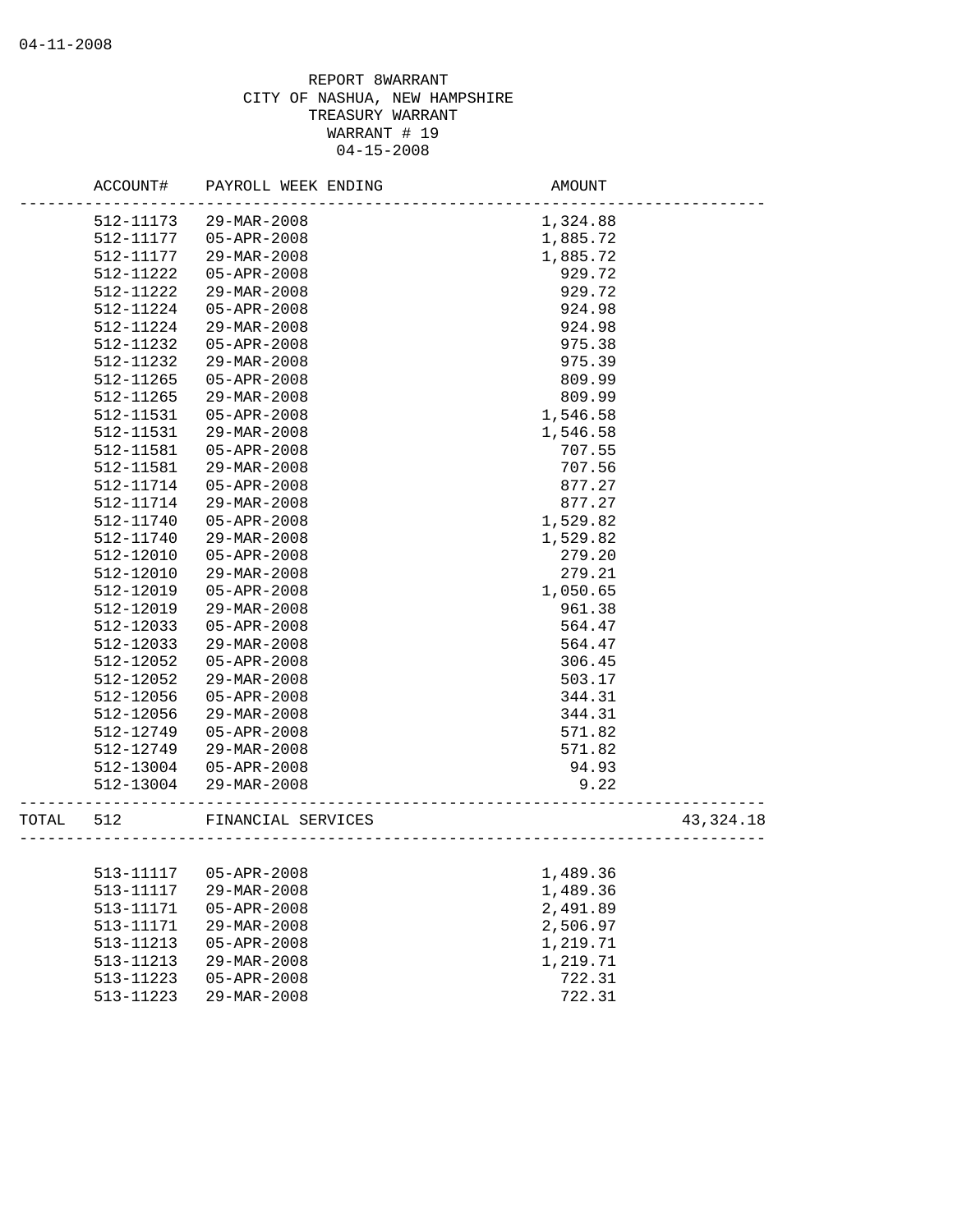|           | ACCOUNT#                  | PAYROLL WEEK ENDING<br>__________________                 | AMOUNT                 |           |
|-----------|---------------------------|-----------------------------------------------------------|------------------------|-----------|
|           | TOTAL 513                 | CITY CLERK'S OFFICE                                       |                        | 11,861.62 |
|           | 515-11031                 | 05-APR-2008                                               | 1,014.26               |           |
|           | 515-11031                 | 29-MAR-2008                                               | 1,014.26               |           |
|           | 515-11350                 | 05-APR-2008                                               | 877.27                 |           |
|           | 515-11350                 | 29-MAR-2008                                               | 877.27                 |           |
|           |                           | 515-11447 05-APR-2008                                     | 1,575.29               |           |
|           |                           | 515-11447 29-MAR-2008                                     | 1,575.29               |           |
|           |                           | 515-12001 05-APR-2008                                     | 646.03                 |           |
|           |                           | 515-12001 29-MAR-2008                                     | 646.03                 |           |
| TOTAL 515 |                           | HUMAN RESOURCES                                           |                        | 8,225.70  |
|           |                           |                                                           |                        |           |
|           |                           | 516-11147 05-APR-2008                                     | 667.54                 |           |
|           |                           | 516-11147 29-MAR-2008                                     | 667.54                 |           |
|           |                           | 516-11148  05-APR-2008                                    | 872.06                 |           |
|           | 516-11148                 | 29-MAR-2008                                               | 872.06                 |           |
|           | 516-11459                 | 05-APR-2008                                               | 162.21                 |           |
|           | 516-11459                 | 29-MAR-2008<br>516-11573 05-APR-2008                      | 16, 111. 15<br>864.92  |           |
|           |                           | 516-11573 29-MAR-2008                                     | 864.92                 |           |
| TOTAL 516 | ------------------------- | PURCHASING DEPARTMENT                                     | ______________________ | 21,082.40 |
|           |                           |                                                           |                        |           |
|           | 517-11198                 | 05-APR-2008                                               | 601.38                 |           |
|           | 517-11198                 | 29-MAR-2008                                               | 601.38                 |           |
|           | 517-11201                 | $05 - APR - 2008$                                         | 615.29                 |           |
|           | 517-11201                 | 29-MAR-2008                                               | 615.29                 |           |
|           | 517-11203                 | $05 - APR - 2008$                                         | 557.35                 |           |
|           | 517-11203                 | 29-MAR-2008                                               | 557.34                 |           |
|           | 517-11420                 | $05 - APR - 2008$                                         | 811.82                 |           |
|           | 517-11420                 | 29-MAR-2008                                               | 811.82                 |           |
|           | 517-12063                 | $05 - APR - 2008$                                         | 275.10                 |           |
|           | 517-12063                 | 29-MAR-2008                                               | 275.10                 |           |
| TOTAL     | 517                       | BUILDING MAINT - CITY ADMIN<br>__________________________ |                        | 5,721.87  |
|           |                           |                                                           |                        |           |
|           | 518-11130                 | 05-APR-2008                                               | 786.82                 |           |
|           | 518-11130                 | $29 - \text{MAR} - 2008$                                  | 786.82                 |           |
|           | 518-11441<br>518-11441    | $05 - APR - 2008$<br>29-MAR-2008                          | 1,324.88               |           |
|           | 518-11540                 | 05-APR-2008                                               | 1,324.89<br>988.21     |           |
|           | 518-11540                 | 29-MAR-2008                                               | 988.21                 |           |
|           |                           |                                                           |                        |           |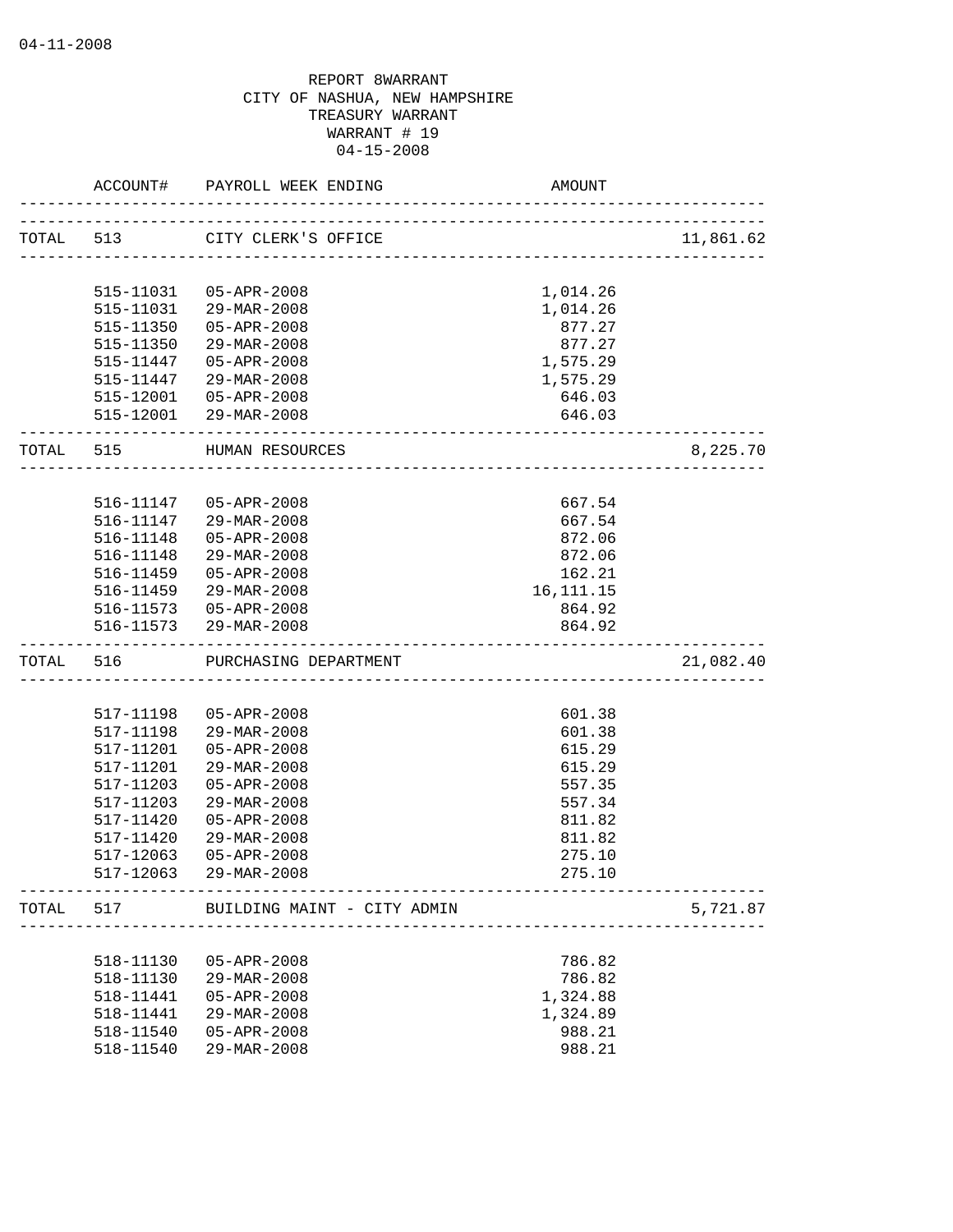|           |           | ACCOUNT# PAYROLL WEEK ENDING | AMOUNT   |           |
|-----------|-----------|------------------------------|----------|-----------|
|           | 518-11578 | 05-APR-2008                  | 909.84   |           |
|           | 518-11578 | 29-MAR-2008                  | 909.84   |           |
|           |           | 518-11589   05-APR-2008      | 985.14   |           |
|           |           | 518-11589 29-MAR-2008        | 985.14   |           |
| TOTAL 518 |           | INSURANCE - ADMINISTRATION   |          | 9,989.79  |
|           |           |                              |          |           |
|           | 519-11014 | 05-APR-2008                  | 1,033.06 |           |
|           | 519-11014 | 29-MAR-2008                  | 1,033.06 |           |
|           | 519-11016 | 05-APR-2008                  | 906.86   |           |
|           | 519-11016 | 29-MAR-2008                  | 906.86   |           |
|           | 519-11017 | 05-APR-2008                  | 756.67   |           |
|           | 519-11017 | 29-MAR-2008                  | 756.67   |           |
|           | 519-11115 | 05-APR-2008                  | 1,819.33 |           |
|           | 519-11115 | 29-MAR-2008                  | 1,819.33 |           |
|           | 519-11146 | 05-APR-2008                  | 788.29   |           |
|           | 519-11146 | 29-MAR-2008                  | 788.28   |           |
|           | 519-11153 | 05-APR-2008                  | 568.62   |           |
|           | 519-11153 | $29 - \text{MAR} - 2008$     | 568.61   |           |
|           | 519-11154 | 05-APR-2008                  | 594.65   |           |
|           | 519-11154 | 29-MAR-2008                  | 594.65   |           |
|           | 519-11205 | 05-APR-2008                  | 743.44   |           |
|           | 519-11205 | 29-MAR-2008                  | 743.44   |           |
|           |           | 519-11241  05-APR-2008       | 1,328.18 |           |
|           |           | 519-11241 29-MAR-2008        | 1,328.18 |           |
| TOTAL     | 519       | ASSESSORS                    |          | 17,078.18 |
|           |           |                              |          |           |
|           | 522-11142 | $05 - APR - 2008$            | 454.83   |           |
|           | 522-11142 | 29-MAR-2008                  | 1,196.90 |           |
|           | 522-11429 | $05 - APR - 2008$            | 1,715.72 |           |
|           | 522-11429 | 29-MAR-2008                  | 1,715.72 |           |
|           | 522-11488 | 05-APR-2008                  | 1,557.27 |           |
|           | 522-11488 | 29-MAR-2008                  | 1,557.27 |           |
|           | 522-11641 | 05-APR-2008                  | 1,295.89 |           |
|           | 522-11641 | 29-MAR-2008                  | 1,295.88 |           |
|           | 522-11652 | 05-APR-2008                  | 1,364.20 |           |
|           | 522-11652 | 29-MAR-2008                  | 1,364.20 |           |
|           | 522-11721 | $05 - APR - 2008$            | 1,431.77 |           |
|           | 522-11721 | 29-MAR-2008                  | 1,431.77 |           |
|           | 522-11724 | 05-APR-2008                  | 1,255.87 |           |
|           | 522-11724 | 29-MAR-2008                  | 1,255.87 |           |
|           | 522-11725 | $05 - APR - 2008$            | 919.27   |           |
|           | 522-11725 | 29-MAR-2008                  | 919.27   |           |
|           | 522-11729 | 05-APR-2008                  | 3,074.75 |           |
|           | 522-11729 | 29-MAR-2008                  | 3,074.76 |           |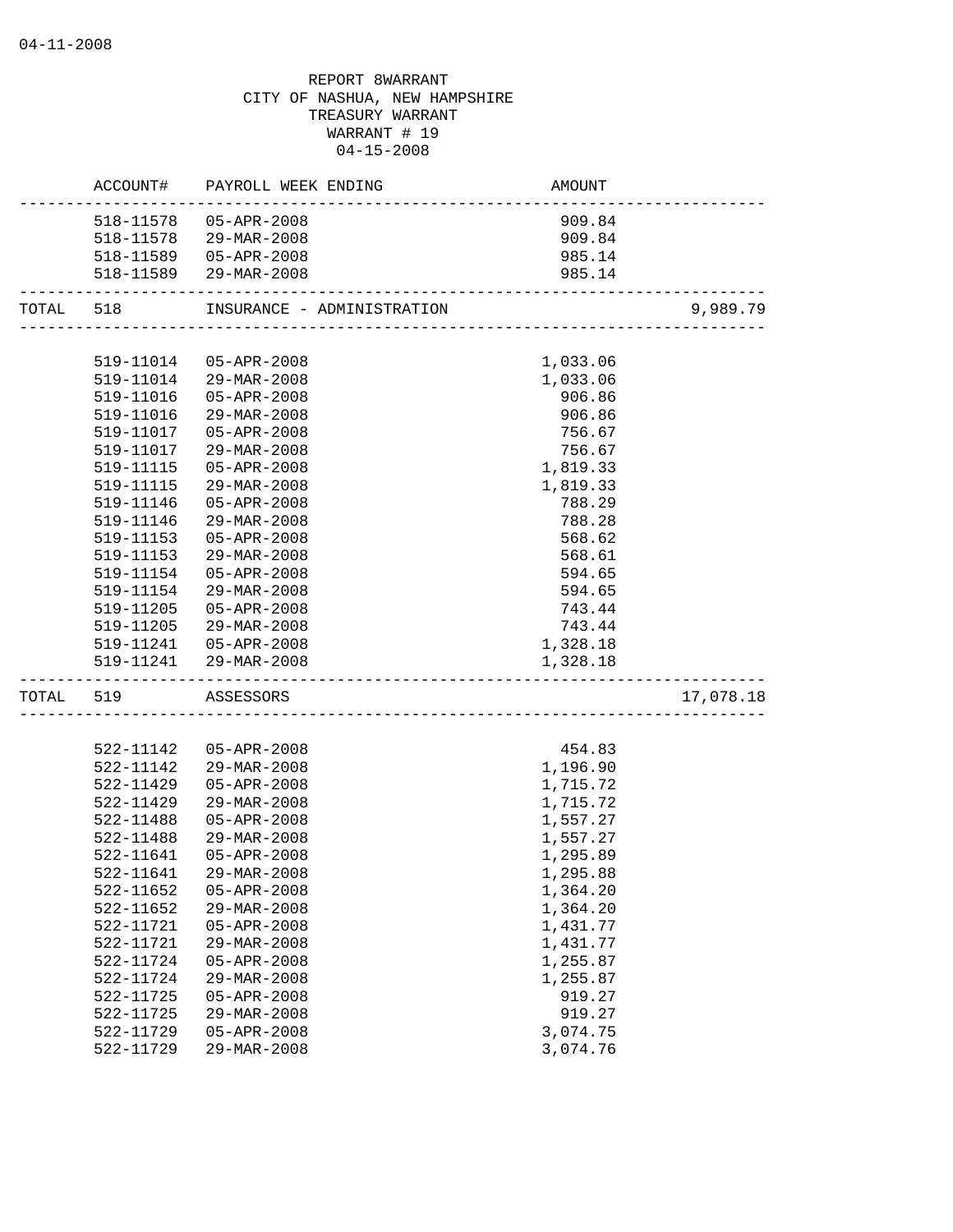|               | ACCOUNT# PAYROLL WEEK ENDING     | AMOUNT                                     |           |
|---------------|----------------------------------|--------------------------------------------|-----------|
|               | TOTAL 522 INFORMATION TECHNOLOGY | OGY<br>___________________________________ | 26,881.21 |
|               |                                  |                                            |           |
|               | 523-11332  05-APR-2008           | 924.10                                     |           |
|               | 523-11332 29-MAR-2008            | 924.10                                     |           |
| TOTAL 523 GIS |                                  |                                            | 1,848.20  |
|               |                                  |                                            |           |
|               | 531-11065 05-APR-2008            | 1,047.51                                   |           |
|               | 531-11065 29-MAR-2008            | 1,047.51                                   |           |
| 531-11085     | 05-APR-2008                      | 847.79                                     |           |
| 531-11085     | 29-MAR-2008                      | 847.79                                     |           |
| 531-11114     | 05-APR-2008                      | 2,145.15                                   |           |
| 531-11114     | $29 - \text{MAR} - 2008$         | 2,145.15                                   |           |
| 531-11129     | $05 - APR - 2008$                | 1,835.71                                   |           |
| 531-11129     | 29-MAR-2008                      | 1,835.70                                   |           |
| 531-11164     | 05-APR-2008                      | 1,083.77                                   |           |
| 531-11164     | 29-MAR-2008                      | 1,083.77                                   |           |
| 531-11166     | 05-APR-2008                      | 1,794.20                                   |           |
| 531-11166     | 29-MAR-2008                      | 1,794.20                                   |           |
| 531-11170     | $05 - APR - 2008$                | 1,363.20                                   |           |
| 531-11170     | 29-MAR-2008                      | 1,363.20                                   |           |
| 531-11201     | 05-APR-2008                      | 1,237.90                                   |           |
| 531-11201     | 29-MAR-2008                      | 1,237.90                                   |           |
| 531-11203     | 05-APR-2008                      | 554.46                                     |           |
| 531-11203     | 29-MAR-2008                      | 554.46                                     |           |
| 531-11226     | 05-APR-2008                      | 744.21                                     |           |
| 531-11226     | 29-MAR-2008                      | 744.21                                     |           |
| 531-11242     | 05-APR-2008                      | 1,035.14                                   |           |
| 531-11242     | 29-MAR-2008                      | 1,035.14                                   |           |
| 531-11398     | $05 - APR - 2008$                | 577.30                                     |           |
| 531-11398     | 29-MAR-2008                      | 577.30                                     |           |
| 531-11477     | 05-APR-2008                      | 1,236.79                                   |           |
| 531-11477     | 29-MAR-2008                      | 1,236.79                                   |           |
| 531-11487     | 05-APR-2008                      | 1,287.60                                   |           |
| 531-11487     | 29-MAR-2008                      | 1,287.60                                   |           |
| 531-11498     | $05 - APR - 2008$                | 807.60                                     |           |
| 531-11498     | 29-MAR-2008                      | 807.60                                     |           |
| 531-11516     | $05 - APR - 2008$                | 790.18                                     |           |
| 531-11516     | 29-MAR-2008                      | 790.18                                     |           |
| 531-11535     | 05-APR-2008                      | 12,187.14                                  |           |
| 531-11535     | 29-MAR-2008                      | 12,187.14                                  |           |
| 531-11537     | $05 - APR - 2008$                | 13,320.99                                  |           |
| 531-11537     | 29-MAR-2008                      | 13,320.98                                  |           |
| 531-11538     | $05 - APR - 2008$                | 847.79                                     |           |
| 531-11538     | 29-MAR-2008                      | 847.79                                     |           |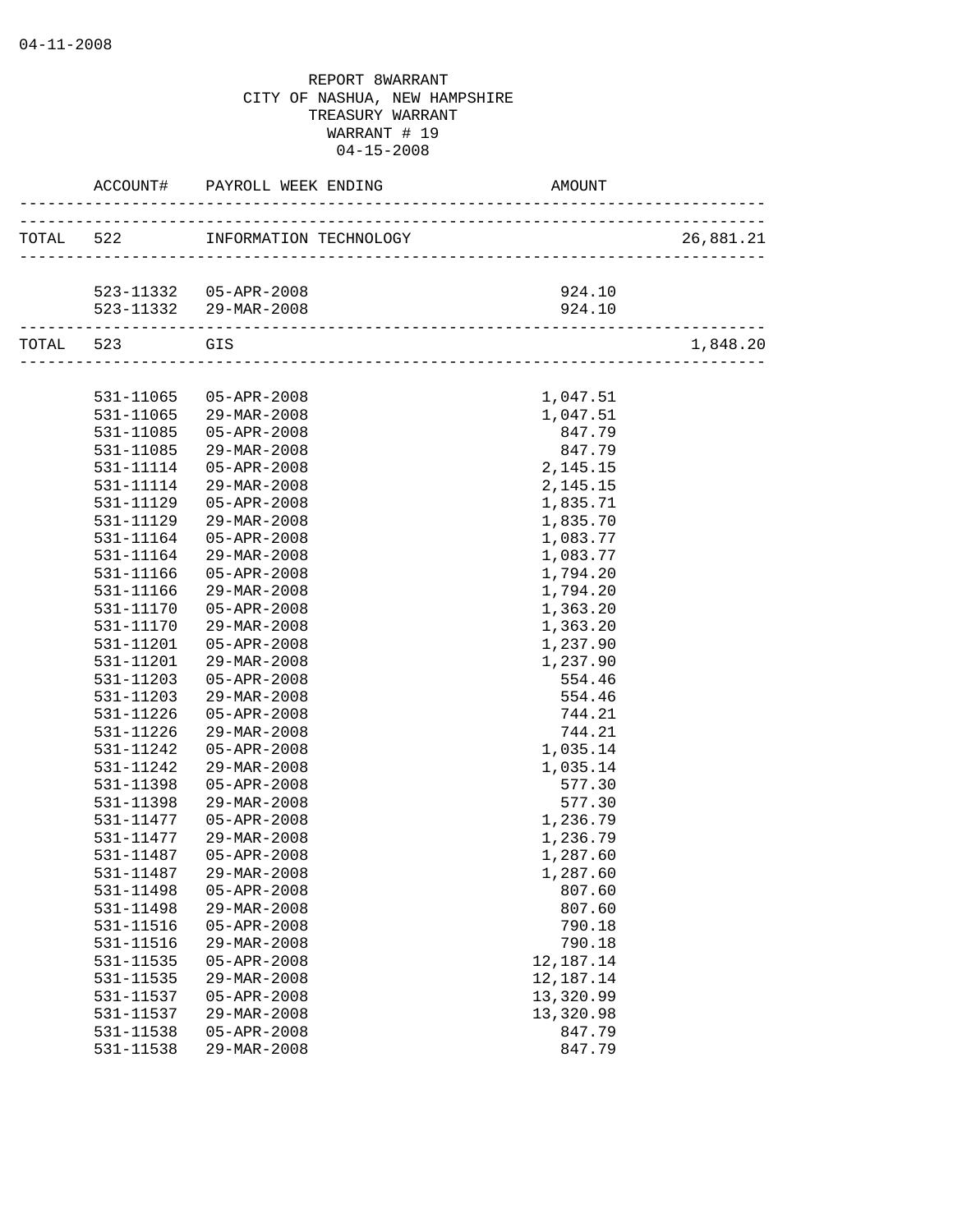| ACCOUNT#  | PAYROLL WEEK ENDING              | AMOUNT      |
|-----------|----------------------------------|-------------|
| 531-11539 | $05 - APR - 2008$                | 1,446.40    |
| 531-11539 | $29 - MAR - 2008$                | 1,446.40    |
| 531-11544 | 05-APR-2008                      | 3,887.74    |
| 531-11544 | 29-MAR-2008                      | 3,887.74    |
| 531-11549 | 05-APR-2008                      | 11,793.60   |
| 531-11549 | 29-MAR-2008                      | 5,054.40    |
| 531-11550 | 29-MAR-2008                      | 6,739.20    |
| 531-11552 | $05 - APR - 2008$                | 7,623.20    |
| 531-11552 | 29-MAR-2008                      | 7,703.32    |
| 531-11555 | 05-APR-2008                      | 21,427.00   |
| 531-11555 | 29-MAR-2008                      | 21,782.91   |
| 531-11558 | 05-APR-2008                      | 61,051.47   |
| 531-11558 | $29 - MAR - 2008$                | 61, 442. 21 |
| 531-11561 | 05-APR-2008                      | 23,896.56   |
| 531-11561 | 29-MAR-2008                      | 25, 204.32  |
| 531-11567 | $05 - APR - 2008$                | 30,071.86   |
| 531-11567 | $29 - MAR - 2008$                | 30,071.86   |
| 531-11569 | $05 - APR - 2008$                | 1,116.29    |
| 531-11569 | 29-MAR-2008                      | 1,116.29    |
| 531-11618 | $05 - APR - 2008$                | 2,616.25    |
| 531-11618 | $29 - \text{MAR} - 2008$         | 2,616.24    |
| 531-11622 | 05-APR-2008                      | 2,752.38    |
| 531-11622 | 29-MAR-2008                      | 2,752.39    |
| 531-11632 | 05-APR-2008                      | 610.55      |
| 531-11632 | 29-MAR-2008                      | 610.55      |
| 531-11633 | 05-APR-2008                      | 1,363.50    |
| 531-11633 | 29-MAR-2008                      | 1,363.50    |
| 531-11635 | 05-APR-2008                      | 803.90      |
| 531-11635 | 29-MAR-2008                      | 803.90      |
| 531-11636 | $05 - APR - 2008$                | 844.70      |
| 531-11636 | 29-MAR-2008                      | 844.70      |
| 531-11664 | 05-APR-2008                      | 1,076.89    |
| 531-11664 | 29-MAR-2008                      | 1,076.89    |
| 531-11665 | 05-APR-2008                      | 723.03      |
| 531-11665 | 29-MAR-2008                      | 723.02      |
| 531-11719 | $05 - APR - 2008$                | 866.50      |
| 531-11719 | 29-MAR-2008                      | 866.50      |
| 531-11722 | $05 - APR - 2008$                | 2,185.40    |
| 531-11722 | 29-MAR-2008                      | 2,185.40    |
| 531-11732 | $05 - APR - 2008$                | 1,131.25    |
| 531-11732 | 29-MAR-2008                      | 1,131.25    |
| 531-11733 | $05 - APR - 2008$                | 1,413.80    |
| 531-11733 | 29-MAR-2008<br>$05 - APR - 2008$ | 1,468.62    |
| 531-12020 |                                  | 879.88      |
| 531-12020 | 29-MAR-2008                      | 879.88      |
| 531-12042 | 05-APR-2008<br>29-MAR-2008       | 1,407.42    |
| 531-12042 | $05 - APR - 2008$                | 1,763.25    |
| 531-12066 |                                  | 632.50      |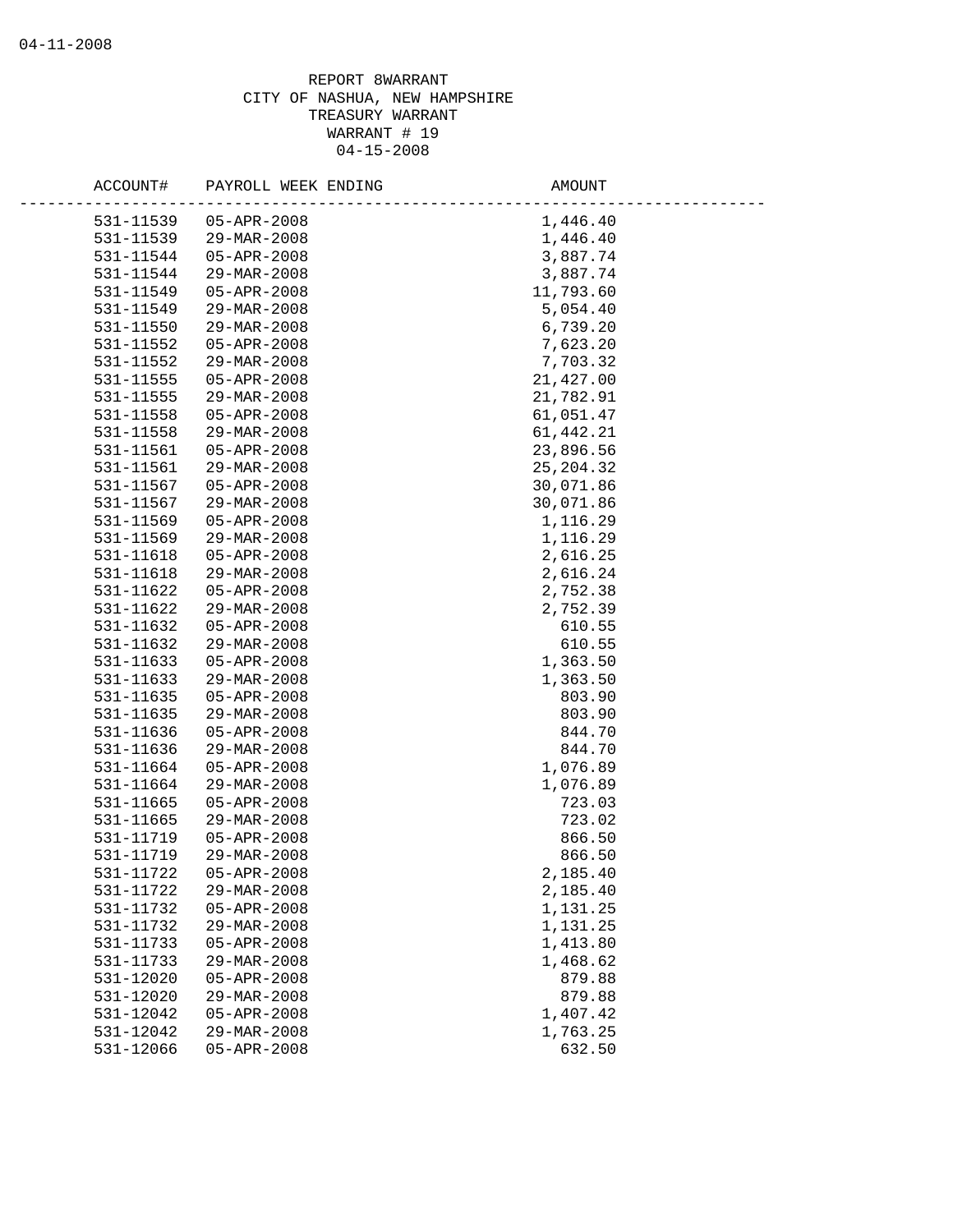|       | ACCOUNT#  | PAYROLL WEEK ENDING | AMOUNT                                 |            |
|-------|-----------|---------------------|----------------------------------------|------------|
|       | 531-12066 | 29-MAR-2008         | 632.50                                 |            |
|       | 531-12068 | $05 - APR - 2008$   | 1,418.78                               |            |
|       | 531-12068 | 29-MAR-2008         | 1,418.78                               |            |
|       | 531-12071 | 05-APR-2008         | 243.90                                 |            |
|       | 531-12071 | 29-MAR-2008         | 243.90                                 |            |
|       | 531-12119 | 05-APR-2008         | 1,065.25                               |            |
|       | 531-12119 | 29-MAR-2008         | 1,065.25                               |            |
|       | 531-13004 | 05-APR-2008         | 4,248.92                               |            |
|       | 531-13004 | 29-MAR-2008         | 3,123.29                               |            |
|       | 531-13038 | $05 - APR - 2008$   | 327.90                                 |            |
|       | 531-13038 | 29-MAR-2008         | 2,882.82                               |            |
|       | 531-13040 | $05 - APR - 2008$   | 3, 412.53                              |            |
|       | 531-13040 | 29-MAR-2008         | 2,125.73                               |            |
|       | 531-13044 | 05-APR-2008         | 2,937.12                               |            |
|       | 531-13044 | 29-MAR-2008         | 1,952.14                               |            |
|       | 531-13047 | 05-APR-2008         | 17,936.79                              |            |
|       | 531-13047 | 29-MAR-2008         | 21,667.86                              |            |
|       | 531-13048 | 05-APR-2008         | 4,796.32                               |            |
|       | 531-13048 | 29-MAR-2008         | 5,396.20                               |            |
|       | 531-17001 | 29-MAR-2008         | 100.00                                 |            |
| TOTAL | 531       | POLICE DEPARTMENT   | ______________________________________ | 531,641.63 |
|       |           |                     |                                        |            |
|       | 532-11024 | $05 - APR - 2008$   | 2,096.36                               |            |
|       | 532-11024 | 29-MAR-2008         | 2,096.38                               |            |
|       | 532-11036 | $05 - APR - 2008$   | 1,766.76                               |            |
|       | 532-11036 | $29 - MAR - 2008$   | 1,766.76                               |            |
|       | 532-11063 | 05-APR-2008         | 1,242.12                               |            |
|       | 532-11063 | 29-MAR-2008         | 1,242.12                               |            |
|       | 532-11066 | 05-APR-2008         | 1,205.58                               |            |
|       | 532-11066 | 29-MAR-2008         | 1,205.58                               |            |
|       | 532-11069 | 05-APR-2008         | 2,435.39                               |            |
|       | 532-11069 | 29-MAR-2008         | 2,435.39                               |            |
|       | 532-11111 | 05-APR-2008         | 2,059.24                               |            |
|       | 532-11111 | 29-MAR-2008         | 2,059.24                               |            |
|       | 532-11207 | $05 - APR - 2008$   | 6,271.16                               |            |
|       | 532-11207 | $29 - MAR - 2008$   | 6,271.16                               |            |
|       | 532-11281 | $05 - APR - 2008$   | 925.44                                 |            |
|       | 532-11281 | 29-MAR-2008         | 925.44                                 |            |
|       | 532-11285 | 05-APR-2008         | 44, 418.18                             |            |
|       | 532-11285 | 29-MAR-2008         | 7,391.30                               |            |
|       | 532-11291 | $05 - APR - 2008$   | 6,094.01                               |            |
|       | 532-11291 | 29-MAR-2008         | 6,336.29                               |            |
|       | 532-11298 | $05 - APR - 2008$   | 1,246.12                               |            |
|       | 532-11298 | 29-MAR-2008         | 986.51                                 |            |
|       | 532-11300 | $05 - APR - 2008$   | 33, 172. 40                            |            |
|       | 532-11300 | 29-MAR-2008         | 90,281.32                              |            |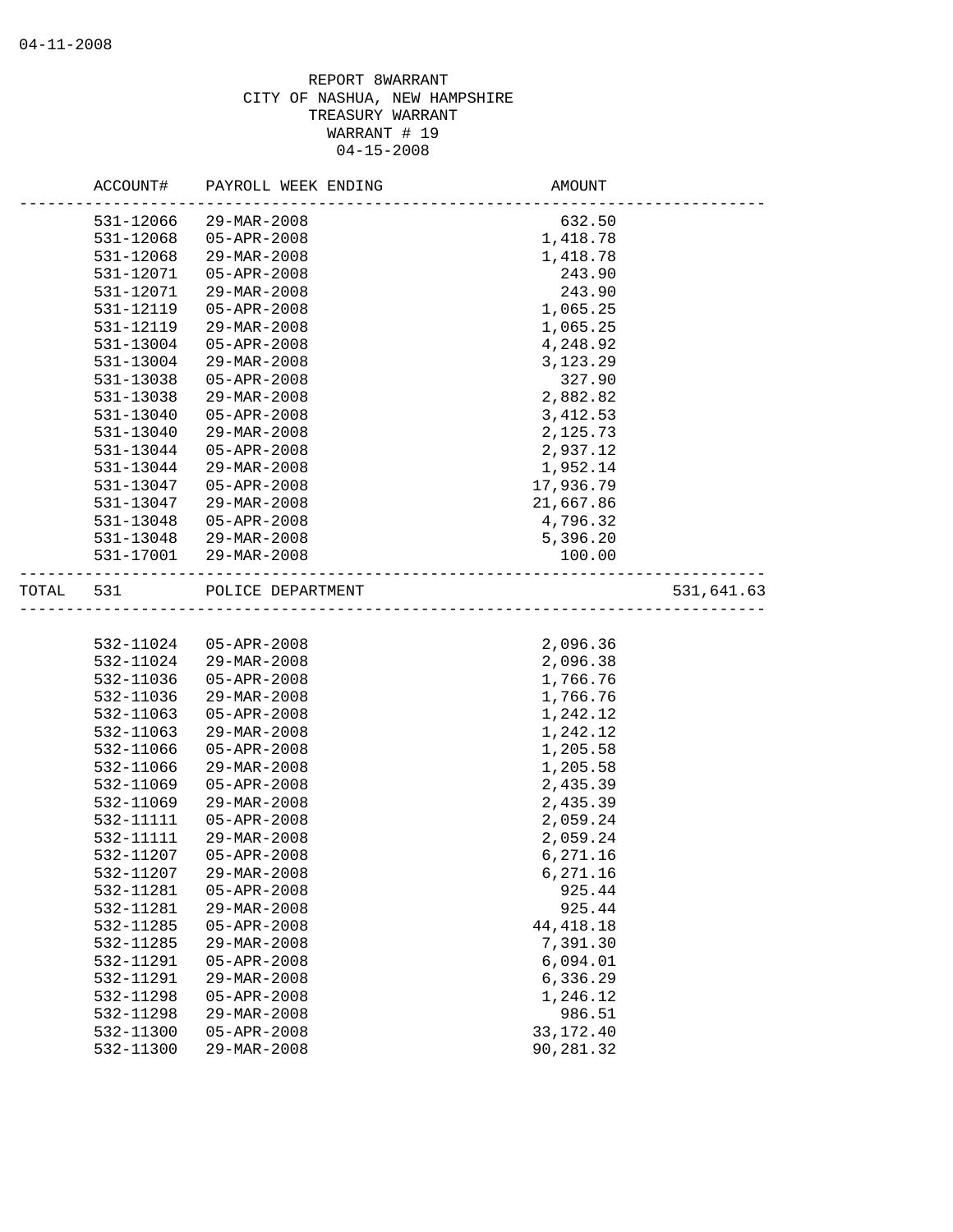|       | ACCOUNT#  | PAYROLL WEEK ENDING  | <b>AMOUNT</b>                      |            |
|-------|-----------|----------------------|------------------------------------|------------|
|       | 532-11303 | 05-APR-2008          | 1,090.35                           |            |
|       | 532-11303 | 29-MAR-2008          | 1,090.35                           |            |
|       | 532-11305 | 05-APR-2008          | 2,180.71                           |            |
|       | 532-11305 | 29-MAR-2008          | 4,361.49                           |            |
|       | 532-11309 | 05-APR-2008          | 90,671.00                          |            |
|       | 532-11309 | 29-MAR-2008          | 122,873.05                         |            |
|       | 532-11660 | 05-APR-2008          | 1,385.40                           |            |
|       | 532-11660 | 29-MAR-2008          | 1,385.40                           |            |
|       | 532-11663 | 05-APR-2008          | 1,344.65                           |            |
|       | 532-11663 | 29-MAR-2008          | 1,344.65                           |            |
|       | 532-11666 | 05-APR-2008          | 1,344.65                           |            |
|       | 532-11666 | 29-MAR-2008          | 1,344.65                           |            |
|       | 532-11669 | $05 - APR - 2008$    | 1,358.10                           |            |
|       | 532-11669 | 29-MAR-2008          | 1,358.10                           |            |
|       | 532-12070 | $05 - APR - 2008$    | 20,610.99                          |            |
|       | 532-12070 | $29 - MAR - 2008$    | 18,203.94                          |            |
|       | 532-13004 | 05-APR-2008          | 639.61                             |            |
|       | 532-13004 | 29-MAR-2008          | 88.62                              |            |
|       | 532-13018 | 05-APR-2008          | 1,007.43                           |            |
|       | 532-13018 | 29-MAR-2008          | 1,298.83                           |            |
|       | 532-13024 | 05-APR-2008          | 488.19                             |            |
|       | 532-13050 | 05-APR-2008          | 6,755.21                           |            |
|       | 532-13050 | 29-MAR-2008          | 7,221.32                           |            |
|       | 532-19231 | 05-APR-2008          | 1,036.23                           |            |
|       | 532-19231 | 29-MAR-2008          | 1,035.96                           |            |
|       | 532-19232 | 05-APR-2008          | 1,699.44                           |            |
|       | 532-19232 | 29-MAR-2008          | 1,599.25                           |            |
|       | 532-19233 | $05 - APR - 2008$    | 2,363.02                           |            |
|       | 532-19233 | 29-MAR-2008          | 2, 414.31                          |            |
|       | 532-19234 | 05-APR-2008          | 1,575.39                           |            |
|       | 532-19234 | 29-MAR-2008          | 1,903.16                           |            |
|       | 532-94010 | 05-APR-2008          | 50.00                              |            |
| TOTAL | 532       | FIRE DEPARTMENT      | __________________________________ | 529,053.70 |
|       |           |                      |                                    |            |
|       | 535-81023 | 05-APR-2008          | 192.30                             |            |
|       | 535-81023 | 29-MAR-2008          | 192.30                             |            |
| TOTAL | 535       | EMERGENCY MANAGEMENT |                                    | 384.60     |
|       |           |                      |                                    |            |
|       | 536-11200 | 05-APR-2008          | 1,324.88                           |            |
|       | 536-11200 | 29-MAR-2008          | 1,324.88<br>479.44                 |            |
|       | 536-13004 | 05-APR-2008          |                                    |            |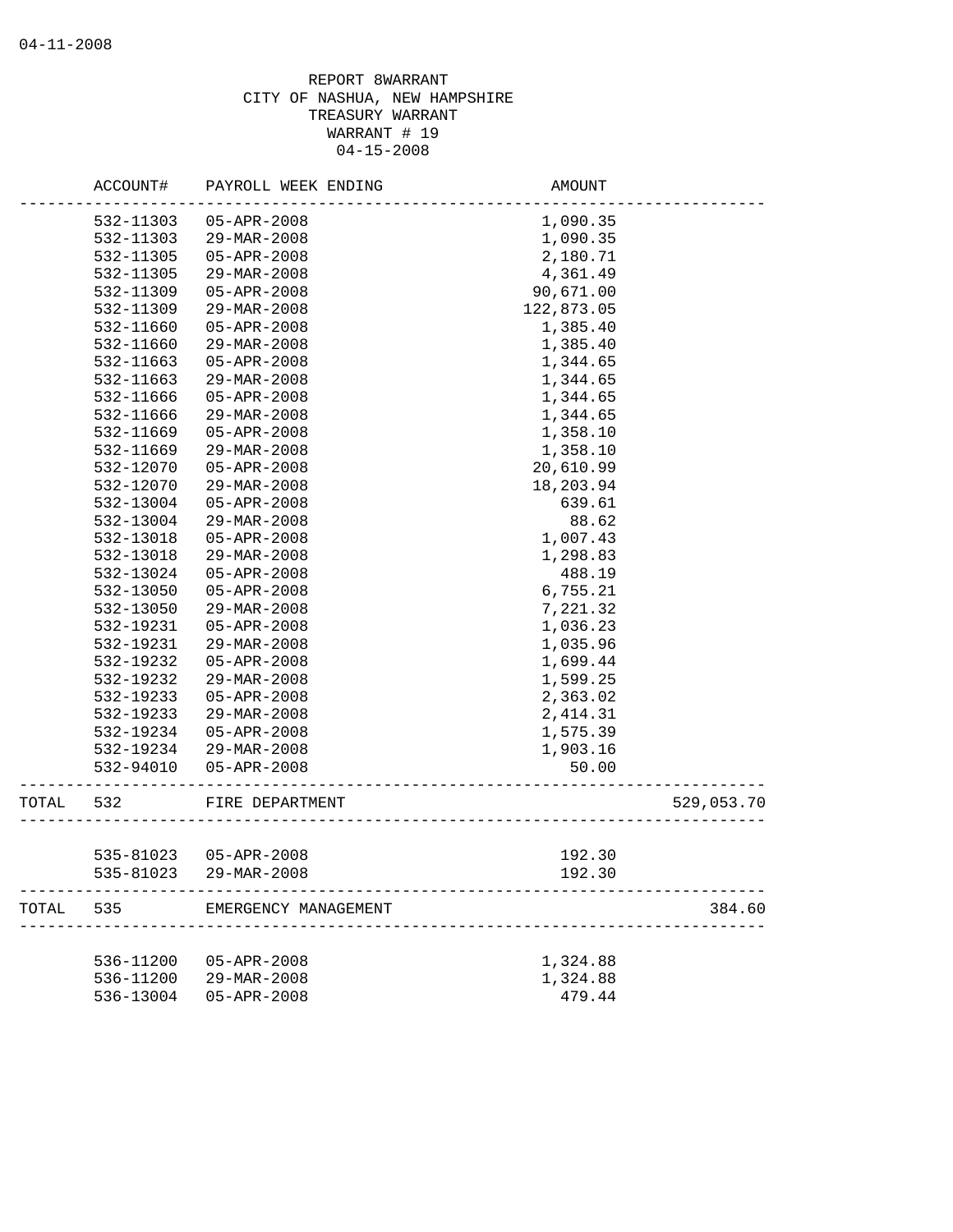|           | ACCOUNT#               | PAYROLL WEEK ENDING                             | AMOUNT          |           |
|-----------|------------------------|-------------------------------------------------|-----------------|-----------|
| TOTAL 536 |                        | CITYWIDE COMMUNICATIONS                         |                 | 3,129.20  |
|           | 541-11048              | 05-APR-2008                                     | 902.76          |           |
|           | 541-11048              | 29-MAR-2008                                     | 902.77          |           |
|           | 541-11104              | 05-APR-2008                                     | 956.86          |           |
|           | 541-11104              | 29-MAR-2008                                     | 956.87          |           |
|           |                        | 541-11346 05-APR-2008                           | 435.26          |           |
|           |                        | 541-11346 29-MAR-2008                           | 435.26          |           |
| TOTAL 541 |                        | COMMUNITY SERVICES DIVISION                     |                 | 4,589.78  |
|           |                        |                                                 |                 |           |
|           | 542-11426              | 05-APR-2008                                     | 1,286.72        |           |
|           | 542-11426              | 29-MAR-2008                                     | 1,286.72        |           |
|           | 542-11584              | 05-APR-2008                                     | 3,212.94        |           |
|           | 542-11584              | 29-MAR-2008                                     | 3,212.95        |           |
|           | 542-12044              | 05-APR-2008                                     | 69.00           |           |
|           | 542-12109<br>542-12109 | 05-APR-2008                                     | 96.00           |           |
|           |                        | 29-MAR-2008                                     | 90.00<br>917.52 |           |
|           |                        | 542-12582  05-APR-2008<br>542-12582 29-MAR-2008 | 818.72          |           |
| TOTAL     | 542                    | COMMUNITY HEALTH                                |                 | 10,990.57 |
|           |                        |                                                 |                 |           |
|           | 543-11380              | 05-APR-2008                                     | 886.27          |           |
|           | 543-11380              | 29-MAR-2008                                     | 886.27          |           |
|           | 543-11438              | 05-APR-2008                                     | 1,446.40        |           |
|           | 543-11438              | $29 - \text{MAR} - 2008$                        | 1,446.40        |           |
|           | 543-11601              | 05-APR-2008                                     | 1,184.60        |           |
|           | 543-11601              | 29-MAR-2008                                     | 1,184.60        |           |
|           | 543-11602              | $05 - APR - 2008$                               | 833.86          |           |
|           | 543-11602              | 29-MAR-2008                                     | 833.86          |           |
|           | 543-11604              | 05-APR-2008                                     | 1,422.06        |           |
|           | 543-11604              | 29-MAR-2008                                     | 1,422.06        |           |
|           | 543-11605              | 05-APR-2008                                     | 902.77          |           |
|           | 543-11605              | 29-MAR-2008                                     | 902.76          |           |
| TOTAL     | 543                    | ENVIRONMENTAL HEALTH DEPT.                      |                 | 13,351.91 |
|           | 544-11008              | 05-APR-2008                                     | 702.64          |           |
|           | 544-11008              | 29-MAR-2008                                     | 702.64          |           |
|           |                        | $05 - APR - 2008$                               |                 |           |
|           | 544-11099              |                                                 | 2,034.95        |           |
|           | 544-11099              | 29-MAR-2008<br>$05 - APR - 2008$                | 2,034.95        |           |
|           | 544-11112              |                                                 | 798.30          |           |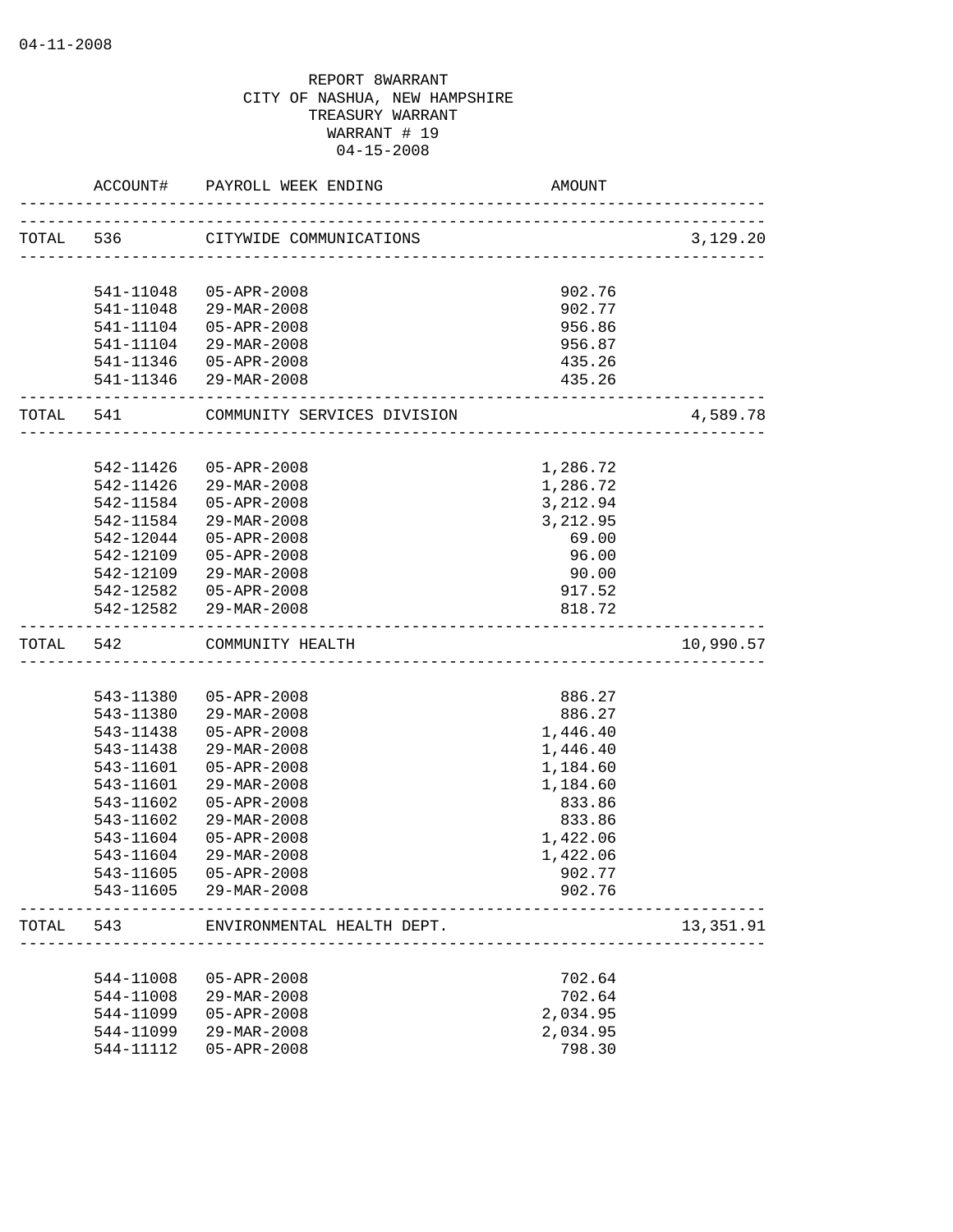# REPORT 8WARRANT CITY OF NASHUA, NEW HAMPSHIRE TREASURY WARRANT WARRANT # 19 04-15-2008 ACCOUNT# PAYROLL WEEK ENDING AND AMOUNT -------------------------------------------------------------------------------- 544-11112 29-MAR-2008 798.30 544-11367 05-APR-2008 786.81 544-11367 29-MAR-2008 786.82 544-11777 05-APR-2008 1,216.69 544-11777 29-MAR-2008 1,216.70 544-12101 05-APR-2008 254.75 544-12101 29-MAR-2008 254.75 -------------------------------------------------------------------------------- WELFARE ADMINISTRATION 11,588.30 -------------------------------------------------------------------------------- 551-11008 05-APR-2008 667.54 551-11008 29-MAR-2008 667.54 551-11028 05-APR-2008 570.28 551-11028 29-MAR-2008 570.27 551-11057 05-APR-2008 847.96 551-11057 29-MAR-2008 847.96 551-11094 05-APR-2008 288.71 551-11094 29-MAR-2008 288.71 551-11097 05-APR-2008 1,014.95 551-11097 29-MAR-2008 1,014.94 551-11208 05-APR-2008 762.45 551-11208 29-MAR-2008 762.45 551-11211 05-APR-2008 450.34 551-11211 29-MAR-2008 450.35 551-11212 05-APR-2008 1,367.59 551-11212 29-MAR-2008 1,367.59 551-11249 05-APR-2008 1,602.85 551-11249 29-MAR-2008 1,602.86 551-11273 05-APR-2008 1,577.44 551-11273 29-MAR-2008 1,598.59 551-11435 05-APR-2008 857.86 551-11435 29-MAR-2008 857.86 551-11462 05-APR-2008 975.54 551-11462 29-MAR-2008 975.54 551-11638 05-APR-2008 1,110.43 551-11638 29-MAR-2008 1,110.43 -------------------------------------------------------------------------------- TOTAL 551 PUBLIC WORKS DIV & ENGINEERING 24,209.03 -------------------------------------------------------------------------------- 552-11077 05-APR-2008 1,219.71 552-11077 29-MAR-2008 1,219.71 552-11087 05-APR-2008 746.80 552-11087 29-MAR-2008 761.68 552-11143 05-APR-2008 784.00 552-11143 29-MAR-2008 784.00 552-11324 05-APR-2008 2,926.62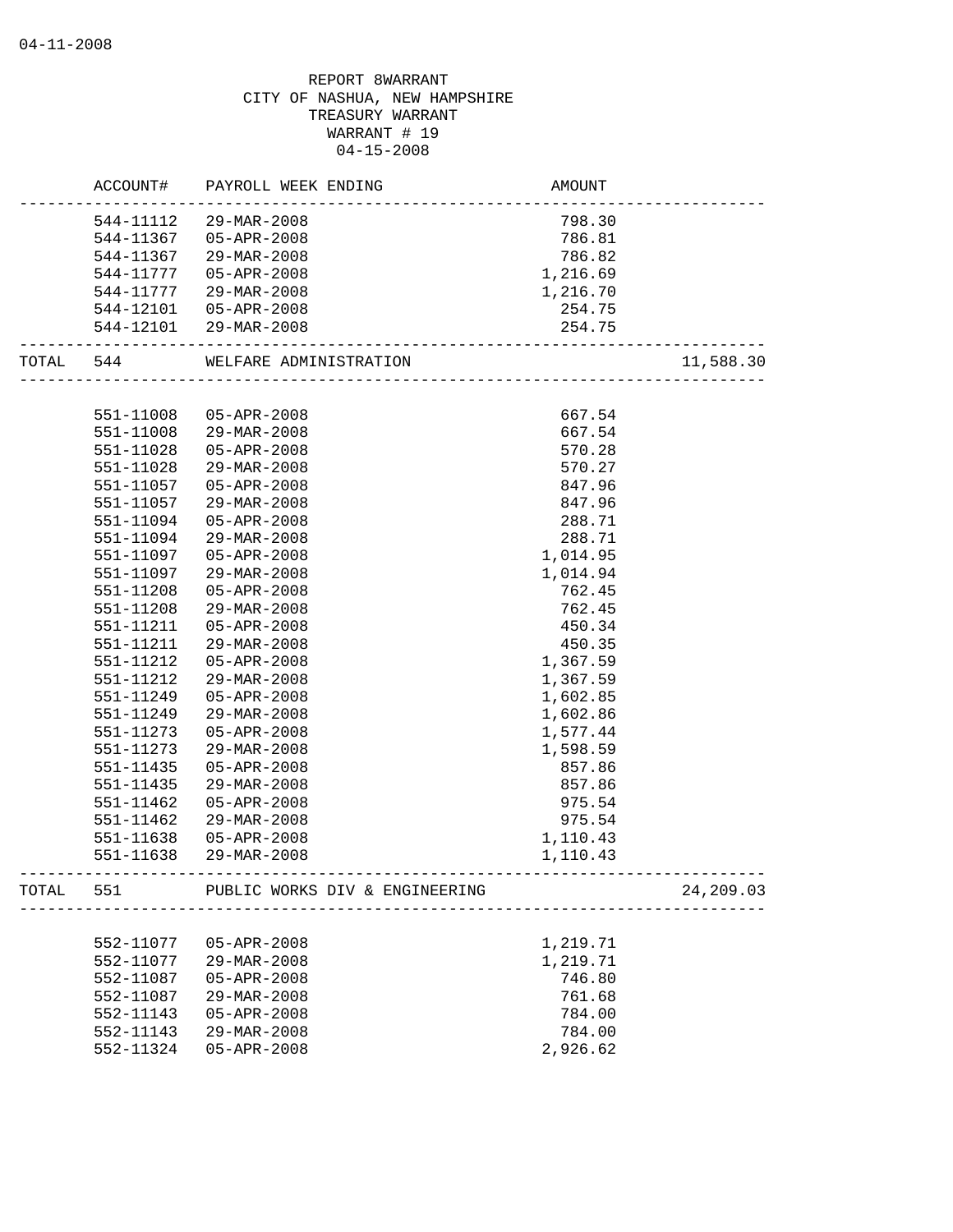|           | ACCOUNT#  | PAYROLL WEEK ENDING   | AMOUNT                                 |           |
|-----------|-----------|-----------------------|----------------------------------------|-----------|
|           | 552-11324 | 29-MAR-2008           | 2,926.62                               |           |
|           | 552-11339 | 05-APR-2008           | 2,784.88                               |           |
|           | 552-11339 | 29-MAR-2008           | 2,698.64                               |           |
|           | 552-11342 | $05 - APR - 2008$     | 706.00                                 |           |
|           | 552-11342 | 29-MAR-2008           | 708.32                                 |           |
|           | 552-11343 | $05 - APR - 2008$     | 1,580.00                               |           |
|           | 552-11343 | 29-MAR-2008           | 1,568.00                               |           |
|           | 552-11407 | $05 - APR - 2008$     | 5,016.01                               |           |
|           | 552-11407 | 29-MAR-2008           | 4,963.20                               |           |
|           | 552-11492 | $05 - APR - 2008$     | 746.80                                 |           |
|           | 552-11492 | 29-MAR-2008           | 746.80                                 |           |
|           | 552-11548 | 05-APR-2008           | 992.96                                 |           |
|           | 552-11548 | 29-MAR-2008           | 992.96                                 |           |
|           | 552-11580 | 05-APR-2008           | 929.81                                 |           |
|           | 552-11580 | 29-MAR-2008           | 929.81                                 |           |
|           | 552-11618 | $05 - APR - 2008$     | 615.90                                 |           |
|           | 552-11618 | 29-MAR-2008           | 615.90                                 |           |
|           | 552-11672 | 05-APR-2008           | 1,364.20                               |           |
|           | 552-11672 | 29-MAR-2008           | 1,364.20                               |           |
|           | 552-11750 | 05-APR-2008           | 717.60                                 |           |
|           | 552-11750 | 29-MAR-2008           | 717.61                                 |           |
|           | 552-13004 | 05-APR-2008           | 1,113.15                               |           |
|           | 552-13004 | 29-MAR-2008           | 2,202.12                               |           |
|           |           | 552-13067 05-APR-2008 | 378.84                                 |           |
|           | 552-59050 | 29-MAR-2008           | 1,789.00                               |           |
| TOTAL 552 |           | PARKS AND RECREATION  | ON<br>________________________________ | 47,611.85 |
|           |           |                       |                                        |           |
|           | 553-11041 | 05-APR-2008           | 981.62                                 |           |
|           | 553-11041 | 29-MAR-2008           | 981.62                                 |           |
|           | 553-11078 | 05-APR-2008           | 1,328.18                               |           |
|           | 553-11078 | 29-MAR-2008           | 1,328.18                               |           |
|           | 553-11192 | 05-APR-2008           | 899.88                                 |           |
|           | 553-11192 | 29-MAR-2008           | 913.42                                 |           |
|           | 553-11279 | 05-APR-2008           | 5,448.80                               |           |
|           | 553-11279 | 29-MAR-2008           | 5,488.00                               |           |
|           | 553-11327 | $05 - APR - 2008$     | 3,933.56                               |           |
|           | 553-11327 | 29-MAR-2008           | 3,921.01                               |           |
|           | 553-11375 | $05 - APR - 2008$     | 1,882.72                               |           |
|           | 553-11375 | 29-MAR-2008           | 1,344.80                               |           |
|           | 553-11465 | 05-APR-2008           | 2,987.20                               |           |
|           | 553-11465 | 29-MAR-2008           | 3,561.28                               |           |
|           | 553-11474 | $05 - APR - 2008$     | 4,405.61                               |           |
|           | 553-11474 | 29-MAR-2008           | 4,405.61                               |           |
|           | 553-11475 | $05 - APR - 2008$     | 1,706.75                               |           |
|           | 553-11475 | 29-MAR-2008           | 1,704.80                               |           |
|           | 553-11630 | 05-APR-2008           | 1,435.20                               |           |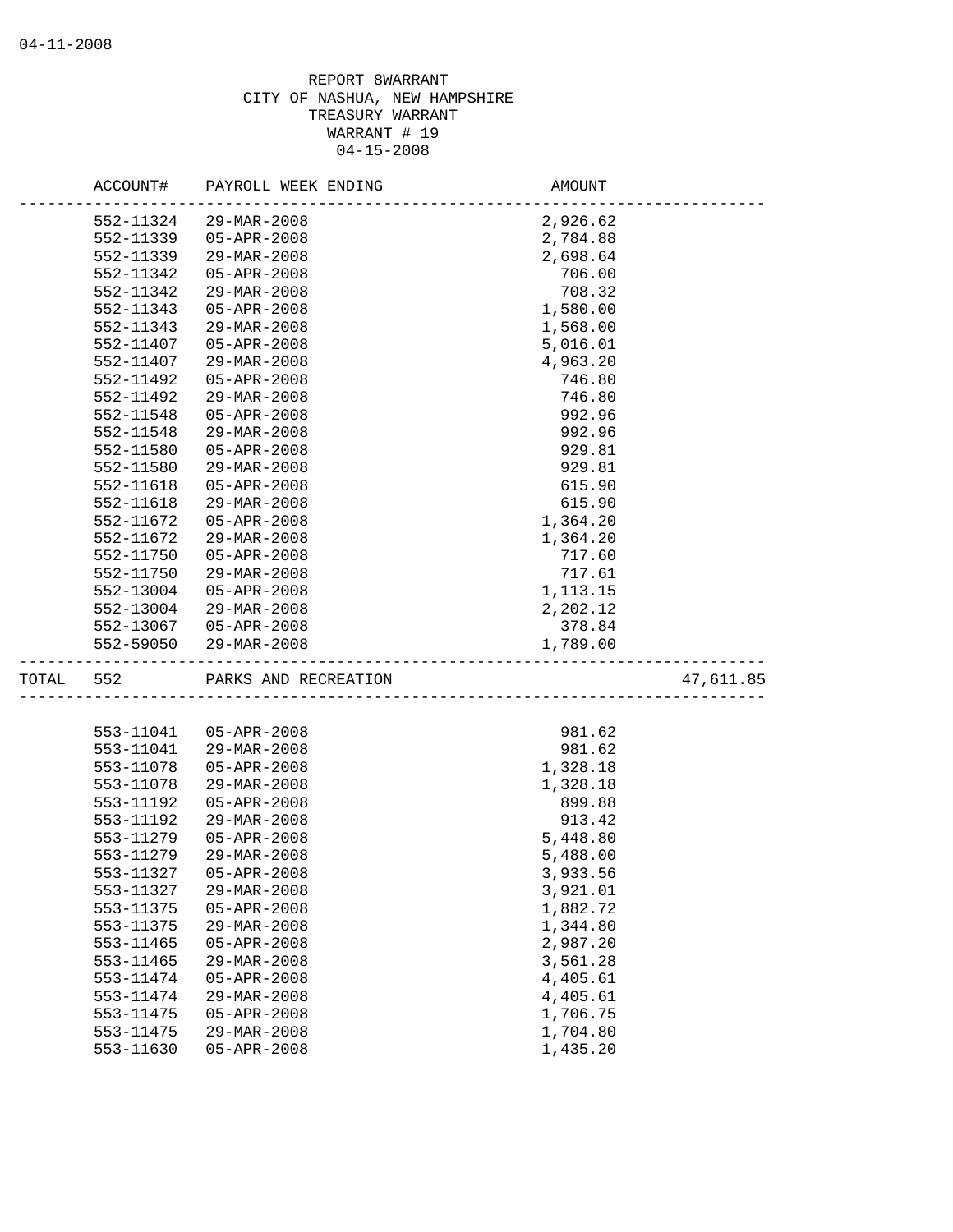|       | ACCOUNT#  | PAYROLL WEEK ENDING      | AMOUNT    |            |
|-------|-----------|--------------------------|-----------|------------|
|       | 553-11630 | 29-MAR-2008              | 1,435.20  |            |
|       | 553-11631 | $05 - APR - 2008$        | 728.70    |            |
|       | 553-11631 | 29-MAR-2008              | 752.00    |            |
|       | 553-11648 | $05 - APR - 2008$        | 792.60    |            |
|       | 553-11648 | 29-MAR-2008              | 792.60    |            |
|       | 553-11678 | $05 - APR - 2008$        | 1,575.29  |            |
|       | 553-11678 | 29-MAR-2008              | 1,575.29  |            |
|       | 553-11759 | 05-APR-2008              | 12,811.69 |            |
|       | 553-11759 | 29-MAR-2008              | 12,356.73 |            |
|       | 553-11771 | 05-APR-2008              | 1,683.20  |            |
|       | 553-11771 | $29 - MAR - 2008$        | 1,683.20  |            |
|       | 553-12128 | $05 - APR - 2008$        | 261.45    |            |
|       | 553-12128 | 29-MAR-2008              | 384.28    |            |
|       | 553-13004 | 05-APR-2008              | 5,422.20  |            |
|       | 553-13004 | 29-MAR-2008              | 5,109.80  |            |
|       | 553-13009 | 05-APR-2008              | 128.82    |            |
|       | 553-13009 | $29 - \text{MAR} - 2008$ | 8,502.14  |            |
|       | 553-13901 | 05-APR-2008              | 183.13    |            |
|       | 553-13901 | 29-MAR-2008              | 10,456.01 |            |
| TOTAL | 553       | STREET DEPARTMENT        |           | 115,292.57 |
|       |           |                          |           |            |
|       |           | 555-11024 05-APR-2008    | 725.26    |            |
|       | 555-11024 | 29-MAR-2008              | 725.26    |            |
|       | 555-11058 | 05-APR-2008              | 929.81    |            |
|       | 555-11058 | 29-MAR-2008              | 929.81    |            |
|       | 555-11461 | $05 - APR - 2008$        | 1,404.69  |            |
|       | 555-11461 | 29-MAR-2008              | 1,404.69  |            |
|       | 555-11505 | $05 - APR - 2008$        | 1,117.43  |            |
|       | 555-11505 | 29-MAR-2008              | 1,117.43  |            |
|       | 555-11639 | $05 - APR - 2008$        | 746.80    |            |
|       | 555-11639 | $29 - \text{MAR} - 2008$ | 746.80    |            |
|       | 555-11640 | $05 - APR - 2008$        | 556.48    |            |
|       | 555-11640 | 29-MAR-2008              | 695.60    |            |
|       | 555-11738 | $05 - APR - 2008$        | 1,760.00  |            |
|       | 555-11738 | $29 - \text{MAR} - 2008$ | 1,760.00  |            |
|       | 555-11745 | $05 - APR - 2008$        | 738.80    |            |
|       | 555-11745 | 29-MAR-2008              | 738.80    |            |
|       | 555-11746 | $05 - APR - 2008$        | 1,075.15  |            |
|       | 555-11746 | 29-MAR-2008              | 1,075.15  |            |
| TOTAL | 555       | TRAFFIC DEPARTMENT       |           | 18, 247.96 |
|       |           |                          |           |            |
|       | 557-11161 | 05-APR-2008              | 746.80    |            |
|       | 557-11161 | 29-MAR-2008              | 746.80    |            |
|       | 557-13009 | 29-MAR-2008              | 229.20    |            |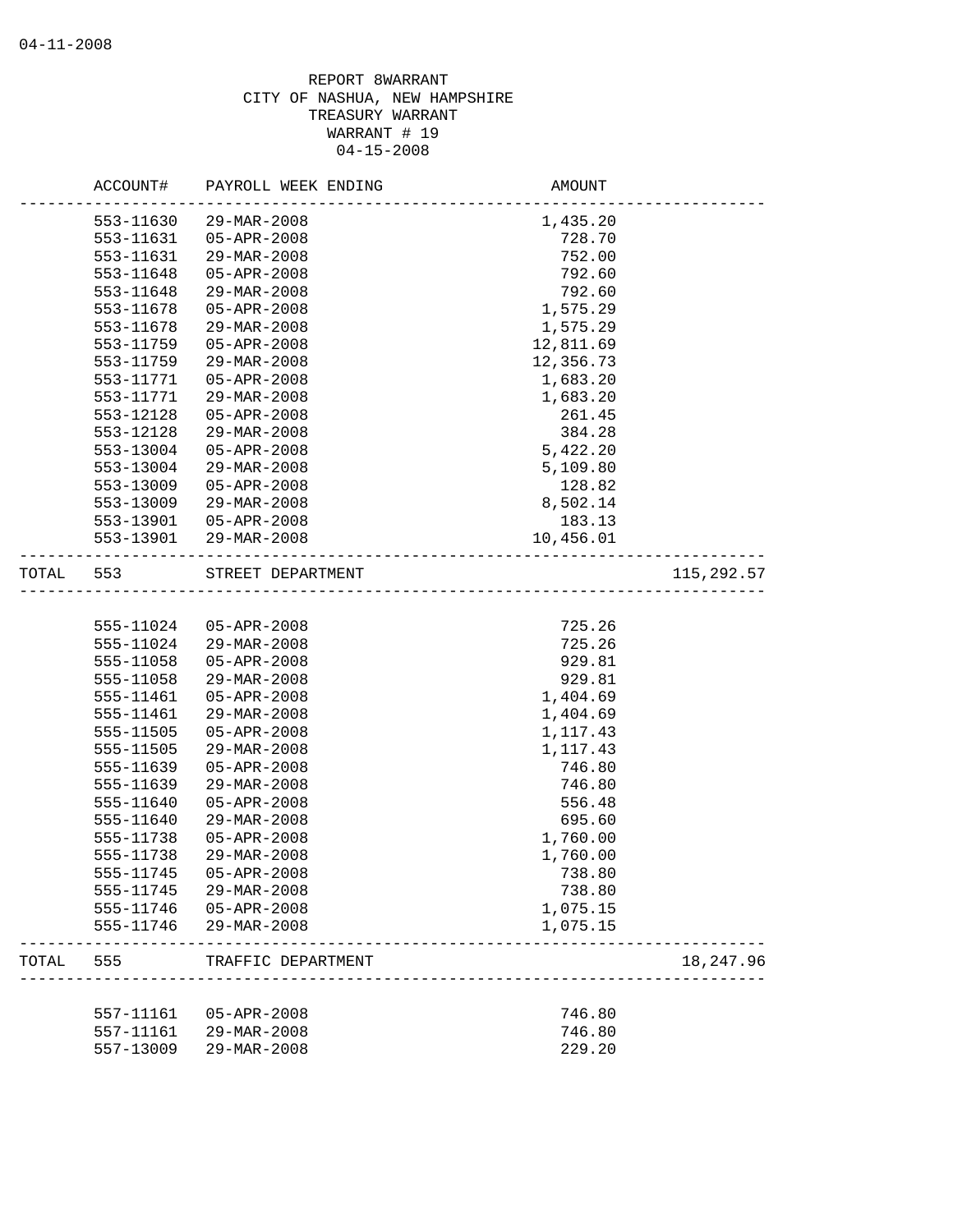|           | ACCOUNT#  | PAYROLL WEEK ENDING   | AMOUNT   |          |
|-----------|-----------|-----------------------|----------|----------|
| TOTAL 557 |           | PARKING LOTS          |          | 1,722.80 |
|           |           |                       |          |          |
|           | 561-11345 | 05-APR-2008           | 1,301.50 |          |
|           | 561-11345 | 29-MAR-2008           | 1,301.50 |          |
|           | 561-11651 | 05-APR-2008           | 811.82   |          |
|           | 561-11651 | $29 - MAR - 2008$     | 811.82   |          |
|           | 561-11658 | 05-APR-2008           | 985.56   |          |
|           | 561-11658 | 29-MAR-2008           | 985.56   |          |
|           | 561-12153 | 05-APR-2008           | 400.00   |          |
|           |           | 561-13004 05-APR-2008 | 91.33    |          |
| TOTAL 561 |           | EDGEWOOD CEMETERY     |          | 6,689.09 |
|           |           | 562-11651 29-MAR-2008 | 1,592.00 |          |
| TOTAL     | 562       | SUBURBAN CEMETERIES   |          | 1,592.00 |
|           |           |                       |          |          |
|           | 563-11345 | $05 - APR - 2008$     | 1,094.66 |          |
|           | 563-11345 | 29-MAR-2008           | 1,094.66 |          |
|           | 563-11651 | $05 - APR - 2008$     | 722.90   |          |
|           | 563-11651 | 29-MAR-2008           | 722.90   |          |
|           | 563-11657 | 05-APR-2008           | 903.15   |          |
|           |           | 563-11657 29-MAR-2008 | 903.15   |          |
|           | 563-12153 | 05-APR-2008           | 400.00   |          |
| TOTAL     | 563       | WOODLAWN CEMETERY     |          | 5,841.42 |
|           |           |                       |          |          |
|           | 571-11174 | $05 - APR - 2008$     | 838.20   |          |
|           | 571-11174 | 29-MAR-2008           | 838.20   |          |
|           | 571-11237 | $05 - APR - 2008$     | 1,885.72 |          |
|           | 571-11237 | 29-MAR-2008           | 1,885.72 |          |
| TOTAL     | 571       | COMMUNITY DEVELOPMENT |          | 5,447.84 |
|           |           |                       |          |          |
|           | 572-11024 | 05-APR-2008           | 609.96   |          |
|           | 572-11024 | 29-MAR-2008           | 609.96   |          |
|           | 572-11215 | $05 - APR - 2008$     | 3,542.40 |          |
|           | 572-11215 | 29-MAR-2008           | 3,542.40 |          |
|           | 572-11238 | 05-APR-2008           | 812.71   |          |
|           | 572-11238 | 29-MAR-2008           | 812.71   |          |
|           | 572-11450 | $05 - APR - 2008$     | 1,622.11 |          |
|           | 572-11450 | 29-MAR-2008           | 1,622.11 |          |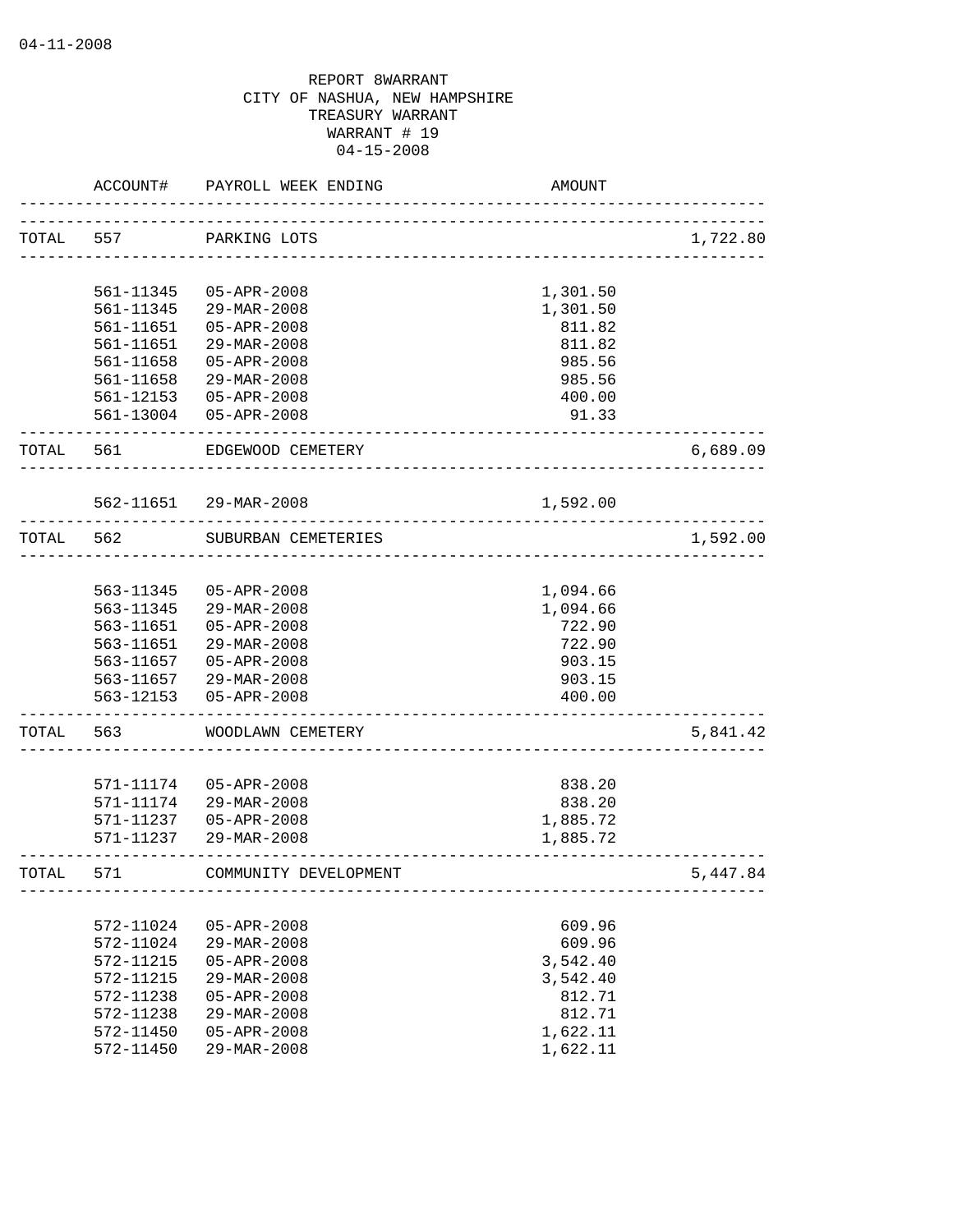# REPORT 8WARRANT CITY OF NASHUA, NEW HAMPSHIRE TREASURY WARRANT WARRANT # 19 04-15-2008 ACCOUNT# PAYROLL WEEK ENDING AND AMOUNT -------------------------------------------------------------------------------- 572-11522 05-APR-2008 788.29 572-11522 29-MAR-2008 788.29 572-11525 05-APR-2008 972.85 572-11525 29-MAR-2008 972.85 572-58005 05-APR-2008 200.00 572-58005 29-MAR-2008 100.00 572-98046 05-APR-2008 100.00 -------------------------------------------------------------------------------- TOTAL 572 PLANNING DEPARTMENT 17,096.64 -------------------------------------------------------------------------------- 575-11032 05-APR-2008 676.88 575-11032 29-MAR-2008 676.88 575-11042 05-APR-2008 1,318.78 575-11042 29-MAR-2008 1,318.79 575-11062 05-APR-2008 559.14 575-11062 29-MAR-2008 559.14 575-11189 05-APR-2008 981.93 575-11189 29-MAR-2008 981.93 575-11246 05-APR-2008 1,831.21 575-11246 29-MAR-2008 1,831.21 575-11387 05-APR-2008 5,320.91 575-11387 29-MAR-2008 5,320.90 575-11393 05-APR-2008 3,321.62 575-11393 29-MAR-2008 3,321.62 575-11400 05-APR-2008 7,005.96 575-11400 29-MAR-2008 8,340.66 575-11401 05-APR-2008 4,595.34 575-11401 29-MAR-2008 4,595.33 575-11403 05-APR-2008 809.99 575-11403 29-MAR-2008 809.98 575-11404 05-APR-2008 694.68 575-11404 29-MAR-2008 694.68 575-11627 05-APR-2008 544.62 575-11627 29-MAR-2008 544.61 575-12090 05-APR-2008 1,083.28 575-12090 29-MAR-2008 1,083.28 575-12114 05-APR-2008 1,120.60 575-12114 29-MAR-2008 1,111.98 575-13035 05-APR-2008 753.65 575-13035 29-MAR-2008 133.83 -------------------------------------------------------------------------------- TOTAL 575 PUBLIC LIBRARIES 61,943.41 -------------------------------------------------------------------------------- 576-11059 05-APR-2008 1,216.69 576-11059 29-MAR-2008 1,216.69 576-11138 05-APR-2008 619.73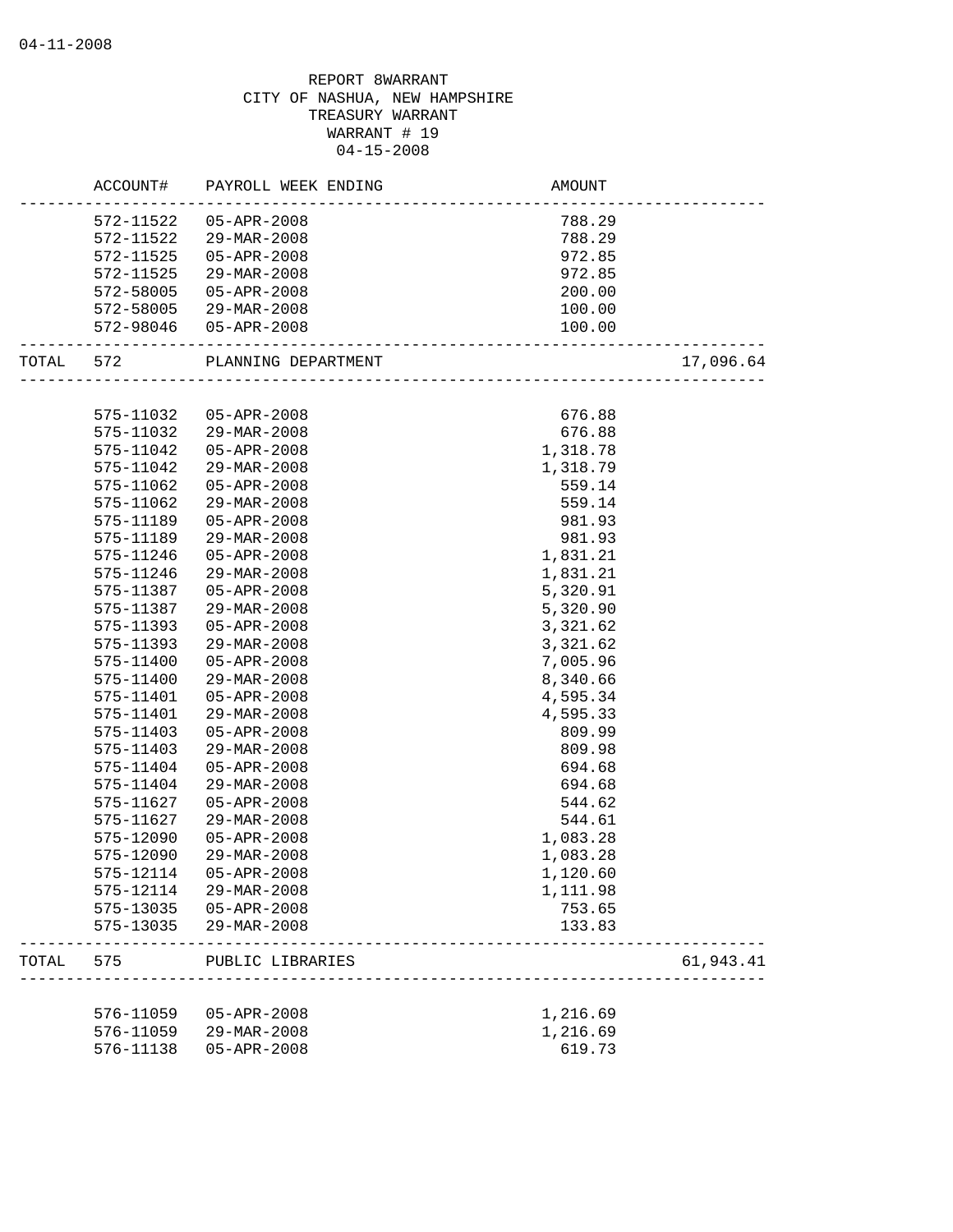|       | ACCOUNT#  | PAYROLL WEEK ENDING      | AMOUNT          |           |
|-------|-----------|--------------------------|-----------------|-----------|
|       | 576-11138 | 29-MAR-2008              | 619.73          |           |
|       | 576-11139 | 05-APR-2008              | 243.27          |           |
|       | 576-11139 | 29-MAR-2008              | 228.53          |           |
|       | 576-11221 | $05 - APR - 2008$        | 1,002.92        |           |
|       | 576-11221 | 29-MAR-2008              | 1,002.93        |           |
|       | 576-11315 | $05 - APR - 2008$        | 637.36          |           |
|       | 576-11315 | 29-MAR-2008              | 637.36          |           |
|       | 576-11361 | $05 - APR - 2008$        | 5,082.73        |           |
|       | 576-11361 | 29-MAR-2008              | 5,082.73        |           |
|       |           | 576-13004 29-MAR-2008    | 39.27           |           |
| TOTAL | 576       | BUILDING DEPARTMENT      |                 | 17,629.94 |
|       |           |                          |                 |           |
|       | 577-11163 | 05-APR-2008              | 914.90          |           |
|       | 577-11163 | 29-MAR-2008              | 914.90          |           |
|       | 577-11183 | 05-APR-2008              | 1,014.95        |           |
|       |           | 577-11183 29-MAR-2008    | 1,014.94        |           |
| TOTAL | 577       | CODE ENFORCEMENT         |                 | 3,859.69  |
|       |           |                          |                 |           |
|       | 581-11012 | 05-APR-2008              | $-52, 449.21$   |           |
|       | 581-11075 | 05-APR-2008              | 4,076.92        |           |
|       | 581-11081 | 05-APR-2008              | 2,021.22        |           |
|       | 581-11162 | 05-APR-2008              | 55,066.06       |           |
|       | 581-11162 | 29-MAR-2008              | 51,792.17       |           |
|       | 581-11204 | $05 - APR - 2008$        | 12,844.80       |           |
|       | 581-11204 | 29-MAR-2008              | 11,022.00       |           |
|       | 581-11348 | $05 - APR - 2008$        | 69,140.44       |           |
|       | 581-11366 | $05 - APR - 2008$        | 47,713.01       |           |
|       | 581-11366 | 29-MAR-2008              | 48,984.78       |           |
|       | 581-11396 | $05 - APR - 2008$        | 32,397.94       |           |
|       | 581-11408 | $05 - APR - 2008$        | 14,980.30       |           |
|       | 581-11408 | $29 - \text{MAR} - 2008$ | 14,997.56       |           |
|       | 581-11486 | $05 - APR - 2008$        | 34,635.56       |           |
|       | 581-11515 | $05 - APR - 2008$        | 1,143.19        |           |
|       | 581-11570 | $05 - APR - 2008$        | 56,376.17       |           |
|       | 581-11572 | $05 - APR - 2008$        | 47,074.26       |           |
|       | 581-11579 | $05 - APR - 2008$        | 32,406.08       |           |
|       | 581-11628 | 05-APR-2008              | 1,215.20        |           |
|       | 581-11628 | 29-MAR-2008              | 972.16          |           |
|       | 581-11675 | 05-APR-2008              | 5,769.23        |           |
|       | 581-11709 | 05-APR-2008              | 5,727.68        |           |
|       | 581-11711 | $05 - APR - 2008$        | 2,628.18        |           |
|       | 581-11726 | 05-APR-2008              | 1, 415, 576. 42 |           |
|       | 581-11800 | 05-APR-2008              | 91,327.27       |           |
|       | 581-11801 | 05-APR-2008              | 12,337.45       |           |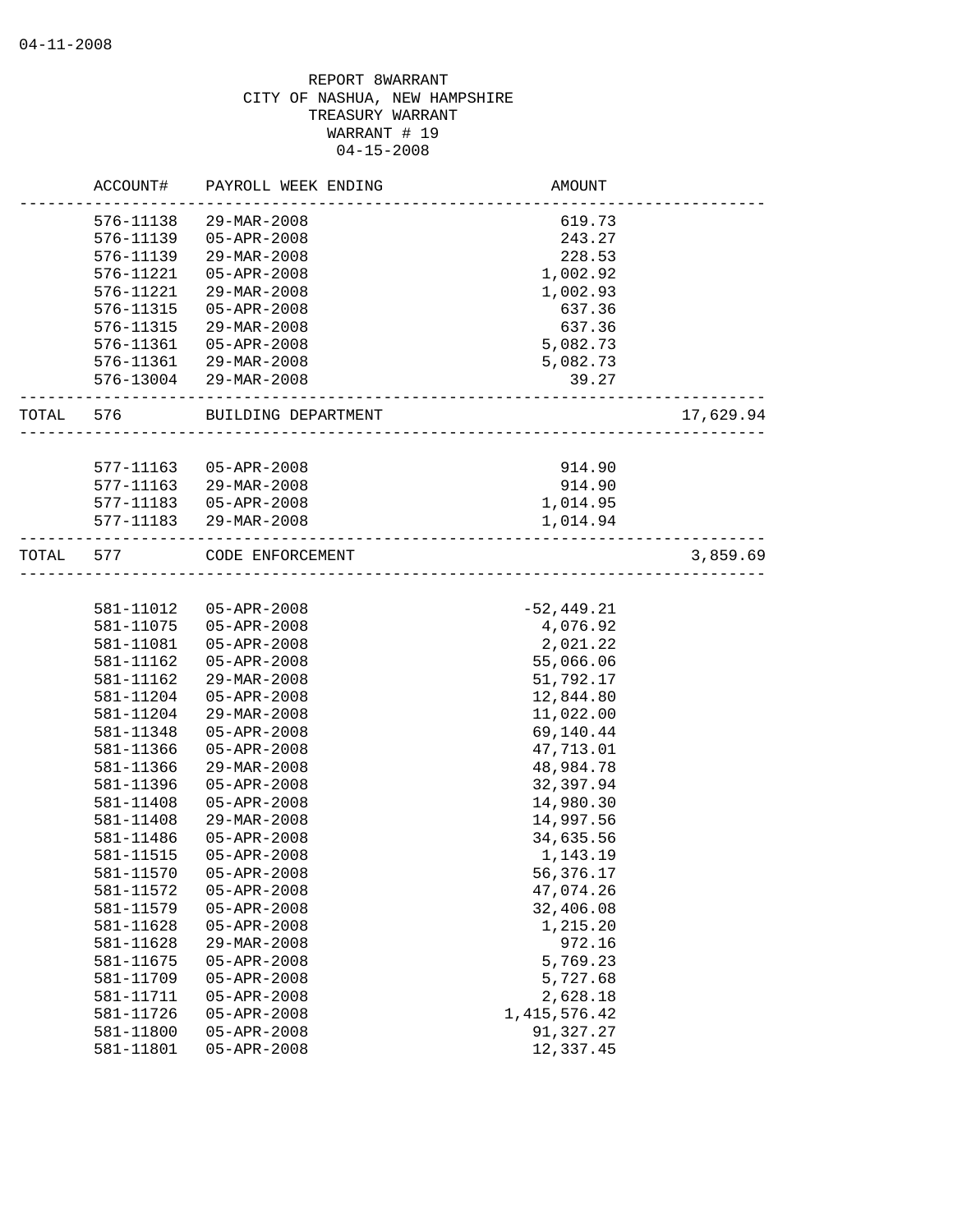| ACCOUNT#               | PAYROLL WEEK ENDING              | AMOUNT                 |
|------------------------|----------------------------------|------------------------|
|                        |                                  |                        |
| 581-11802              | 05-APR-2008                      | 12,638.52              |
| 581-11803              | 05-APR-2008                      | 13,637.25              |
| 581-11803              | 29-MAR-2008                      | 527.52                 |
| 581-11804              | 05-APR-2008                      | 16,735.91              |
| 581-11805              | 05-APR-2008                      | 29,795.53              |
| 581-11812              | 05-APR-2008                      | 2,086.42               |
| 581-11830              | 05-APR-2008                      | 3, 145.85              |
| 581-11850              | 05-APR-2008                      | 2,584.05               |
| 581-11850              | 29-MAR-2008                      | 2,067.24               |
| 581-11860<br>581-12021 | 05-APR-2008                      | 6,123.48               |
|                        | 05-APR-2008                      | 1,324.98               |
| 581-12060              | 05-APR-2008                      | 2,890.60               |
| 581-12060              | 29-MAR-2008                      | 2,144.08               |
| 581-12078              | 05-APR-2008                      | 2,825.00               |
| 581-12081              | 05-APR-2008                      | 1,327.01               |
| 581-12084              | 05-APR-2008                      | 2,187.50<br>1,337.50   |
| 581-12084              | 29-MAR-2008                      | 1,505.16               |
| 581-12087<br>581-12087 | 05-APR-2008                      | 1,332.00               |
|                        | 29-MAR-2008<br>$05 - APR - 2008$ |                        |
| 581-12111              | 29-MAR-2008                      | 130,827.13             |
| 581-12111              |                                  | 105,059.27<br>8,001.86 |
| 581-12112<br>581-12112 | 05-APR-2008<br>29-MAR-2008       | 6,176.20               |
| 581-12126              | 05-APR-2008                      | 4,738.40               |
| 581-12126              | 29-MAR-2008                      |                        |
| 581-12135              | $05 - APR - 2008$                | 3,892.51<br>3,938.60   |
| 581-12135              | 29-MAR-2008                      | 2,443.34               |
| 581-12136              | 05-APR-2008                      | 701.79                 |
| 581-12136              | 29-MAR-2008                      | 396.40                 |
| 581-12138              | 05-APR-2008                      | 1,267.38               |
| 581-12138              | 29-MAR-2008                      | 1,078.20               |
| 581-12141              | $05 - APR - 2008$                | 500.00                 |
| 581-12141              | 29-MAR-2008                      | 600.00                 |
| 581-12153              | 05-APR-2008                      | 62.50                  |
| 581-12153              | 29-MAR-2008                      | 40.00                  |
| 581-12198              | $05 - APR - 2008$                | 10,983.88              |
| 581-12201              | 05-APR-2008                      | 34,944.60              |
| 581-12201              | 29-MAR-2008                      | 23,562.65              |
| 581-13004              | 05-APR-2008                      | 555.89                 |
| 581-13004              | 29-MAR-2008                      | 41.62                  |
| 581-13021              | $05 - APR - 2008$                | 191.43                 |
| 581-13021              | 29-MAR-2008                      | 234.94                 |
| 581-13032              | 29-MAR-2008                      | 1,105.40               |
| 581-13120              | $05 - APR - 2008$                | 3,923.82               |
| 581-13120              | 29-MAR-2008                      | 3,047.37               |
| 581-13133              | $05 - APR - 2008$                | 375.00                 |
| 581-13137              | $05 - APR - 2008$                | 575.00                 |
| 581-13137              | 29-MAR-2008                      | 315.00                 |
|                        |                                  |                        |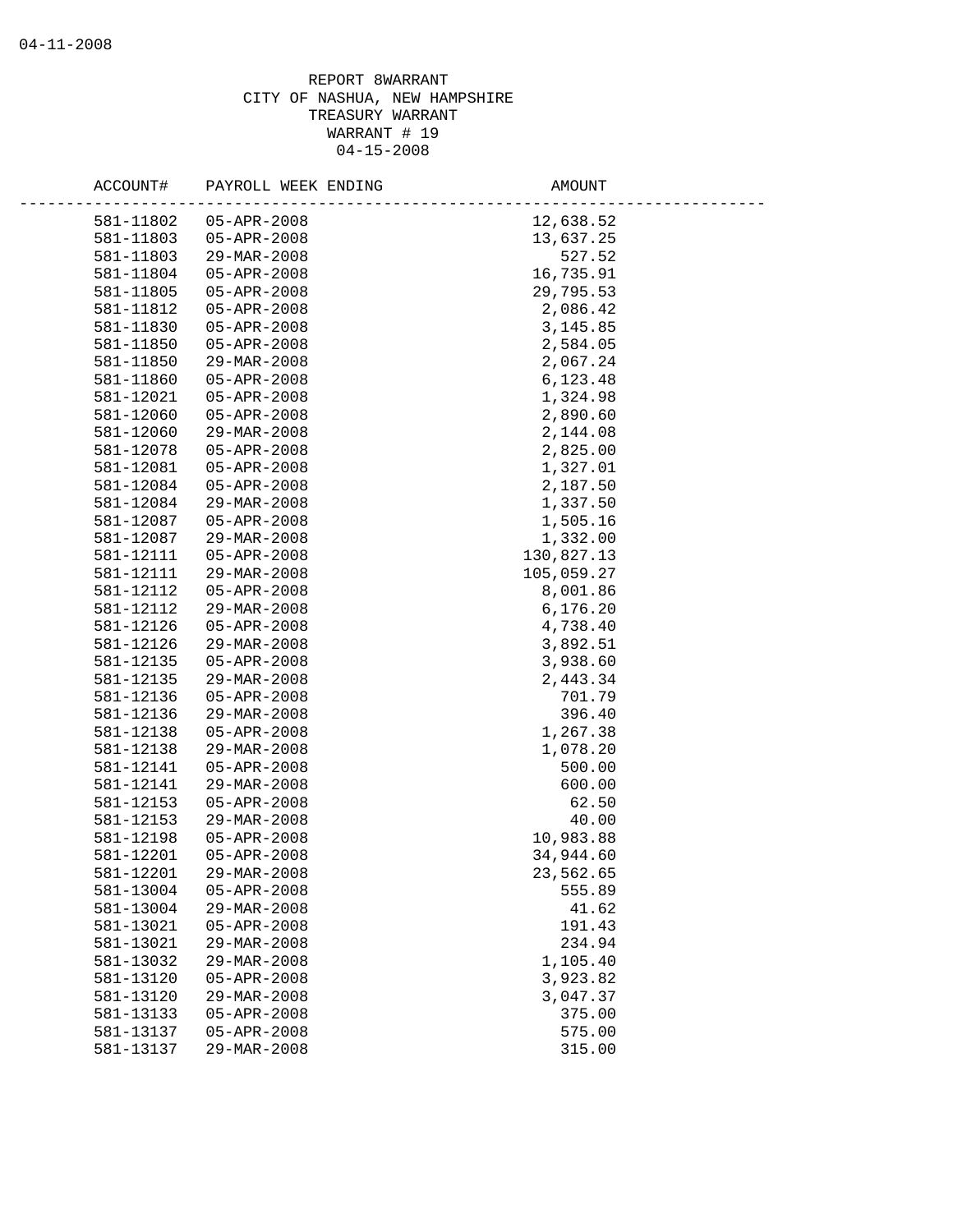| 581-18008<br>$29 - \text{MAR} - 2008$<br>1,000.00<br>9,984.42<br>581-19000<br>$05 - APR - 2008$<br>2,236.92<br>581-19240<br>$05 - APR - 2008$ |              |
|-----------------------------------------------------------------------------------------------------------------------------------------------|--------------|
| 581<br>TOTAL<br>SCHOOL DEPARTMENT                                                                                                             | 2,488,793.96 |
| $590 - 23522$<br>$05 - APR - 2008$<br>90.00<br>$590 - 23522$<br>$29 - \text{MAR} - 2008$<br>125.00                                            |              |
| 590<br>P/Y OBLIGATIONS<br>TOTAL                                                                                                               | 215.00       |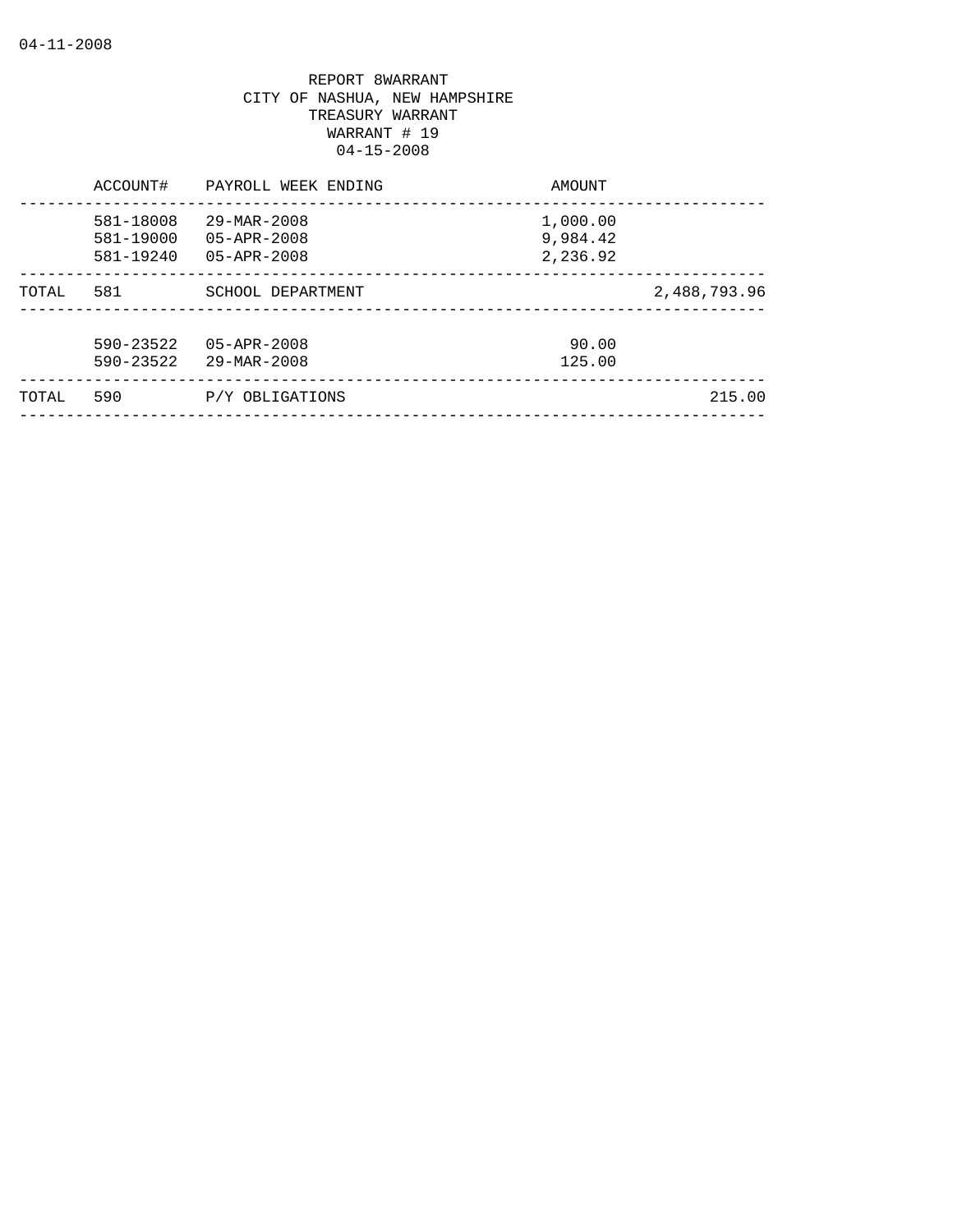|            | ACCOUNT# PAYROLL WEEK ENDING |  | AMOUNT |
|------------|------------------------------|--|--------|
| ТОТАІ. 951 |                              |  |        |
|            |                              |  |        |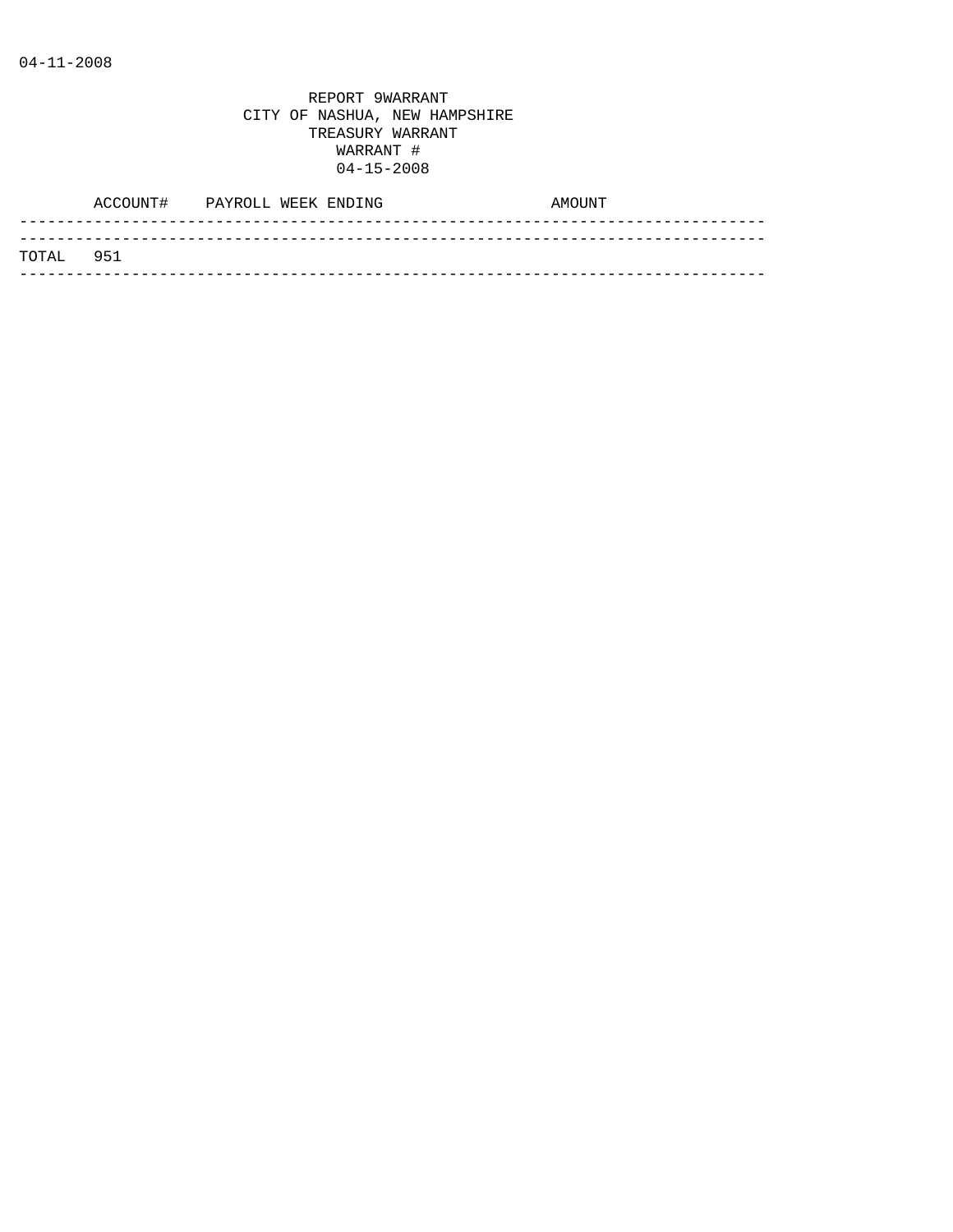| ACCOUNT#  | PAYROLL WEEK ENDING      | AMOUNT   |
|-----------|--------------------------|----------|
| 801-11008 | 05-APR-2008              | 464.65   |
| 801-11008 | 29-MAR-2008              | 513.19   |
| 801-11094 | 05-APR-2008              | 96.24    |
| 801-11094 | 29-MAR-2008              | 96.24    |
| 801-11101 | 05-APR-2008              | 866.41   |
| 801-11101 | 29-MAR-2008              | 866.40   |
| 801-11193 | 05-APR-2008              | 943.50   |
| 801-11193 | 29-MAR-2008              | 943.50   |
| 801-11208 | 05-APR-2008              | 92.98    |
| 801-11208 | 29-MAR-2008              | 92.98    |
| 801-11211 | 05-APR-2008              | 64.34    |
| 801-11211 | 29-MAR-2008              | 64.34    |
| 801-11222 | 05-APR-2008              | 199.23   |
| 801-11222 | 29-MAR-2008              | 199.23   |
| 801-11249 | 05-APR-2008              | 132.00   |
| 801-11249 | $29 - \text{MAR} - 2008$ | 132.00   |
| 801-11271 | $05 - APR - 2008$        | 985.14   |
| 801-11271 | $29 - \text{MAR} - 2008$ | 985.14   |
| 801-11276 | 05-APR-2008              | 2,352.00 |
| 801-11276 | 29-MAR-2008              | 2,352.00 |
| 801-11383 | $05 - APR - 2008$        | 670.55   |
| 801-11383 | 29-MAR-2008              | 838.19   |
| 801-11435 | 05-APR-2008              | 257.36   |
| 801-11435 | $29 - \text{MAR} - 2008$ | 257.36   |
| 801-11595 | 05-APR-2008              | 7,401.45 |
| 801-11595 | 05-APR-2008              | 2,226.00 |
| 801-11595 | 29-MAR-2008              | 7,420.00 |
| 801-11595 | 29-MAR-2008              | 2,226.00 |
| 801-11596 | 05-APR-2008              | 3,136.00 |
| 801-11596 | 29-MAR-2008              | 3,136.00 |
| 801-11598 | 05-APR-2008              | 776.80   |
| 801-11598 | 29-MAR-2008              | 776.80   |
| 801-11599 | 05-APR-2008              | 1,026.65 |
| 801-11599 | 05-APR-2008              | 1,026.65 |
| 801-11599 | 29-MAR-2008              | 1,026.66 |
| 801-11599 | 29-MAR-2008              | 1,026.65 |
| 801-11606 | $05 - APR - 2008$        | 667.96   |
| 801-11606 | 29-MAR-2008              | 667.96   |
| 801-11647 | $05 - APR - 2008$        | 1,401.23 |
| 801-11647 | 29-MAR-2008              | 1,401.23 |
| 801-12128 | 05-APR-2008              | 296.90   |
| 801-12128 | 29-MAR-2008              | 320.25   |
| 801-12594 | $05 - APR - 2008$        | 1,859.00 |
| 801-13004 | 05-APR-2008              | 1,171.12 |
| 801-13004 | $05 - APR - 2008$        | 371.80   |
| 801-13004 | 05-APR-2008              | 316.46   |
| 801-13004 | 29-MAR-2008              | 1,178.71 |
| 801-13004 | 29-MAR-2008              | 835.44   |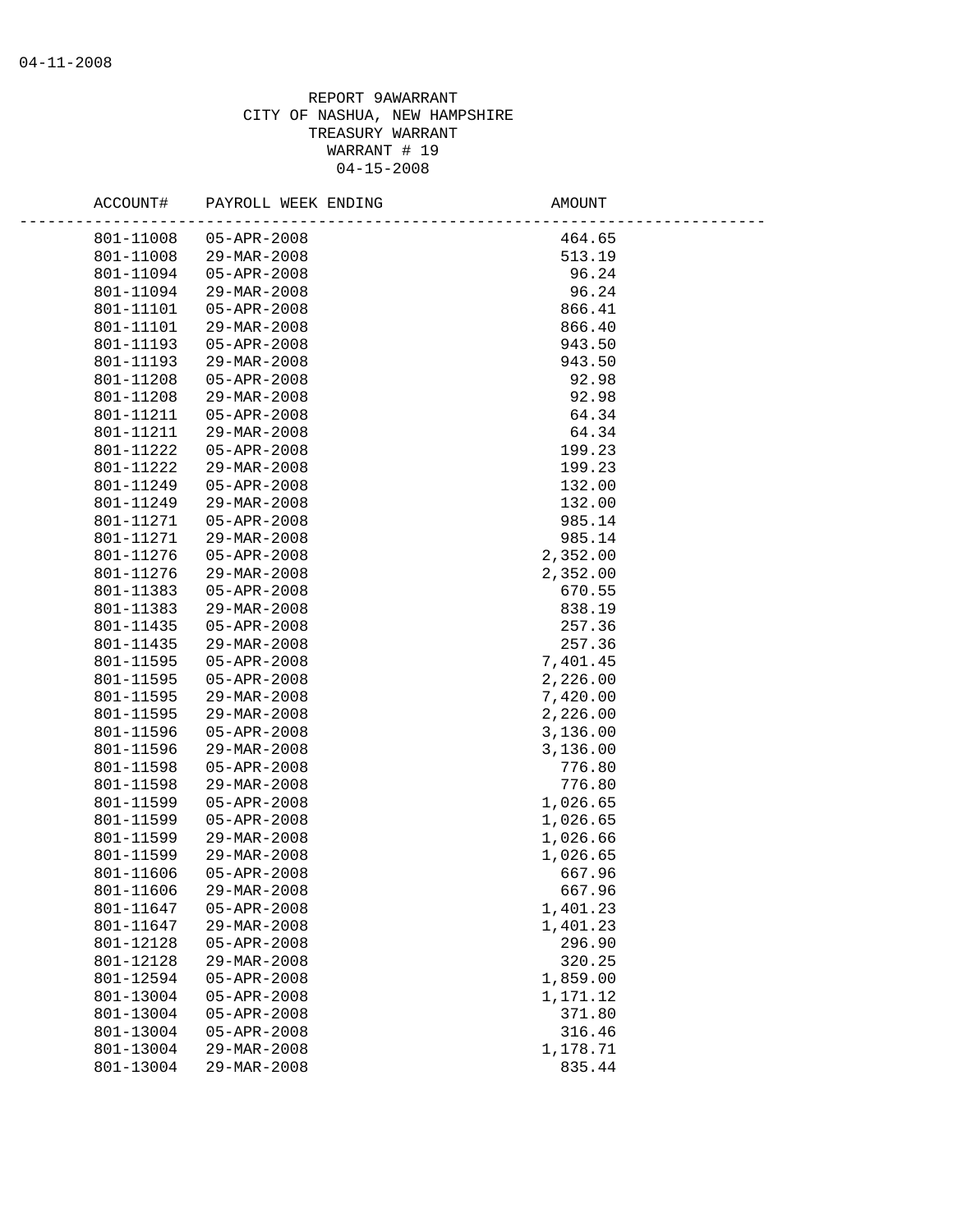|       | ACCOUNT#  | PAYROLL WEEK ENDING      | <b>AMOUNT</b>            |           |
|-------|-----------|--------------------------|--------------------------|-----------|
|       | 801-59236 | 05-APR-2008              | 382.62                   |           |
|       | 801-59236 | 29-MAR-2008              | 382.62                   |           |
|       | 801-59237 | 05-APR-2008              | 360.28                   |           |
|       | 801-59237 | 29-MAR-2008              | 360.28                   |           |
|       | 801-59240 | 05-APR-2008              | 132.49                   |           |
|       | 801-59240 | 29-MAR-2008              | 132.49                   |           |
|       |           |                          |                          |           |
| TOTAL | 801       | SOLID WASTE DISPOSAL     | ________________________ | 57,909.47 |
|       |           |                          |                          |           |
|       | 802-11028 | $05 - APR - 2008$        | 387.79                   |           |
|       | 802-11028 | 05-APR-2008              | 182.49                   |           |
|       | 802-11028 | 29-MAR-2008              | 387.79                   |           |
|       | 802-11028 | 29-MAR-2008              | 182.49                   |           |
|       | 802-11064 | 05-APR-2008              | 132.49                   |           |
|       | 802-11064 | 05-APR-2008              | 132.49                   |           |
|       | 802-11064 | $29 - \text{MAR} - 2008$ | 132.49                   |           |
|       | 802-11064 | 29-MAR-2008              | 132.49                   |           |
|       | 802-11091 | $05 - APR - 2008$        | 1,044.26                 |           |
|       | 802-11091 | 29-MAR-2008              | 1,044.26                 |           |
|       | 802-11092 | $05 - APR - 2008$        | 733.60                   |           |
|       | 802-11092 | 29-MAR-2008              | 730.40                   |           |
|       | 802-11094 | 05-APR-2008              | 288.69                   |           |
|       | 802-11094 | 05-APR-2008              | 288.71                   |           |
|       | 802-11094 | 29-MAR-2008              | 288.69                   |           |
|       | 802-11094 | 29-MAR-2008              | 288.71                   |           |
|       | 802-11096 | 05-APR-2008              | 883.98                   |           |
|       | 802-11096 | 29-MAR-2008              | 1,767.96                 |           |
|       | 802-11102 | 05-APR-2008              | 928.24                   |           |
|       | 802-11102 | 29-MAR-2008              | 854.94                   |           |
|       | 802-11105 | 05-APR-2008              | 970.14                   |           |
|       | 802-11105 | 29-MAR-2008              | 953.14                   |           |
|       | 802-11155 | 05-APR-2008              | 1,024.73                 |           |
|       | 802-11155 | $29 - MAR - 2008$        | 1,024.73                 |           |
|       | 802-11157 | 05-APR-2008              | 784.00                   |           |
|       | 802-11157 | 29-MAR-2008              | 784.00                   |           |
|       | 802-11158 | 05-APR-2008              | 1,683.20                 |           |
|       | 802-11158 | $29 - \text{MAR} - 2008$ | 1,683.20                 |           |
|       | 802-11208 | $05 - APR - 2008$        | 37.19                    |           |
|       | 802-11208 | $05 - APR - 2008$        | 37.19                    |           |
|       | 802-11208 | 29-MAR-2008              | 37.19                    |           |
|       | 802-11208 | 29-MAR-2008              | 37.19                    |           |
|       | 802-11211 | 05-APR-2008              | 386.02                   |           |
|       | 802-11211 | $05 - APR - 2008$        | 386.02                   |           |
|       | 802-11211 | 29-MAR-2008              | 386.01                   |           |
|       | 802-11211 | 29-MAR-2008              | 386.01                   |           |
|       | 802-11222 | 05-APR-2008              | 199.23                   |           |
|       | 802-11222 | 29-MAR-2008              | 199.23                   |           |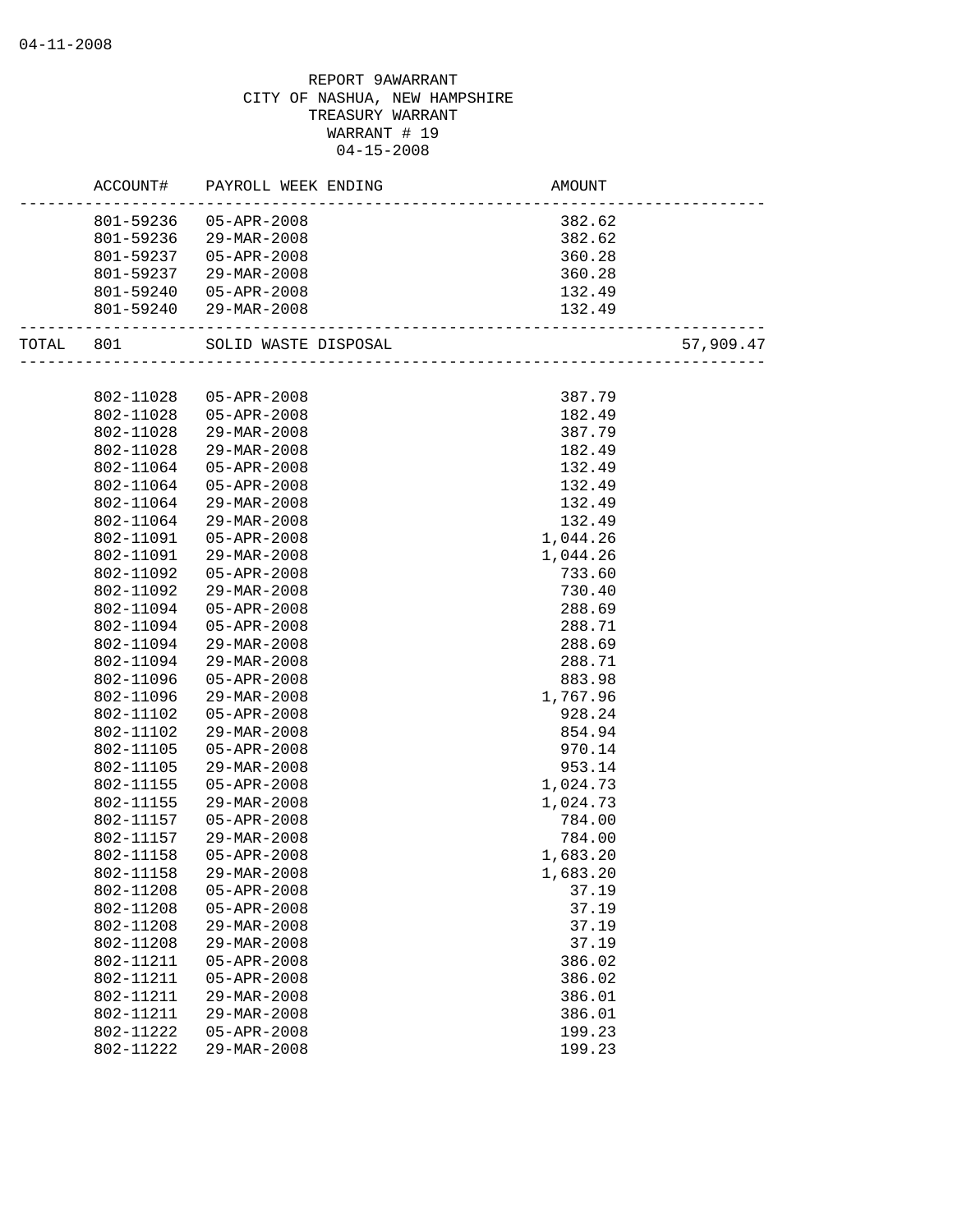## REPORT 9AWARRANT CITY OF NASHUA, NEW HAMPSHIRE TREASURY WARRANT WARRANT # 19 04-15-2008

| TOTAL | 802                    | SEWERAGE DISPOSAL SYSTEM         |                    | 71,688.36 |
|-------|------------------------|----------------------------------|--------------------|-----------|
|       | 802-59237              | 29-MAR-2008                      | 1,050.57           |           |
|       | 802-59237              | 05-APR-2008                      | 1,050.57           |           |
|       | 802-59236              | 29-MAR-2008                      | 382.61             |           |
|       | 802-59236              | $05 - APR - 2008$                | 382.61             |           |
|       | 802-17008              | 05-APR-2008                      | 900.00             |           |
|       | 802-13004              | 29-MAR-2008                      | 205.17             |           |
|       | 802-13004              | 29-MAR-2008                      | 253.79             |           |
|       | 802-13004              | $05 - APR - 2008$                | 1,445.44           |           |
|       | 802-13004              | $05 - APR - 2008$                | 702.48             |           |
|       | 802-11764              | 29-MAR-2008                      | 1,117.43           |           |
|       | 802-11764              | 05-APR-2008                      | 1,117.43           |           |
|       | 802-11763              | 29-MAR-2008                      | 670.55             |           |
|       | 802-11763              | 29-MAR-2008                      | 167.64             |           |
|       | 802-11763              | $05 - APR - 2008$                | 670.55             |           |
|       | 802-11763              | 05-APR-2008                      | 167.64             |           |
|       | 802-11693              | 29-MAR-2008                      | 1,132.40           |           |
|       | 802-11693              | 05-APR-2008                      | 1,132.40           |           |
|       | 802-11681<br>802-11681 | 29-MAR-2008<br>29-MAR-2008       | 297.14<br>1,188.54 |           |
|       |                        | 05-APR-2008                      |                    |           |
|       | 802-11681<br>802-11681 | $05 - APR - 2008$                | 297.14<br>1,188.55 |           |
|       |                        | 29-MAR-2008                      | 2,644.80           |           |
|       | 802-11514              |                                  |                    |           |
|       | 802-11514              | $05 - APR - 2008$                | 2,692.21           |           |
|       | 802-11513              | 29-MAR-2008                      | 5,890.48           |           |
|       | 802-11513              | 29-MAR-2008<br>05-APR-2008       | 746.80<br>5,950.40 |           |
|       | 802-11507              |                                  | 536.76             |           |
|       | 802-11480<br>802-11507 | 29-MAR-2008<br>$05 - APR - 2008$ | 3,405.92           |           |
|       | 802-11480              | 05-APR-2008                      | 3,405.92           |           |
|       | 802-11435              | 29-MAR-2008                      | 171.57             |           |
|       | 802-11435              | 29-MAR-2008                      | 428.93             |           |
|       | 802-11435              | 05-APR-2008                      | 171.57             |           |
|       | 802-11435              | 05-APR-2008                      | 428.93             |           |
|       | 802-11333              | 29-MAR-2008                      | 1,006.52           |           |
|       | 802-11333              | $05 - APR - 2008$                | 1,006.52           |           |
|       | 802-11270              | 29-MAR-2008                      | 1,023.64           |           |
|       | 802-11270              | 05-APR-2008                      | 1,023.64           |           |
|       | 802-11260              | 29-MAR-2008                      | 1,760.00           |           |
|       | 802-11260              | $05 - APR - 2008$                | 1,760.00           |           |
|       | 802-11249              | 29-MAR-2008                      | 75.43              |           |
|       | 802-11249              | 29-MAR-2008                      | 75.43              |           |
|       | 802-11249              | $05 - APR - 2008$                | 75.43              |           |
|       | 802-11249              | 05-APR-2008                      | 75.43              |           |
|       | ACCOUNT#               | PAYROLL WEEK ENDING              | AMOUNT             |           |
|       |                        |                                  |                    |           |

951-01510 29-MAR-2008 160.00